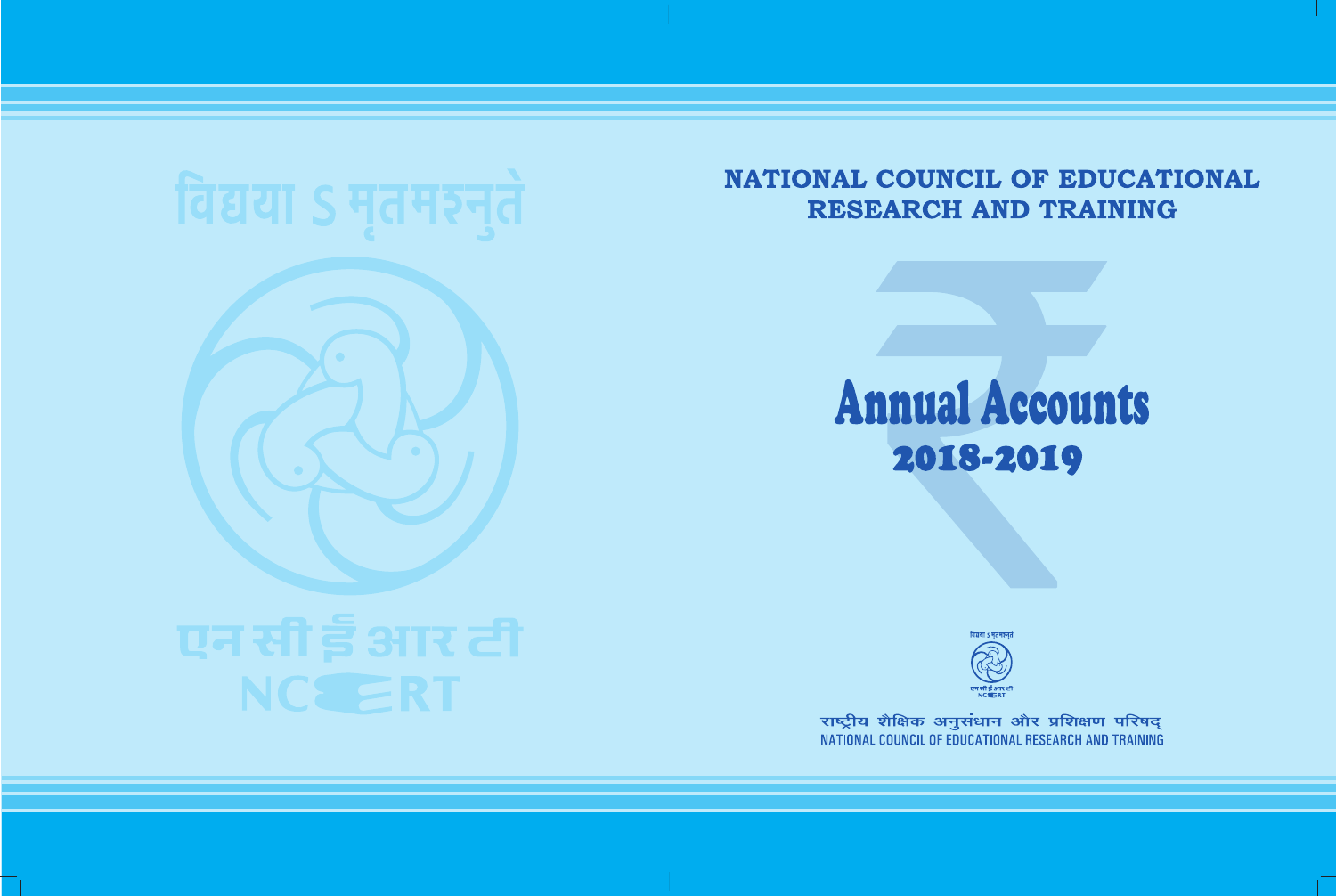### **Annual Accounts 2018–2019**



राष्ट्रीय शैक्षिक अनुसंधान और प्रशिक्षण परिषद् NATIONAL COUNCIL OF EDUCATIONAL RESEARCH AND TRAINING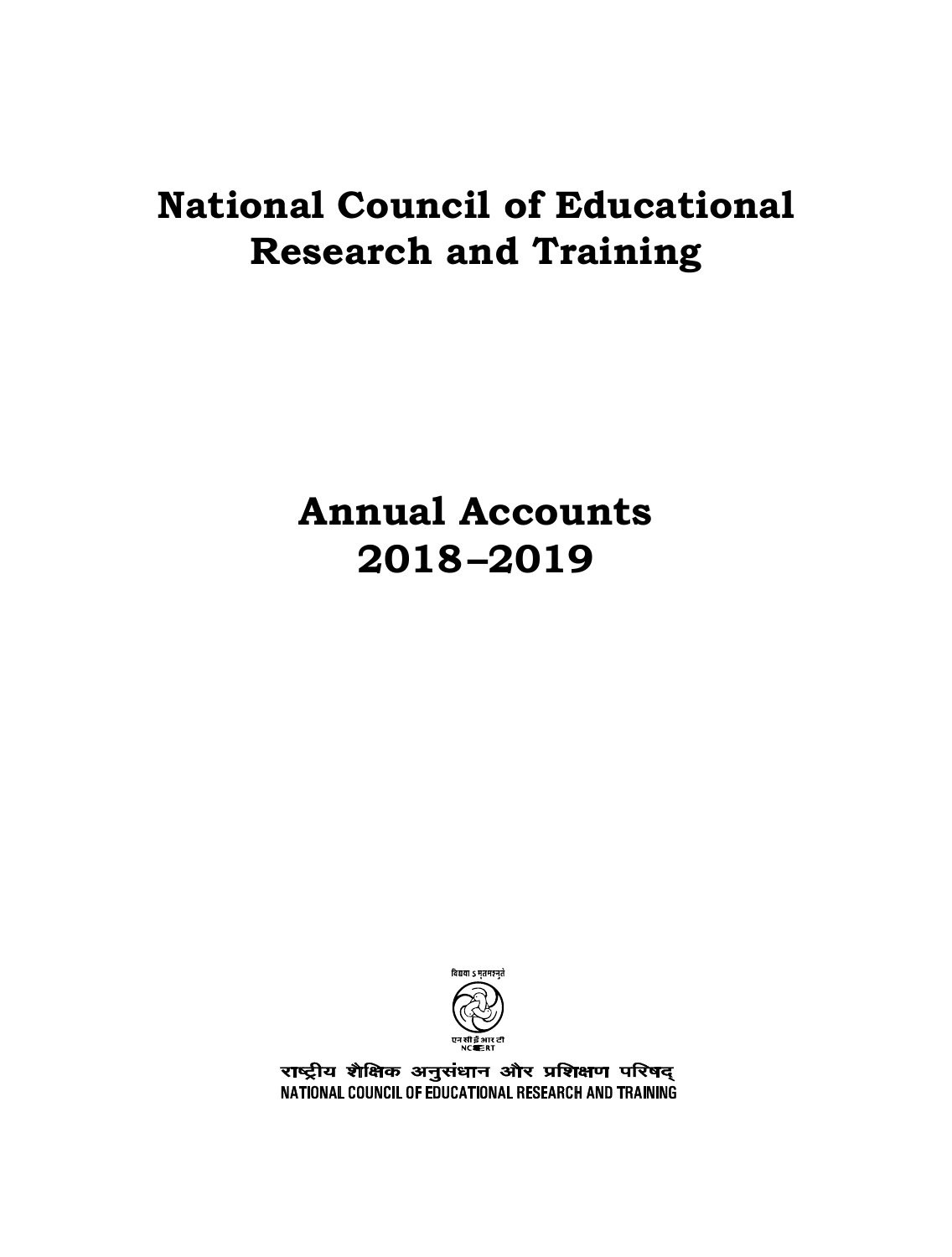January 2020 Pausha 1941

**PD 3H RSP**

**©** *National Council of Educational Research and Training, 2020*

|                                                                | OFFICES OF THE PUBLICATION DIVISION, NCERT                                                     |                                                              |                                                                           |                                                          |
|----------------------------------------------------------------|------------------------------------------------------------------------------------------------|--------------------------------------------------------------|---------------------------------------------------------------------------|----------------------------------------------------------|
| NCERT Campus<br>Sri Aurobindo Marg<br><b>New Delhi 110 016</b> | 108, 100 Feet Road<br>Hosdakere Halli Extension<br>Banashankari III Stage<br>Bengaluru 560 085 | Navjivan Trust<br>Building P.O.Navjivan<br>Ahmedabad 380 014 | CWC Campus<br>Opp. Dhankal Bus<br>Stop Panihati<br><b>Kolkata 700 114</b> | <b>CWC</b><br>Complex<br>Maligaon<br>Guwahati<br>781 021 |

Published at the Publication Division by the Secretary, National Council of Educational Research and Training, Sri Aurobindo Marg, New Delhi 110016 and printed at Shree Vrindavan Graphics (P) Ltd., E-34, Sector-7, Noida 201 301 (UP).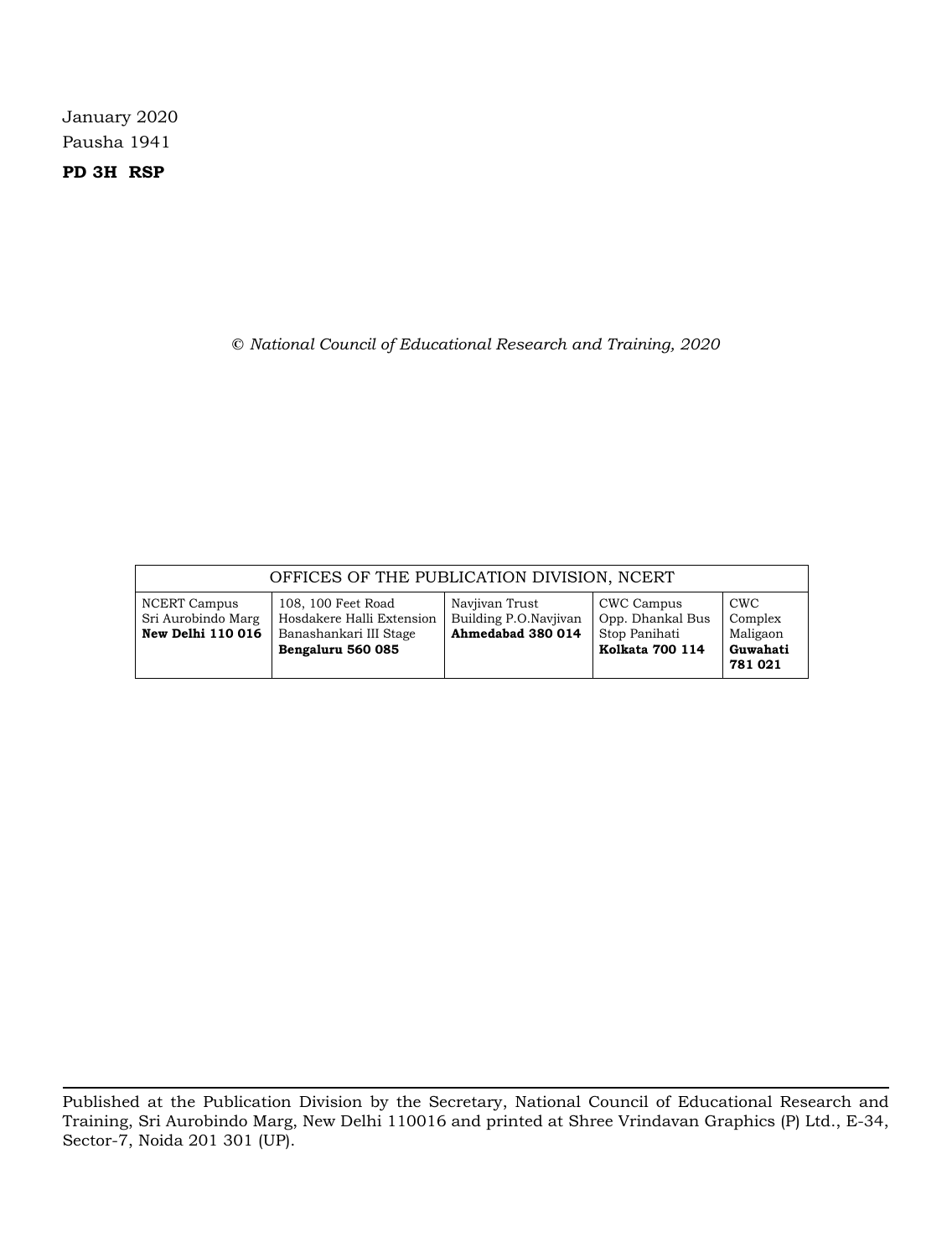|    |                 | Content                                                   | Schedule       | Page No.       |
|----|-----------------|-----------------------------------------------------------|----------------|----------------|
| А. |                 | <b>Balance Sheet</b>                                      |                | 1              |
|    | i)              | Capital Fund                                              | 1              | $\overline{2}$ |
|    | $\overline{11}$ | Designated/Earmarked/Endowment Funds                      | $\overline{2}$ | 3              |
|    | iii)            | <b>Endowment Funds</b>                                    | 2(a)           | 4              |
|    | iv)             | Current Liabilities and Provisions                        | 3              | 5              |
|    | $\mathbf{v})$   | Sponsored Projects                                        | 3(a)           | $6 - 7$        |
|    | vi)             | Sponsored Fellowships and Scholarships                    | 3(b)           | 8              |
|    | vii)            | Unutilised Grants from Government of India                | 3(c)           | 9              |
|    | viii)           | Consolidated Fixed Assets (Capital + Revenue) NCERT       | $\overline{4}$ | $10 - 11$      |
|    | ix)             | Fixed Assets — Capital                                    | 4(a)           | $12 - 13$      |
|    | $\mathbf{x}$    | Fixed Assets - Revenue                                    | 4(b)           | $14 - 15$      |
|    | xi)             | Capital                                                   | 4(c)           | 16             |
|    | xii)            | Others (Gifted/Sponsored)                                 | 4(d)           | 17             |
|    | xiii)           | Investment from Earmarked/Endowment Funds                 | $\mathbf 5$    | 18             |
|    | xiv)            | Investment from Earmarked/Endowment Funds (Fund Wise)     | 5(a)           | 18             |
|    | XV)             | Investment — Others                                       | 6              | 19             |
|    | xvi)            | <b>Current Assets</b>                                     | $\overline{7}$ | 20             |
|    | xvii)           | Details of Bank Accounts                                  | 7(a)           | 21             |
|    | xviii)          | Loans, Advances and Deposits                              | 8              | 22             |
|    | xix)            | Debtors in R/O Sponsored Projects                         | 8 (a)          | 23             |
| В. |                 | <b>Income and Expenditure Account</b>                     |                | 24             |
|    | i)              | Academic Receipts                                         | 9              | 25             |
|    | $\overline{11}$ | Grants/Subsidies (Irrecoverable Grants Received): 2018-19 | 10             | 26             |
|    | iii)            | Income from Investments                                   | 11             | 27             |
|    | iv)             | Interest Earned                                           | 12             | 28             |
|    | $\mathbf{v})$   | Other Income                                              | 13             | 29             |
|    | vi)             | Prior Period Income                                       | 14             | 30             |
|    | vii)            | Staff Payments and Benefits (Establishment Expenses)      | 15             | 31             |
|    | viii)           | Employees Retirement and Terminal Benefits                | 15(a)          | 32             |
|    | ix)             | Academic Expenses                                         | 16             | 33             |
|    | X)              | Administrative and General Expenses                       | 17             | 34             |
|    | xi)             | <b>Transportation Expenses</b>                            | 18             | 35             |
|    | xii)            | Repairs and Maintenance                                   | 19             | 36             |

### **Index**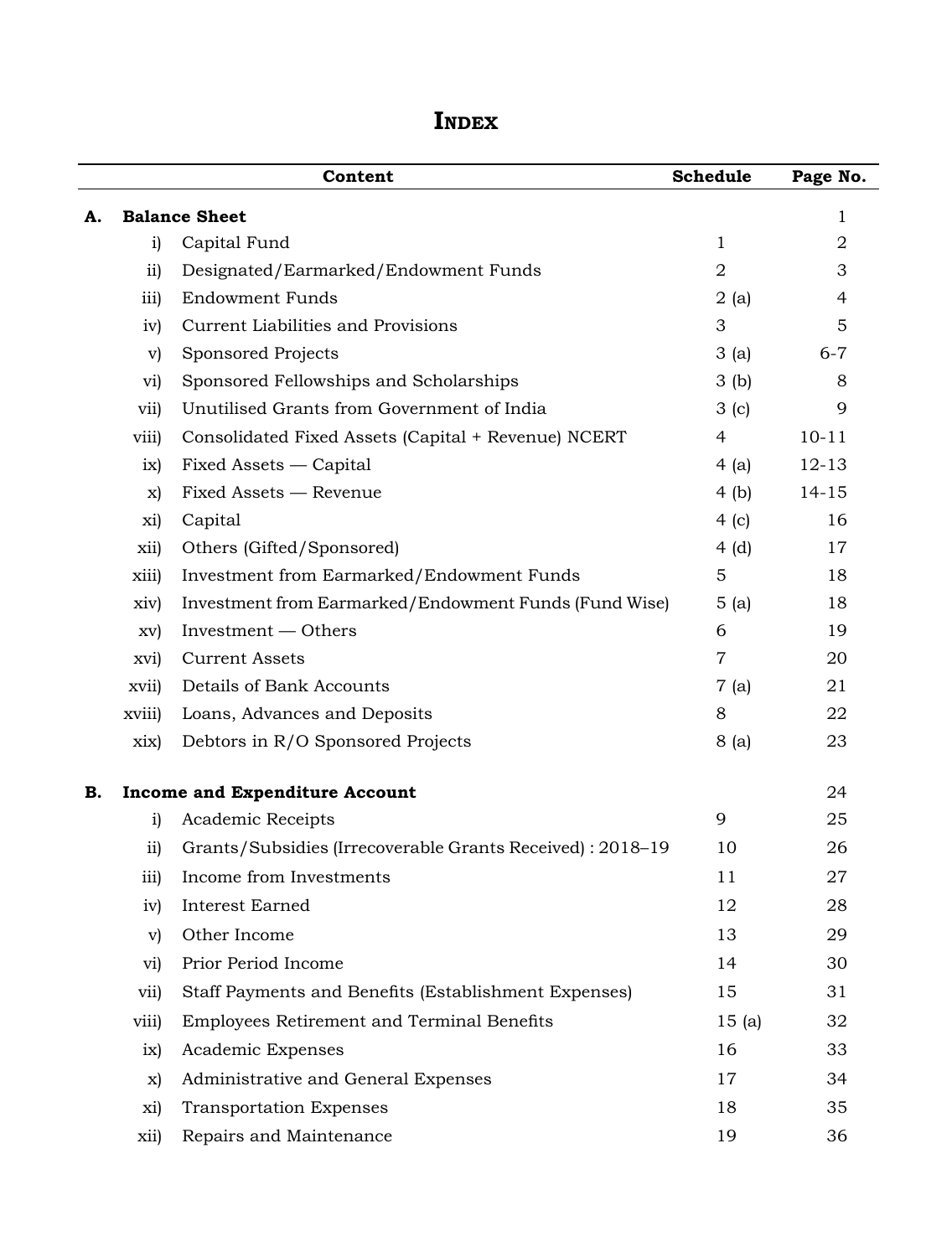|    | xiii) | <b>Finance Costs</b>                                                                                                                                                                                 | 20 | 37    |
|----|-------|------------------------------------------------------------------------------------------------------------------------------------------------------------------------------------------------------|----|-------|
|    | xiv)  | Other Expenses                                                                                                                                                                                       | 21 | 38    |
|    | XV)   | Prior Period Expenses                                                                                                                                                                                | 22 | 39    |
| C. |       | Receipts and Payment Account for the Year Ended<br>31.03.2019                                                                                                                                        |    | 40-42 |
| D. |       | <b>Balance Sheet (GPF Accounts)</b>                                                                                                                                                                  |    | 43-44 |
| E. |       | <b>Income and Expenditure Account (GPF Account)</b>                                                                                                                                                  |    | 45    |
| F. |       | <b>Receipts and Payment Account (GPF Account)</b>                                                                                                                                                    |    | 46    |
| G. |       | <b>Balance Sheet (New Pension Scheme)</b>                                                                                                                                                            |    | 47    |
| Н. |       | <b>Income and Expenditure Account (New Pension Scheme)</b>                                                                                                                                           |    | 48    |
| I. |       | <b>Receipts and Payments Account (New Pension Scheme)</b>                                                                                                                                            |    | 49-50 |
| J. |       | <b>Significant Accounting Policies</b>                                                                                                                                                               | 23 | 51-54 |
| K. |       | <b>Notes on Accounts</b>                                                                                                                                                                             | 24 | 55-63 |
| L. |       | Separate Audit Report of the Comptroller and Auditor<br>General of India on the Accounts of the National Council<br>of Educational Research and Training (NCERT) for the year<br>ended 31 March 2019 |    | 64-67 |
| М. |       | <b>Annexure to the Separate Audit Report</b>                                                                                                                                                         |    | 68    |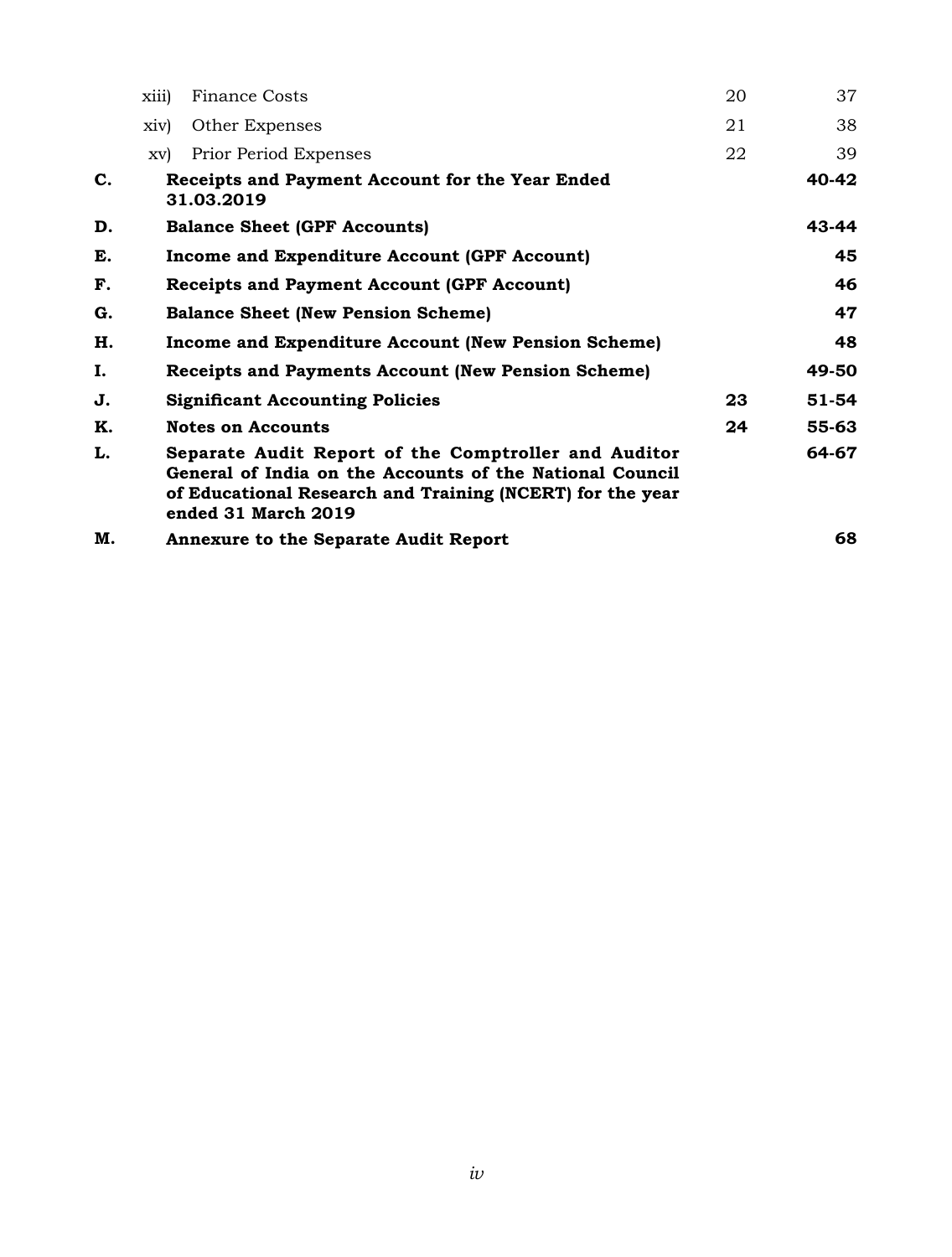### **A. Balance Sheet as on 31 March, 2019**

|                                              |          |                                | Amount in $\bar{z}$                 |
|----------------------------------------------|----------|--------------------------------|-------------------------------------|
| <b>SOURCES OF FUNDS</b>                      | Schedule | <b>Current Year</b><br>2018-19 | <b>Previous Year</b><br>$2017 - 18$ |
| CORPUS/CAPITAL FUND                          |          | (4,89,23,88,255)               | (5,18,47,42,033)                    |
| DESIGNATED/EARMARKED/<br>ENDOWMENT FUNDS     | 2        |                                |                                     |
| CURRENT LIABILITIES AND<br><b>PROVISIONS</b> | 3        | 17,06,58,82,588                | 16,79,83,03,671                     |
| <b>TOTAL</b>                                 |          | 12, 17, 34, 94, 333            | 11,61,35,61,638                     |

| <b>APPLICATION OF FUNDS</b>                           | Schedule | <b>Current Year</b><br>2018-19 | <b>Previous Year</b><br>2017-18 |
|-------------------------------------------------------|----------|--------------------------------|---------------------------------|
| <b>FIXED ASSETS</b>                                   | 4        |                                |                                 |
| Tangible Assets                                       |          | 1,60,85,24,809                 | 1,57,11,42,296                  |
| Intangible Assets                                     |          | 23,65,071                      | 34,63,631                       |
| Capital Work-In-Progress                              |          |                                |                                 |
| INVESTMENTS FROM EARMARKED/<br><b>ENDOWMENT FUNDS</b> | 5        |                                |                                 |
| Long-Term                                             |          |                                |                                 |
| Short-Term                                            |          |                                |                                 |
| <b>INVESTMENTS - OTHERS</b>                           | 6        | 7,07,93,02,306                 | 5,77,43,02,306                  |
| <b>CURRENT ASSETS</b>                                 | 7        | 2,28,86,68,578                 | 3,25,96,34,866                  |
| LOANS, ADVANCES AND DEPOSITS                          | 8        | 1,19,46,33,570                 | 1,00,50,18,539                  |
| <b>TOTAL</b>                                          |          | 12, 17, 34, 94, 333            | 11,61,35,61,638                 |

 $Sd$  –  $Sd$  –  $Sd$  –  $C$ *hief Accounts Officer Secretary* NCERT, New Delhi 110 016 NCERT, New Delhi 110 016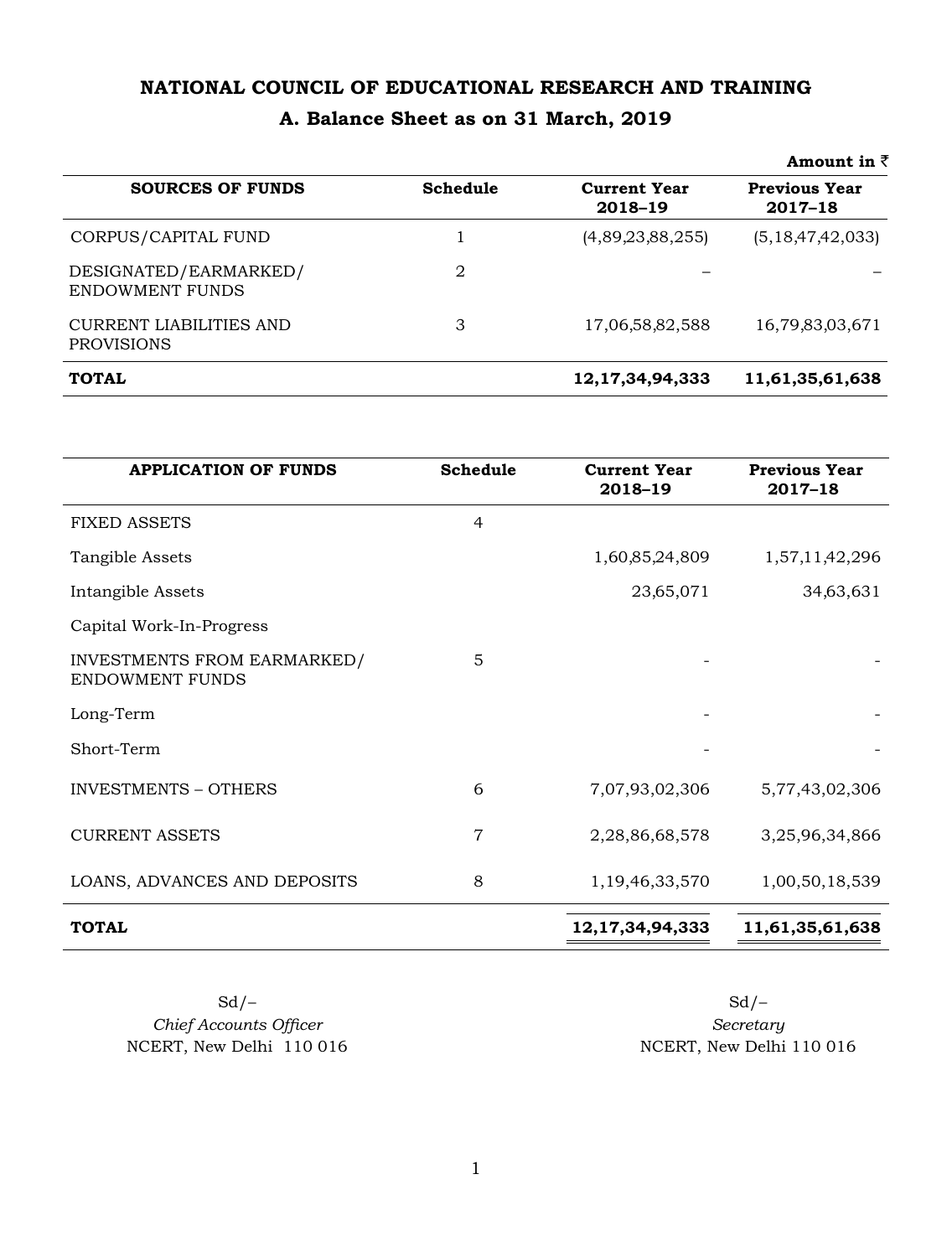### **Schedule 1 : Capital Fund**

|          |                                                                                             |                                | Amount in $\bar{z}$             |
|----------|---------------------------------------------------------------------------------------------|--------------------------------|---------------------------------|
|          | <b>Particulars</b>                                                                          | <b>Current Year</b><br>2018-19 | <b>Previous Year</b><br>2017-18 |
|          | Balance at the beginning of the year                                                        | (5, 18, 47, 42, 033)           | (4,45,03,79,974)                |
| Add:     | Utilisation towards Capital Fund                                                            | 25,45,78,687                   | 13,60,72,588                    |
| Add:     | Grants from Government of India to the<br>extent utilised for Capital expenditure           |                                |                                 |
| Add:     | Assets Purchased out of Earmarked Funds                                                     |                                |                                 |
| Add:     | Assets Purchased out of Sponsored Projects,<br>where ownership vests in the institution     | 13,17,659                      | 40,77,057                       |
| Add:     | Assets Donated/Gifts Received                                                               | 1,63,717                       | 1,55,348                        |
| Add:     | Other Additions/Adjustments                                                                 | (62, 01, 45, 588)              | (9, 42, 59, 430)                |
| Add:     | Excess of Income over expenditure<br>transferred from the Income and<br>Expenditure Account | 65,64,39,303                   |                                 |
|          | <b>Total</b>                                                                                | (4,89,23,88,255)               | (4,40,43,34,411)                |
| (Deduct) | Expenditure Account                                                                         |                                | (78,04,07,622)                  |
|          | Balance at the end of the year                                                              | (4,89,23,88,255)               | (5, 18, 47, 42, 033)            |

 $Sd$  –  $Sd$  –  $Sd$  – NCERT, New Delhi 110 016

*Chief Accounts Officer Secretary*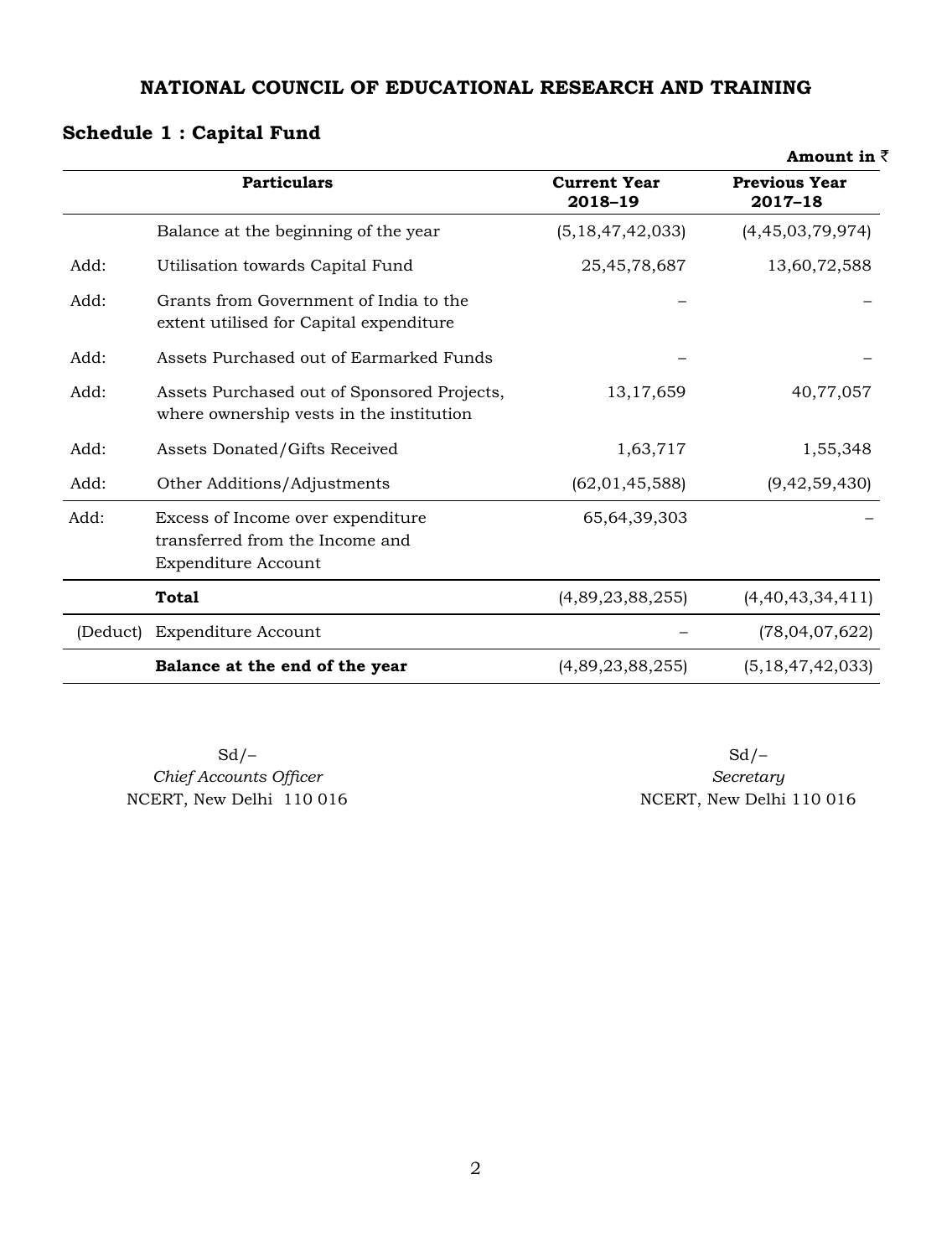|                                                         |                    |                           |             |                    |                         | Amount in $\bar{z}$          |
|---------------------------------------------------------|--------------------|---------------------------|-------------|--------------------|-------------------------|------------------------------|
| <b>Particulars</b>                                      |                    | <b>Fund wise Breakup</b>  |             |                    |                         | <b>Total</b>                 |
|                                                         | <b>FUND</b><br>AAA | <b>FUND</b><br><b>BBB</b> | Fund<br>CCC | Endowment<br>Funds | Current Year<br>2018-19 | Previous Year<br>$2017 - 18$ |
| A.                                                      |                    |                           |             |                    |                         |                              |
| a) Opening balance                                      |                    |                           |             |                    |                         |                              |
| b) Additions during the year                            |                    |                           |             |                    |                         |                              |
| c) Income from investment made of<br>the funds          |                    |                           |             |                    |                         |                              |
| d) Accrued Interest on investment/<br>Advances          |                    |                           |             |                    |                         |                              |
| e) Interest on Savings Bank a/c                         |                    |                           |             |                    |                         |                              |
| f) Other additions (Specify nature)                     |                    |                           |             |                    |                         |                              |
| Total (A)                                               | -                  |                           |             |                    |                         |                              |
| В.                                                      |                    |                           |             |                    |                         |                              |
| Utillisation/Expenditure Towards<br>Objectives Of Funds |                    |                           |             |                    |                         |                              |
| a) Capital Expenditure                                  |                    |                           |             |                    |                         |                              |
| b) Revenue Expenditure                                  |                    |                           |             |                    |                         |                              |
| Total (B)                                               | -                  | $\overline{\phantom{0}}$  |             |                    |                         |                              |
| Closing balance at the end of the<br>year (A-B)         |                    |                           |             |                    |                         |                              |
| Represented by                                          |                    |                           |             |                    |                         |                              |
| Cash and Bank Balances                                  |                    |                           |             |                    |                         |                              |
| Investments                                             |                    |                           |             |                    |                         |                              |
| Interest accrued but not due                            |                    |                           |             |                    |                         |                              |
| Total                                                   |                    |                           |             |                    |                         |                              |

### **Schedule 2 : Designated/Earmarked/Endowment Funds**

*Chief Accounts Officer Secretary*  NCERT, New Delhi 110 016 NCERT, New Delhi 110 016

 $Sd$  –  $Sd$  –  $Sd$  –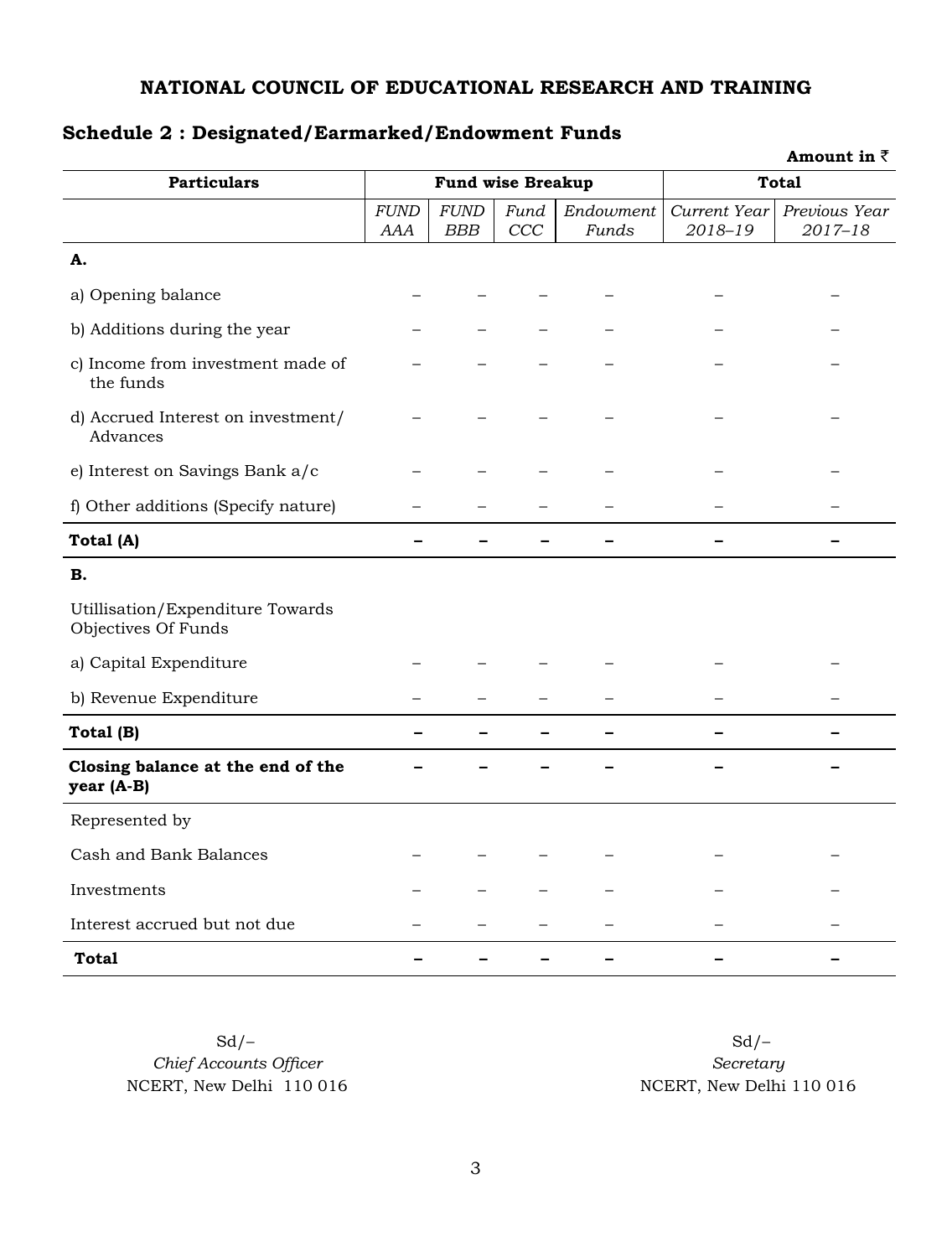NATIONAL COUNCIL OF EDUCATIONAL RESEARCH AND TRAINING **National Council of Educational Research and Training**

### Schedule 2(a) : Endowment Funds **Schedule 2(a) : Endowment Funds**

Specimen format of Sub Schedule to support the figures in the column 'Endowment Funds' in the Schedule 'Earmarked' Specimen format of Sub Schedule to support the figures in the column 'Endowment Funds' in the Schedule 'Earmarked' Endowment Funds', forming part of the Balance Sheet. Endowment Funds', forming part of the Balance Sheet. Amount in  $\bar{z}$ **Amount in** `

| $\overline{12}$ | Total                                                             |                                                                        |   |   |   |   |   |   |   |                          |       |
|-----------------|-------------------------------------------------------------------|------------------------------------------------------------------------|---|---|---|---|---|---|---|--------------------------|-------|
|                 | 31.03.2019<br>$(10+11)$                                           | Endowment   Accumulated<br>  Interest<br>11                            | I | I | I | I | I | I | I | I                        | ı     |
|                 |                                                                   | 10.                                                                    | I | I | I | I | I | I | I | I                        | ı     |
| Q               | year 2018-19<br><b>Expenditure</b><br>on the object<br>during the |                                                                        | I | I | I | I | I | I | I | I                        | ı     |
| $\infty$        | Total                                                             | 5.<br>Endowment Interest Endowment Accumulated<br>(3+5) Interest (4+6) | I | I | I | I | I | I | I | $\overline{\phantom{a}}$ | ı     |
| Ņ               |                                                                   |                                                                        | I | I | I | I | I | I | I | I                        | ı     |
| $\bullet$       |                                                                   |                                                                        | I | I | I | I | I | I | I | I                        | ı     |
| <b>IO</b>       | Additions<br>during the Year<br>2018–19                           |                                                                        | I | I | I | I | I | I | I | I                        | ı     |
| 4               | Opening Balance as on<br>1.04.2018                                | Endowment Accumulated<br>Interest<br>$\ddot{ }$                        | I | I | I | I | I | I | I | I                        | I     |
| ო               |                                                                   | $\ddot{\circ}$                                                         | I | I | I | I | I | I | I | I                        | ı     |
| $\alpha$        | Endowment<br>Name<br>of the                                       |                                                                        |   |   |   |   |   |   |   |                          | Total |
|                 | .ok<br>ø                                                          |                                                                        |   |   |   |   |   |   |   |                          |       |

### **Notes:**

- 1. The total of Coulmns 3 and 4 will appear as the Opening balance in the Column "Endowment Funds" in Schedule 2, of Earmarked Funds forming part 1. The total of Coulmns 3 and 4 will appear as the Opening balance in the Column "Endowment Funds" in Schedule 2, of Earmarked Funds forming part of the Balance Sheet. of the Balance Sheet.
- 2. The total of Col.9 should normally be less than the total of col.8, as only the interest is to be used for the expenditure on the object of the endowments. The total of Col.9 should normally be less than the total of col.8, as only the interest is to be used for the expenditure on the object of the endowments. (except Endowments for Chairs). (except Endowments for Chairs).  $\dot{\alpha}$
- There should not normally be a debit balance in the schedule. If in a rare case, there is debit balance against any of the Endowment Funds, the debit 3. There should not normally be a debit balance in the schedule. If in a rare case, there is debit balance against any of the Endowment Funds, the debit balance should appear on the Assets side of the balance Sheet as "Receivables", in Schedule - 8 Loans, Advances and Deposits. balance should appear on the Assets side of the balance Sheet as "Receivables", in Schedule - 8 Loans, Advances and Deposits.  $\ddot{\circ}$

NCERT, New Delhi 110 016 NCERT, New Delhi 110 016*Chief Accounts Officer Secretary*   $-\sqrt{2}$ NCERT, New Delhi 110 016 Chief Accounts Officer  $Sd/-$ 

 $Sd/-$ 

NCERT, New Delhi 110016 Secretary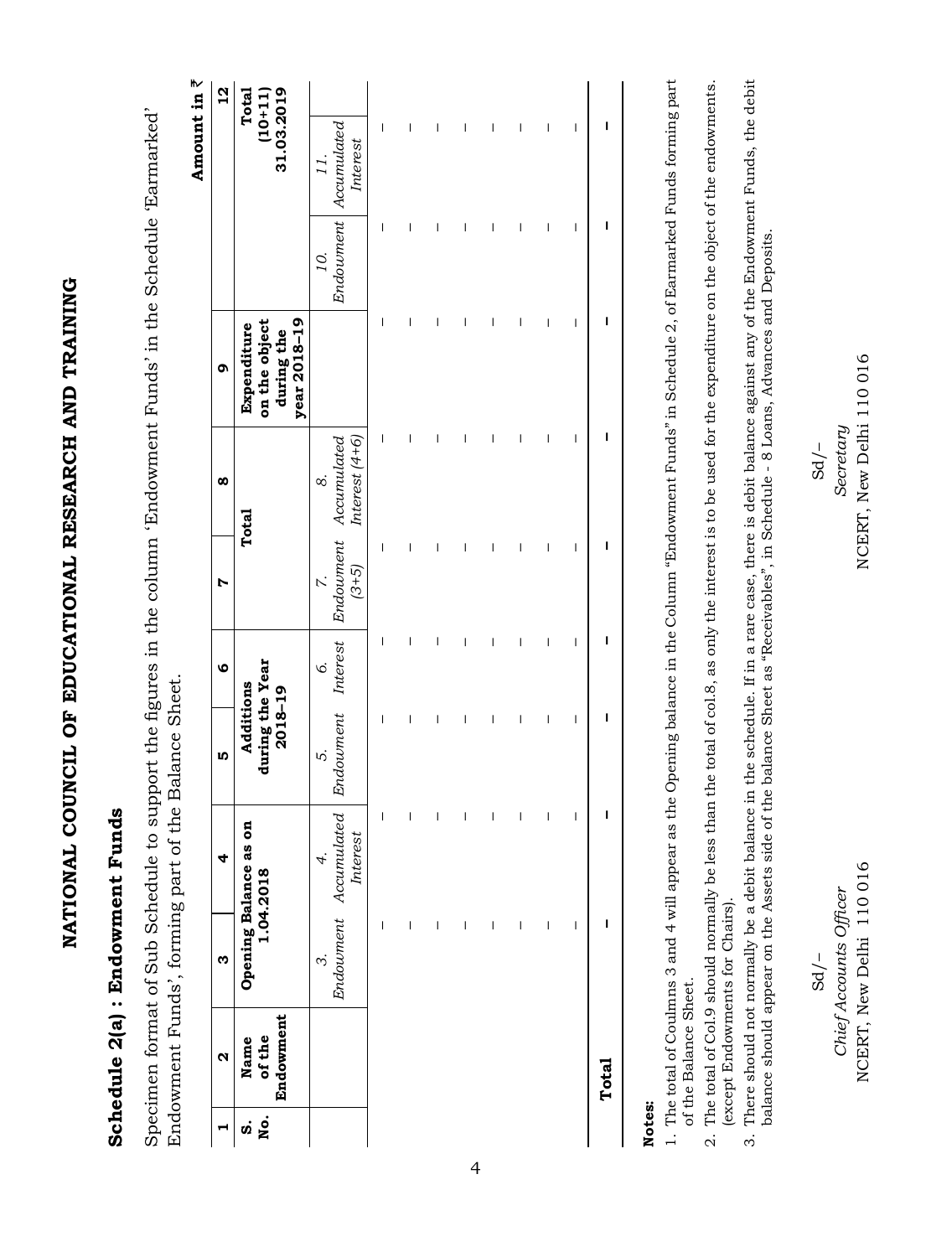### **Schedule 3 : Current Liabilities and Provisions**

|                                                                |                                | Amount in $\bar{z}$                 |
|----------------------------------------------------------------|--------------------------------|-------------------------------------|
|                                                                | <b>Current Year</b><br>2018-19 | <b>Previous Year</b><br>$2017 - 18$ |
| A. Current Liabilities                                         |                                |                                     |
| 1. Deposits from staff                                         |                                |                                     |
| 2. Deposits from students/Schools                              | 48,92,732                      | 49,84,571                           |
| 3. Sundry Creditors                                            |                                |                                     |
| a) For goods and Services                                      | 18,50,68,585                   | 58,70,32,660                        |
| b) Others                                                      | (19, 40, 115)                  | (19, 40, 115)                       |
| 4. Deposit-Others (including EMD, Security Deposit)            | 6,56,29,214                    | 6,30,26,152                         |
| 5. Statutory Liabilities (GPF, TDS, WC TAX, CPF,<br>GIS, NPS): |                                |                                     |
| a) Overdue                                                     |                                |                                     |
| b) Others                                                      | 1,37,91,41,647                 | 1,00,38,42,234                      |
| b) Others                                                      |                                |                                     |
| Other Current Liabilities                                      |                                |                                     |
| a) Salaries                                                    | 4,39,882                       | 4,39,882                            |
| b) Pension                                                     | 36,752                         | 36,752                              |
| c) Receipts against sponsored fellowships and                  |                                |                                     |
| scholarships                                                   | 71,25,475                      |                                     |
| d) Unutilised Grants                                           | 30, 39, 25, 147                | 38,27,64,081                        |
| e) Grants in advance<br>f) Other funds                         |                                |                                     |
|                                                                | 22,90,67,189                   | 12,85,27,372                        |
|                                                                |                                |                                     |
| <b>TOTAL (A)</b>                                               | 2,17,33,86,508                 | 2,16,87,13,589                      |
| <b>B. PROVISIONS</b>                                           |                                |                                     |
| 1. Taxation                                                    |                                |                                     |
| 2. Gratuity                                                    | 70,93,23,321                   | 2,64,69,65,817                      |
| 3. Superannuation Pension                                      | 13,57,37,94,491                | 11,31,29,40,984                     |
| 4. Accumulated Leave Encashment                                | 60,93,78,268                   | 66,96,83,281                        |
| 5. Trade Warranties/Claims                                     |                                |                                     |
| 6. Others (Specify)                                            |                                |                                     |
| Total (B)                                                      | 14,89,24,96,080                | 14,62,95,90,082                     |
| Total (A+B)                                                    | 17,06,58,82,588                | 16,79,83,03,671                     |

 $C$ *hief Accounts Officer Secretary* NCERT, New Delhi 110 016 NCERT, New Delhi 110 016

 $Sd$  –  $Sd$  –  $Sd$  –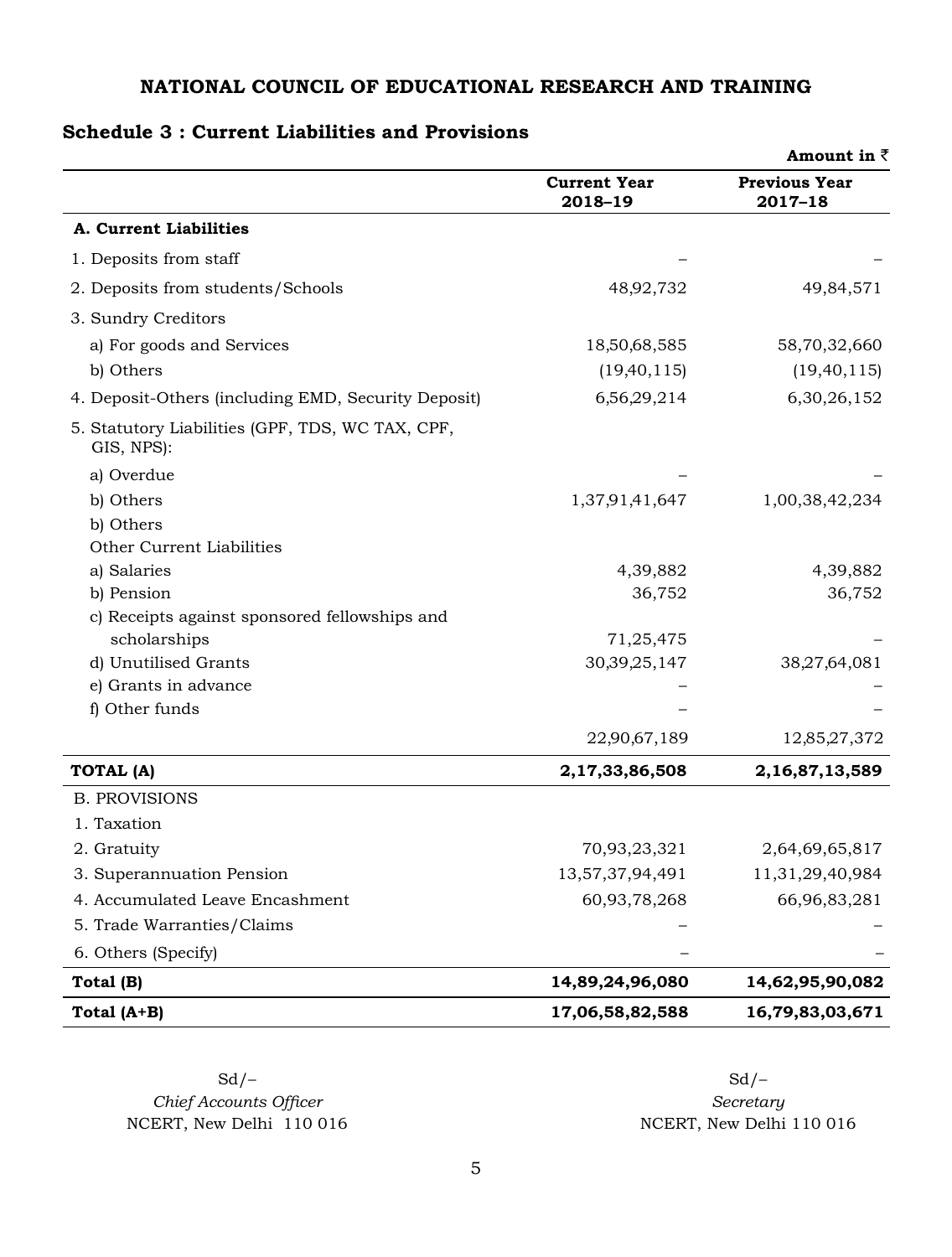|                   | co הנחתר במה בשל המקומה - (פוס במה המה המה במה המה המוסר ביו המה המה המה המה המה ה                                                                                                 |                             |                                        |                                            |              |                                          | Amount in $\bar{z}$                     |
|-------------------|------------------------------------------------------------------------------------------------------------------------------------------------------------------------------------|-----------------------------|----------------------------------------|--------------------------------------------|--------------|------------------------------------------|-----------------------------------------|
| S. No.            | Name of Project                                                                                                                                                                    | Sponsoring<br>Agency        | Balance as on<br>01.04.2018<br>Opening | Recoveries<br>during the year<br>Receipts/ | Total        | during the year<br>during<br>Expenditure | Closing dur-<br>ing as on<br>31.03.2019 |
|                   |                                                                                                                                                                                    | ᆏ                           | Σ                                      | ო                                          | $4(2+3)$     | <b>IO</b>                                | 6(4-5)                                  |
| $\div$            | Pandit Madan Mohan Malviya National Mission on<br>Teacher Education, IUCTE                                                                                                         | MHRD                        | 8,87,21,552                            | 5,00,000                                   | 8,92,21,552  | 3,31,49,521                              | 5,60,72,031                             |
| $\dot{\alpha}$    | Strengthening Quality in Intervention Secondary<br>Education under RMSA (Incl. Kala Utsav)-RMSA<br>己<br>C8l                                                                        | MHRD                        | (1,88,62,848)                          | 14,10,94,136                               | 12,22,31,288 | 7,73,49,062                              | 4,48,82,226                             |
| က်                | In-service Primary Teachers Training thourgh<br>Interactive Television (IPVT-ITV)                                                                                                  | MHRD                        | 2,29,57,891                            |                                            | 2,29,57,891  | $\mathbf{I}$                             | 2,29,57,891                             |
| 4.                | Moocs                                                                                                                                                                              | MHRD                        | 2,20,40,217                            | ı                                          | 2,20,40,217  | 45,30,056                                | 1,75,10,161                             |
| $\dot{\rm o}$     | Mid-Term Survery/NAS Class V-VIII (SSA-ESD)                                                                                                                                        | MHRD                        | 3,15,89,513                            |                                            | 3,15,89,513  | 1,71,22,703                              | 1,44,66,810                             |
| Ġ                 | of QMTs. Early Literacy Programme and Group<br>Grant under SSA for the PAB approved project<br>Arithmetic (SSA-DEE)                                                                | MHRD                        | 38,81,928                              | 1,54,89,900                                | 1,93,71,828  | 1,49,30,592                              | 44,41,236                               |
| $\ddot{\sim}$     | $\circ$<br>assessement and development of learning resourc<br>Data Strengthening of CCE and school based<br>Analysis and disseminational of existing NAS<br>(ESD)                  | UNICEF                      | (1, 94, 743)                           | 76,00,748                                  | 74,06,005    | 46,58,627                                | 27,47,378                               |
| $\dot{\infty}$    | Equality - A Comparative study of India and Korea<br>Development from the Perspective of Gender<br>Policy Research on Education and Skill<br>DGS                                   | Foundation<br>Korea<br>(KF) |                                        | 20,01,621                                  | 20,01,621    | 6,03,876                                 | 13,97,745                               |
| o.                | National Skills Qualifications Framework (NSQF-<br>PSSCIVE                                                                                                                         | MHRD                        | 11,10,407                              |                                            | 11,10,407    |                                          | 11,10,407                               |
| $\overline{a}$    | Scheme of Assistance under experimental innovative<br>prog. Grant voluntary agencies                                                                                               | <b>MHRD</b>                 | 9,27,429                               |                                            | 9,27,429     |                                          | 9,27,429                                |
| $\frac{1}{11}$    | Study Project (DPEP)                                                                                                                                                               | MHRD                        | 5,55,163                               |                                            | 5,55,163     |                                          | 5,55,163                                |
| $\overline{5}$    | UNESCO (CIET)                                                                                                                                                                      | <b>UNESCO</b>               | 2,65,568                               |                                            | 2,65,568     |                                          | 2,65,568                                |
| 13.               | To Replace Equipments at all SIETs under Centrally<br>Sponsored Scheme ICT in School (CIET)                                                                                        | MHRD                        | 2,20,177                               |                                            | 2,20,177     | $\,$                                     | 2,20,177                                |
| $\overline{14}$ . | ್<br>Childern under the programme of Univesalisation<br>Pre-sanction appraisal of applications submitted<br>by Voluntary Agencies for Elementary age group<br>Elementary education | MHRD                        | 6,44,128                               |                                            | 6,44,128     | 4,39,770                                 | 2,04,358                                |
| $\frac{15}{1}$    | DBTs Foldscope (Paper Microscope) Project (DEK)                                                                                                                                    | DBT                         |                                        | 3,00,000                                   | 3,00,000     | 1,71,726                                 | 1,28,274                                |
| 16.               | Swayam Prabha                                                                                                                                                                      | <b>MHRD</b>                 | 19,39,688                              |                                            | 19,39,688    | 18,76,385                                | 63,303                                  |

NATIONAL COUNCIL OF EDUCATIONAL RESEARCH AND TRAINING **National Council of Educational Research and Training** STATUS OF FUNDS UNDER SPECIFIC GRANTS AS ON 31.03.2019 **OF FUNDS UNDER SPECIFIC GRANTS AS ON 31.03.2019**

Schedule 3(a) : Sponsored Projects **Schedule 3(a) : Sponsored Projects**

**STATUS**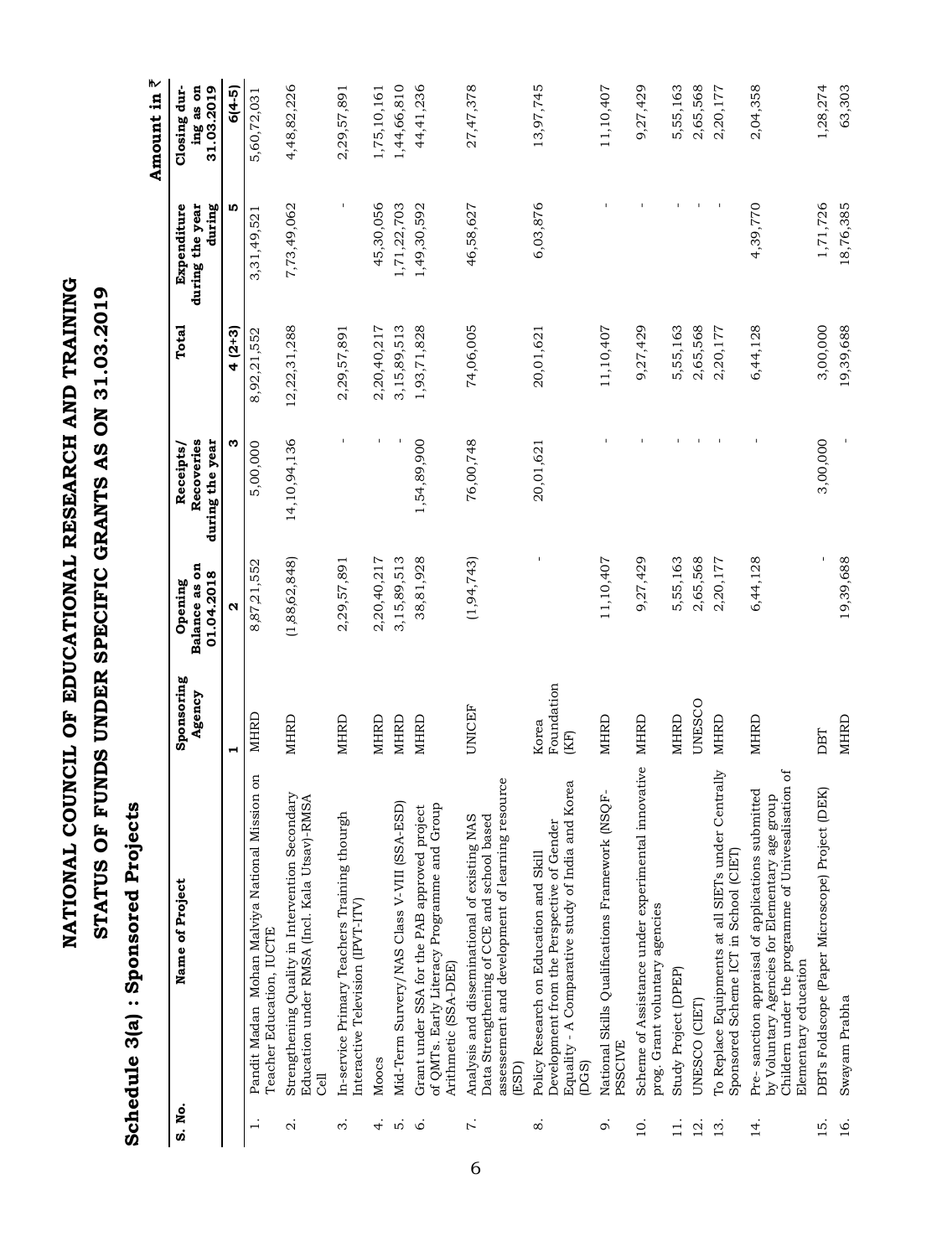| 12,61,80,657     | 19,57,37,366 | 32,19,18,023 | 19,36,90,405 | 12,82,27,618  |                           | Sub Total                                                                                                                                                                                        |                |
|------------------|--------------|--------------|--------------|---------------|---------------------------|--------------------------------------------------------------------------------------------------------------------------------------------------------------------------------------------------|----------------|
| (2, 11, 56, 627) | 2,11,55,769  | (858)        | 2,66,04,000  | (2,66,04,858) | MHRD                      | use<br>NROER (CIET)/National Award for Teachers for<br>of ICT in Education (CIET)                                                                                                                | 30.            |
| (1,86,97,181)    | 1,79,33,442  | (7,63,739)   |              | (7,63,739)    | MHRD                      | assessment of learning level at Secondary stage<br>Preparatory activites for conducting baseline<br>under RMSA-ESD/NAS                                                                           | 29.            |
| (6, 85, 312)     |              | (6, 85, 312) |              | (6, 85, 312)  | University of<br>Allahbad | E-PG Pathshala                                                                                                                                                                                   | 28.            |
| (6, 44, 449)     | 6,44,449     |              |              |               | MHRD                      | Third Party Evaluation                                                                                                                                                                           | 27.            |
| (4, 52, 667)     | 4,52,667     |              |              |               | MHRD                      | Satellite Network                                                                                                                                                                                | 26.            |
| (1, 44, 090)     | 1,44,090     |              |              |               | <b>MHRD</b>               | Diksha                                                                                                                                                                                           | 25.            |
| (12, 439)        | 14,150       | 1,711        |              | 1,711         | C-DAC                     | C-DAC (CIET)                                                                                                                                                                                     | 24.            |
| (9,974)          | 9,974        |              |              |               | MHRD                      | DTH Tv Channels                                                                                                                                                                                  | 23.            |
|                  | 1,04,384     | 1,04,384     | 1,00,000     | 4,384         | IITD                      | National Integration Module Under (IRD)                                                                                                                                                          | 22.            |
| f,               | 156,235      | 1,56,235     | $\mathbf{I}$ | 1,56,235      | MHRD                      | Scheme of Assistance for Strengthening Cultural<br>Values in Education                                                                                                                           | 21.            |
| 1,056            | 23,000       | 24,056       |              | 24,056        | MHRD                      | scheme of information and Communication Tech.<br>For Implementation of the Project 'Teaching Sec.<br>Maths with ICT' under the Centrally sponsored<br>$\left[1 \right]$ in school during 2010-11 | 20.            |
| 2,744            | 2,400        | 5,144        |              | 5,144         | MHRD                      | implementation of Special Orientation Programme<br>Grant - in - aid to NCERT during 1993-94 for<br>for Teachers                                                                                  | <u>ูดุ๋</u>    |
| 5,607            | 1,96,655     | 2,02,262     |              | 2,02,262      | MHRD                      | Baseline Achievements Surey under DPEP                                                                                                                                                           | $\frac{8}{18}$ |
| 23,831           | 67,833       | 91,664       |              | 91,664        | MHRD                      | Hr.<br>boarding facilities for girls students of Sec. and<br>Evaluation of the Scheme for Strengthening of<br>Sec. and Hr. Sec. Schools                                                          | 17.            |

### Utilisation Certificate for Specific Projects **Utilisation Certificate for Specific Projects**

Certified that the grants received have been utilised for the purpose meant for and conditions attached thereto have been duly fulfilled. Certified that the grants received have been utilised for the purpose meant for and conditions attached thereto have been duly fulfilled. Debit Balance(Negative Balance) of Sepcific Grant is shown in Schedule No. 8 Loan and Advances. Debit Balance(Negative Balance) of Sepcific Grant is shown in Schedule No. 8 Loan and Advances.

\* From the Current Financial Year 2018-19, The Point No. 2,5,6,29 and 32 has been merged under SSIS( Samagra Shiksha Integrated Scheme) \* From the Current Financial Year 2018-19, The Point No. 2,5,6,29 and 32 has been merged under SSIS( Samagra Shiksha Integrated Scheme)

*Chief Accounts Officer Secretary*  Sd/– Sd/– NCERT, New Delhi 110 016 Chief Accounts Officer  $Sd$  /-

NCERT, New Delhi 110 016 NCERT, New Delhi 110 016 New Delhi 110 016 NCERT, New Delhi 110 016 Secretary

 $Sd$ /-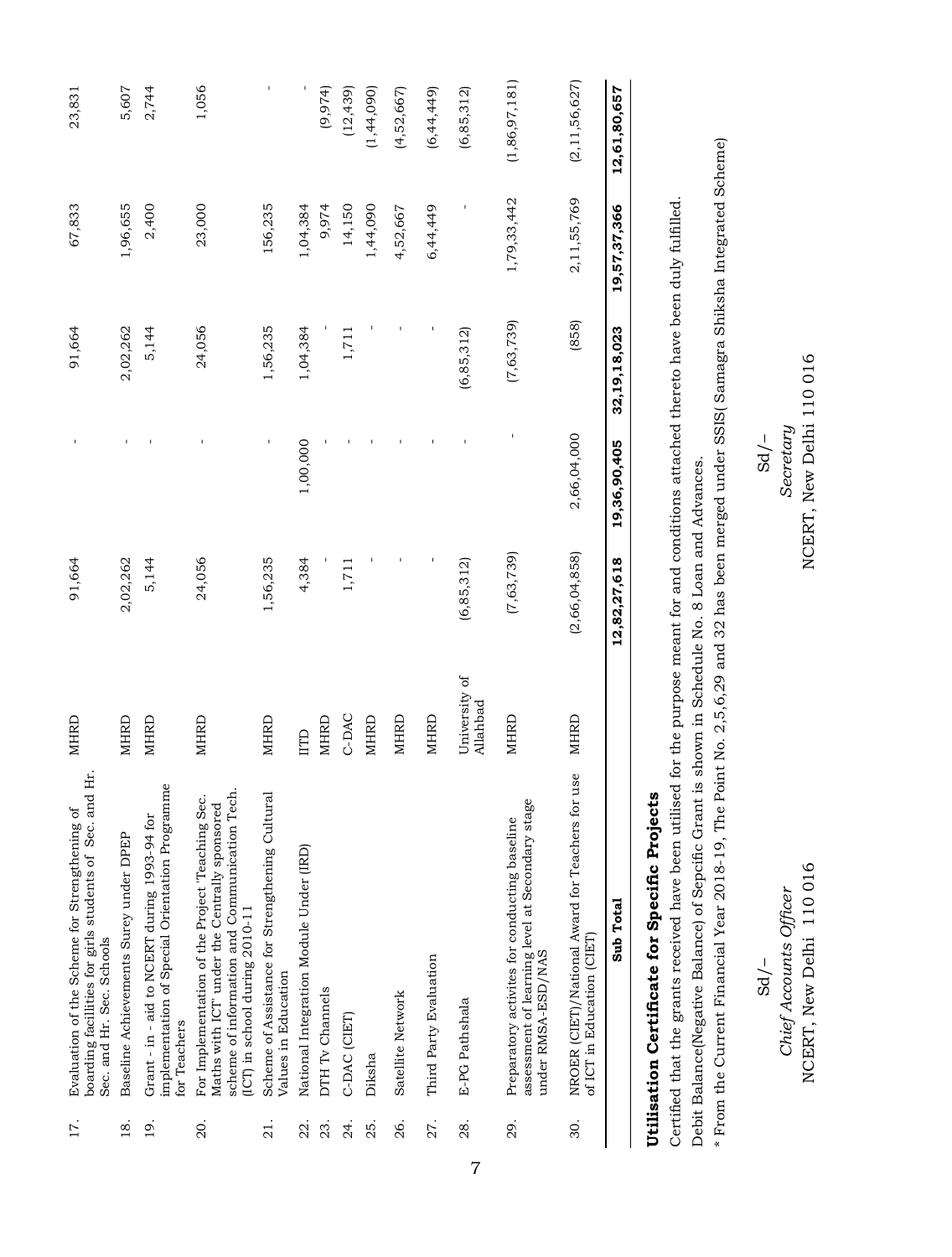|                                  |                              |                          |                                           |                          |                                                   |                          | Amount in $\bar{z}$                 |
|----------------------------------|------------------------------|--------------------------|-------------------------------------------|--------------------------|---------------------------------------------------|--------------------------|-------------------------------------|
| $\overline{\mathbf{s}}$ .<br>No. | <b>Name of the Sponsor</b>   |                          | <b>Opening Balance</b><br>as on 1.04.2018 |                          | <b>Transactions</b><br>During the Year<br>2018-19 |                          | Closing balance as<br>on 31.03.2019 |
|                                  |                              | Credit                   | <b>Debit</b>                              | Credit                   | <b>Debit</b>                                      | Credit                   | <b>Debit</b>                        |
|                                  | University Grants Commission | $\overline{\phantom{a}}$ |                                           | $\overline{\phantom{0}}$ |                                                   |                          |                                     |
| 2.                               | Ministry                     | -                        | $\overline{\phantom{a}}$                  | $\overline{\phantom{a}}$ | $\overline{\phantom{a}}$                          |                          | -                                   |
| З.                               | Others (Specify)             | $\qquad \qquad$          | $\overline{\phantom{a}}$                  | $\overline{\phantom{a}}$ | $\overline{\phantom{a}}$                          | $\overline{\phantom{a}}$ | $\overline{\phantom{a}}$            |
|                                  |                              |                          | $\overline{\phantom{a}}$                  | $\overline{\phantom{a}}$ | $\overline{\phantom{a}}$                          |                          |                                     |
|                                  | <b>Total</b>                 |                          |                                           |                          |                                                   |                          |                                     |

### **Schedule 3(b) - Sponsored Fellowships and Scholarships**

### **Notes:**

1. The total of Column 7, (Credit) will appear under the above head, on the liabilities side of the Balance Sheet (Schedule 3).

2. The total of Column 8 (Debit) will appear as Receivables on Assets side of the Balance Sheet in Schedule 8 (Loans and Advances and Deposits).

 $Sd$  –  $Sd$  –  $Sd$  –  $C$ *hief Accounts Officer Secretary* NCERT, New Delhi 110 016 NCERT, New Delhi 110 016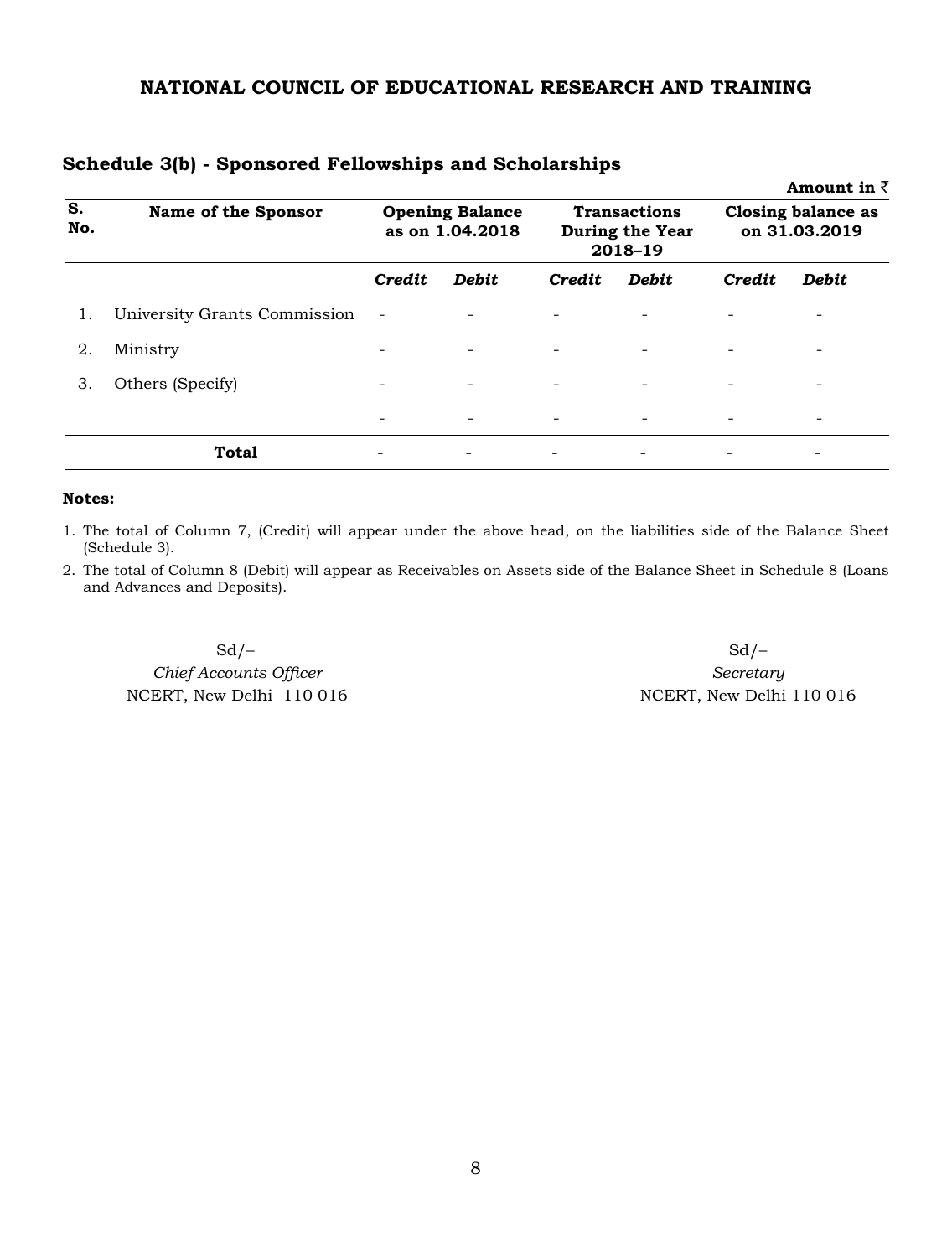### **Schedule 3(c): Unutilised Grants from the Government of India**

|    |                                                 |           |                                | <b>Amount in <math>\bar{z}</math></b> |
|----|-------------------------------------------------|-----------|--------------------------------|---------------------------------------|
|    | <b>Particulars</b>                              |           | <b>Current Year</b><br>2018-19 | <b>Previous Year</b><br>2017-18       |
| А. | Capital grants: Government of India             |           |                                |                                       |
|    | Balance B/F                                     |           |                                | 77,895                                |
|    | Add: Internal Receipts utilised during the year |           |                                | 29,70,409                             |
|    | Add: Interest Earned                            |           |                                | 36,962                                |
|    | Add: Receipts during the year                   |           | 25,00,00,000                   | 12,01,00,000                          |
|    |                                                 | Total (a) | 25,00,00,000                   | 12,31,85,266                          |
|    | Less: Refunds                                   |           |                                |                                       |
|    | Less: Utilised for Revenue Expenditure          |           |                                |                                       |
|    | Less: Utilised for Capital Expenditure          |           | 24,57,23,240                   | 12,31,85,266                          |
|    |                                                 | Total (b) | 24,57,23,240                   | 12,31,85,266                          |
|    | Unutilised carried forward (a-b)                |           | 42,76,760                      |                                       |
| В. | <b>UGC</b> grants: Capital                      |           |                                |                                       |
|    | Balance B/F                                     |           |                                |                                       |
|    | Receipts during the year                        |           |                                |                                       |
|    |                                                 | Total (c) |                                |                                       |
|    | Less Refunds                                    |           |                                |                                       |
|    | Less: Utilised for Revenue Expenditure          |           |                                |                                       |
|    | Less : Utilised for Capital Expenditure         |           |                                |                                       |
|    |                                                 | Total (d) |                                |                                       |
|    | Unutilised carried forward (c-d)                |           |                                |                                       |
| C. | Revenue Grants: Government of India             |           |                                |                                       |
|    | Balance B/F                                     |           | 22,62,87,811                   | 6,11,01,616                           |
|    | Add: Internal Receipts utilised during the year |           | 62,01,45,588                   | 10,80,89,021                          |
|    | Add: Interest Earned                            |           |                                | 88,903                                |
|    | Receipts during the year                        |           | 2,58,54,05,000                 | 2,76,70,00,000                        |
|    |                                                 | Total (e) | 3,43,18,38,399                 | 2,93,62,79,540                        |
|    | Less: Refunds                                   |           |                                |                                       |
|    | Less: Utilised for Revenue Expenditure          |           | 3,29,13,17,961                 | 2,69,71,04,407                        |
|    | Less: Utilised for Capital Expenditure          |           | 88, 55, 447                    | 1,28,87,322                           |
|    |                                                 | Total (f) | 3,30,01,73,408                 | 2,70,99,91,729                        |
|    | Unutilised carried forward (e-f)                |           | 13, 16, 64, 991                | 22,62,87,811                          |
| D. | Grants from State Govt.                         |           |                                |                                       |
|    | Balance B/F                                     |           |                                |                                       |
|    | Add: Receipts during the year                   |           |                                |                                       |
|    |                                                 | Total (g) |                                |                                       |
|    | Less: Utilised for Revenue Expenditure          |           |                                |                                       |
|    | Less: Utilised for Capital Expenditure          |           |                                |                                       |
|    |                                                 | Total (h) | $\overline{\phantom{a}}$       |                                       |
|    | Unutilised carried forward (g-h)                |           | $\blacksquare$                 |                                       |
|    | Grand Total (A+B+C+D)                           |           | 13,59,41,751                   | 22,62,87,811                          |
|    | $Sd$ /-                                         |           |                                | $Sd$ /-                               |
|    | Chief Accounts Officer                          |           |                                | Secretary                             |
|    |                                                 |           |                                |                                       |

NCERT, New Delhi 110 016 q<br>
q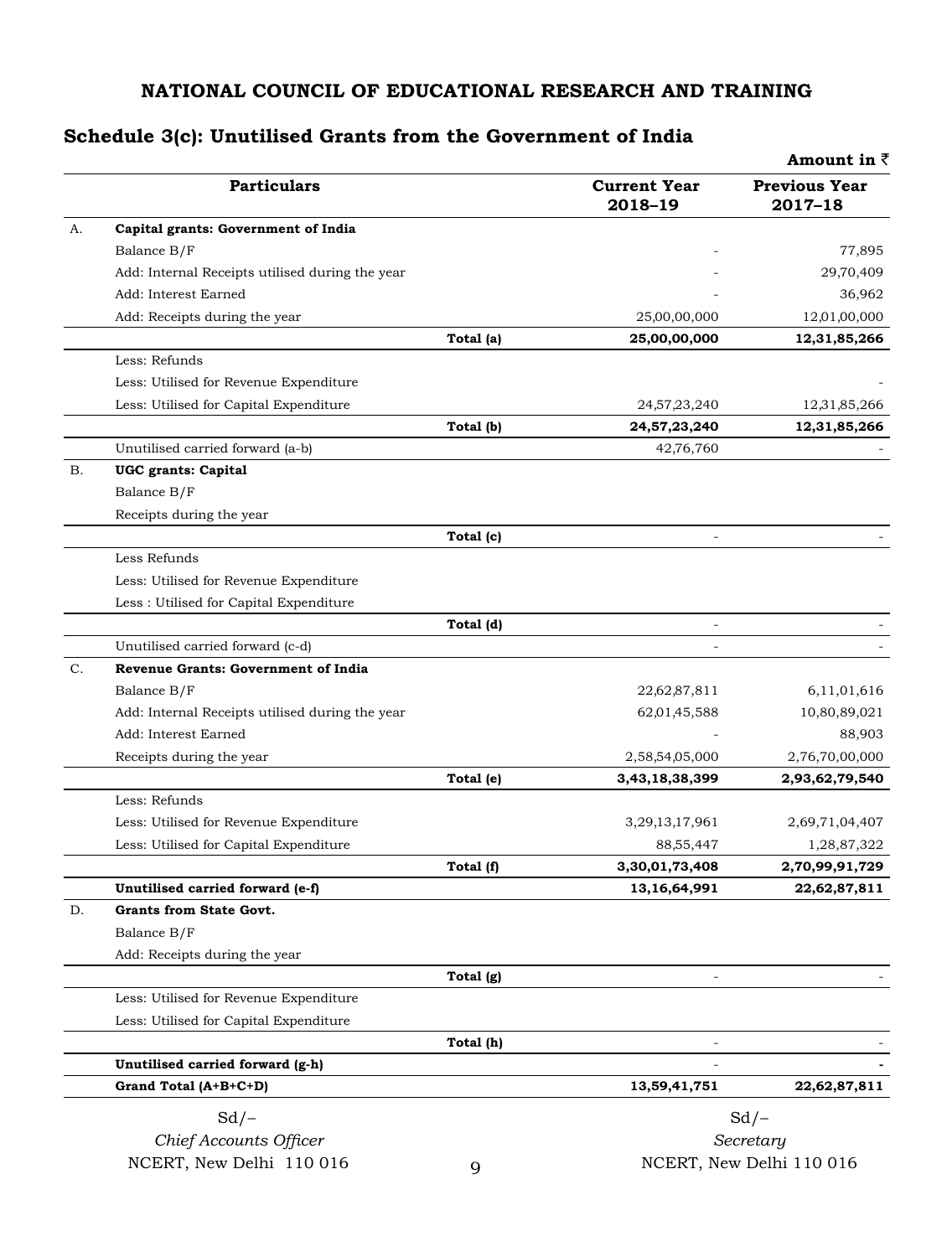## NATIONAL COUNCIL OF EDUCATIONAL RESEARCH AND TRAINING **National Council of Educational Research and Training**

## Schedule 4: Consolidated Fixed Assets (Capital + Revenue) NCERT **Schedule 4 : Consolidated Fixed Assets (Capital + Revenue) NCERT**

### Amount in  $\bar{z}$  **Amount in** `

| ທ່ <u>ອີ</u> | Assets Heads                             |                             | <b>Gross Block</b>           |                                  |                                   |                                    |                        | Depreciation for the Year          |                                              |                                |                                                            |                        | Net Block       |  |
|--------------|------------------------------------------|-----------------------------|------------------------------|----------------------------------|-----------------------------------|------------------------------------|------------------------|------------------------------------|----------------------------------------------|--------------------------------|------------------------------------------------------------|------------------------|-----------------|--|
|              |                                          | Op Balance on<br>01.04.2018 | during the year<br>Additions | Deductions<br>during the<br>year | As at 31st March<br>$2019(1+2-3)$ | Depreciation<br>Opening<br>Balance | acotication<br>fo ə1vH | Depreciation<br>during the<br>year | .เซอกิ<br><i>ayı buunp</i><br>$u$ ononpa $q$ | <i>juauisnfp</i><br>/suon?npəq | Depreciation up<br>to 31.03.2019<br>$(5 + 7 - 8)$<br>Total | 31.03.2019<br>$(4-10)$ | 31.03.2018      |  |
|              |                                          |                             | Z                            | S                                | 4                                 | S                                  | $\circ$                | L                                  | ${}^{\circ}$                                 | C                              | $\overline{a}$                                             |                        |                 |  |
|              | Land                                     | 37,54,36,110                |                              | $\mathbf{I}$                     | 37,54,36,110                      |                                    | 0%                     |                                    | $\mathbf{I}$                                 | $\mathbf{I}$                   |                                                            | 37,54,36,110           | 37,54,36,110    |  |
|              | Buildings                                | 82,49,93,351                | 2,04,83,592                  | $\mathbf{I}$                     | 84,54,76,942                      | 1,64,99,867                        | 2%                     | 4,09,672                           | $\mathbf{I}$                                 | $\mathbf{I}$                   | 1,69,09,539                                                | 82,85,67,403           | 82, 49, 93, 351 |  |
|              | Sewerage and<br>Drainage                 | 40,425                      | 96,000                       | $\mathbf{I}$                     | 1,36,425                          | 809                                | 2%                     | 1,920                              | $\mathbf I$                                  | $\mathbf I$                    | 2,729                                                      | 1,33,696               | 40,425          |  |
|              | Tubewells and<br>Water Supply            | 1,51,900                    | 46,58,368                    | $\mathbf{I}$                     | 48,10,268                         | 3,038                              | $2\%$                  | 93,167                             | $\mathbf I$                                  | $\mathbf{I}$                   | 96,205                                                     | 47,14,063              | 1,51,900        |  |
|              | Installation and<br>Electrical<br>Eqp.   | 5,08,86,938                 | 50,06,971                    | $\mathbf{I}$                     | 5,58,93,909                       | 25,44,347                          | 5%                     | 2,50,350                           | $\mathbf I$                                  | $\mathbf I$                    | 27,94,697                                                  | 5,30,99,211            | 5,08,86,938     |  |
|              | Capital and<br>machinery                 | 95,88,508                   | 12,08,723                    | $\mathbf{I}$                     | 1,07,97,230                       | 4,79,426                           | 5%                     | 60,437                             | $\mathbf{I}$                                 | $\mathbf{I}$                   | 5,39,863                                                   | 1,02,57,366            | 95,88,508       |  |
|              | Laboratory Eqp.<br>Scientific and        | 67,16,389                   | 29,04,797                    | $\mathbf{I}$                     | 96,21,187                         | 5,37,311                           | 8%                     | 2,32,384                           | $\mathbf{I}$                                 | $\mathbf{I}$                   | 7,69,695                                                   | 88,51,492              | 67,16,389       |  |
|              | Office Equipment                         | 2,25,24,628                 | 46,50,771                    | $\mathbf{I}$                     | 2,71,75,397                       | 16,89,349                          | 7.50%                  | 3,48,809                           | $\mathbf{I}$                                 | $\mathbf{I}$                   | 20,38,158                                                  | 2,51,37,240            | 2,25,24,628     |  |
|              | Audio Visual<br>Equipment                | 6,62,00,038                 | 69,51,542                    | $\mathbf{I}$                     | 7,31,51,579                       | 49,65,003                          | $7.50\%$               | 5,21,366                           | $\mathbf{I}$                                 | $\mathbf{I}$                   | 54,86,369                                                  | 6,76,65,208            | 6,62,00,038     |  |
|              | Computer and<br>Peripherals              | 5,53,97,598                 | 2,43,41,093                  | $\mathbf{I}$                     | 7,97,38,693                       | 1,10,79,523                        | 20%                    | 48,68,219                          | $\mathbf{I}$                                 | $\mathbf{I}$                   | 1,59,47,742                                                | 6,37,90,954            | 5,53,97,598     |  |
|              | Fixtures and<br>Furniture,<br>Fittings   | 7,61,15,869                 | 1,64,12,277                  | $\mathbf{I}$                     | 9,25,28,147                       | 57,08,688                          | 7.50%                  | 12,30,921                          | $\mathbf{I}$                                 | $\mathbf{I}$                   | 69,39,609                                                  | 8,55,88,538            | 7,61,15,869     |  |
|              | Vehicles                                 | 27,37,975                   | $\mathbf{I}$                 | $\blacksquare$                   | 27,37,975                         | 2,73,799                           | $10\%$                 |                                    | $\mathbf I$                                  | f.                             | 2,73,799                                                   | 24,64,177              | 27,37,975       |  |
|              | and Scientific<br>Lib. Books<br>Journals | 5,37,39,917                 | 1,33,30,985                  | 867<br>$\overline{a}$            | 6,70,49,033                       | 53,73,992                          | 10%                    | 13,30,913                          | $\mathbf{I}$                                 | $\mathbf{I}$                   | 67,04,905                                                  | 6,03,44,130            | 5,37,39,917     |  |
|              | Small Value<br>Assets                    | $\mathbf{I}$                | 1,79,820                     | $\mathbf I$                      | 1,79,820                          | $\mathbf{I}$                       | 100%                   | 1,79,820                           | $\mathbf I$                                  | $\mathbf{I}$                   | 1,79,820                                                   |                        |                 |  |
|              | Total (A)                                | 1,54,45,29,646              | 10,02,24,939                 | 1,867<br>$\overline{a}$          | 1,64,47,32,715                    | 4,91,55,152                        |                        | 95,27,978                          | $\mathbf{I}$                                 |                                | 5,86,83,130                                                | 1,58,60,49,588         | 1,54,45,29,646  |  |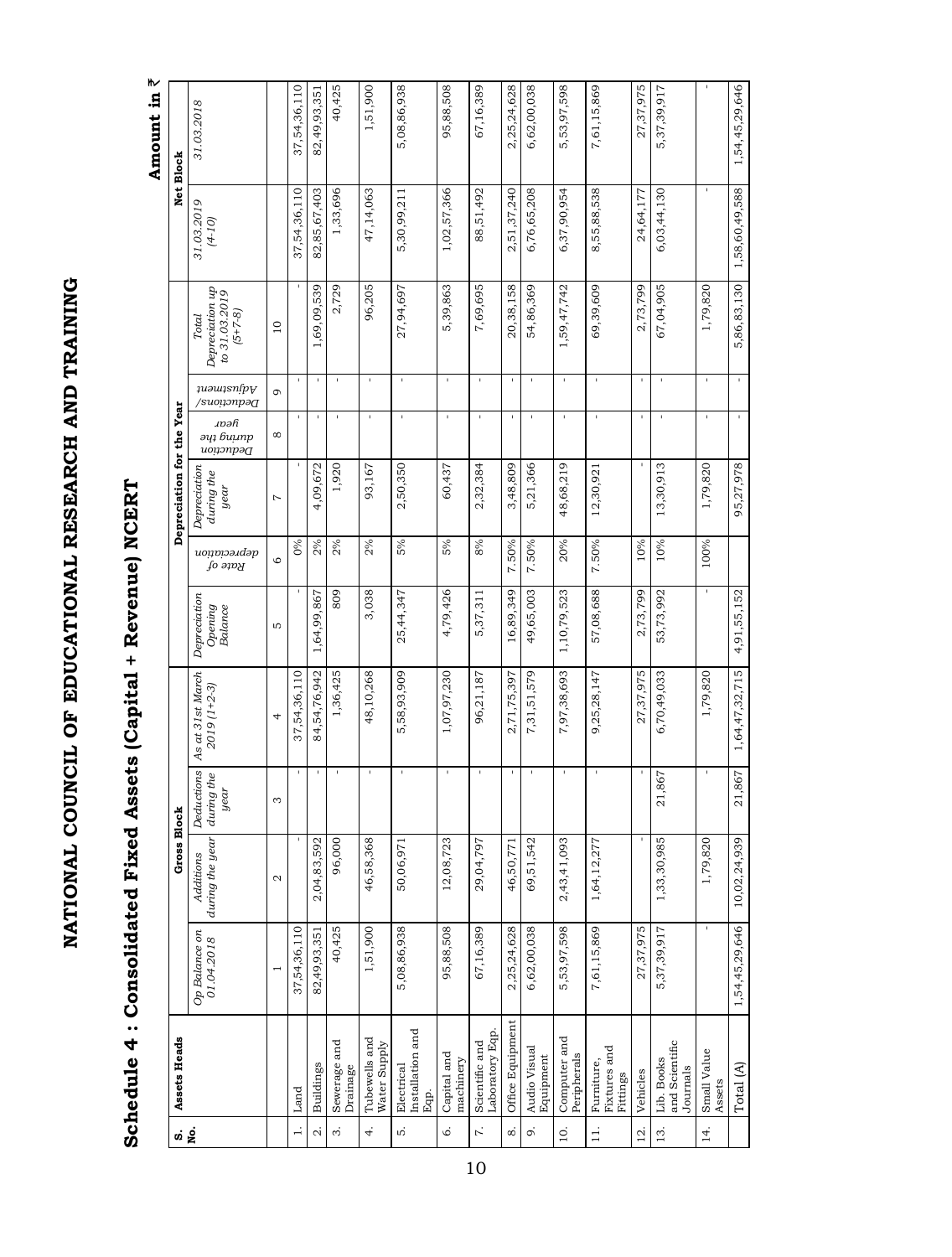| 2,66,12,650                                                                                 | 1,57,11,42,296              |                                 | 31.03.2018                           | 1,37,940                 | 33,25,691      |         | 34,63,631   |  |
|---------------------------------------------------------------------------------------------|-----------------------------|---------------------------------|--------------------------------------|--------------------------|----------------|---------|-------------|--|
| 2,24,75,221                                                                                 |                             |                                 | 31.03.2019                           | 2,01,354                 | 21,63,717      |         | 23,65,071   |  |
| 56,18,804                                                                                   | 6,43,01,934 1,60,85,24,809  |                                 | Adjustments<br>Amortization<br>Total | 1,34,236                 | 24,48,877      |         | 25,83,113   |  |
|                                                                                             |                             |                                 | Adjustment<br>Deductions             |                          | 10,06,400      |         | 10,06,400   |  |
| 56,18,804                                                                                   | 1,51,46,782                 |                                 | tion for the<br>Amortiza-<br>year    | 79,060                   | 5, 14, 761     |         | 5,93,821    |  |
| 20%                                                                                         |                             |                                 | Rate                                 | 40%                      | 40%            |         |             |  |
| ı,                                                                                          | 4,91,55,152                 | ï                               | Depreciation<br>opening<br>Balance   | 55,176                   | 9,27,716       |         | 9,82,892    |  |
| 2,80,94,026                                                                                 | 1,67,28,26,741              |                                 | Closing<br><b>Balance</b>            | 3,35,590                 | 46,12,594      |         | 49, 48, 184 |  |
| ı,                                                                                          | 1,867<br>ដ                  |                                 | Deductions                           |                          |                |         |             |  |
| 14,81,376                                                                                   |                             |                                 | Additions                            | 1,97,650                 | 12,86,903      |         | 14,84,553   |  |
| 2,66,12,650                                                                                 | 1,57,11,42,296 10,17,06,315 |                                 | Op. Balance                          | 1,37,940                 | 33,25,691      |         | 34,63,631   |  |
| projects) Refer<br>Annexure 4 (d)<br>Others (Gifted<br>Assets and<br>Sponsored<br>Total (B) | Total (A+B)                 | in Progress (C)<br>Capital Work | Intangible<br>Assets                 | 17. Computer<br>Software | E-Journals     | Patents | Total - d   |  |
| 15.                                                                                         |                             | 16.                             | ທ່ ຊຶ່                               |                          | $\frac{8}{18}$ | 19.     |             |  |

Sd/– Sd/–

NCERT, New Delhi 110 016 NCERT, New Delhi 110 016*Chief Accounts Officer Secretary*  Sd/-<br>Chief Accounts Officer<br>NCERT, New Delhi 110 016

 $\begin{array}{c} \mathrm{Sd}/-\\ \mathrm{Security} \\ \mathrm{NCERT, New Delhi110\ 016} \end{array}$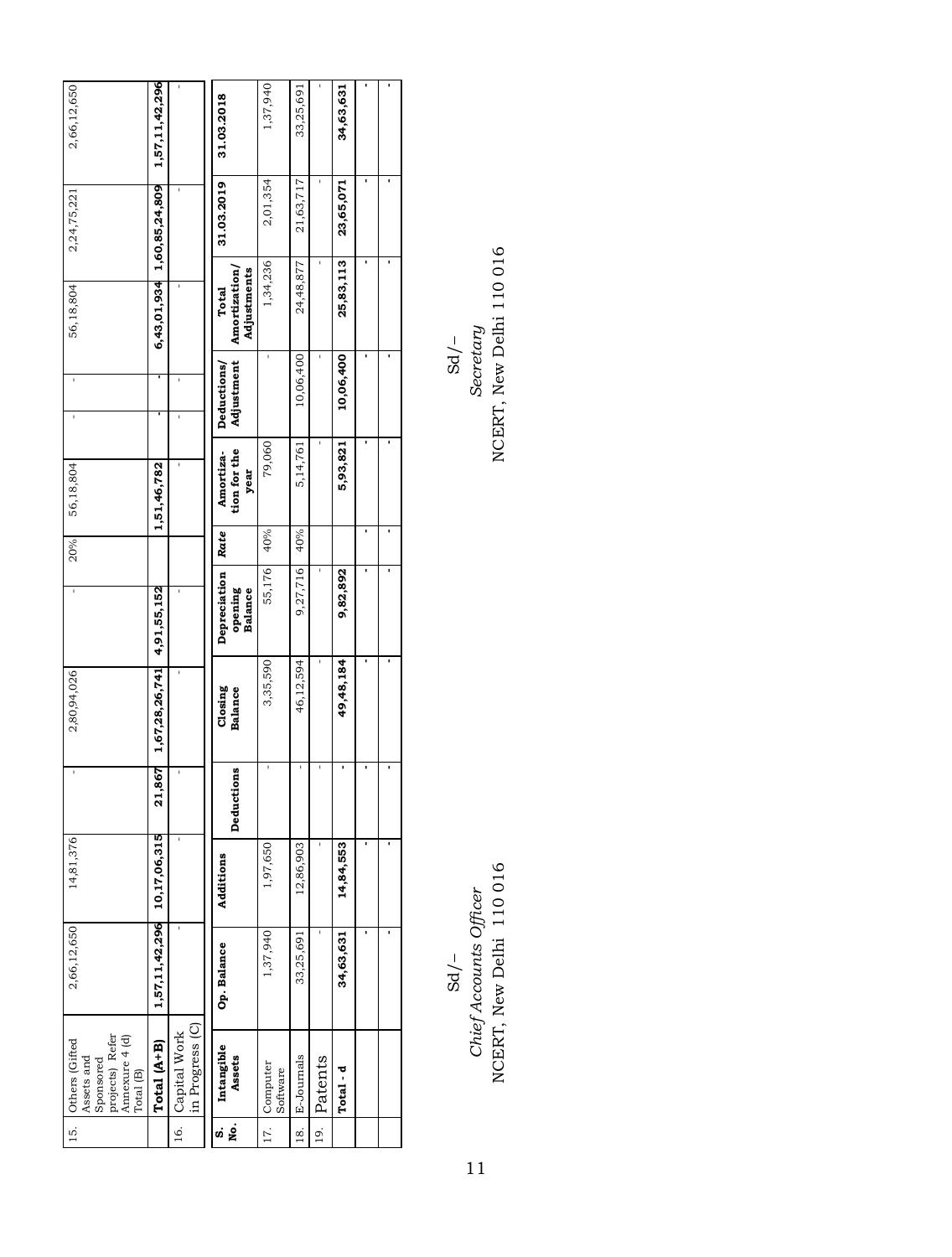NATIONAL COUNCIL OF EDUCATIONAL RESEARCH AND TRAINING **National Council of Educational Research and Training**

# **Schedule 4a : Fixed Assets — Capital Amount in** ` Schedule 4a: Fixed Assets - Capital

Amount in  $\bar{z}$ 

| ທ່ ຊຶ່          | Assets                                   |                             | <b>Gross Block</b>           |                                  |                                    |                                    |                      | Depreciation for the Year          |                               |                        |                                                                                                                   | Net Block                     |              | Net Block |
|-----------------|------------------------------------------|-----------------------------|------------------------------|----------------------------------|------------------------------------|------------------------------------|----------------------|------------------------------------|-------------------------------|------------------------|-------------------------------------------------------------------------------------------------------------------|-------------------------------|--------------|-----------|
|                 | Heads                                    | Op Balance on<br>01.04.2018 | during the year<br>Additions | Deductions<br>during the<br>year | As at 31 st March<br>$2019(1+2-3)$ | Depreciation<br>Opening<br>Balance | Rate of depreciation | Depreciation<br>during the<br>year | spəfi<br>Deduction during the | Deductions/ Adjustment | $\begin{array}{c} \textbf{Deprecation up} \\ \textbf{to 31.03.2019} \end{array}$<br>$(5 + 7 - 8)$<br><b>Total</b> | 31.03.2019<br>$(4-10)$        | 31.03.2018   |           |
|                 |                                          |                             | $\mathbf{\Omega}$            | S                                | 4                                  | S                                  | $\circ$              | L                                  | ${}^{\circ}$                  | G                      | $\overline{10}$                                                                                                   |                               |              |           |
| $\ddot{ }$      | Land                                     | 37,54,36,110                |                              |                                  | 37,54,36,110                       |                                    | $0\%$                |                                    |                               | $\mathbf I$            |                                                                                                                   | 37,54,36,110                  | 37,54,36,110 |           |
| $\dot{\alpha}$  | Buildings                                | 78,42,04,945                | 2,04,83,592                  |                                  | 80,46,88,537                       | 1,56,84,099                        | 2%                   | 4,09,672                           | $\mathbf{I}$                  | $\mathbf{I}$           | 1,60,93,771                                                                                                       | 78,85,94,766                  | 78,42,04,945 |           |
| $\dot{\infty}$  | Sewerage<br>and Drainage                 |                             | 96,000                       |                                  | 96,000                             |                                    | 2%                   | 1,920                              | $\mathbf I$                   | $\mathbf{I}$           | 1,920                                                                                                             | 94,080                        |              |           |
| $\vec{r}$       | and Water<br>Tubewells<br>Supply         | 1,51,900                    | 46,58,368                    |                                  | 48,10,268                          | 3,038                              | 2%                   | 93,167                             | $\mathbf{I}$                  | $\mathsf I$            | 96,205                                                                                                            | 47,14,063                     | 1,51,900     |           |
| ທ່              | Installation<br>Electrical<br>and Eqp.   | 3,41,82,468                 | 37,84,949                    |                                  | 3,79,67,417                        | 17,09,123                          | 5%                   | 1,89,248                           | $\mathbf I$                   | $\mathbf{I}$           | 18,98,371                                                                                                         | 3,60,69,045                   | 3,41,82,468  |           |
| Ġ               | Capital and<br>machinery                 | 7,03,581                    | 3,78,460                     |                                  | 10,82,041                          | 35,179                             | 5%                   | 18,923                             | $\mathbf{I}$                  | $\mathbf{I}$           | 54,102                                                                                                            | 10,27,938                     | 7,03,581     |           |
| $\ddot{r}$      | Scientific and<br>Laboratory<br>Eqp.     | 20,44,850                   | $\mathbf{I}$                 |                                  | 20,44,850                          | 1,63,588                           | $8\%$                |                                    | $\mathbf{I}$                  | $\mathbf{I}$           | 1,63,588                                                                                                          | 18,81,262                     | 20,44,850    |           |
| $\dot{\infty}$  | Equipment<br>Office                      | 1,11,88,283                 | 21,46,932                    |                                  | 1,33,35,215                        | 8,39,122                           | 7.5%                 | 1,61,021                           | $\mathbf I$                   | $\mathbf{I}$           | 10,00,143                                                                                                         | 1,23,35,073                   | 1,11,88,283  |           |
| $\overline{0}$  | Audio Visual<br>Equipment                | 11,04,047                   | 17,75,732                    |                                  | 28,79,779                          | 82,803                             | 7.5%                 | 1,33,179                           | $\mathbf I$                   | $\mathbf I$            | 2,15,982                                                                                                          | 26,63,795                     | 11,04,047    |           |
| $\overline{10}$ | and<br>Peripherals<br>Computer           | 1,76,22,221                 | 1,46,97,992                  |                                  | 3,23,20,213                        | 35,24,447                          | 20%                  | 29,39,599                          | $\mathbf I$                   | $\mathbf I$            | 64,64,046                                                                                                         | 2,58,56,170                   | 1,76,22,221  |           |
| $\frac{1}{11}$  | Fixtures and<br>Furniture,<br>Fittings   | 3,89,27,410                 | 84,28,996                    |                                  | 4,73,56,406                        | 29,19,555                          | 7.5%                 | 6,32,174                           | $\mathbf{I}$                  | $\mathbf I$            | 35,51,729                                                                                                         | 4,38,04,677                   | 3,89,27,410  |           |
| 12.             | Vehicles                                 | 26,85,592                   |                              |                                  | 26,85,592                          | 2,68,561                           | 10%                  |                                    | $\mathbf{I}$                  | $\,$ $\,$              | 2,68,561                                                                                                          | 24,17,032                     | 26,85,592    |           |
| 13.             | and Scientific<br>Lib. Books<br>Journals | 3,89,03,011                 |                              | 21,807                           | 3,88,81,204                        | 38,90,302                          | 10%                  | (2, 181)                           | $\mathbf{I}$                  | $\mathbf I$            | 38,88,121                                                                                                         | 3,49,93,085                   | 3,89,03,011  |           |
| 14.             | Small Value<br>Assets                    |                             | 2,398                        |                                  | 2,398                              |                                    | 100%                 | 2,398                              | $\Gamma$                      | $\mathbf{I}$           | 2,398                                                                                                             |                               |              |           |
|                 | Total (A)                                | 1,30,71,54,418              | 5,64,53,419                  | 21,807                           | 1,36,35,86,030                     | 2,91,19,817                        |                      | 45,79,120                          | Ŧ                             | $\mathbf{r}$           | 3,36,98,937                                                                                                       | 1,32,98,87,096 1,30,71,54,418 |              |           |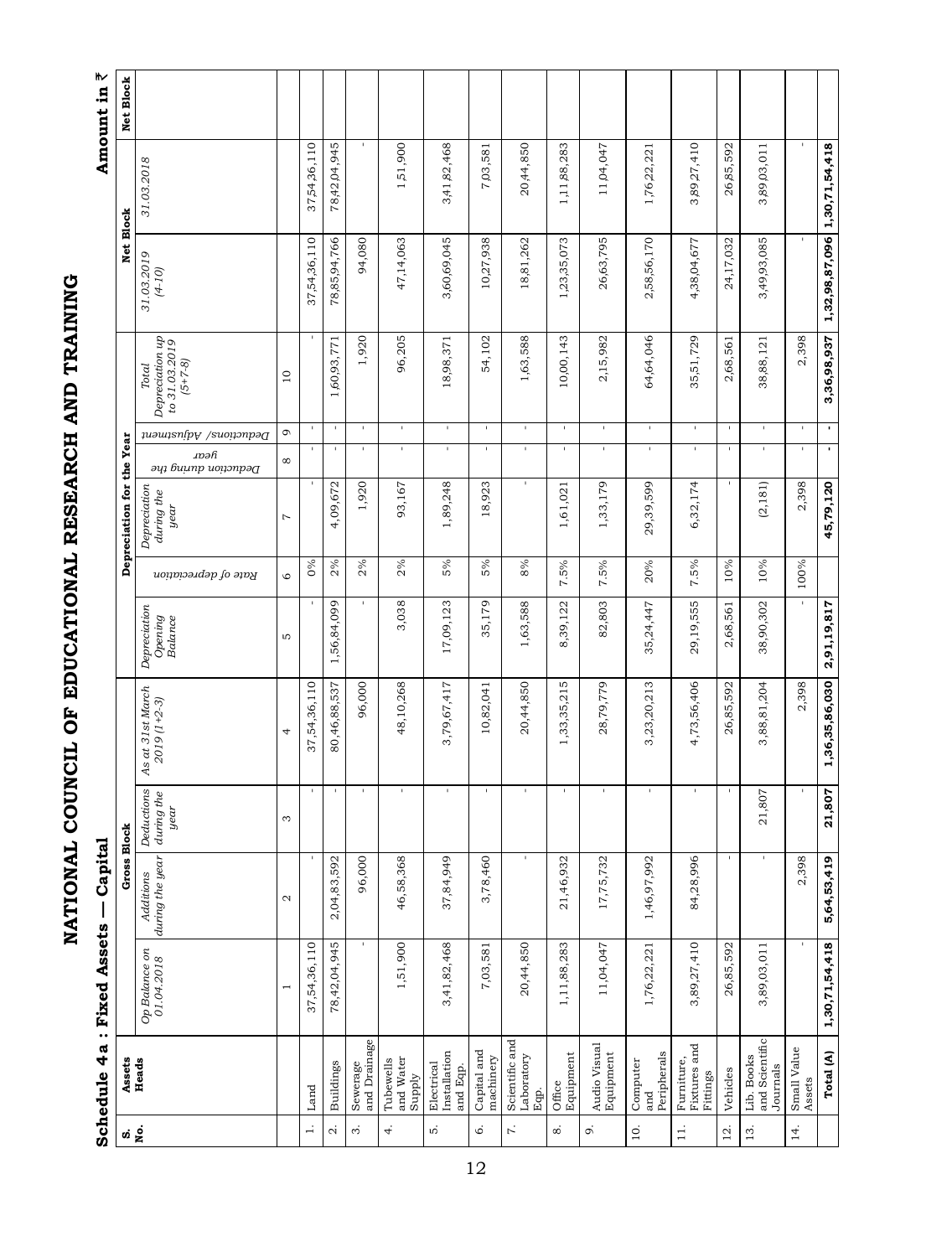| ı              |                                                                     | ı                                                      |
|----------------|---------------------------------------------------------------------|--------------------------------------------------------|
| ı              | 3,36,98,937 1,32,98,87,096 1,30,71,54,418                           | ı                                                      |
| $\mathbf{I}$   |                                                                     | ı                                                      |
|                | ı                                                                   | ı                                                      |
|                | 1                                                                   | ı                                                      |
| I              | 45,79,120                                                           | Ï                                                      |
| 20%            |                                                                     |                                                        |
| 1              |                                                                     | ı                                                      |
| $\mathbf{I}$   | 1,36,35,86,030 2,91,19,817                                          | I                                                      |
| ı              |                                                                     | ı                                                      |
|                |                                                                     |                                                        |
|                | $\boxed{\text{Total (A+B)} \mid 1,30,71,54,418}$ 5,64,53,419 21,807 |                                                        |
| Others (Total  |                                                                     | 16. Capital Work<br>in Progress<br>$\widetilde{\circ}$ |
| $\frac{15}{1}$ |                                                                     |                                                        |

| 31.03.2019 31.03.2018                                             | ľ                        |                |             |           |
|-------------------------------------------------------------------|--------------------------|----------------|-------------|-----------|
|                                                                   |                          |                |             | I         |
| Adjustments<br>for the year   Adjustment   Amortization/<br>Total |                          |                |             |           |
|                                                                   |                          |                |             |           |
| Depreciation Rate Amortization Deductions/                        |                          |                |             |           |
|                                                                   |                          | ï              | ï           | I         |
| opening<br>Balance                                                |                          | Ï              | ı           | I         |
| Closing<br>Balance                                                | ľ                        | ı              | ï           | I         |
|                                                                   |                          |                |             |           |
|                                                                   |                          |                |             |           |
| Op. Balance   Additions   Deductions                              | ľ                        |                |             |           |
| S. Intangible<br>No. Assets                                       | 17. Computer<br>Software | 18. E-Journals | 19. Patents | Total - d |
|                                                                   |                          |                |             |           |

NCERT, New Delhi 110 016 NCERT, New Delhi 110 016*Chief Accounts Officer Secretary*   $\frac{1}{2}$  SO  $\frac{1}{2}$ Sd/-<br>Chief Accounts Officer<br>NCERT, New Delhi 110 016

 $\frac{\text{Sd}/\text{-}}{\text{Serctary}}$  Secretary<br>NCERT, New Delhi 110 016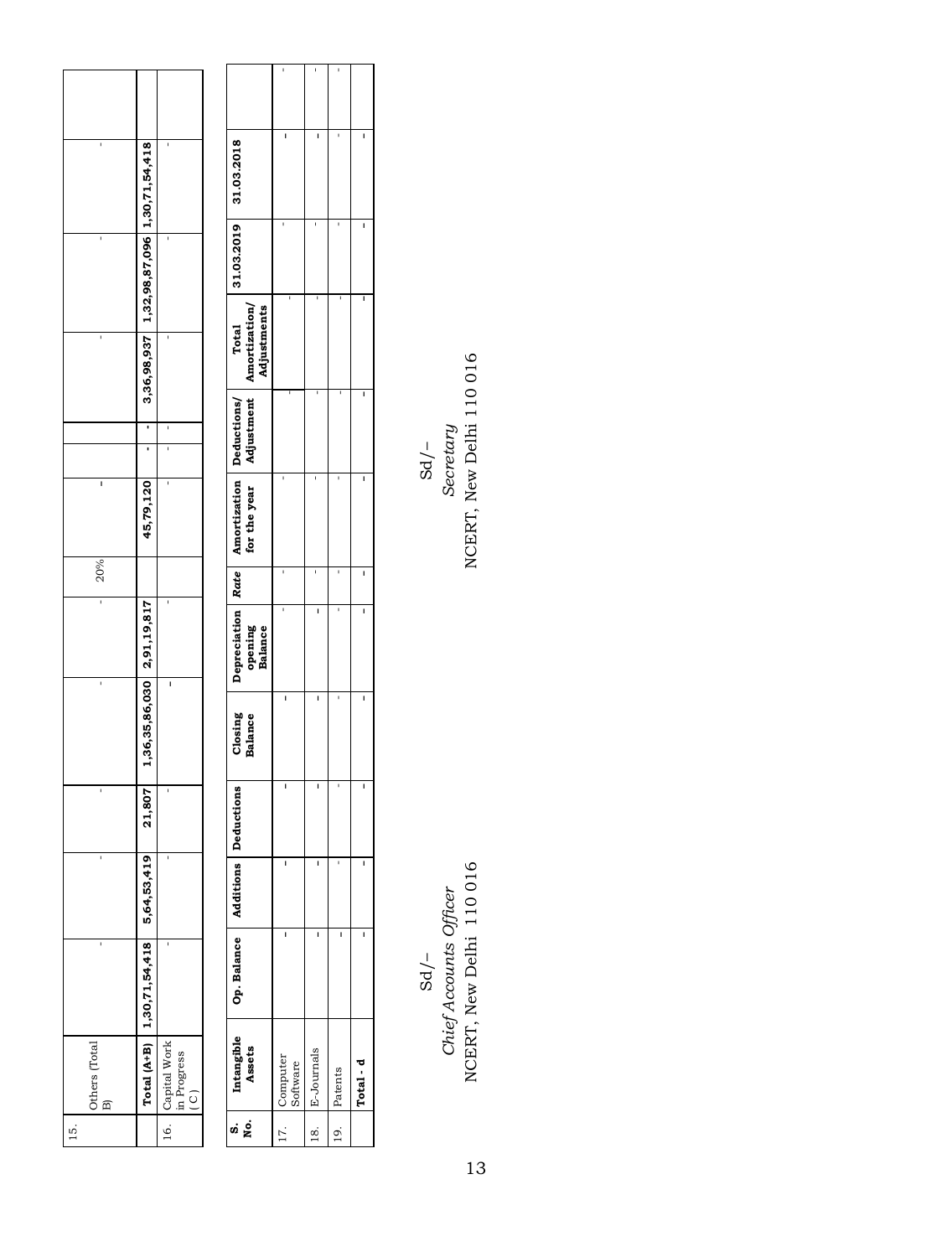NATIONAL COUNCIL OF EDUCATIONAL RESEARCH AND TRAINING **National Council of Educational Research and Training**

### **Schedule 4b : Fixed Assets — Revenue**  Schedule 4b: Fixed Assets - Revenue

Amount in  $\bar{z}$  **Amount in** `

| ທ່ ຊຶ່            |                                          |                             | <b>Gross Block</b>           |                                  |                                   |                                 |                         | Depreciation for the Year          |                              |                         |                                                        | Net Block                |                 |
|-------------------|------------------------------------------|-----------------------------|------------------------------|----------------------------------|-----------------------------------|---------------------------------|-------------------------|------------------------------------|------------------------------|-------------------------|--------------------------------------------------------|--------------------------|-----------------|
|                   | Assets Heads                             | Op Balance on<br>01.04.2018 | during the year<br>Additions | Deductions<br>during the<br>year | As at 31st March<br>$2019(1+2-3)$ | Opening Balance<br>Depreciation | depreciation<br>Rate of | Depreciation<br>during the<br>year | during the year<br>Deduction | hamenipA<br>Deductions/ | Depreciation up<br>to 31.03.2019<br>$(5+7-8)$<br>Total | 31.03.2019<br>$(4 - 10)$ | 31.03.2018      |
|                   |                                          | $\overline{\phantom{0}}$    | $\mathbf{\Omega}$            | 3                                | 4                                 | S                               | $\circ$                 | 1                                  | $\infty$                     | $\circ$                 | $\overline{10}$                                        |                          |                 |
| $\div$            | Land                                     |                             | $\mathbf{I}$                 | $\mathbf{I}$                     |                                   |                                 | $\circ$                 |                                    | $\mathbf I$                  | $\mathbf{I}$            | $\mathbf{I}$                                           |                          |                 |
| $\dot{\alpha}$    | <b>Buildings</b>                         | 4,07,88,406                 | $\mathbf{I}$                 | $\mathbf{I}$                     | 4,07,88,405                       | 8,15,768                        | 2%                      |                                    | $\mathbf{I}$                 | $\mathbf{I}$            | 8,15,768                                               | 3,99,72,637              | 4,07,88,406     |
| $\dot{\infty}$    | Sewerage and<br>Drainage                 | 40,425                      | $\mathbf{I}$                 | $\mathbf{I}$                     | 40,425                            | 809                             | 2%                      |                                    | $\mathbf I$                  | $\mathbf I$             | 809                                                    | 39,616                   | 40,425          |
| 4.                | Tubewells and<br>Water Supply            | $\mathbf{I}$                | 1                            | $\mathbf{I}$                     |                                   |                                 | 2%                      |                                    | $\mathbf{I}$                 | $\mathbf{I}$            |                                                        |                          |                 |
| ΓÒ.               | Installation and<br>Electrical<br>Eqp.   | 1,67,04,470                 | 12,22,022                    | $\mathbf{I}$                     | 1,79,26,492                       | 8,35,224                        | 5%                      | 61,102                             | $\mathbf I$                  | $\mathbf I$             | 8,96,326                                               | 1,70,30,166              | 1,67,04,470     |
| Ġ                 | Capital and<br>machinery                 | 88,84,927                   | 8,30,263                     | f,                               | 97,15,189                         | 4,44,247                        | 5%                      | 41,514                             | $\mathbf{I}$                 | í,                      | 4,85,761                                               | 92,29,428                | 88,84,927       |
| $\ddot{\sim}$     | Laboratory Eqp.<br>Scientific and        | 46,71,539                   | 29,04,797                    | $\mathbf{I}$                     | 75,76,337                         | 3,73,723                        | $8\%$                   | 2,32,384                           | $\mathbf{I}$                 | $\mathbf I$             | 6,06,107                                               | 69,70,230                | 46,71,539       |
| $\infty$          | Equipment<br>Office                      | 1,13,36,345                 | 25,03,839                    | $\mathbf{I}$                     | 1,38,40,182                       | 8,50,227                        | 7.5%                    | 1,87,788                           | $\mathbf{I}$                 | $\mathbf{I}$            | 10,38,015                                              | 1,28,02,167              | 1,13,36,345     |
| o,                | Audio Visual<br>Equipment                | 6,50,95,991                 | 51,75,810                    | $\mathbf{I}$                     | 7,02,71,800                       | 48,82,200                       | 7.5%                    | 3,88,187                           | $\mathbf{I}$                 | $\mathbf{I}$            | 52,70,387                                              | 6,50,01,413              | 6,50,95,991     |
| $\overline{10}$ . | Computer and<br>Peripherals              | 3,77,75,377                 | 96,43,101                    | $\mathbf{I}$                     | 4,74,18,480                       | 75,55,076                       | 20%                     | 19,28,620                          | $\mathbf I$                  | $\mathbf I$             | 94,83,696                                              | 3,79,34,784              | 3,77,75,377     |
| $\exists$         | Fixtures and<br>Fumiture,<br>Fittings    | 3,71,88,459                 | 79,83,281                    | J.                               | 4,51,71,741                       | 27,89,133                       | 7.5%                    | 5,98,747                           | $\mathbf I$                  | $\mathbf I$             | 33,87,880                                              | 4,17,83,861              | 3,71,88,459     |
| $12.$             | Vehicles                                 | 52,383                      | $\mathbf I$                  | $\mathbf{I}$                     | 52,383                            | 5,238                           | 10%                     |                                    | $\mathbf{I}$                 | $\mathbf{I}$            | 5,238                                                  | 47,145                   | 52,383          |
| 13.               | and Scientific<br>Lib. Books<br>Journals | 1,48,36,906                 | 1,33,30,985                  | $^{60}$                          | 2,81,67,829                       | 14,83,690                       | 10%                     | 13,33,094                          | $\mathbf{1}$                 | $\mathbf{I}$            | 28,16,784                                              | 2,53,51,045              | 1,48,36,906     |
| 14.               | Small Value<br>Assets                    | $\mathbf{I}$                | 1,77,422                     |                                  | 1,77,422                          |                                 | 100%                    | 1,77,422                           | $\mathbf{I}$                 | $\mathbf{I}$            | 1,77,422                                               |                          |                 |
|                   | Total (A)                                | 23,73,75,228                | 4,37,71,520                  | $\overline{6}$                   | 28,11,46,685                      | 2,00,35,335                     |                         | 49,48,858                          | $\blacksquare$               | $\blacksquare$          | 2,49,84,193                                            | 25,61,62,492             | 23, 73, 75, 228 |
| 15.               | Others (Total B)                         |                             |                              |                                  |                                   |                                 | $20\%$                  |                                    |                              |                         |                                                        |                          |                 |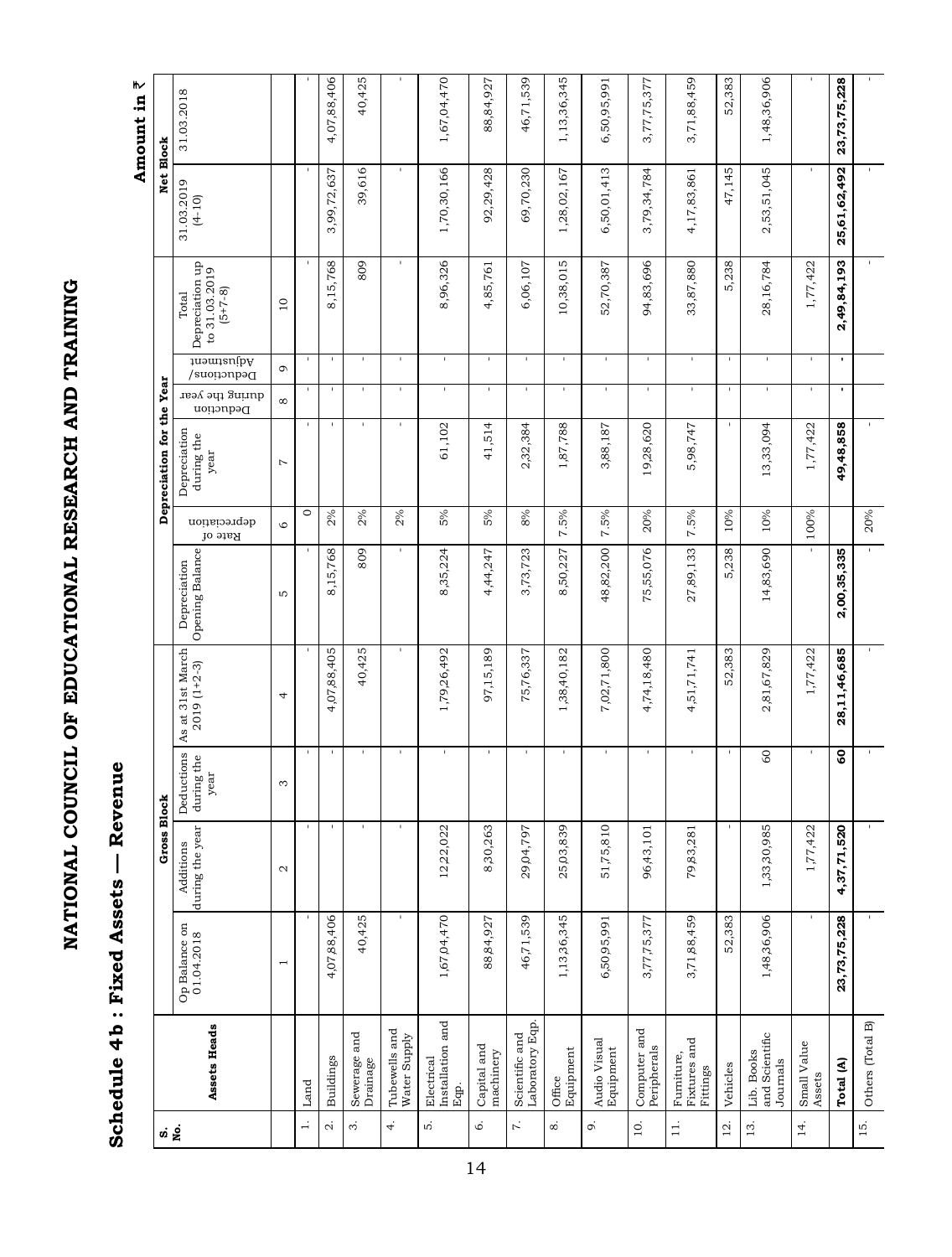|      | otal (A+B)                   | 23,73,75,228 | 4,37,71,520 | $\overline{\mathsf{s}}$ | 28,11,46,685 | 2,00,35,335 | 49,48,858 |   | ī |   | 2,49,84,193 25,61,62,492 23,73,75,228 |   |
|------|------------------------------|--------------|-------------|-------------------------|--------------|-------------|-----------|---|---|---|---------------------------------------|---|
| 10.7 | Capital Work in<br>gress   C |              | ï           | ı                       | ı            | ı           | ı         | ı | ı | ı | ı                                     | ı |

| 31.03.2019 31.03.2018                      | 1,37,940                 | 33,25,691           |             | 34,63,631           |
|--------------------------------------------|--------------------------|---------------------|-------------|---------------------|
|                                            | 2,01,354                 | 21,63,717           |             | 25,83,113 23,65,071 |
| Amortization/<br>Adjustments<br>Total      | 1,34,236                 | 24,48,877           |             |                     |
| Adjustment                                 |                          | 10,06,400           |             | 10,06,400           |
| Amortization   Deductions/<br>for the year | 79,060                   | 5,14,761            |             | 5,93,821            |
| Rate                                       | 40%                      | 40%                 |             |                     |
| <b>Depreciation</b><br>opening<br>Balance  | 55,176                   | 9,27,716            |             | 9,82,892            |
| Closing<br>Balance                         | 3,35,590                 | 46,12,594           |             | 49,48,184           |
| ក្នុ                                       |                          |                     |             |                     |
| Additions Deductio                         | 1,37,940 1,97,650        | 33,25,691 12,86,903 | Ï           | 34,63,631 14,84,553 |
| Op. Balance                                |                          |                     |             |                     |
| Intangible<br>Assets                       | 17. Computer<br>Software | 18. E-Journals      | 19. Patents | Total - d           |
| $\frac{1}{2}$                              |                          |                     |             |                     |

NCERT, New Delhi 110 016 NCERT, New Delhi 110 016*Chief Accounts Officer Secretary*  Sd/-<br>Chief Accounts Officer<br>NCERT, New Delhi 110 016

 $-\sqrt{2}$ SO  $-\sqrt{2}$ Sd/ $-\sqrt{2}$ Sd/

 $\begin{array}{c} \mathrm{Sd}/-\\ \mathrm{Serctary}\\ \mathrm{NCERT},\ \mathrm{New}\ \mathrm{Delhi}\ 110\ 016 \end{array}$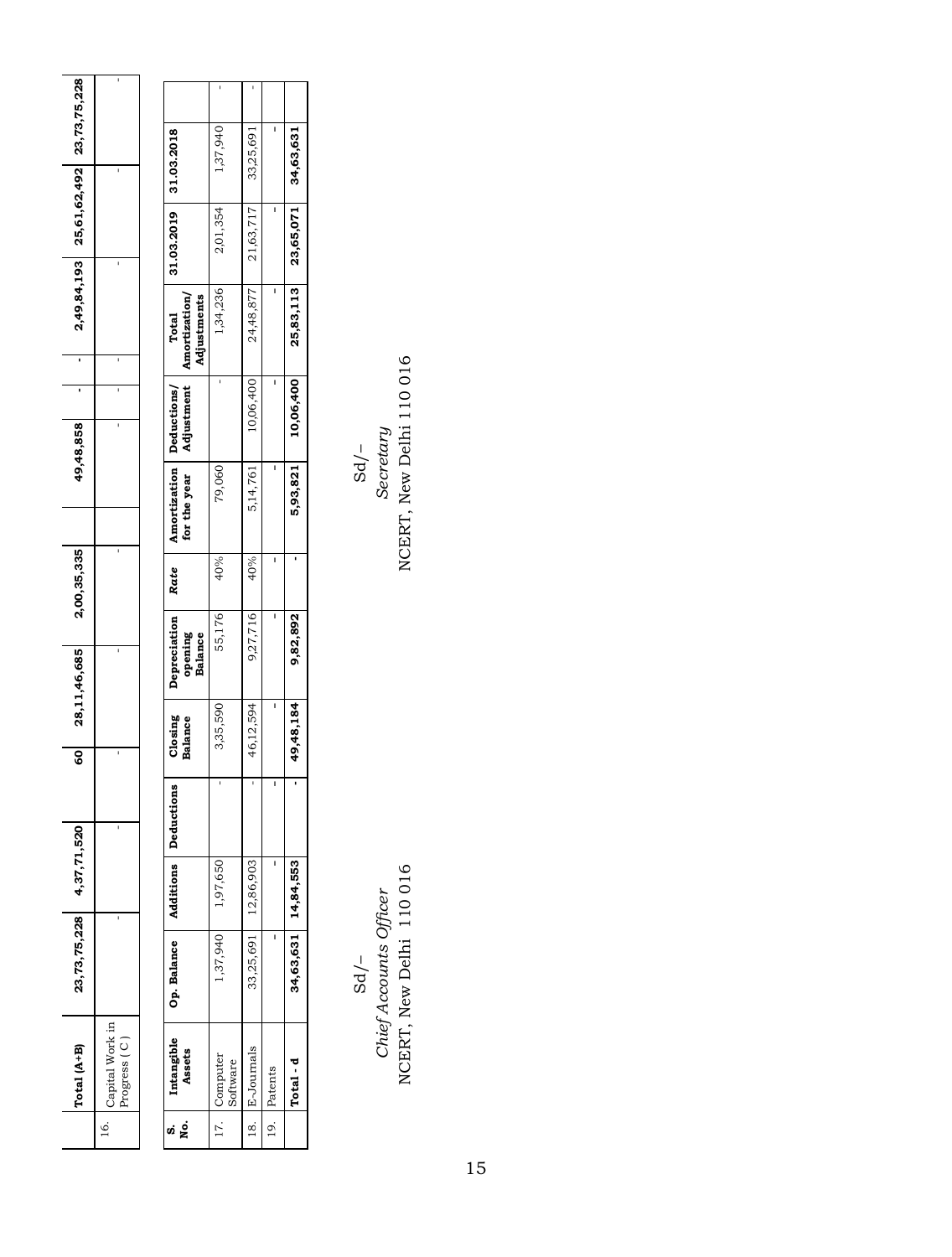## NATIONAL COUNCIL OF EDUCATIONAL RESEARCH AND TRAINING **National Council of Educational Research and Training**

### Schedule 4c: Capital **Schedule 4c : Capital**

### Amount in  $\bar{z}$  **Amount in** `

| 31.03.2019 31.03.2018<br>ï<br>ï<br>Adjustment Depreciation<br>Total<br>$\begin{tabular}{ l l } \hline \texttt{Depreciation} & \texttt{Detraction} & \texttt{Deduction} & \texttt{Deduction} \\\hline \texttt{Opening} & \texttt{for the year} & \texttt{for the year} & \texttt{Adjustment} \\\hline \texttt{Balance} & \end{tabular}$<br>Closing<br>Balance | S. Assets Heads<br>No.                        |  | <b>Gross Block</b> |  | Depreciation for the Year |  | Net Block |
|--------------------------------------------------------------------------------------------------------------------------------------------------------------------------------------------------------------------------------------------------------------------------------------------------------------------------------------------------------------|-----------------------------------------------|--|--------------------|--|---------------------------|--|-----------|
|                                                                                                                                                                                                                                                                                                                                                              | Additions<br>Opening<br>Balance<br>01.04.2017 |  | Deductions         |  |                           |  |           |
|                                                                                                                                                                                                                                                                                                                                                              |                                               |  |                    |  |                           |  |           |
|                                                                                                                                                                                                                                                                                                                                                              | Patents and<br>copyrights                     |  |                    |  |                           |  |           |
|                                                                                                                                                                                                                                                                                                                                                              | 2. Computer<br>Software                       |  |                    |  |                           |  |           |
|                                                                                                                                                                                                                                                                                                                                                              | 3. E-Journals                                 |  |                    |  |                           |  |           |

*Chief Accounts Officer Secretary*   $\frac{1}{2}$  SO  $\frac{1}{2}$  SO  $\frac{1}{2}$  SO  $\frac{1}{2}$  SO  $\frac{1}{2}$  SO  $\frac{1}{2}$  SO  $\frac{1}{2}$  SO  $\frac{1}{2}$  SO  $\frac{1}{2}$  SO  $\frac{1}{2}$  SO  $\frac{1}{2}$ NCERT, New Delhi 110 016 Chief Accounts Officer  $Sd$  /-

 $Sd/-$ 

NCERT, New Delhi 110 016 NCERT, New Delhi 110 016 NCERT, New Delhi 110 016Secretary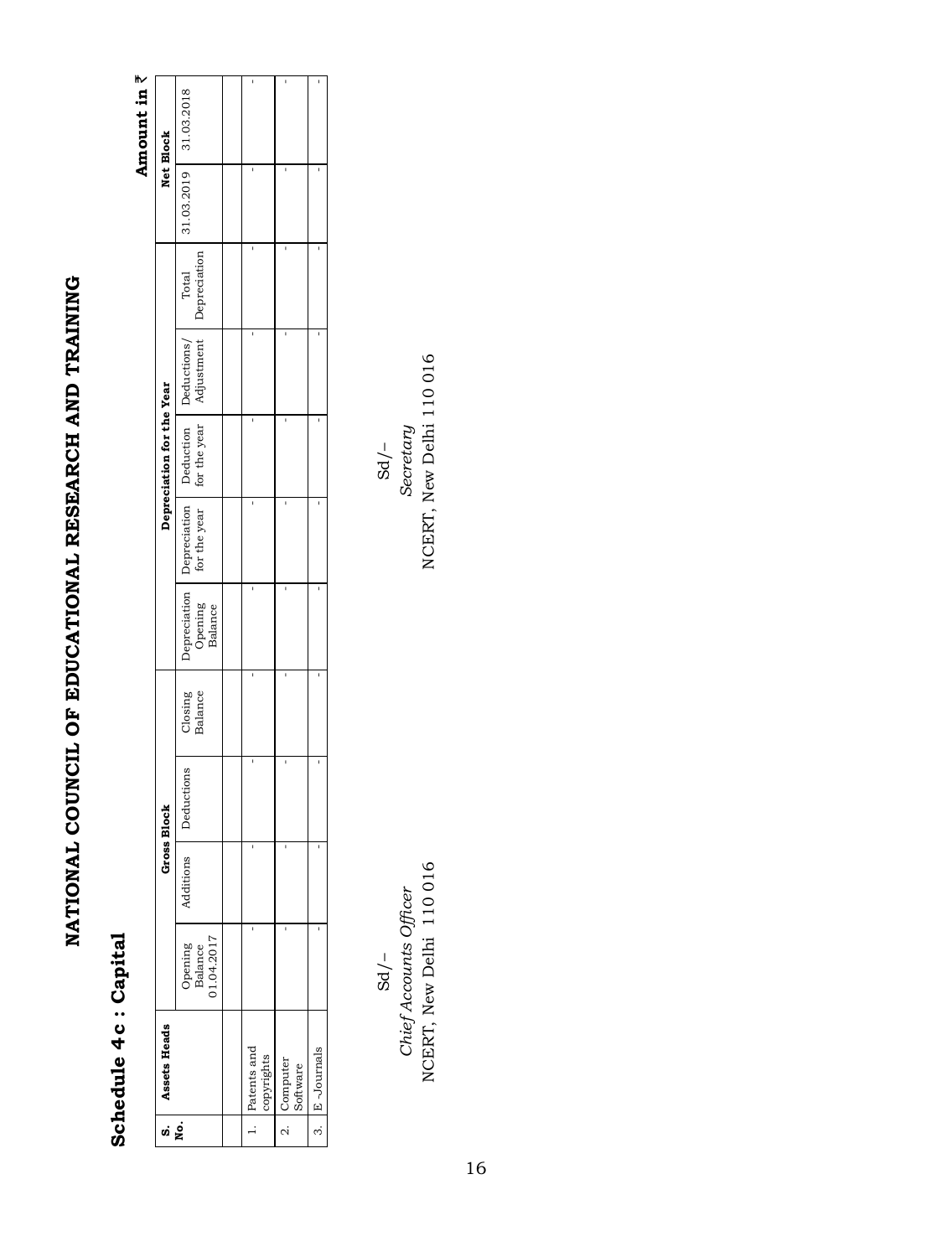## NATIONAL COUNCIL OF EDUCATIONAL RESEARCH AND TRAINING **National Council of Educational Research and Training**

## **Schedule 4d : Others (Gifted/Sponsored)**  Schedule 4d: Others (Gifted/Sponsored)

Amount in  $\bar{z}$ **Amount in** `

|       |                                                             |                             |                                | <b>Gross Block</b>            |                                   |                        |           | Net Block             |             |
|-------|-------------------------------------------------------------|-----------------------------|--------------------------------|-------------------------------|-----------------------------------|------------------------|-----------|-----------------------|-------------|
| s.No. | Assets Heads                                                | Op Balance on<br>01.04.2018 | Additions dur-<br>ing the year | during the Year<br>Deductions | As at 31st March<br>$2019(1+2-3)$ | 20% of Column<br>No. 4 | Total     | 31.03.2019<br>$(4-6)$ | 31.03.2018  |
|       |                                                             |                             |                                |                               |                                   |                        | ٥         |                       |             |
|       | Assets acquired out of Specific<br>Grants and Gifted Assets | 2,66,12,650                 | 14,81,376                      |                               | 2,80,94,026                       | 56,18,805              | 56,18,805 | 2,24,75,221           | 2,66,12,650 |
|       | Total (A)                                                   | 2,66,12,650                 | 14,81,376                      |                               | 2,80,94,026                       | 56,18,805              | 56,18,805 | 2,24,75,221           | 2,66,12,650 |
|       | Capital Work in Progress (B)                                |                             |                                |                               |                                   |                        |           |                       |             |
|       | 3. Grand Total(A+B)                                         | 2,66,12,650                 | 14,81,376                      |                               | 2,80,94,026                       | 56,18,805              | 56,18,805 | 2,24,75,221           | 2,66,12,650 |
|       |                                                             |                             |                                |                               |                                   |                        |           |                       |             |

| Note: The additions during the year include from: | Amount    |
|---------------------------------------------------|-----------|
| Gifted                                            | 1,63,717  |
| Earmarked Funds                                   |           |
| Sponsored Projects                                | 13,17,659 |
| Own Funds                                         |           |
| Total                                             | 14,81,376 |

NCERT, New Delhi 110 016 New Delhi 110 016 NCERT, New Delhi 110 016 *Chief Accounts Officer Secretary*  NCERT, New Delhi 110016 Chief Accounts Officer  $Sd$  /-

NCERT, New Delhi 110 016 Secretary  $Sd$  /- $\frac{1}{2}$  SO  $\frac{1}{2}$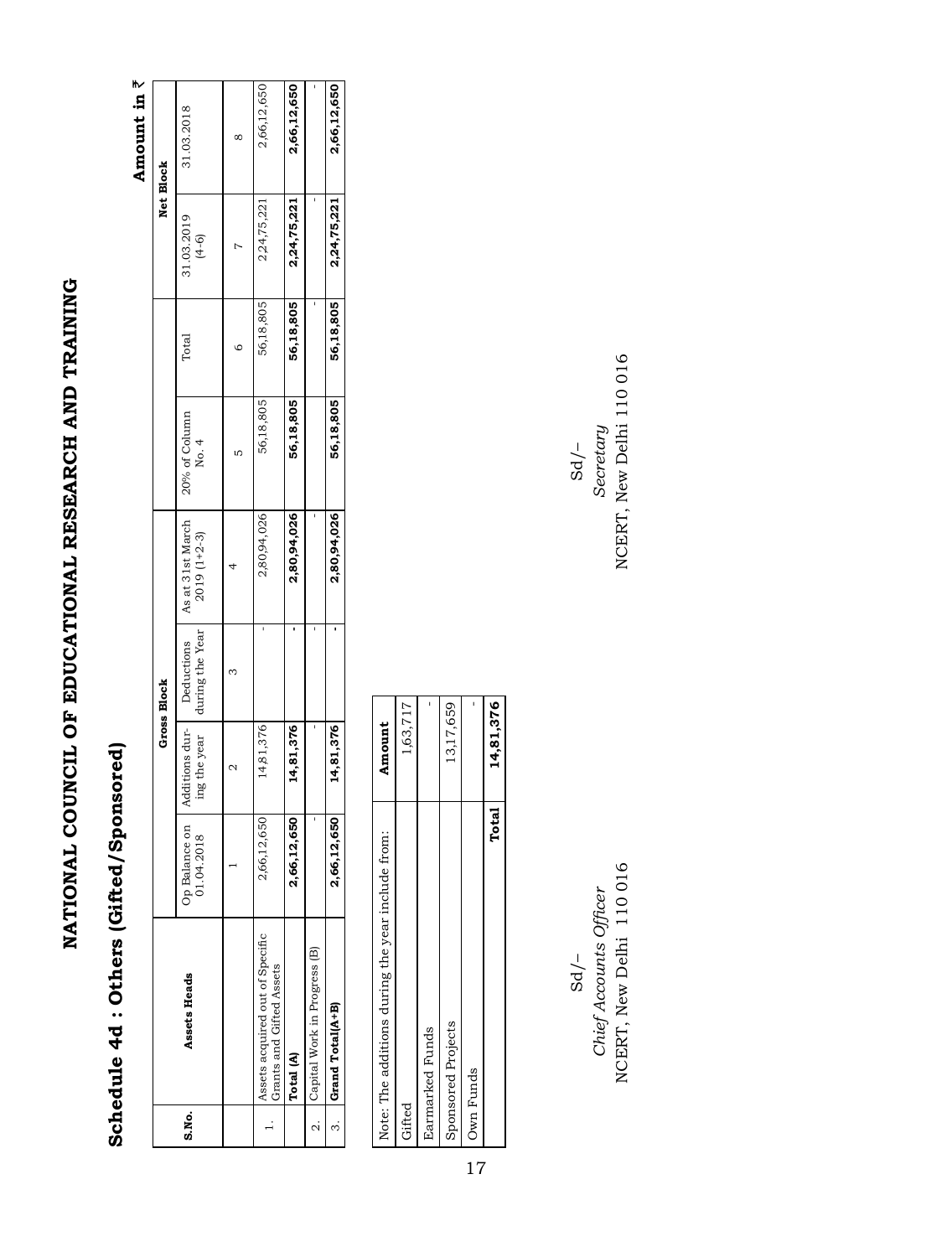|           |                                  |                             | Amount in $\bar{z}$   |
|-----------|----------------------------------|-----------------------------|-----------------------|
| S.<br>No. |                                  | <b>Current Year 2018-19</b> | Previous Year 2017-18 |
| 1.        | In Central Government Securities |                             |                       |
| 2.        | In State Government Securities   |                             |                       |
| 3.        | Other Approved Securities        |                             |                       |
| 4.        | <b>Shares</b>                    |                             |                       |
| 5.        | Debentures and Bonds             |                             |                       |
| 6.        | Term Deposits with Banks         |                             |                       |
| 7.        | Others (to be specified)         |                             |                       |
|           | <b>Total</b>                     | $\blacksquare$              |                       |

### **Schedule 5 : Investment from Earmarked/Endowment Funds**

### **Schedule 5(a) : Investment from Earmarked/Endowment Funds (Fund Wise)**

**Amount in** `

| S.<br>No. | <b>Particulars</b>                | Current Year 2018-19     | Previous Year 2017-18    |
|-----------|-----------------------------------|--------------------------|--------------------------|
| 1.        | <b>Endowment Fund Investments</b> |                          |                          |
| 2.        |                                   | $\overline{\phantom{a}}$ | -                        |
| 3.        |                                   | -                        | -                        |
| 4.        |                                   |                          |                          |
| 5.        |                                   | $\overline{\phantom{a}}$ | $\overline{\phantom{a}}$ |
|           |                                   |                          | $\blacksquare$           |

Note : The total in this sub-schedule will agree with total in schedule-5.

*Chief Accounts Officer Secretary* NCERT, New Delhi 110 016 NCERT, New Delhi 110 016

Sd/–Sd/–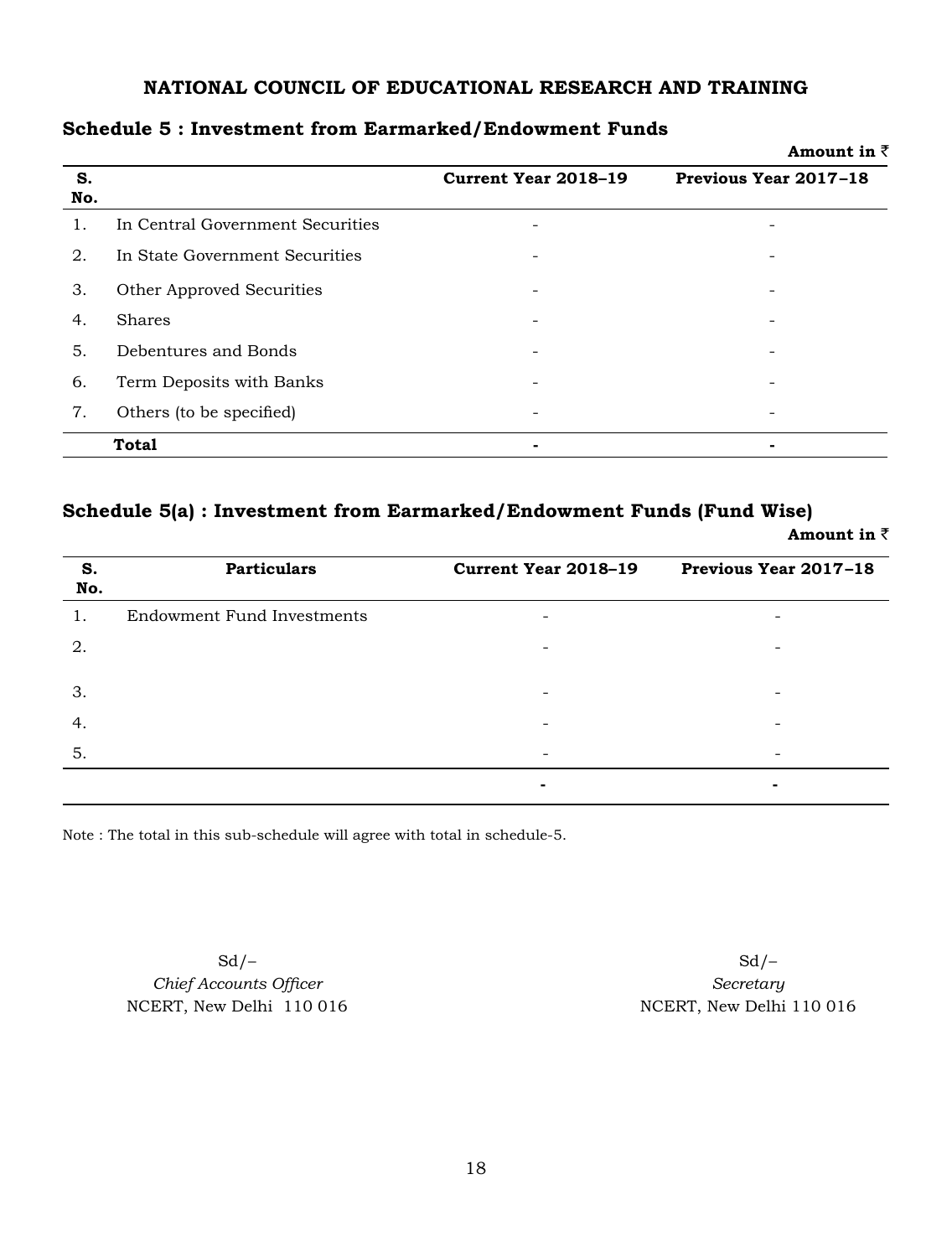### **Schedule 6 : Investment — Others**

|       |                                                 |                             | Amount in $\bar{z}$          |
|-------|-------------------------------------------------|-----------------------------|------------------------------|
| S.No. | <b>Paritculars</b>                              | <b>Current Year 2018-19</b> | <b>Previous Year 2017-18</b> |
| 1.    | In Central Government Securities                |                             |                              |
| 2.    | In State Government Securities                  |                             |                              |
| 3.    | Other approved Securities                       |                             |                              |
| 4.    | <b>Shares</b>                                   |                             |                              |
| 5.    | Debentures and Bonds created out of<br>GPF      | 8,60,00,000                 | 8,60,00,000                  |
| 6.    | Others (to be specified)                        |                             |                              |
|       | Long Term Deposits created out<br>(a)<br>of GPF | 1,24,33,02,306              | 1,13,83,02,306               |
|       | (b) Short Term Deposits                         | 5,75,00,00,000              | 4,55,00,00,000               |
|       | <b>Total</b>                                    | 7,07,93,02,306              | 5,77,43,02,306               |

 $Sd$  –  $Sd$  –  $Sd$  – NCERT, New Delhi 110 016

*Chief Accounts Officer*<br> *Chief Accounts Officer*<br> *CERT, New Delhi* 110 016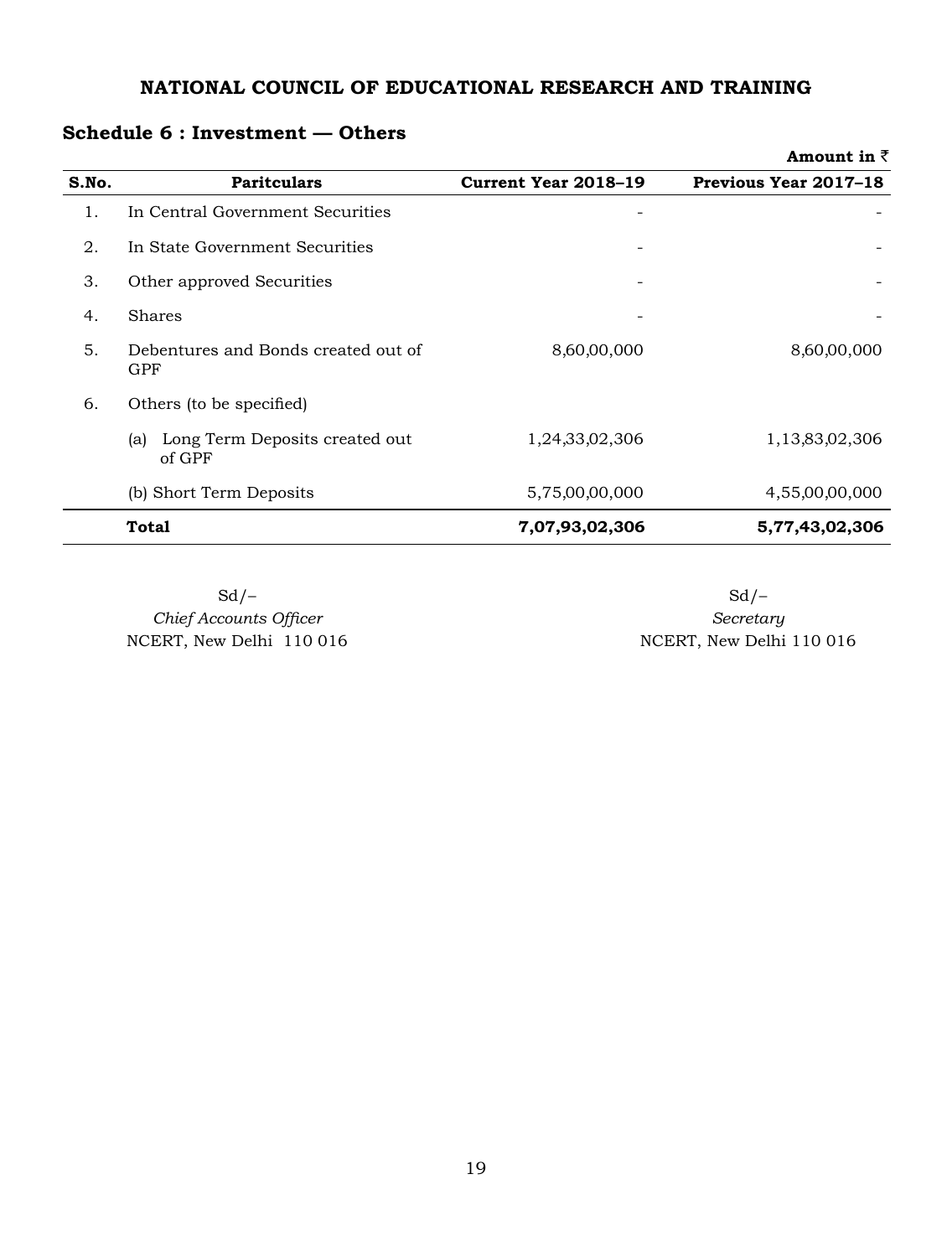### **Amount in** ` **S. No Particulars Current Year 2018 2018–19 Previous Year 2017–18 1. Stock:** a) Store –  $\text{Printing paper}$ b) Loose Tools c) Publications 1,78,98,11,888 1,92,84,64,163 d) Laboratory chemicals, consumables and glass ware e) Building Material f) Stationery g) Water supply material **2. Sundry Debtors:** a) Debts Outstanding for a period exceeding six months  $\sim$  54,29,770 b) Others 1,24,45,609 1,24,83,675 **3. Cash and Bank Balances** a) With Scheduled banks: In Current Accounts In Term Deposit Accounts In Savings Accounts 48,64,11,080 1,31,32,57,258 b) With non-Scheduled banks: In term deposit Accounts In Savings Accounts **4. Post Office- Savings Accounts Total** 2,28,86,68,578 3,25,96,34,866 **2,28,86,68,578**

### **Schedule 7 : Current Assets**

Note : Annexure A shows the details of Bank Accounts

 $C$ *hief Accounts Officer Secretary* NCERT, New Delhi 110 016 NCERT, New Delhi 110 016

Sd/–Sd/–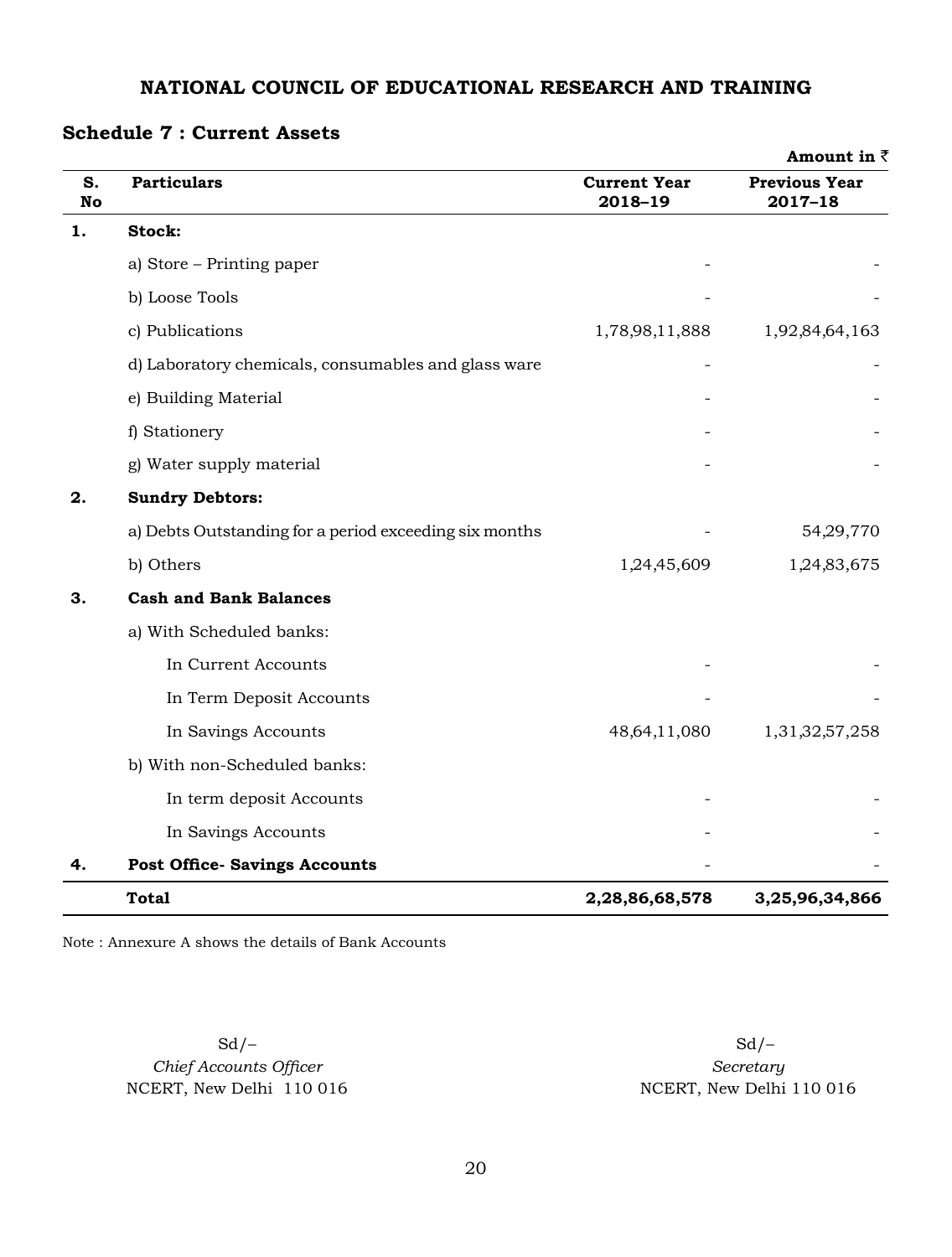### **Schedule 7(a) : Details of Bank Accounts**

|                                                |                                | Amount in $\bar{z}$             |
|------------------------------------------------|--------------------------------|---------------------------------|
| 1. Savings Bank Accounts                       | <b>Current Year</b><br>2018-19 | <b>Previous Year</b><br>2017-18 |
| 1. Grants from UGC A/c                         |                                |                                 |
| 2. University Receipts A/c                     |                                |                                 |
| 3. Scholarship A/c                             |                                |                                 |
| 4. Academic Receipts A/c                       |                                |                                 |
| 5. Development (Capital) A/c                   |                                |                                 |
| 6. Combined Entrance Exams (CBT) A/c           |                                |                                 |
| 8. Corpus Fund A/c (EMF)                       |                                |                                 |
| 9. Sponsored Projects Fund A/c                 |                                |                                 |
| 10. Sponsored Fellowship A/c                   |                                |                                 |
| 11. Endowment and Chair A/c (EMF)              |                                |                                 |
| 12. UGC JRF Fellowship (EMF)                   |                                |                                 |
| 13. HBA Fund A/c                               |                                |                                 |
| 14. Conveyance A/c (EMF)                       |                                |                                 |
| 15. UGC Rajiv Gandhi National Fellowship (EMF) |                                |                                 |
| 16. Academic Development Fund A/c              |                                |                                 |
| 17. Deposit A/c                                | 48,64,11,080                   | 1,31,32,57,258                  |
| 18. Student Fund A/c                           |                                |                                 |
| 19. Student Aid Fund A/c                       |                                |                                 |
| 20. Capital Grants for specific schemes        |                                |                                 |
| 11. Current Account                            |                                |                                 |
| 111. Term Deposits with Scheduled Banks        |                                |                                 |
| Total                                          | 48,64,11,080                   | 1,31,32,57,258                  |

Sd/–Sd/–  $C$ *hief Accounts Officer Secretary* NCERT, New Delhi 110 016 NCERT, New Delhi 110 016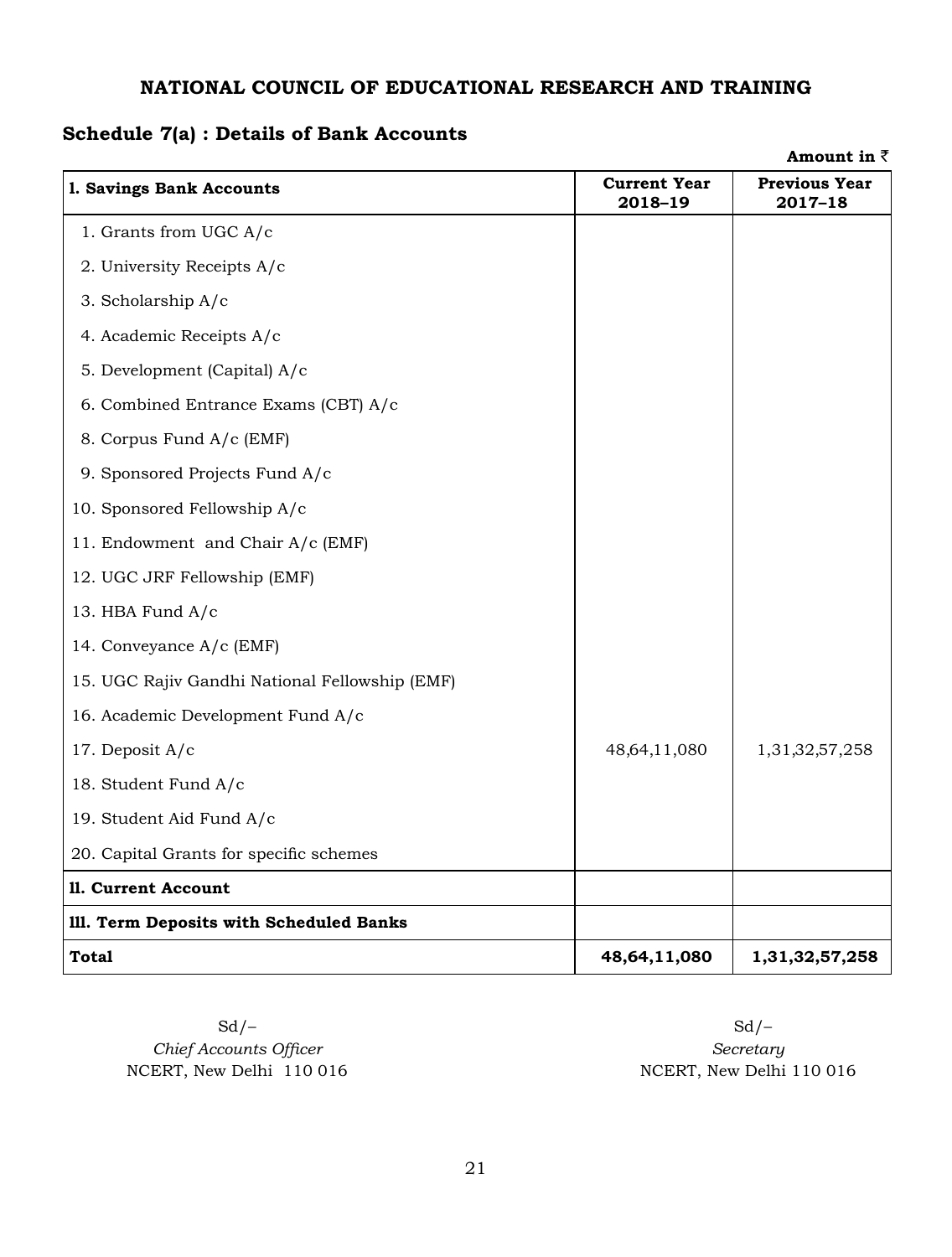### **Schedule 8 : Loans, Advances and Deposits**

|    |                                                                                          |                                | <b>Amount in <math>\bar{z}</math></b> |
|----|------------------------------------------------------------------------------------------|--------------------------------|---------------------------------------|
|    |                                                                                          | <b>Current Year</b><br>2018-19 | <b>Previous Year</b><br>2017-18       |
| 1. | Advances to employees (Non-interest bearing)                                             |                                |                                       |
|    | a) Salary                                                                                |                                |                                       |
|    | b) Festival                                                                              |                                |                                       |
|    | c) Medical Advance                                                                       |                                |                                       |
|    | d) Others                                                                                | 8,29,418                       | 12,40,321                             |
| 2. | Long Term Advances to employees (Interest bearing)                                       |                                |                                       |
|    | a) Vehicle Loan                                                                          | 12,26,610                      | 20,31,201                             |
|    | b) Home Loan                                                                             | 41,35,396                      | 24,21,633                             |
|    | c) Computer                                                                              | 29,61,753                      | 34,99,047                             |
| З. | Advances and other amounts recoverable in cash or in kind or<br>for value to be received |                                |                                       |
|    | a) On Capital Accounts                                                                   |                                |                                       |
|    | b) to Suppliers                                                                          |                                |                                       |
|    | c) Others                                                                                | 91,73,47,288                   | 22,73,140                             |
| 4. | <b>Prepaid Expenses</b>                                                                  |                                |                                       |
|    | a) Insurance                                                                             | 1,88,875                       | 58,520                                |
|    | b) Other Expenses                                                                        | 80,28,345                      | 2,78,11,416                           |
| 5. | <b>Deposits</b>                                                                          |                                |                                       |
|    | a) Telephone                                                                             |                                |                                       |
|    | b) Lease Rent                                                                            |                                |                                       |
|    | C) Electricity<br>d) AICTE (Not Applicable)                                              |                                |                                       |
|    | e) Others                                                                                | 21,25,753                      | 60,12,30,871                          |
| 6. | <b>Income Accrued</b>                                                                    |                                |                                       |
|    | a) On Investments from Earmarked/Endowment Funds                                         |                                |                                       |
|    | b) On Investments-Others                                                                 | 6,50,38,612                    | 4,84,15,269                           |
|    | c) On Investments-STD                                                                    | 11,40,89,174                   | 6,09,48,973                           |
|    | d) On Loans and Advances                                                                 | 8,37,776                       | 7,01,123                              |
|    | e) Others (includes income due unrealised)                                               |                                | 35,880                                |
|    | Other - Current assets receivable from UGC/                                              |                                |                                       |
|    | sponsored projects                                                                       |                                |                                       |
|    | a) Debit balances in Sponsored Projects                                                  | 4,81,49,588                    | 3,45,95,501                           |
|    | b) Debit balances in Sponsored Fellowships and Scholarships                              |                                | (71,21,288)                           |
|    | c) Grants Receivable                                                                     |                                |                                       |
|    | d) Other receivables                                                                     | 30,93,848                      | 2,95,800                              |
| 8. | <b>Claims receivable</b>                                                                 | 2,65,81,131                    | 22,65,81,131                          |
|    | <b>TOTAL</b>                                                                             | 1,19,46,33,570                 | 1,00,50,18,538                        |

 $Sd$  –  $Sd$  –  $Sd$  –  $C$ *hief Accounts Officer Secretary* NCERT, New Delhi 110 016 NCERT, New Delhi 110 016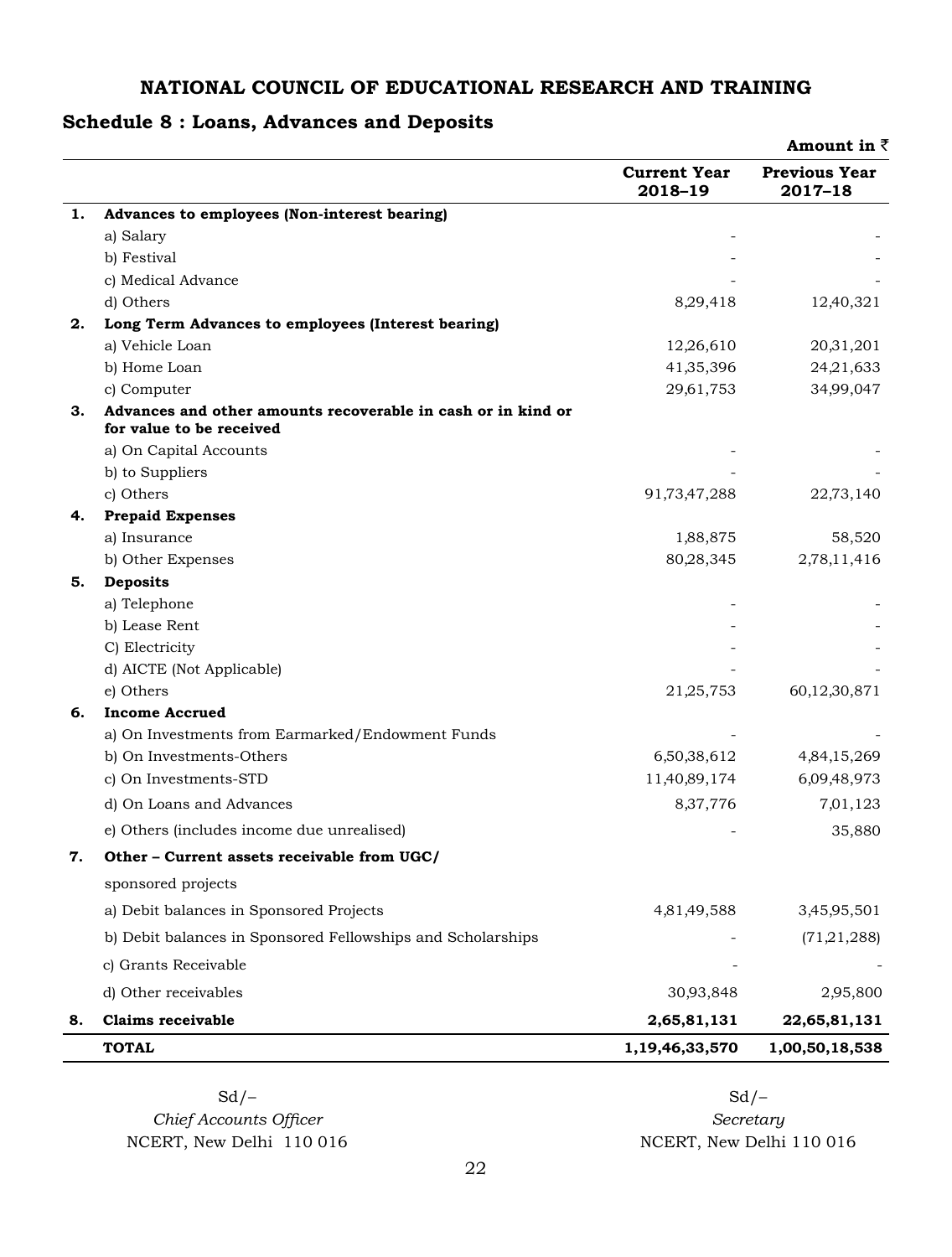|           |                                                                                                                  |                      |                                                          |                                 |                |              |                                   | Amount in $\bar{z}$                              |
|-----------|------------------------------------------------------------------------------------------------------------------|----------------------|----------------------------------------------------------|---------------------------------|----------------|--------------|-----------------------------------|--------------------------------------------------|
| S.<br>No. | Name of Project                                                                                                  | Sponsoring<br>Agency | Opening<br><b>Balance as on Recoveries</b><br>01.04.2018 | Receipts/<br>during the<br>year | Refunds        | <b>Total</b> | Expenditure<br>during the<br>year | Closing<br><b>Balance</b><br>as on<br>31.03.2019 |
|           |                                                                                                                  | $\mathbf{1}$         | $\mathbf{2}$                                             | 3                               | 4              | $5(2+3+4)$   | 6                                 | $7(5-6)$                                         |
| 1.        | Meeting of the<br>working group<br>on formulation<br>of design for<br>the national<br>component of DPEP          | <b>MHRD</b>          | 2,193                                                    |                                 |                | 2,193        |                                   | 2,193                                            |
| 2.        | Development of<br>Teaching Learning<br>Material of NFE in<br>Hindi (1995-96)                                     | <b>MHRD</b>          | 1,91,100                                                 |                                 |                | 1,91,100     |                                   | 1,91,100                                         |
| 3.        | Finance Assistance<br>for Conducting<br><b>Scost Training</b><br>Programmes<br>for Teachers at<br><b>PSSCIVE</b> | <b>MHRD</b>          | 4,584                                                    |                                 |                | 4,584        |                                   | 4,584                                            |
| 4.        | Production of ETV<br>Programme for<br>telecast on DD III<br>freedom channel<br>during 96-97<br>(CIET)            | <b>MHRD</b>          | 4,44,600                                                 |                                 |                | 4,44,600     |                                   | 4,44,600                                         |
| 5.        | Insat Programme<br>for CIET                                                                                      | <b>MHRD</b>          | 2,49,395                                                 |                                 |                | 2,49,395     |                                   | 2,49,395                                         |
|           | Total:                                                                                                           |                      | 8,91,872                                                 |                                 | $\overline{a}$ | 8,91,872     |                                   | 8,91,872                                         |

### **Schedule 8a : Debtors in R/O Sponsored Projects**

### **Utilisation Certificate for Specific Projects**

Certified that the grants received have been utilised for the prupose meant for and conditions attached thereto have been duly fulfilled.

 $C$ *hief Accounts Officer Secretary* NCERT, New Delhi 110 016 NCERT, New Delhi 110 016

 $Sd$  –  $Sd$  –  $Sd$  –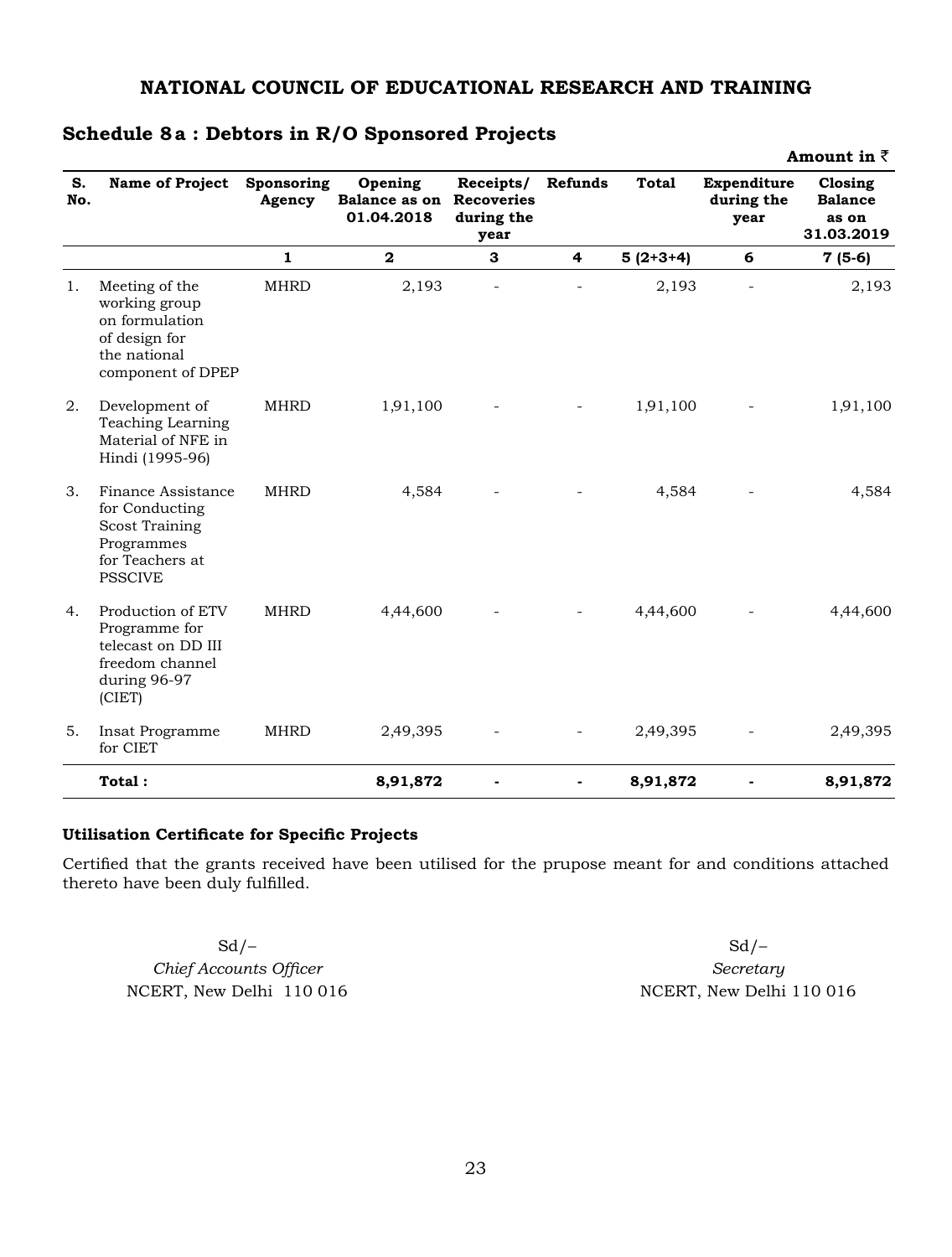### **B. Income and Expenditure Account for the Period 01.04.2018 to 31.03.2019**

|                                                                                                  |                |                                | Amount in $\bar{z}$             |
|--------------------------------------------------------------------------------------------------|----------------|--------------------------------|---------------------------------|
| <b>Particulars</b>                                                                               | Schedule       | <b>Current Year</b><br>2018-19 | <b>Previous Year</b><br>2017-18 |
| <b>INCOME</b>                                                                                    |                |                                |                                 |
| Academic Receipts                                                                                | 9              | 6,93,26,839                    | 3,13,61,495                     |
| Grants/Subsidies                                                                                 | 10             | 3,29,13,17,961                 | 2,69,71,04,407                  |
| Income From Investments                                                                          | 11             | 40,76,98,399                   | 30,39,67,885                    |
| <b>Interest Earned</b>                                                                           | 12             | 4,31,26,106                    | 2,93,37,212                     |
| Other Income                                                                                     | 13             | 4, 11, 49, 18, 075             | 3,52,61,67,257                  |
| Prior Period Income                                                                              | 14             | 10,05,58,080                   | 10,17,14,551                    |
| <b>TOTAL (A)</b>                                                                                 |                | 8,02,69,45,460                 | 6,68,96,52,807                  |
| <b>EXPENDITURE</b>                                                                               |                |                                |                                 |
| Staff Payments and Benefits(Establishment<br>Expenses)                                           | 15             | 3,49,41,21,257                 | 4,53,02,07,086                  |
| Academic Expenses                                                                                | 16             | 2,66,52,39,965                 | 2,24,46,93,728                  |
| Administrative And General Expenses                                                              | 17             | 47,08,42,105                   | 36,51,18,783                    |
| <b>Transportation Expenses</b>                                                                   | 18             | 22,76,572                      | 1,10,31,433                     |
| Repairs and Maintenance                                                                          | 19             | 19,87,59,586                   | 23,32,65,548                    |
| <b>Finance Costs</b>                                                                             | 20             | 3,41,136                       | 8,98,085                        |
| Other Expenses                                                                                   | 21             | 54, 34, 474                    | 26,43,076                       |
| Prior Period Expenses                                                                            | 22             | 46,76,12,415                   | 2,07,17,003                     |
| Depreciation                                                                                     | $\overline{4}$ | 6,58,78,647                    | 6,14,85,688                     |
| TOTAL (B)                                                                                        |                | 7,37,05,06,157                 | 7,47,00,60,429                  |
| Balance being excess of Income over Expenditure<br>$(A-B)$<br>Transfer to / from Designated Fund |                | 65,64,39,303                   | (78,04,07,622)                  |
| Building fund                                                                                    |                |                                |                                 |
| Others (specify)                                                                                 |                |                                |                                 |
| Balance Being Surplus (Deficit) Carried to<br><b>Capital Fund</b>                                |                | 65,64,39,303                   | (78,04,07,622)                  |
| SIGNIFICANT ACCOUNTING POLICIES                                                                  | 23             |                                |                                 |
| CONTIGENT LIABILITIES AND NOTES TO<br><b>ACCOUNTS</b>                                            | 24             |                                |                                 |
| $Sd$ /-<br>Chief Accounts Officer                                                                |                |                                | $Sd$ /-<br>Secretary            |
| NCERT, New Delhi 110 016                                                                         |                |                                | NCERT, New Delhi 110 016        |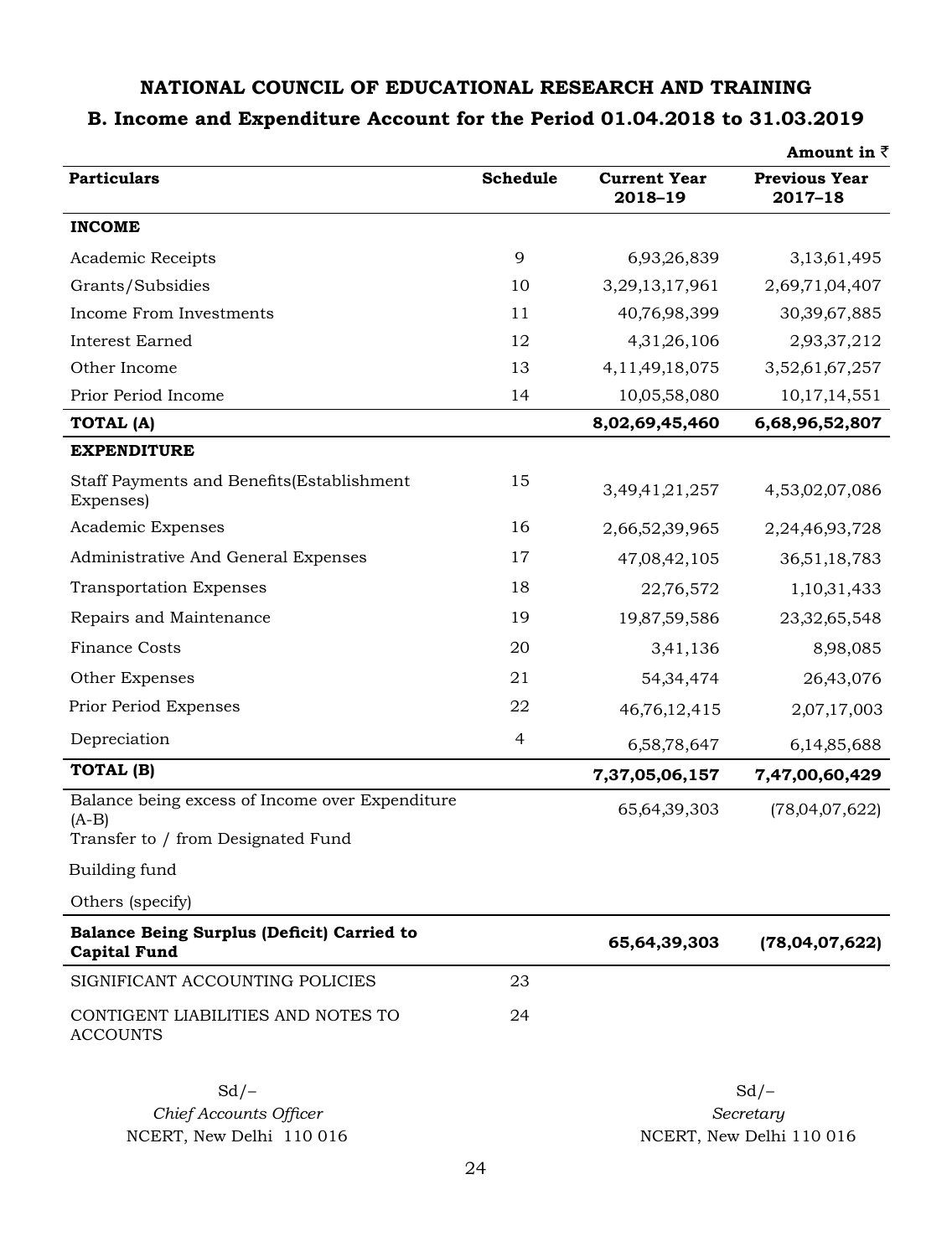### **Schedule 9 : Academic Receipts**

|    |                                              |                                | Amount in $\bar{z}$             |
|----|----------------------------------------------|--------------------------------|---------------------------------|
|    |                                              | <b>Current Year</b><br>2018-19 | <b>Previous Year</b><br>2017-18 |
|    | <b>FEES FROM STUDENTS</b>                    |                                |                                 |
|    | Academic                                     |                                |                                 |
| 1. | <b>Tution Fees</b>                           | 1,39,20,375                    | 1,10,91,843                     |
| 2. | <b>Admission Fees</b>                        | 6,74,081                       | 13,69,611                       |
| 3. | Enrolment fees                               |                                | (4,700)                         |
| 4. | Library Admission Fee                        | 2,21,720                       | 1,18,470                        |
| 5. | Laboratory Fees                              | 5,52,990                       | 5,01,000                        |
| 6. | Art and craft fee                            |                                |                                 |
| 7. | Registration Fee                             | 65,400                         |                                 |
| 8. | Syllabus Fee                                 | 26,760                         | 23,760                          |
|    | Total (A)                                    | 1,54,61,326                    | 1,30,99,984                     |
|    | <b>Examinations</b>                          |                                |                                 |
| 1. | Admission Test fee                           |                                |                                 |
| 2. | <b>Annual Examination Fees</b>               | 12,90,000                      | 43,23,800                       |
| 3. | Mark sheet, certificate fee                  |                                |                                 |
| 4. | Entrance examination fee                     |                                |                                 |
|    | Total (B)                                    | 12,90,000                      | 43,23,800                       |
|    | <b>Other Fees</b>                            |                                |                                 |
| 1. | <b>Identity Card Fees</b>                    | 95,975                         | 74,030                          |
| 2. | Fine /Misc. fee/Other fees                   | 2,13,95,796                    | 22,82,334                       |
| 3. | <b>Medical Fees</b>                          | 1,69,250                       | 1,04,750                        |
| 4. | Transportation fee                           | (47, 719)                      |                                 |
| 5. | Computer lab development fees                | 4,84,900                       | 6,62,800                        |
| 6. | <b>Hostel Fees</b>                           | 3,21,300                       | 7,56,400                        |
|    | Total (C)                                    | 2,24,19,502                    | 38,80,314                       |
|    | <b>Sale of Publications</b>                  |                                |                                 |
| 1. | Sale of Admission forms                      | 3,95,900                       | 2,06,537                        |
| 2. | Sale of Syllabus and Question Paper, etc     |                                |                                 |
| 3. | Sale of Prospectus including admission forms |                                |                                 |
|    | Total (D)                                    | 3,95,900                       | 2,06,537                        |
|    | <b>Other Academic Receipts</b>               |                                |                                 |
| l. | Registration fee for workshops, programmes   |                                | 1,09,850                        |
| 2. | Registration fees (Academic Staff College)   |                                |                                 |
| 3. | Licence Fees                                 | 2,97,60,111                    | 97,41,010                       |
|    | Total (E)                                    | 2,97,60,111                    | 98,50,860                       |
|    | <b>GRAND TOTAL (A+B+C+D+E)</b>               | 6,93,26,839                    | 3, 13, 61, 495                  |

 $C$ *hief Accounts Officer Secretary* NCERT, New Delhi 110 016 NCERT, New Delhi 110 016

 $Sd$  –  $Sd$  –  $Sd$  –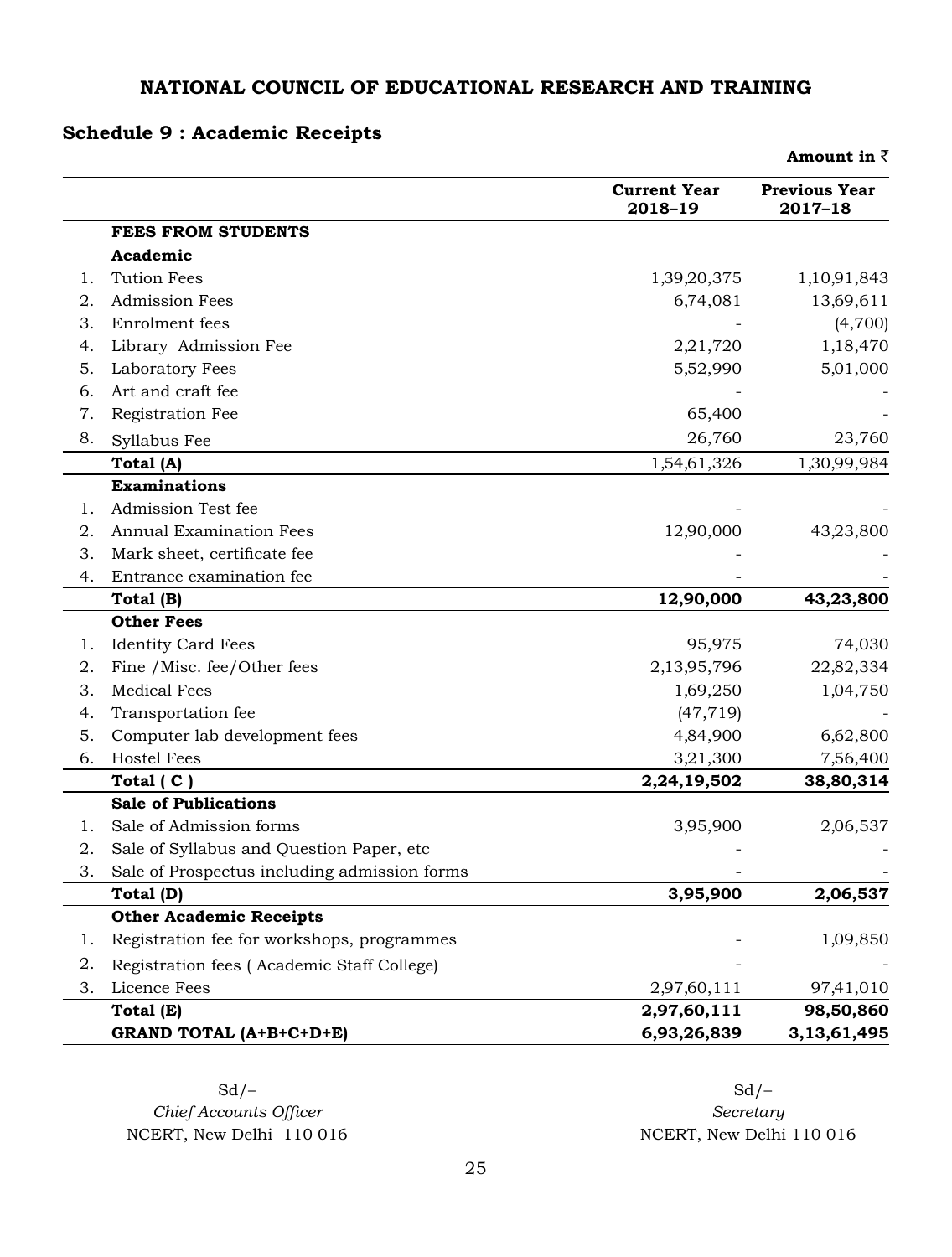NATIONAL COUNCIL OF EDUCATIONAL RESEARCH AND TRAINING **NATIONAL COUNCIL OF EDUCATIONAL RESEARCH AND TRAINING**

Schedule 10: Grants/Subsidies (Irrecoverable Grants Received): 2018-2019 **Schedule 10 : Grants/ Subsidies (Irrecoverable Grants Received) : 2018–2019** Amount in  $\bar{z}$ **Amount in** `

| Particulars                                   |                | Capital |                             |              | Total Capital Revenue UGC/GOI | <b>Current Year</b><br>2018-19 | Previous Year<br>2017-18 |
|-----------------------------------------------|----------------|---------|-----------------------------|--------------|-------------------------------|--------------------------------|--------------------------|
|                                               | Govt. of India |         | UGC                         |              |                               |                                |                          |
|                                               |                | Capital | <br>  Specific<br>  Schemes |              |                               |                                |                          |
| Balance B/F                                   | ı              | ı       | ı                           | п            | 22,62,87,811                  | 22,62,87,811                   | 6,11,79,511              |
| Add: Internal Receipt                         | ı              |         |                             | ı            | 62,01,45,588                  | 62,01,45,588                   | 11,10,59,430             |
| Add: interest Received<br>during the year     |                |         |                             | ı            | ı                             | ı                              | 1,25,865                 |
| Add: Receipts during the<br>year              | 25,00,00,000   | ı       | $\mathbf{I}$                | 25,00,00,000 | 2,58,54,05,000                | 2,83,54,05,000                 | 2,88,71,00,000           |
| Total                                         | 25,00,00,000   | ı       |                             | 25,00,00,000 | 3,43,18,38,399                | 3,68,18,38,399                 | 3,05,94,64,806           |
| Less: Refund to UGC,<br><b>GOI</b>            | ı              | ı       | ı                           |              | ı                             | ı                              | ı                        |
| Balance                                       | 25,00,00,000   | ı       | $\mathbf{I}$                | 25,00,00,000 | 3,43,18,38,399                | 3,68,18,38,399                 | 3,05,94,64,806           |
| Less: Utilised for Capital<br>Expenditure (A) | 24,57,23,240   | ı       | $\mathbf I$                 | 24,57,23,240 | 88,55,447                     | 25,45,78,687                   | 13,60,72,588             |
| Balance                                       | 42,76,760      | I       | $\mathbf{I}$                | 42,76,760    | 3,42,29,82,952                | 3,42,72,59,712                 | 2,92,33,92,218           |
| Revenue Expenditure (B)<br>Less: Utilized for | ı              | I       | $\mathbf I$                 | ı            | 3,29,13,17,961                | 3,29,13,17,961                 | 2,69,71,04,407           |
| Balance C/F (C)                               | 42,76,760      |         |                             | 42,76,760    | 13,16,64,991                  | 13,59,41,751                   | 22,62,87,811             |

Appears as addition to Capital Fund as well as additions to Fixed Assets during the year. A. Appears as addition to Capital Fund as well as additions to Fixed Assets during the year.  $\mathbf{A}$ .

Appears as income in the Income and Expenditure Account. B. Appears as income in the Income and Expenditure Account.  $\dot{\Xi}$ 

(1) Appears under Current Liabilities in the Balance Sheet and will become the opening balance next year. C. (1) Appears under Current Liabilities in the Balance Sheet and will become the opening balance next year. (2) Represented by Bank balances, Investments and Advances on the assets side. (2) Represented by Bank balances, Investments and Advances on the assets side. ن<br>ن

\*Note: The amount of Grant from Non-Plan UGC represents grant from Goverment of India. \*Note: The amount of Grant from Non-Plan UGC represents grant from Goverment of India.

*Chief Accounts Officer Secretary*  Sd/– Sd/– NCERT, New Delhi 110 016 Chief Accounts Officer  $Sd/-$ 

 $Sd$  /-

NCERT, New Delhi 110 016 NCERT, New Delhi 110 016 New Delhi 110 016 NCERT, New Delhi 110 016 Secretary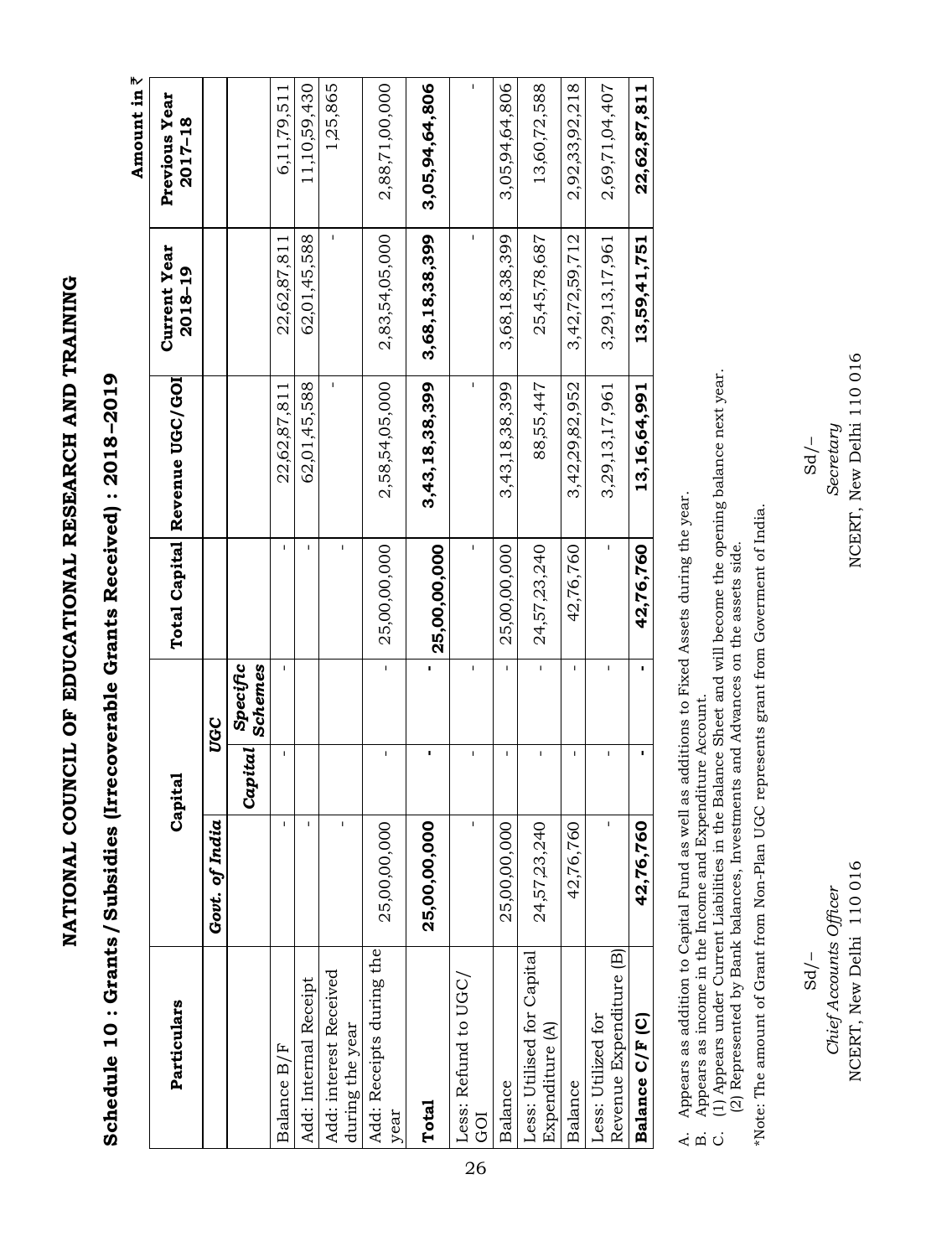NATIONAL COUNCIL OF EDUCATIONAL RESEARCH AND TRAINING **NATIONAL COUNCIL OF EDUCATIONAL RESEARCH AND TRAINING**

### Schedule 11 : Income from Investments **Schedule 11 : Income from Investments**

 **Funds**

**Earmarked/ Endowment Other Investments**  Earmarked/Endowment

**Funds** 

Other Investments

|                |                                             |       |                                |                          |                                | ₩<br>Amount in           |
|----------------|---------------------------------------------|-------|--------------------------------|--------------------------|--------------------------------|--------------------------|
| S.No.          | Particulars                                 |       | <b>Current Year</b><br>2018-19 | Previous Year<br>2017-18 | <b>Current Year</b><br>2018-19 | Previous Year<br>2017-18 |
|                |                                             |       |                                |                          |                                |                          |
| $\div$         | Interest                                    |       |                                |                          |                                |                          |
|                | On Government Securities                    |       | ı                              | $\mathsf I$              | г                              | ı                        |
|                | Other Bonds / Debentures                    |       | I.                             | ı                        | г                              | г                        |
| $\dot{\alpha}$ | Interest on Term Deposits                   |       |                                |                          |                                |                          |
|                | Long Term                                   |       | $\mathbf I$                    | $\mathbf I$              | 9,62,92,443                    | 7,71,23,324              |
|                | Short Term                                  |       | $\mathbf I$                    | $\mathbf I$              | 30,82,11,880                   | 22,59,11,077             |
| $\dot{\infty}$ | Income accrued but not due on               |       |                                |                          |                                |                          |
|                | Term Deposits/Interest bearing              |       | I.                             | $\mathsf I$              | 1                              | ı                        |
|                | advances to employees                       |       | $\mathbf I$                    | $\mathbf I$              | I.                             | I.                       |
| 4.             | Interest on Saving Bank Accounts            |       | $\mathsf I$                    | $\mathsf I$              | $\mathbf I$                    | $\mathbf{I}$             |
| ທ່             | Others(Specify)                             |       |                                |                          |                                |                          |
|                | Intt. on Loans and Adv.                     |       | $\mathbf I$                    | $\mathbf I$              | 31,94,076                      | 7,42,521                 |
|                | Interest on Bank Guarantee                  |       | $\mathbf I$                    | ı                        | ı                              | 1,90,963                 |
|                |                                             | Total | f,                             | I.                       | 40,76,98,399                   | 30,39,67,885             |
|                | Transferred to Earmarked/Endowment<br>Funds |       |                                |                          |                                |                          |
|                | Balance                                     |       |                                |                          |                                |                          |

NCERT, New Delhi 110 016 NCERT, New Delhi 110 016 NCERT, New Delhi 110 016Secretary  $Sd/-$ 

*Chief Accounts Officer Secretary*  Sd/– Sd/– NCERT, New Delhi 110 016 Chief Accounts Officer  $Sd$  /-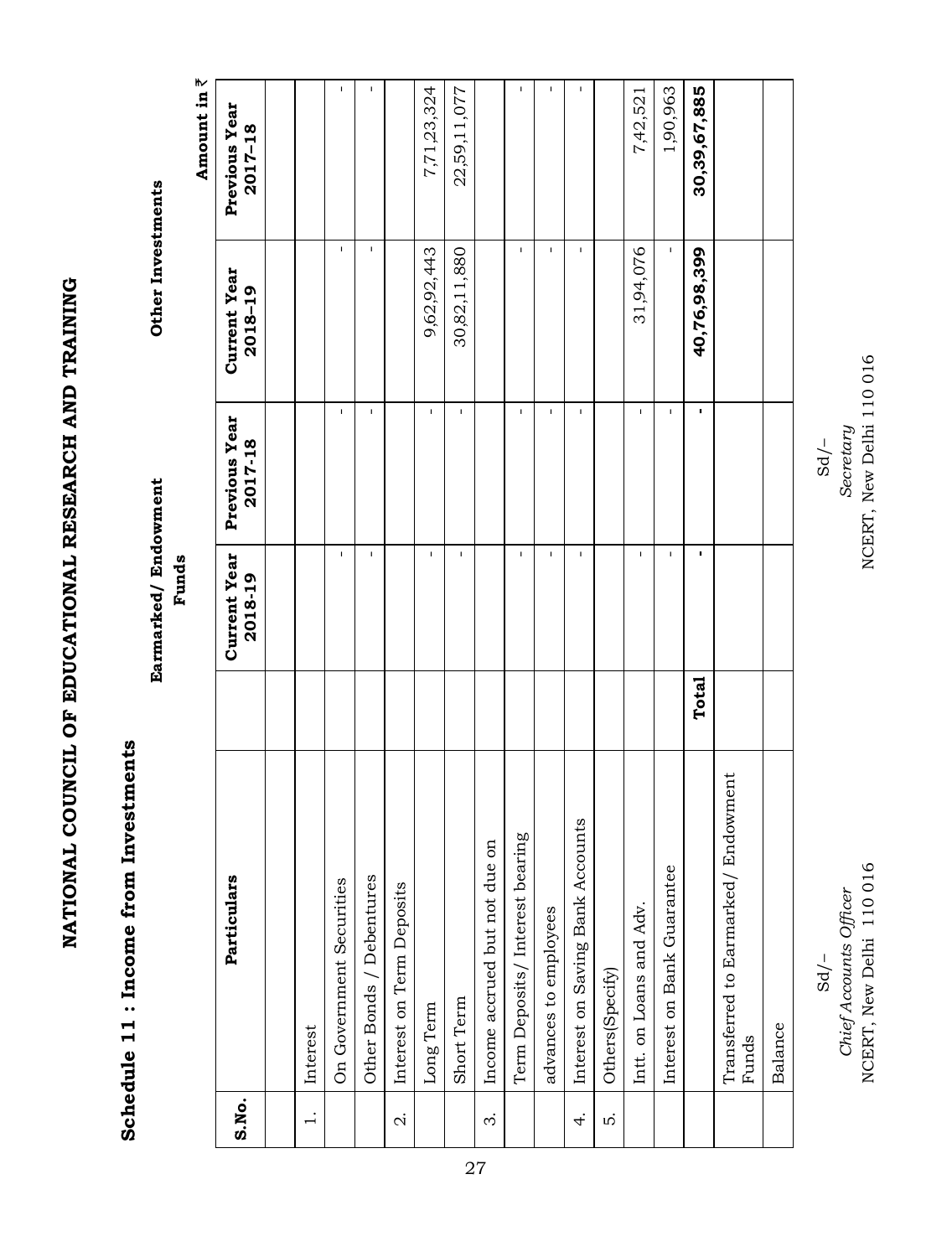### **Schedule 12: Interest Earned**

|       |                                          |                                | AMIUWIIL III \                  |
|-------|------------------------------------------|--------------------------------|---------------------------------|
| S.No. | <b>Particulars</b>                       | <b>Current Year</b><br>2018-19 | <b>Previous Year</b><br>2017-18 |
| 1.    | On Savings Accounts with scheduled banks | 4,31,26,106                    | 2,93,37,212                     |
| 2.    | On Loans                                 |                                |                                 |
|       | a) Employees/ Staff                      |                                |                                 |
|       | b) Others                                |                                |                                 |
| 3.    | On Debtors and Other Receivables         |                                |                                 |
|       | <b>Total</b>                             | 4,31,26,106                    | 2,93,37,212                     |

**Chief** Accounts Officer *Chief Accounts Officer Secretary* NCERT, New Delhi 110 016 NCERT, New Delhi 110 016

 $Sd$  –  $Sd$  –  $Sd$  –

**Amount in** `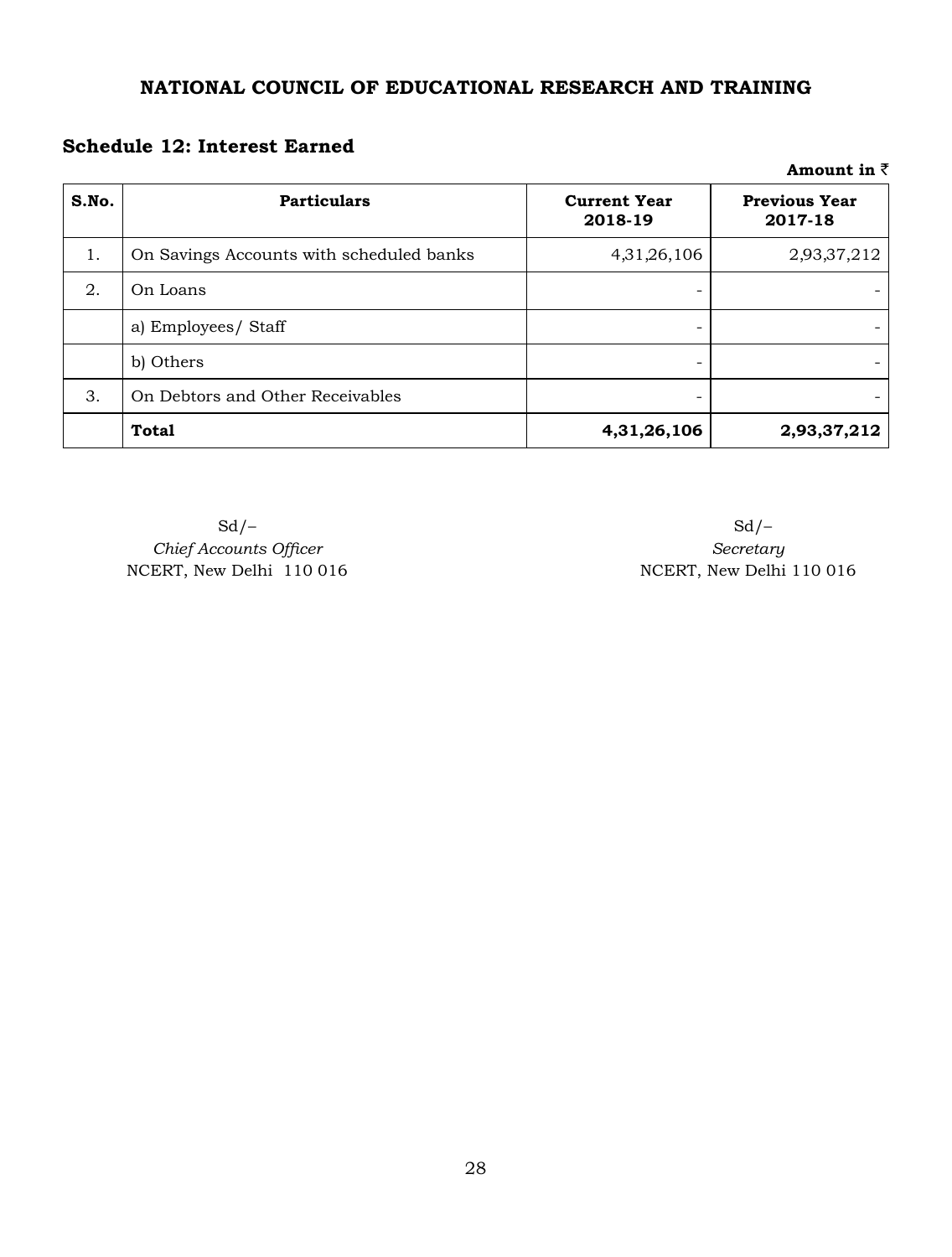### **Schedule 13 : Other Income**

Items of material amounts included in miscellaneous income should be separately disclosed.

|    |                                                                                          |                                | Amount in $\bar{z}$                 |
|----|------------------------------------------------------------------------------------------|--------------------------------|-------------------------------------|
| А. | <b>Income from Land and Buildings</b>                                                    | <b>Current Year</b><br>2018-19 | <b>Previous Year</b><br>$2017 - 18$ |
|    | 1. Hostel Room rent                                                                      |                                |                                     |
|    | License Fee<br>2.                                                                        |                                |                                     |
|    | Hire Charges of Auditorium/Play ground/Convention<br>3.<br>Centre, etc                   |                                |                                     |
|    | Electricity charges recovered<br>4.                                                      |                                |                                     |
|    | 5. Water Charges recovered                                                               |                                |                                     |
|    | Total (A)                                                                                |                                |                                     |
| В. | Sale of Institute's Publications                                                         | 3,67,73,99,779                 | 3,25,36,04,465                      |
|    | Total (B)                                                                                | 3,67,73,99,779                 | 3,25,36,04,465                      |
| C. | <b>Income from Holding Events</b>                                                        |                                |                                     |
|    | 1. Gross Receipts from annual function/sports carnival                                   |                                |                                     |
|    | Less: Direct Expenditure incurred on the annual<br>function/ sports carnival             |                                |                                     |
|    | 2. Gross Receipts from fetes                                                             |                                |                                     |
|    | Less: Direct Expenditure incurred on the fetes                                           |                                |                                     |
|    | Gross Receipts for educational tours<br>3.                                               |                                |                                     |
|    | Less: Direct expenditure incurred on the tours                                           |                                |                                     |
|    | 4. Others (to be specified and separately disclosed)                                     |                                |                                     |
|    | Total (C)                                                                                |                                |                                     |
| D. | <b>Others</b>                                                                            |                                |                                     |
|    | Income from consultancy<br>1.                                                            |                                |                                     |
|    | 2.<br>RTI Fees                                                                           | 5,751                          | 14,237                              |
|    | Income from Royalty<br>3.                                                                | 31,47,57,562                   | 17,96,87,029                        |
|    | Sale of Science Kits<br>4.                                                               | 13,57,530                      | 11,66,529                           |
|    | Misc. receipts (Sale of tender form, waste paper, etc.)<br>5.                            | 8,86,133                       | 9,19,300                            |
|    | Sale of Fixed Assets<br>6.                                                               |                                | 11,16,470                           |
|    | 7. Profit on Sale/disposal of Assets                                                     |                                |                                     |
|    | a) Owned Assets                                                                          | (3,47,589)                     | 2,99,797                            |
|    | b) Assets received free of cost                                                          |                                |                                     |
|    | 8. Grants/Donations from Institutions, Welfare Bodies and<br>International Organizations |                                |                                     |
|    | Others:<br>9.                                                                            |                                |                                     |
|    | Income From Investment on Properties                                                     | 2,16,02,304                    | 1,90,93,022                         |
|    | Leave Salary and Pension Contribution                                                    | 27,88,229                      | 8,57,062                            |
|    | <b>CGHS</b> Contribution                                                                 | 91,86,248                      | 66,72,878                           |
|    | Death Relief Scheme                                                                      | 2,69,960                       | 2,73,530                            |
|    | Miscellaneous Receipts                                                                   | 8,70,12,168                    | 6,24,62,938                         |
|    | Total (D)                                                                                | 43,75,18,296                   | 27, 25, 62, 792                     |
|    | Grand Total (A+B+C+D)                                                                    | 4,11,49,18,075                 | 3,52,61,67,257                      |

 $C$ *hief*  $Acc$ *ounts*  $O$ *fficer*  $S$ 

 $Sd$  –  $Sd$  –  $Sd$  – NCERT, New Delhi 110 016 000 000 NCERT, New Delhi 110 016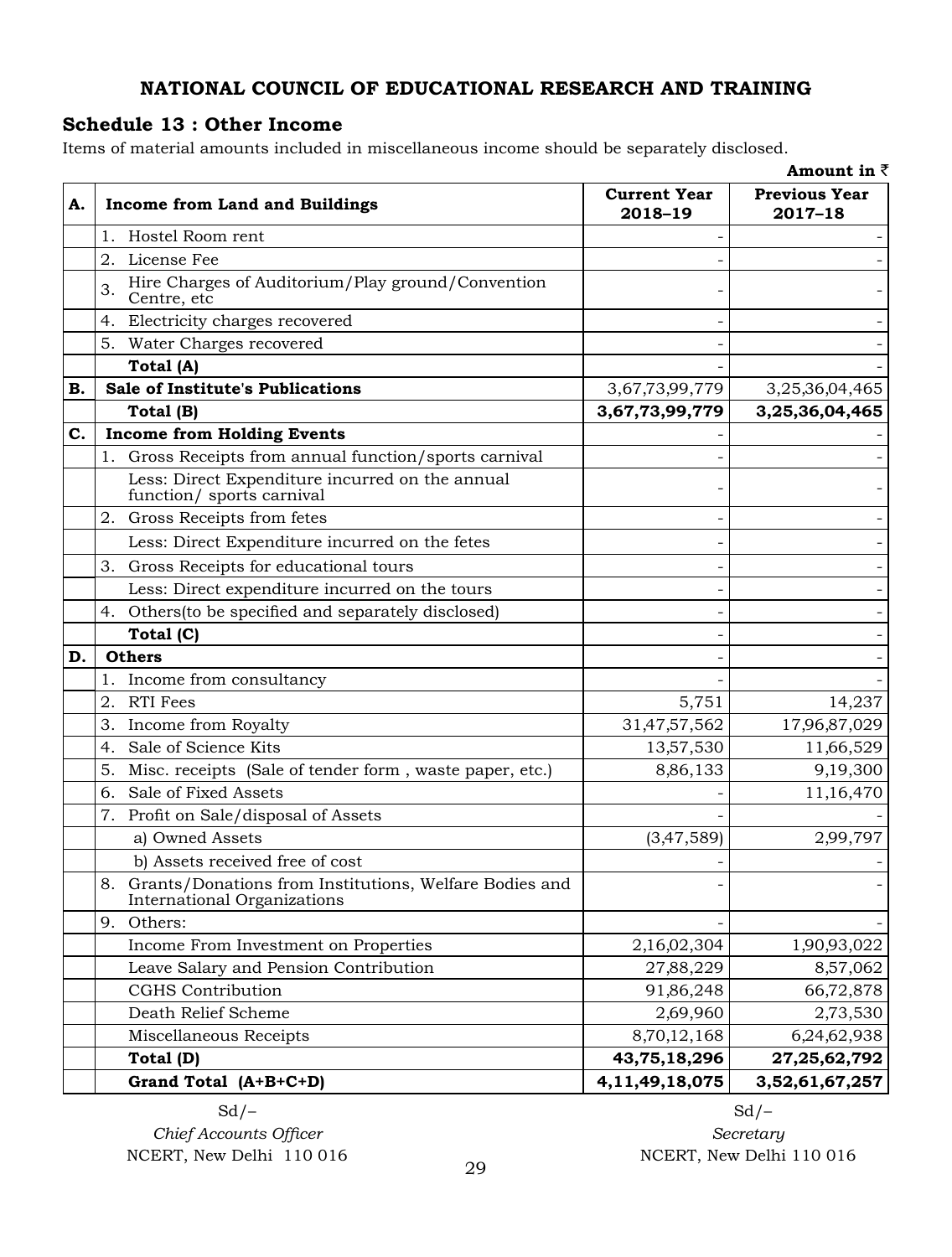### **Schedule 14 : Prior Period Income**

### **Amount in** `

| S.No. | <b>Particulars</b>      | <b>Current Year</b><br>2018-19 | <b>Previous Year</b><br>$2017 - 18$ |
|-------|-------------------------|--------------------------------|-------------------------------------|
| 1.    | Academic Receipts       |                                |                                     |
| 2.    | Income from Investments | 7,60,84,926                    |                                     |
| 3.    | Interest earned         |                                |                                     |
| 4.    | Other Income            | 2,44,73,154                    | 10,17,14,551                        |
|       | <b>Total</b>            | 10,05,58,080                   | 10,17,14,551                        |

**Chief** Accounts Officer *Chief Accounts Officer Secretary* 

 $Sd$  –  $Sd$  – NCERT, New Delhi 110 016 NCERT, New Delhi 110 016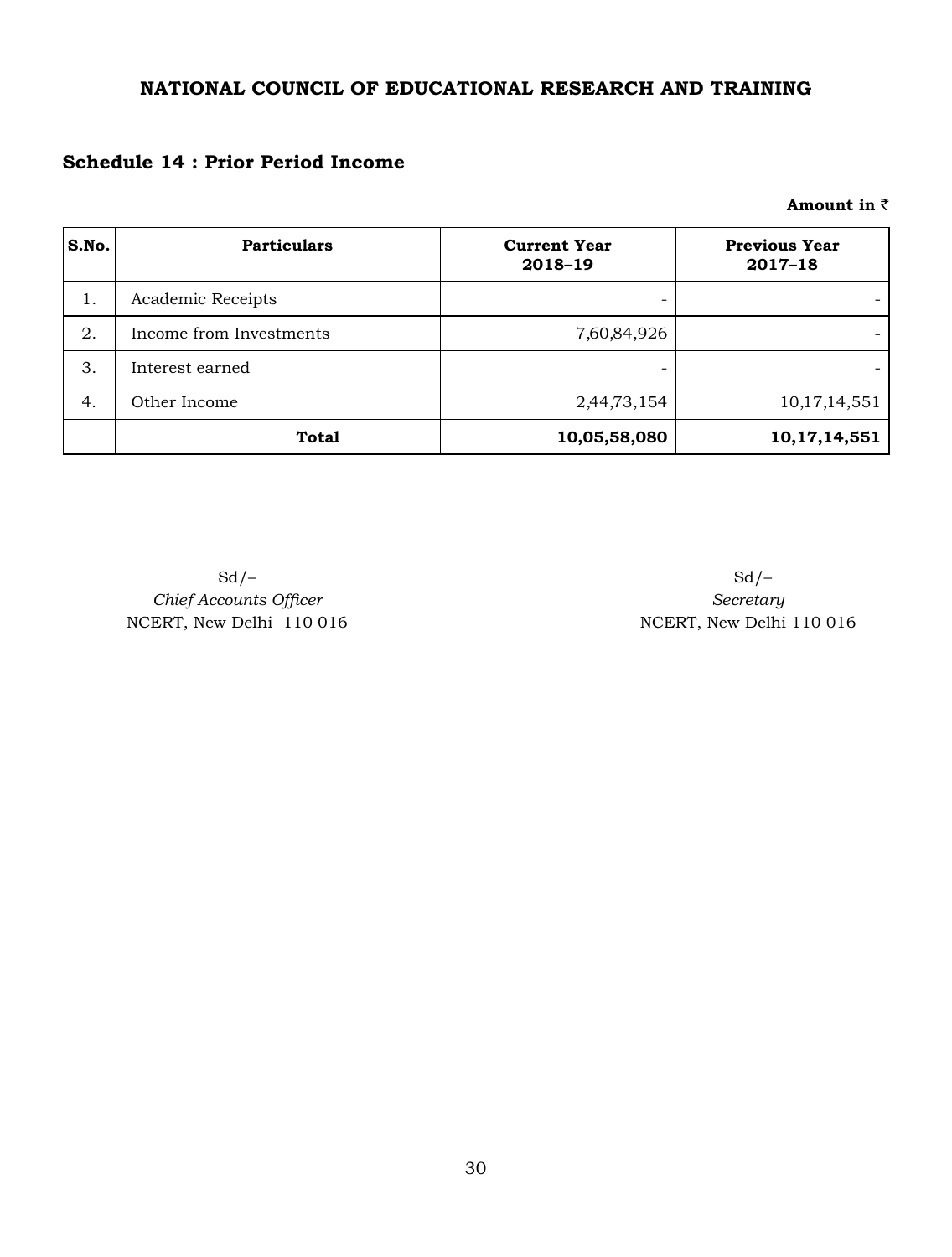NATIONAL COUNCIL OF EDUCATIONAL RESEARCH AND TRAINING **NATIONAL COUNCIL OF EDUCATIONAL RESEARCH AND TRAINING**

## Schedule 15: Staff Payments and Benefits (Establishment Expenses) **Schedule 15 : Staff Payments and Benefits (Establishment Expenses)**

These shall be classified separately for teaching and non-teaching; adhoc staff, arrears of DA, salary arrears due to increment shall be These shall be classified separately for teaching and non-teaching; adhoc staff, arrears of DA, salary arrears due to increment shall be shown separately shown separately

Amount in  $\bar{z}$ **Amount in** `

|                        |                                         |              |                                |                |              |                          | ì<br><b>THE POINT !</b> |
|------------------------|-----------------------------------------|--------------|--------------------------------|----------------|--------------|--------------------------|-------------------------|
|                        | Particulars                             |              | <b>Current Year</b><br>2018-19 |                |              | Previous Year<br>2017-18 |                         |
|                        |                                         | a <br>Capit  | Revenue                        | Total          | Capital      | Revenue                  | Total                   |
| $\widehat{a}$          | Salaries and Wages                      | $\mathbf{I}$ | 1,57,63,18,691                 | 1,57,63,18,691 | $\mathbf{I}$ | 1,38,10,00,750           | 1,38,10,00,750          |
| $\widehat{e}$          | Allowances and Bonus                    | ı            | 10,96,10,806                   | 10,96,10,806   | $\mathbf{I}$ | 7,74,10,901              | 7,74,10,901             |
| $\odot$                | Contribution to Provident Fund          | ı            | $\mathsf I$                    | I.             | $\mathbf I$  | $\mathsf I$              | ı                       |
| $\widehat{\mathbf{C}}$ | Contribution to Other Fund<br>(specify) | ı            | 3,23,61,093                    | 3,23,61,093    | $\mathbf I$  | 2,62,59,640              | 2,62,59,640             |
| $\circlede$            | Staff Welfare Expenses                  | $\mathbf I$  | 22,76,336                      | 22,76,336      | $\mathbf{I}$ | 25,68,289                | 25,68,289               |
| $\bigoplus$            | Retirement and Terminal<br>Benefits     | Ţ            | 1,74,96,59,129                 | 1,74,96,59,129 | $\mathbf{I}$ | 3,00,16,81,864           | 3,00,16,81,864          |
| $\circledB$            | LTC facility (Outstanding)              | ı            | $\mathbf I$                    | I.             | $\mathbf I$  | $\mathbf{I}$             | I.                      |
| $\widehat{E}$          | Medical facility (Outstanding)          | ı            | ı                              | ı              | ı            | I.                       | I.                      |
| $\widehat{\Xi}$        | Children Education Allowance            | $\mathbf I$  | J.                             | J.             | $\mathbf I$  | $\mathbf I$              | $\mathbf{I}$            |
| $\widehat{\Theta}$     | Honorarium                              | I.           | ٠                              | I.             | I.           | $\mathbf I$              |                         |
| $\Xi$                  | Other (specify)                         | $\mathbf I$  | $\mathbf I$                    | $\mathbf I$    | $\mathbf{I}$ | $\mathbf{I}$             | $\mathbf{I}$            |
|                        | Death Relief Scheme                     | ı            | 1,84,750                       | 1,84,750       | I.           | 2,41,500                 | 2,41,500                |
|                        | <b>CGHS</b>                             | $\mathbf{I}$ | 2,36,51,352                    | 2,36,51,352    | I.           | 4,14,93,600              | 4,14,93,600             |
|                        | <b>DLIS</b>                             | ı            | 60,000                         | 60,000         | I.           | 60,000                   | 60,000                  |
|                        | LSPC                                    | ı            | 1                              | 1              | $\mathbf I$  | 6,63,367                 | 6,63,367                |
|                        | <b>Festival Expenses</b>                | $\mathbf I$  | (900)                          | (900)          | $\mathbf I$  | (11, 72, 825)            | (11, 72, 825)           |
|                        | Total                                   |              | 3,49,41,21,257                 | 3,49,41,21,257 | f,           | 4,53,02,07,086           | 4,53,02,07,086          |

NCERT, New Delhi 110 016 NCERT, New Delhi 110 016 NCERT, New Delhi 110 016Secretary *Chief Accounts Officer Secretary* 

 $Sd/-$ 

 $\sqrt{5}$ d Sd  $\sqrt{5}$ d Sd  $\sqrt{5}$ d Sd  $\sqrt{5}$ d Sd  $\sqrt{5}$ d Sd  $\sqrt{5}$ d Sd  $\sqrt{5}$ d Sd  $\sqrt{5}$ d Sd  $\sqrt{5}$ d Sd  $\sqrt{5}$ d Sd  $\sqrt{5}$ d Sd  $\sqrt{5}$ d Sd  $\sqrt{5}$ d Sd  $\sqrt{5}$ d NCERT, New Delhi 110 016 Chief Accounts Officer  $Sd/-$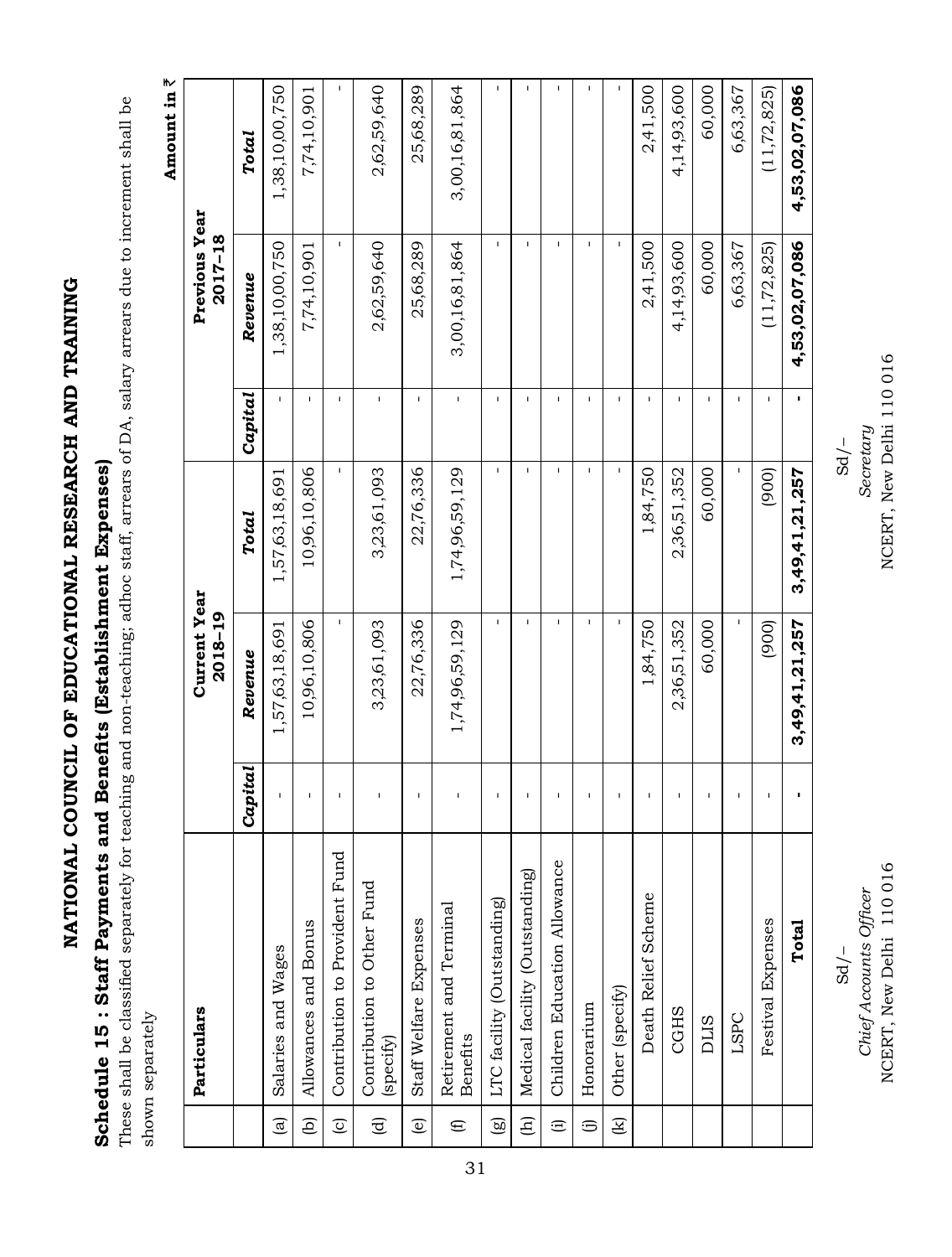Schedule 15a: Employees Retirement and Terminal Benefits **Schedule 15a : Employees Retirement and Terminal Benefits** Amount in  $\bar{z}$ **Amount in** `

| Particulars                                                        | Pension         | Gratuity             | Encashment<br>Leave | Total           |
|--------------------------------------------------------------------|-----------------|----------------------|---------------------|-----------------|
| Opening Balance as on 01.04.2018                                   | 11,31,29,40,984 | 2,64,69,65,817       | 66,96,83,281        | 14,62,95,90,082 |
| Addition : Amount Received from other Organizations                | п               | ı                    | I.                  | I               |
| Adjustment made during the Year                                    | 2,03,42,58,657  | (1, 91, 65, 58, 267) | (11,77,00,390)      |                 |
| Total (a)                                                          | 13,34,71,99,641 | 73,04,07,550         | 55,19,82,891        | 14,62,95,90,082 |
| Less : Actual Payment during the Year (b)                          | 1,26,13,35,059  | 8,40,03,955          | 4,09,65,693         | 1,38,63,04,707  |
| Balance Available on 31.03.2019 c(a-b)                             | 12,08,58,64,582 | 64,64,03,595         | 51,10,17,198        | 13,24,32,85,375 |
| Provision required on 31.03.2019 as per Actuarial<br>Valuation (d) | 13,57,37,94,491 | 70,93,23,321         | 60,93,78,268        | 14,89,24,96,080 |
| 2018-19<br>A. Provision to be made in the Current Year<br>$(d-c)$  | 1,48,79,29,909  | 6,29,19,726          | 9,83,61,070         | 1,64,92,10,705  |
| B. Contribution to New Pension Scheme                              | ı               | ı                    | ı                   |                 |
| C. Medical Reimbursement to Retired Employees                      | ı               |                      | ı                   |                 |
| D. Travel to Hometown on Retirement                                | Ţ               | ī                    | $\mathbf{I}$        | ı               |
| E. Deposit Linked Insurance Payment                                |                 |                      |                     |                 |
| $Total (A+B+C+D)$                                                  | 1,48,79,29,909  | 6,29,19,726          | 9,83,61,070         | 1,64,92,10,705  |

Note :

1. The total (A+B+C+D) in this sub-schedule will be the figure against Retirement and Terminal Benefits in Schedule 15. 1. The total (A+B+C+D) in this sub-schedule will be the figure against Retirement and Terminal Benefits in Schedule 15.

2. Items B, C, D and E will be accounted on accrual basis and will include bills preferred but outstanding for payment on 31/3/2019. 2. Items B, C, D and E will be accounted on accrual basis and will include bills preferred but outstanding for payment on 31/3/2019.

 $-\sqrt{2}$ d Sd $-\sqrt{2}$ d Sd $Sd$  /-

NCERT, New Delhi 110 016 NCERT, New Delhi 110 016*Chief Accounts Officer Secretary*  NCERT, New Delhi 110 016 Chief Accounts Officer

 $Sd$ /-

NCERT, New Delhi 110 016 Secretary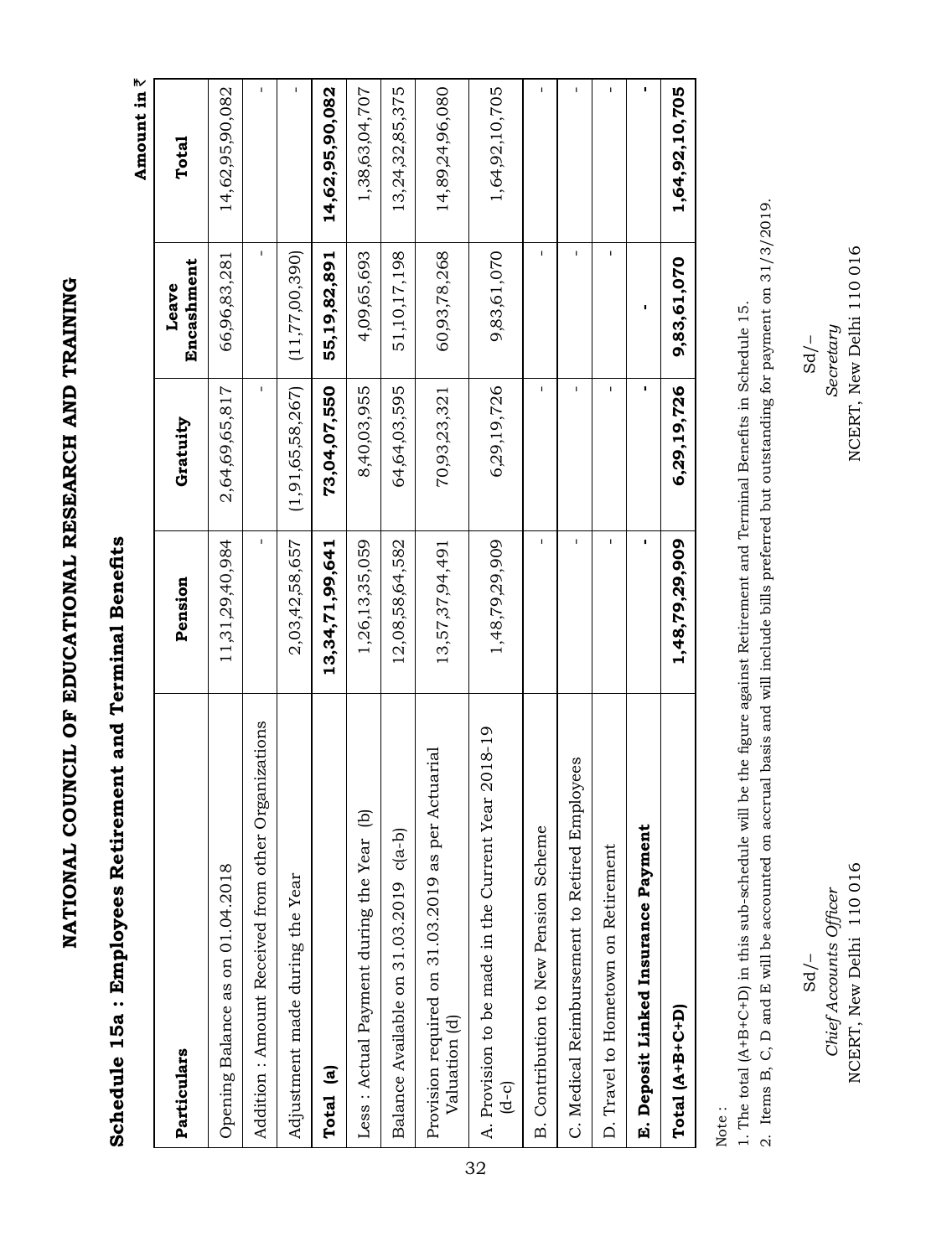Schedule 16 : Academic Expenses **Schedule 16 : Academic Expenses** Amount in  $\bar{z}$ **Amount in** `

|                         | Particulars                                  |              | <b>Current Year</b><br>2018-19 |                |              | Previous Year<br>2017-18 |                |
|-------------------------|----------------------------------------------|--------------|--------------------------------|----------------|--------------|--------------------------|----------------|
|                         |                                              | Capital      | Revenue                        | Total          | Capital      | Revenue                  | Total          |
| $\widehat{a}$           | Laboratory<br>expenses                       | ı            | 3,91,908                       | 3,91,908       | $\mathbf{I}$ | 4,28,900                 | 4,28,900       |
| $\widehat{e}$           | Participation in<br>Coferences<br>Field work |              | $\mathbf I$                    | $\mathbf I$    | $\mathbf I$  | $\mathbf{I}$             | $\mathsf I$    |
| $\odot$                 | Expenses on<br>Seminars/<br>Workshops        | $\mathbf I$  | 36,97,34,787                   | 36,97,34,787   | 28,94,69,348 | 1,10,77,592              | 30,05,46,940   |
| $\widehat{\mathbf{C}}$  | Payment to visiting<br>faculty               | $\mathbf I$  | $\mathbf I$                    | $\mathbf I$    | $\mathbf I$  |                          | $\mathsf I$    |
| $\widehat{e}$           | Examination                                  | $\mathsf I$  | I.                             | I.             | $\mathsf I$  | $\mathsf I$              | ı              |
| $\overline{\mathbf{e}}$ | Student Welfare<br>expenses                  | $\mathbf{I}$ | 47,49,474                      | 47,49,474      | $\mathbf I$  | 10,39,203                | 10,39,203      |
| $\circledR$             | Admission<br>expenses                        | $\mathbf{I}$ | $\mathsf I$                    | $\mathsf I$    | Ţ            | Ţ                        | I.             |
| $\boxed{\text{f}}$      | Convocation<br>expenses                      | $\mathbf{I}$ | $\mathbf I$                    | ı              | $\mathsf I$  | $\mathbf I$              | $\mathbf{I}$   |
| $\widehat{E}$           | *Publications                                | $\mathbf I$  | 2,27,36,24,648                 | 2,27,36,24,648 | $\mathbf I$  | 1,91,59,93,746           | 1,91,59,93,746 |
| $\widehat{\Theta}$      | Stipend/means-<br>scholarship<br>cum-merit   | I.           | 81,23,577                      | 81,23,577      | $\mathsf I$  | 83,56,784                | 83,56,784      |
| $\mathfrak{F}$          | Subscipton<br>Expenses                       | $\mathbf{I}$ | $\mathbf I$                    | $\mathbf I$    | ı            | I.                       | ı              |
| $\in$                   | Others (specify)                             | I.           | 86,15,571                      | 86,15,571      | $\mathbf I$  | 1,83,28,155              | 1,83,28,155    |
|                         | Total                                        |              | 2,66,52,39,965                 | 2,66,52,39,965 | 28,94,69,348 | 1,95,52,24,380           | 2,24,46,93,728 |

\*Publication (includes change in stock) \*Publication (includes change in stock)  $Sd$ /- NCERT, New Delhi 110 016

Chief Accounts Officer

NCERT, New Delhi 110 016 NCERT, New Delhi 110 016 NCERT, New Delhi 110 016Secretary *Chief Accounts Officer Secretary*   $Sd$  /- $\frac{1}{2}$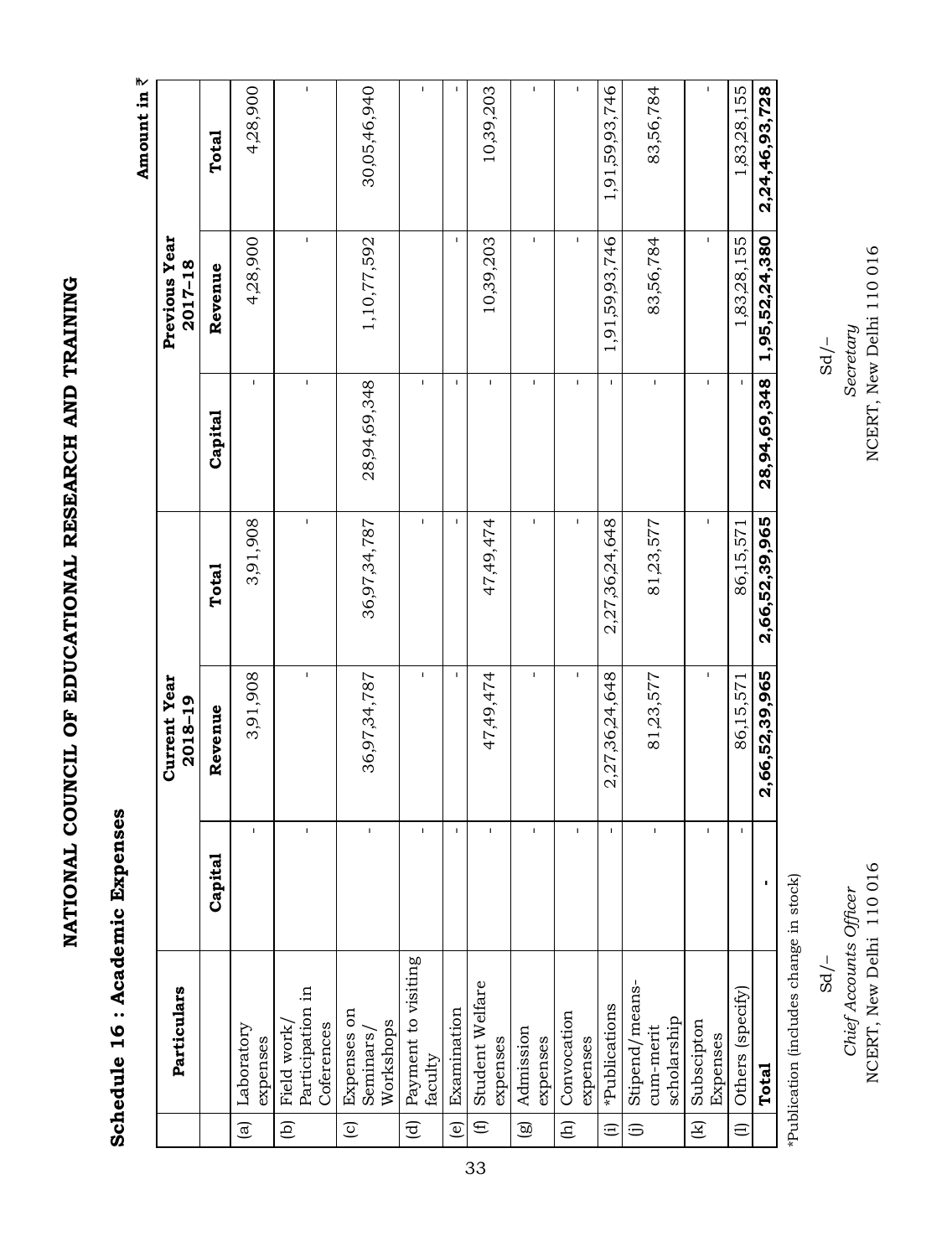Schedule 17: Administrative and General Expenses **Schedule 17 : Administrative and General Expenses**

Amount in  $\bar{z}$ **Amount in** `

| Particulars                                            |                | <b>Current Year</b><br>2018-19 |              |         | Previous Year<br>2017-18 |              |
|--------------------------------------------------------|----------------|--------------------------------|--------------|---------|--------------------------|--------------|
|                                                        | Capital        | Revenue                        | Total        | Capital | Revenue                  | Total        |
| A. Infrastructure                                      |                |                                |              |         |                          |              |
| a) Electricity and Power                               |                | 86,23,561                      | 86,23,561    |         | 86,92,320                | 86,92,320    |
| b) Water Charges                                       |                | 9,02,26,754                    | 9,02,26,754  |         | 5,70,09,880              | 5,70,09,880  |
| c) Insurance                                           |                | $\mathbf I$                    | $\mathbf{I}$ |         | $\mathbf{I}$             | $\mathbf{I}$ |
| d) Rent, Rates and Taxes (including<br>property tax)   |                | 12,82,18,563                   | 12,82,18,563 |         | 7,73,80,983              | 7,73,80,983  |
| Communication<br>øi                                    |                |                                |              |         |                          |              |
| Stationery<br>and<br>Postage<br>$\widehat{\mathbf{e}}$ |                | 74,72,664                      | 74,72,664    |         | 98,19,815                | 98,19,815    |
| Telephone, Fax and Internet Charges<br>$\overline{r}$  |                | 47,48,432                      | 47,48,432    |         | 30,05,718                | 30,05,718    |
| C. Others                                              |                |                                |              |         |                          |              |
| g) Printing and Stationery (consumption)               |                | 47,503                         | 47,503       |         | 7,19,822                 | 7,19,822     |
| h) Travelling and Conveyance Expenses                  |                | 5,96,698                       | 5,96,698     |         | 1,89,855                 | 1,89,855     |
| i) Hospitality                                         |                | 1,18,838                       | 1,18,838     |         | 1,37,257                 | 1,37,257     |
| j) Auditors Remuneration                               |                | 5,96,238                       | 5,96,238     |         | 6,42,485                 | 6,42,485     |
| k) Professional Charges                                |                | 10,14,737                      | 10, 14, 737  |         | 24,10,868                | 24,10,868    |
| l) Advertisement and Publicity                         |                | 73,02,429                      | 73,02,429    |         | 88,34,103                | 88,34,103    |
| m) Magazines and Journals                              |                | $\mathbf{I}$                   | $\mathbf I$  |         | 10,49,416                | 10,49,416    |
| n) office Expenses                                     |                | 6,40,65,520                    | 6,40,65,520  |         | $\mathbf{I}$             | $\mathbf{I}$ |
| o) Others                                              |                | 15,78,10,167                   | 15,78,10,167 |         | 19,52,26,262             | 19,52,26,262 |
| <b>Total</b>                                           | $\blacksquare$ | 47,08,42,105                   | 47,08,42,105 | f.      | 36,51,18,783             | 36,51,18,783 |

NCERT, New Delhi 110 016 NCERT, New Delhi 110 016 NCERT, New Delhi 110 016Secretary  $Sd$ /-

*Chief Accounts Officer Secretary*   $-\sqrt{2}$ SO  $-\sqrt{2}$ S de la seconda de la seconda de la seconda de la seconda de la seconda de la seconda de la seconda de la seconda de la seconda de la seconda de la seconda de la seconda de la seconda de la seconda de la NCERT, New Delhi 110 016 Chief Accounts Officer  $Sd/-$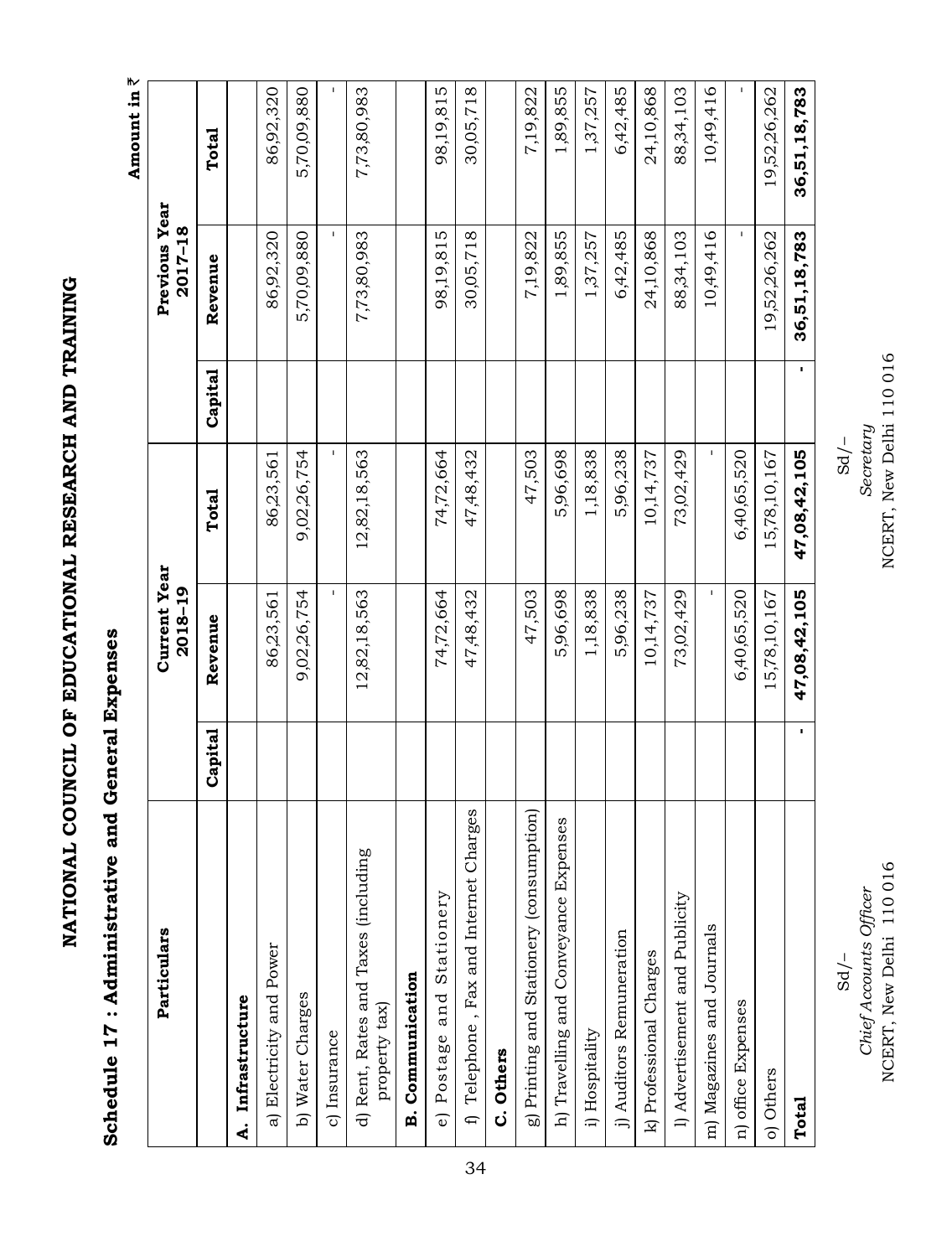## Schedule 18: Transportation Expenses **Schedule 18 : Transportation Expenses**

Amount in  $\bar{z}$ **Amount in** `

| S.No.              | Particulars                     |         | <b>Current Year</b><br>2018-19 |           |         | Previous Year<br>2017-18 |             |
|--------------------|---------------------------------|---------|--------------------------------|-----------|---------|--------------------------|-------------|
|                    |                                 | Capital | Revenue                        | Total     | Capital | Revenue                  | Total       |
|                    | Vehicles (owned by Institution) |         |                                |           |         |                          |             |
|                    | a) Running expenses             |         | 6,87,038                       | 6,87,038  | I       | 5,71,914                 | 5,71,914    |
|                    | b) Repairs and Maintenance      |         | 11,18,074                      | 11,18,074 | ı       | 9,08,989                 | 9,08,989    |
|                    | c) Insurance expenses           |         | ı                              |           | ı       |                          | ı           |
| $\dot{\mathbf{c}}$ | Vehicles taken on rent/lease    |         |                                |           |         |                          |             |
|                    | a) Rent/lease expenses          |         |                                |           |         |                          |             |
| က                  | Vehicle (taxi) hiring expenses  |         | 4,71,460                       | 4,71,460  |         | 95,50,530                | 95,50,530   |
|                    | Total                           |         | 22,76,572                      | 22,76,572 | ı       | 1,10,31,433              | 1,10,31,433 |

NCERT, New Delhi 110 016 NCERT, New Delhi 110 016*Chief Accounts Officer Secretary*  Sd/– Sd/– NCERT, New Delhi 110 016 Chief Accounts Officer  $Sd$  /-

NCERT, New Delhi 110 016 Secretary  $Sd/-$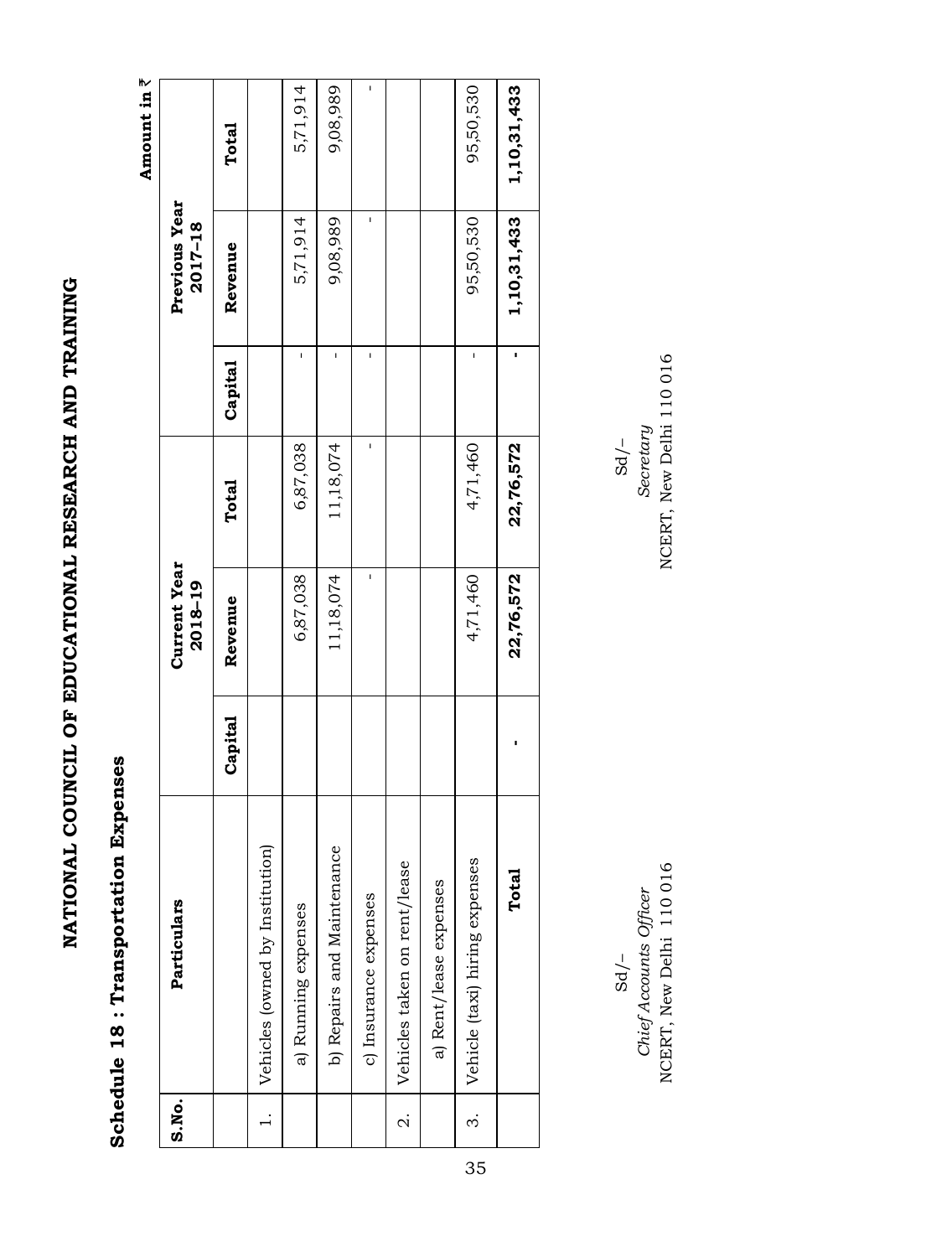## Schedule 19: Repairs and Maintenance **Schedule 19 : Repairs and Maintenance**

Amount in  $\bar{z}$ **Amount in** `

| Particulars                               |         | <b>Current Year</b><br>2018-19 |              |         | Previous Year<br>2017-18 |              |
|-------------------------------------------|---------|--------------------------------|--------------|---------|--------------------------|--------------|
|                                           | Capital | Revenue                        | Total        | Capital | Revenue                  | Total        |
| a) Buildings                              |         | 18,34,94,726                   | 18,34,94,726 |         | 22,48,81,820             | 22,48,81,820 |
| b) Furniture and Fixtures                 |         | 1,08,43,714                    | 1,08,43,714  |         | 83,83,728                | 83,83,728    |
| c) Capital and Machinery                  |         | ı                              | $\mathbf{I}$ |         | $\mathbf I$              | ı            |
| d) Office Equipment                       |         | ı                              | ı            |         | $\mathsf{I}$             | I            |
| e) Computers                              |         | ı                              | I.           |         | ı                        | ı            |
| f) Laboratory and Scientific<br>equipment |         | I                              | I            |         | ı                        | ı            |
| g) Audio Visual equipment                 |         | ı                              | ı            |         | $\mathbf I$              | ı            |
| h) Cleaning Material and Services         |         | ı                              | ı            |         | ı                        | ı            |
| i) Book binding charges                   |         | ı                              | Ţ            |         | ı                        | I            |
| j) Gardening                              |         | ı                              | ı            |         | ı                        | ı            |
| k) Estate Maintenance                     |         | $\mathbf I$                    | ı            |         | ı                        | I            |
| 1) Others (specify)                       |         | 44,21,146                      | 44,21,146    |         | ı                        | ı            |
| Total                                     |         | 19,87,59,586                   | 19,87,59,586 | ı       | 23,32,65,548             | 23,32,65,548 |

NCERT, New Delhi 110016 Secretary  $Sd$  /- $\frac{1}{2}$  SO  $\frac{1}{2}$  SO  $\frac{1}{2}$ 

NCERT, New Delhi 110 016 NCERT, New Delhi 110 016*Chief Accounts Officer Secretary*  NCERT, New Delhi 110 016 Chief Accounts Officer  $Sd$  /-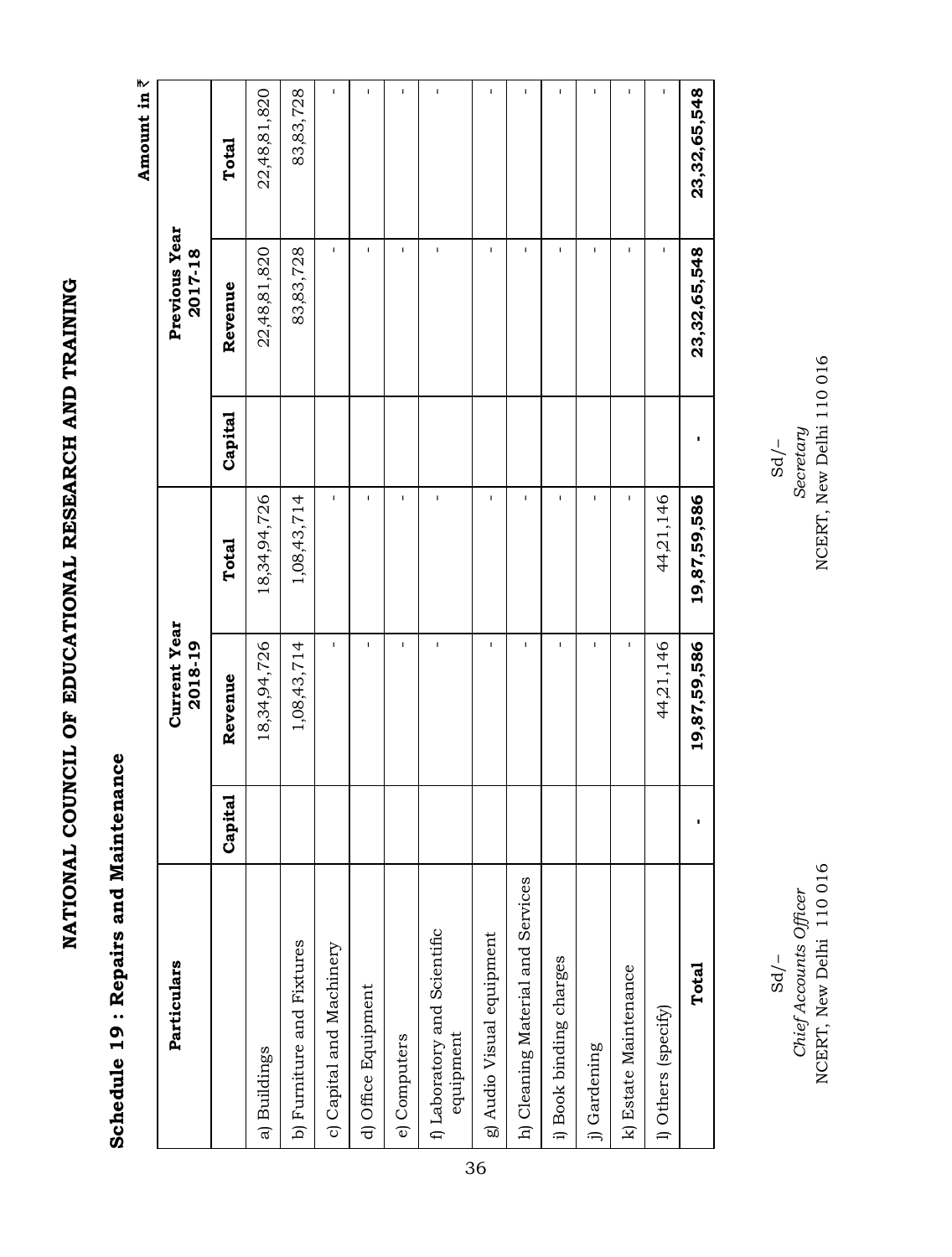### Schedule 20 : Finance Costs **Schedule 20 : Finance Costs**

Amount in  $\bar{z}$ **Amount in** `

| Particulars         |         | <b>Current Year</b><br>2018-19 |          |         | Previous Year<br>2017-18 |          |
|---------------------|---------|--------------------------------|----------|---------|--------------------------|----------|
|                     | Capital | Revenue                        | Total    | Capital | Revenue                  | Total    |
| a) Bank Charges     |         | 3,41,136                       | 3,41,136 |         | 8,98,085                 | 8,98,085 |
| b) Others (specify) |         |                                |          |         |                          |          |
| Total               |         | 3,41,136                       | 3,41,136 |         | 8,98,085                 | 8,98,085 |
|                     |         |                                |          |         |                          |          |

Note:

If the amount is not material, the head Bank Charges could be omitted and these could be accounted as administrative expenses in Schedule 17. If the amount is not material, the head Bank Charges could be omitted and these could be accounted as administrative expenses in Schedule 17.

NCERT, New Delhi 110 016 NCERT, New Delhi 110 016*Chief Accounts Officer Secretary*   $\sqrt{2}$   $\alpha$ NCERT, New Delhi 110 016 Chief Accounts Officer  $Sd$  /-

NCERT, New Delhi 110 016 Secretary  $Sd$ /-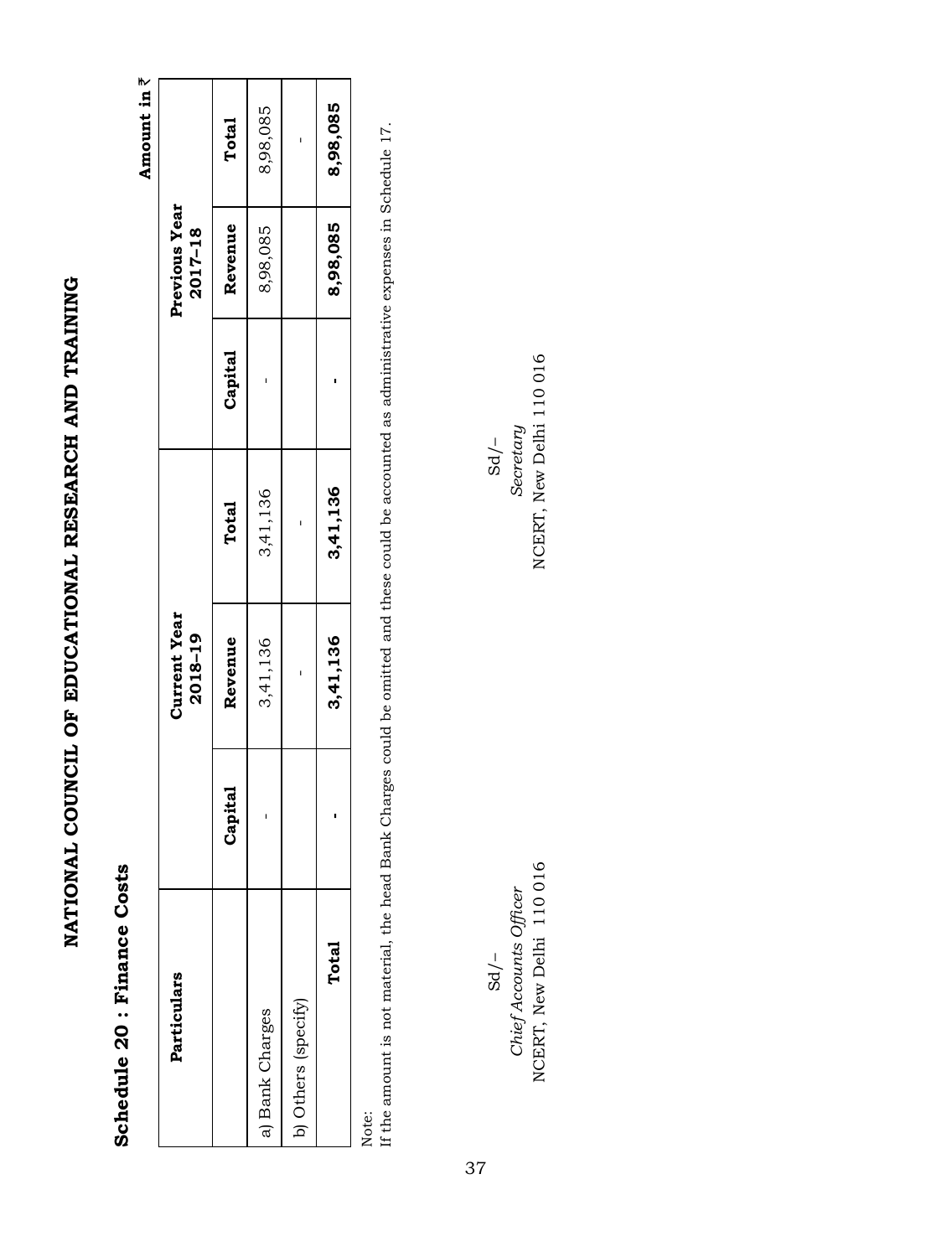### Schedule 21 : Other Expenses **Schedule 21 : Other Expenses**

Amount in  $\bar{z}$ **Amount in** `

|                    | Particulars                                             |         | <b>Current Year</b><br>2018-19 |           |           | Previous Year<br>2017-18 |           |
|--------------------|---------------------------------------------------------|---------|--------------------------------|-----------|-----------|--------------------------|-----------|
|                    |                                                         | Capital | Revenue                        | Total     | Capital   | Revenue                  | Total     |
| $\frac{a}{b}$      | Provision for Bad and Doubtful<br>Debts/Advances        | I       |                                |           |           |                          | I         |
|                    | (b) Irrecoverable Balances<br>Written-off               |         | 54,34,474                      | 54,34,474 |           |                          |           |
| $\overline{c}$     | Fixed Assets Written off                                |         |                                |           | 26,43,076 |                          | 26,43,076 |
| $\frac{1}{\sigma}$ | Institutions/organisations<br>Grants/Subsidies to other |         |                                |           |           |                          |           |
| $\overline{e}$     | Others (specify)                                        |         |                                |           |           |                          |           |
|                    | Total                                                   |         | 54,34,474                      | 54,34,474 | 26,43,076 |                          | 26,43,076 |

NCERT, New Delhi 110 016 NCERT, New Delhi 110 016*Chief Accounts Officer Secretary*   $\sqrt{2}$   $\alpha$ Chief Accounts Officer<br>NCERT, New Delhi 110 016  $Sd$  /-

NCERT, New Delhi 110016 Secretary  $Sd/-$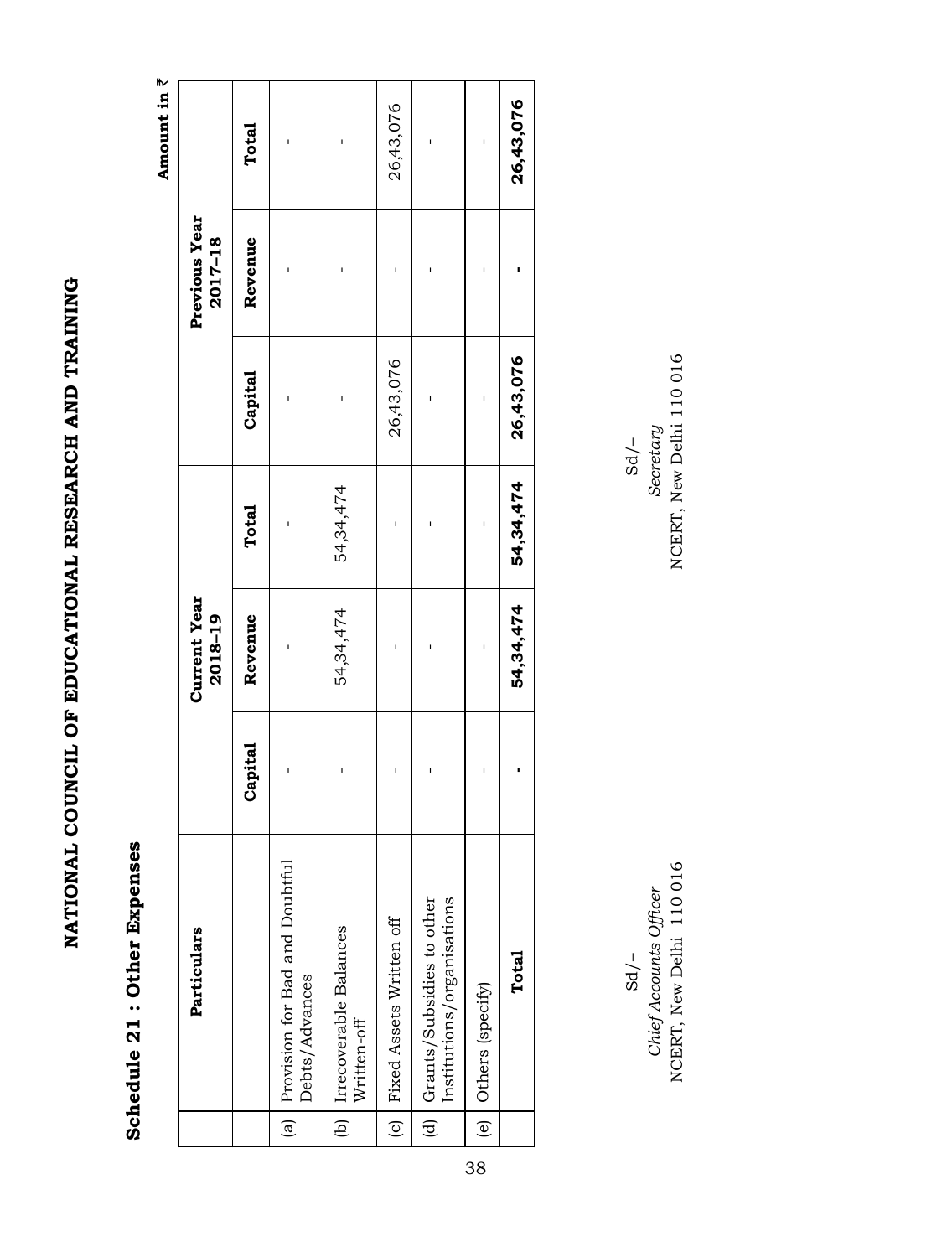### Schedule 22 : Prior Period Expenses **Schedule 22 : Prior Period Expenses**

Amount in  $\bar{z}$ **Amount in** `

| S.No.              | Particulars             |         | <b>Current Year</b><br>2018-19 |              |             | Previous Year<br>2017-18 |             |
|--------------------|-------------------------|---------|--------------------------------|--------------|-------------|--------------------------|-------------|
|                    |                         | Capital | Revenue                        | Total        | Capital     | Revenue                  | Total       |
|                    | Establishment expenses  |         | 26,48,10,280                   | 26,48,10,280 |             |                          |             |
| $\dot{\mathbf{c}}$ | Academic expenses       |         |                                |              |             |                          |             |
| ကဲ                 | Administrative expenses |         |                                |              |             |                          |             |
| 4.                 | Tranportation expenses  |         |                                |              |             |                          |             |
| ທ່                 | Repairs and Maintenance |         |                                |              |             |                          |             |
| Ġ                  | Programme Expenses      |         |                                |              | 1,15,30,986 |                          | 1,15,30,986 |
| r.                 | Other expenses          |         | 20,28,02,135                   | 20,28,02,135 | 91,86,017   |                          | 91,86,017   |
|                    | Total                   |         | 46,76,12,415                   | 46,76,12,415 | 2,07,17,003 |                          | 2,07,17,003 |

NCERT, New Delhi 110 016 NCERT, New Delhi 110 016*Chief Accounts Officer Secretary*   $-\sqrt{2}$ SO  $-\sqrt{2}$ S de Sonalis de Sonalis de Sonalis de Sonalis de Sonalis de Sonalis de Sonalis de Sonalis de Sonalis de Sonalis de Sonalis de Sonalis de Sonalis de Sonalis de Sonalis de Sonalis de Sonalis de Sonalis de S NCERT, New Delhi 110 016 Chief Accounts Officer  $Sd/-$ 

NCERT, New Delhi 110 016 Secretary  $Sd$ /-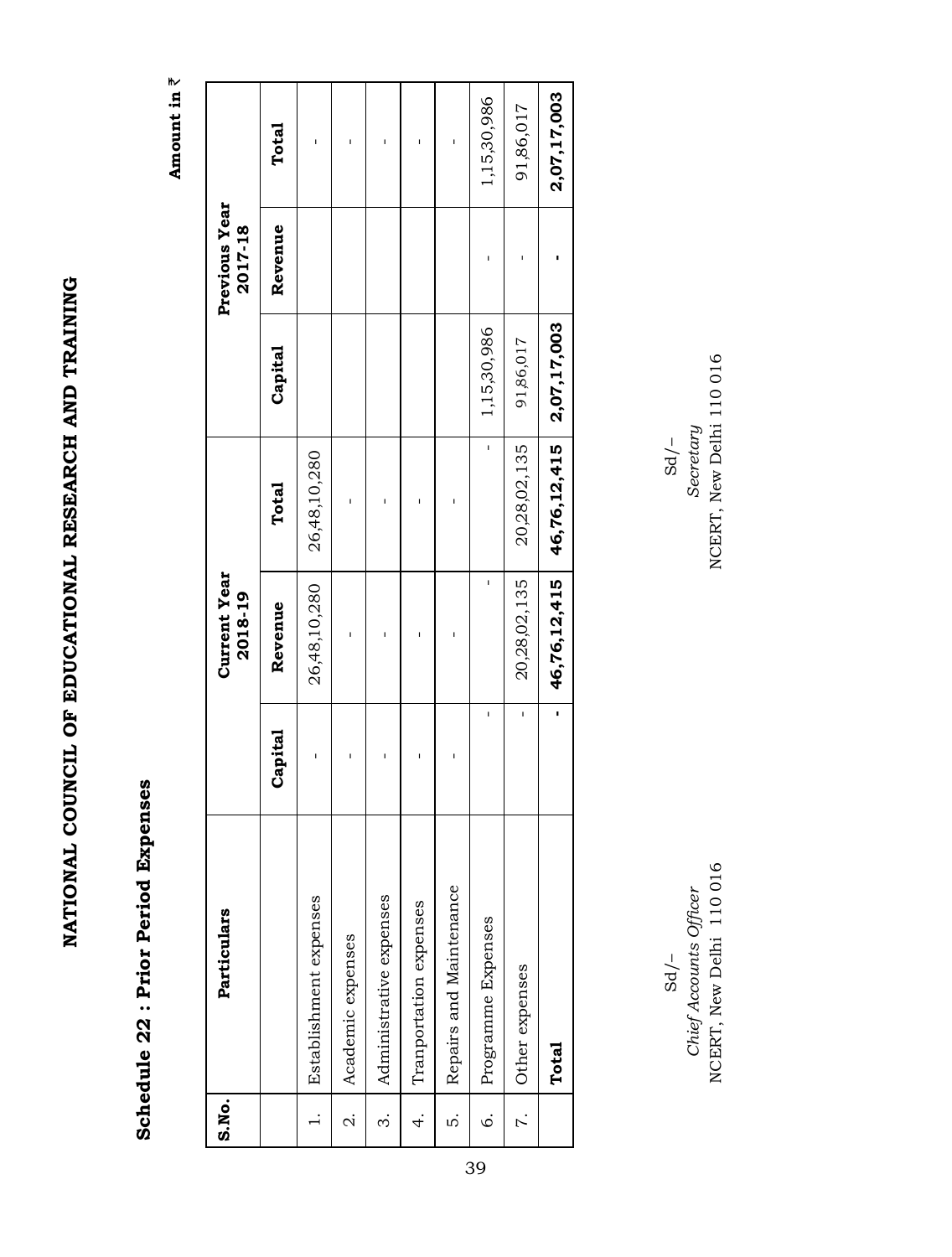# C. Receipts and Payment Account for the year ended 31.3.2019 **C. Receipts and Payment Account for the year ended 31.3.2019**

| Йo.<br>o.       | <b>RECEIPTS</b>                                                                   | <b>Current Year</b><br>2018-19 | Previous Year<br>2017-18 | PAYMENTS                                                           | <b>Current Year</b><br>2018-19 | Previous Year<br>2017-18 |
|-----------------|-----------------------------------------------------------------------------------|--------------------------------|--------------------------|--------------------------------------------------------------------|--------------------------------|--------------------------|
| $\div$          | Opening Balances                                                                  |                                |                          | Expenses<br>$\ddot{ }$                                             |                                |                          |
| $\mathbf{g}$    | <b>Cash Balances</b>                                                              |                                |                          | Establishment<br>Expenses<br>ಹ                                     | 2,09,49,94,442                 | 1,61,28,38,486           |
| $\widehat{e}$   | <b>Bank Balances</b>                                                              |                                |                          | Academic<br>Expenses<br>$\widehat{a}$                              | 2,04,73,94,157                 | 2,40,60,88,363           |
| $\widehat{\Xi}$ | In current accounts                                                               |                                |                          | Administrative<br>Expenses<br>$\sigma$                             | 1,49,66,50,374                 | 1,33,78,05,752           |
| $\widehat{\Xi}$ | In Deposit accounts                                                               |                                |                          | Transportation<br>Expenses<br>$\widehat{\sigma}$                   | 1,33,03,165                    | 1,24,28,616              |
| (iii)           | In Saving accounts                                                                | 58<br>1,31,32,57,2             | 82,73,51,610             | Maintenance<br>Repairs and<br>Expenses<br>$\widehat{\mathbf{e}}$   | 32,04,44,093                   | 33,54,98,499             |
|                 |                                                                                   |                                |                          | Prior Period<br>Expenses<br>Đ                                      | $\mathbf I$                    | 1,15,30,986              |
| Й               | Grants Received                                                                   |                                |                          |                                                                    |                                |                          |
| $\widehat{a}$   | From Government of<br>India                                                       | 2,83,54,05,000                 | 2,88,71,00,000           | Endowment Funds<br>Payments against<br>Earmarked<br>$\dot{\Omega}$ | $\mathbf I$                    | $\mathbf I$              |
| $\widehat{e}$   | Government of India<br>From State                                                 |                                | $\mathbf{I}$             |                                                                    |                                |                          |
| $\odot$         | (Amount reimbursed<br>From Other Sources<br>from UNFPA/AEP)                       | 5,20,449                       | 75,03,704                | Projects/Schemes<br>Payments against<br>Sponsored<br>က             | 19,57,37,366                   | 16,22,84,295             |
|                 | and revenue exp/ to<br>be shown separately<br>Grants for capital<br>if available) |                                |                          |                                                                    |                                |                          |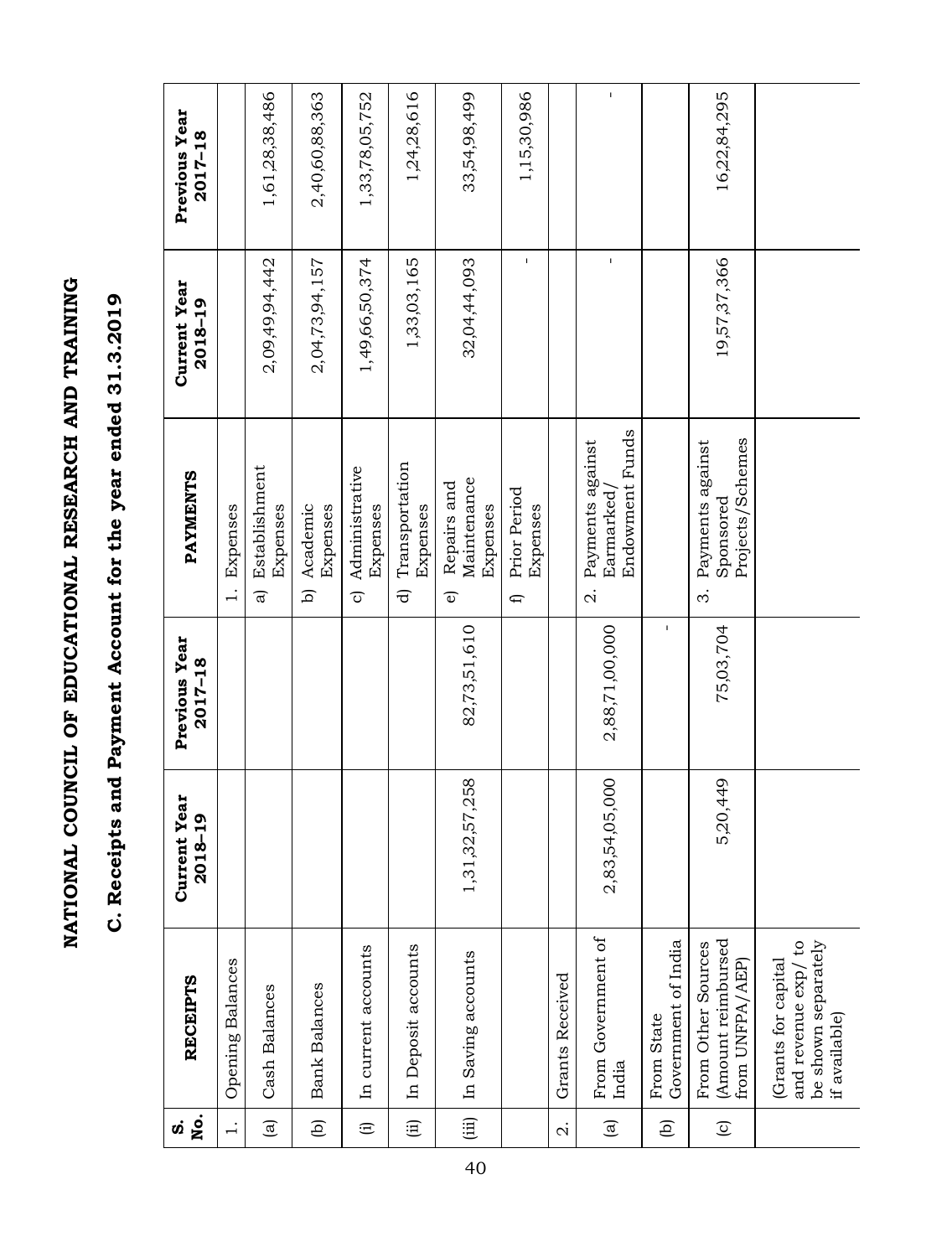| 83,56,784                                                                  |                   |                                         | $\mathbf I$<br>$\mathbf{I}$                       | $\mathbf I$<br>$\mathbf I$                                   |                                                    | 5,56,00,00,000                                    |                                                                  | $\mathbf I$                                                                | 18,58,01,862                         | $\mathbf{I}$<br>$\mathbf I$                           |                             | 56,52,35,459                                                        |                      | $\mathbf{L}$         |
|----------------------------------------------------------------------------|-------------------|-----------------------------------------|---------------------------------------------------|--------------------------------------------------------------|----------------------------------------------------|---------------------------------------------------|------------------------------------------------------------------|----------------------------------------------------------------------------|--------------------------------------|-------------------------------------------------------|-----------------------------|---------------------------------------------------------------------|----------------------|----------------------|
| 81,23,577                                                                  |                   |                                         |                                                   |                                                              |                                                    | 6,71,87,30,830                                    |                                                                  |                                                                            | 27,63,86,685                         |                                                       |                             | 64,43,18,817                                                        |                      |                      |
| Payments against<br>Scholarships<br>Fellowships,<br>Sponsored<br>$\dot{+}$ |                   | Investments and<br>Deposits made:<br>ທ່ | Out of Earmarked<br>Endowments<br>Funds<br>ଗ      | Out of own funds<br>Investments<br>-Others)<br>$\widehat{a}$ |                                                    | Term Deposits with<br><b>Scheduled Banks</b><br>Ġ |                                                                  | Works-in--Progress:<br>Expenditure on<br>Fixed Assets<br>and Capital<br>7. | <b>Fixed Assets</b><br>$\widehat{a}$ | Work-in-Progress<br>Capital<br>$\widehat{\mathbf{q}}$ |                             | including statutory<br>Other Payments<br>payments<br>$\dot{\infty}$ |                      | 9. Refunds of Grants |
|                                                                            | 2,16,13,285       | $\mathbf{I}$                            | $\mathbf I$                                       |                                                              | 22,42,33,411                                       |                                                   | $\mathbf{I}$                                                     |                                                                            |                                      | $\mathbf{I}$                                          | 8,56,22,301                 |                                                                     |                      | 27,65,90,548         |
|                                                                            | 6,92,80,639       |                                         | $\mathsf I$                                       |                                                              | 19,36,90,405                                       |                                                   | $\mathbf I$                                                      |                                                                            |                                      | $\mathbf I$                                           | $\overline{0}$<br>7,96,69,1 |                                                                     |                      | 25,50,71,679         |
|                                                                            | Academic Receipts |                                         | Endowment Funds<br>Receipts against<br>Earmarked, |                                                              | Sponsored Projects/<br>Schemes<br>Receipts against |                                                   | Receipts against<br>Fellowships and<br>Scholarships<br>sponsored |                                                                            | Investments:<br>Income on            | Endowment funds<br>Earmarked                          | Other Investments           |                                                                     | Interest received on | <b>Bank Deposits</b> |
|                                                                            | $\dot{\infty}$    |                                         | 4.                                                |                                                              | ທ່                                                 |                                                   | Ġ.                                                               |                                                                            | $\ddot{\sim}$                        | $\widehat{\mathbf{a}}$                                | $\widehat{e}$               |                                                                     | $\infty$             | $\widehat{a}$        |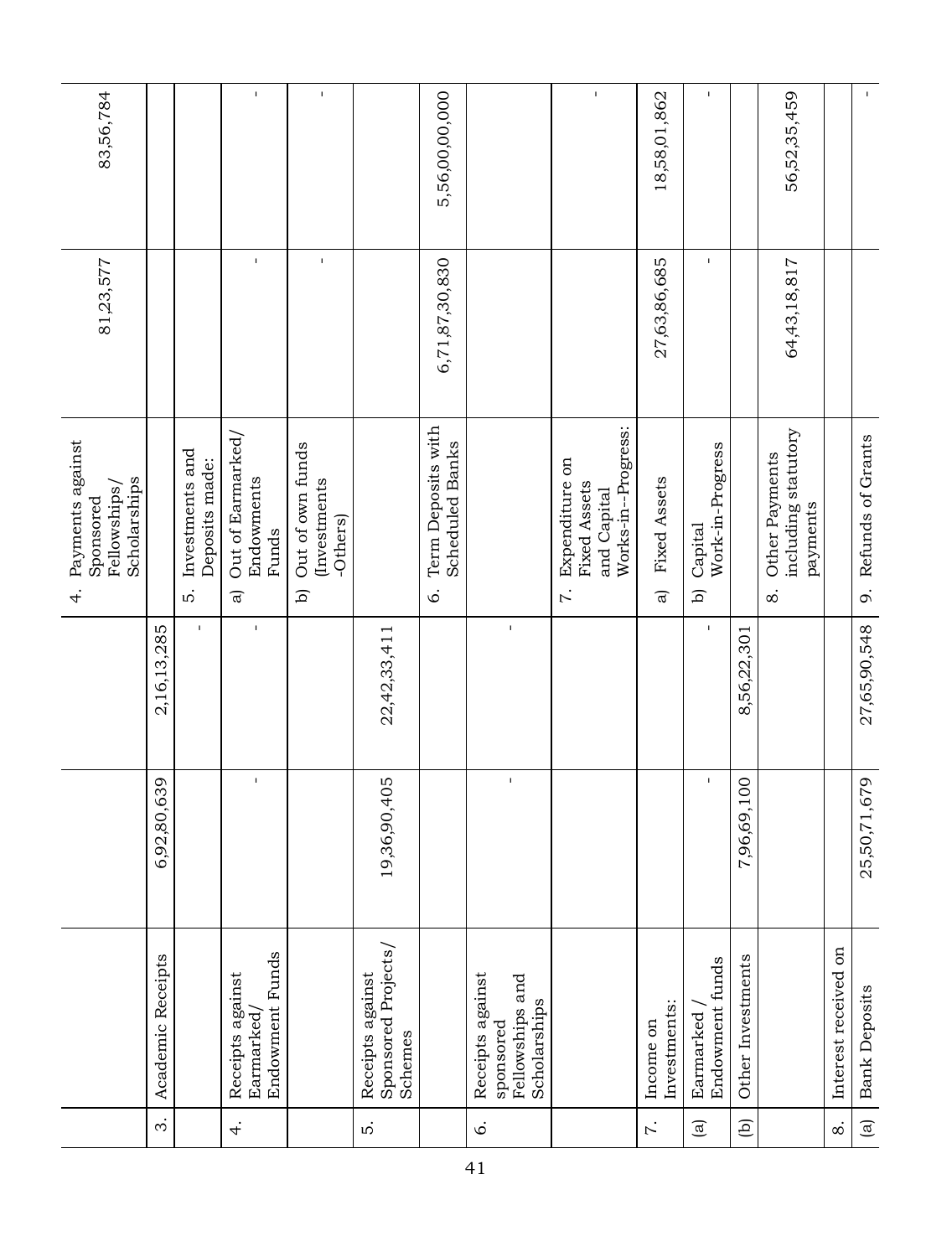|                    | 5,14,10,227                  |                        | 4,16,80,79,014          |                                                          | $\mathbf{I}$       | $\mathbf I$                                       | $\mathbf I$         | 1,31,32,57,258           | I.                  |                                                                   |                                 | 17,73,06,15,600 |
|--------------------|------------------------------|------------------------|-------------------------|----------------------------------------------------------|--------------------|---------------------------------------------------|---------------------|--------------------------|---------------------|-------------------------------------------------------------------|---------------------------------|-----------------|
|                    | 66,37,365                    |                        | 6,59,11,74,611          |                                                          | $\mathbf I$        | $\mathbf{I}$                                      | $\mathbf I$         | 48, 64, 11, 080          | $\mathbf I$         |                                                                   |                                 | 20,90,03,06,562 |
|                    | 10. Deposits and<br>Advances |                        | 11. Other Payments      | 12. Closing balances:                                    | Cash in hand<br>ଟି | <b>Bank Balances</b><br>$\widehat{\mathbf{G}}$    | In Current Accounts | In Savings Accounts      | In Deposit Accounts |                                                                   |                                 | Total           |
| 28,14,228          | 2,93,37,212                  | 1,90,963               | $\mathbf I$             | 5,39,68,00,000                                           |                    | 3,07,05,54,189                                    |                     | 4,76,40,195              |                     | 68,51,84,940                                                      | 4,16,80,79,014                  | 17,73,06,15,600 |
| 30,93,303          | 4,31,26,106                  | ı                      | $\mathbf{I}$            | 5,41,37,30,830                                           |                    | 66<br>3, 40, 01, 19, 7                            |                     | 88,54,574                |                     | 57,93,91,422                                                      | $\overline{31}$<br>6,70,50,96,0 | 20,90,03,06,562 |
| Loans and Advances | Savings Bank<br>Accounts     | <b>Bank Guarantees</b> | Investments<br>encashed | Term Deposits with<br><b>Scheduled Banks</b><br>encashed |                    | Including Prior<br>Period income)<br>Other Income |                     | Deposits and<br>Advances |                     | <b>Statutory Receipts</b><br>Miscllaneous Re-<br>ceipts including | Any Other Receipts              | Total           |
| $\widehat{e}$      | $\odot$                      | ਰੁ                     | o.                      | $\overline{a}$                                           |                    | $\frac{1}{11}$                                    |                     | $\frac{1}{2}$            |                     | 13.                                                               | 14.                             |                 |

 $\begin{array}{c} \text{Sd}/-\\ \text{Seretary}\\ \text{NCERT}, \text{New Delhi} 110 016 \end{array}$ 

NCERT, New Delhi 110 016 NCERT, New Delhi 110 016*Chief Accounts Officer Secretary*   $-\sqrt{20}$ Sd/–<br>Chief Accounts Officer<br>NCERT, New Delhi 110 016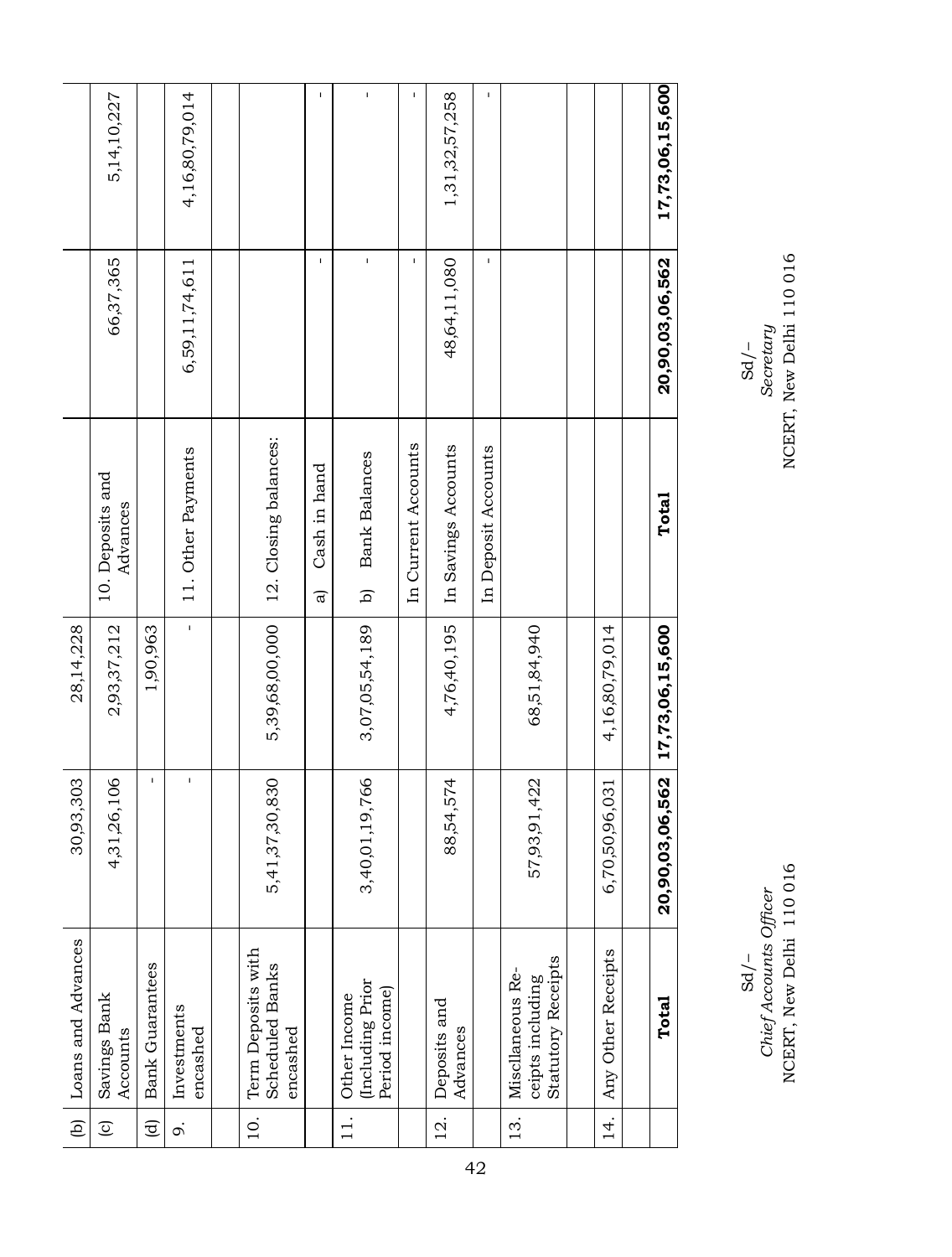### General Provident Fund Account **General Provident Fund Account**

## D. Balance Sheet as on 31 March 2019 **D. Balance Sheet as on 31 March 2019**

| Liabilities                                                                                              | <b>Current Year</b><br>2018-19   | Previous Year<br>2017-18          | Assets                               | <b>Current Year</b><br>2018-19 | Previous Year<br>2017-18 |
|----------------------------------------------------------------------------------------------------------|----------------------------------|-----------------------------------|--------------------------------------|--------------------------------|--------------------------|
| GPF                                                                                                      |                                  |                                   |                                      |                                |                          |
| Opening Balance                                                                                          | 1,27,12,94,513                   | 1,19,13,60,958                    | Investment                           | 1,32,93,02,306                 | 1,22,43,02,306           |
| Add: Subscription in the year                                                                            | 24,27,71,945                     | 21,20,31,049                      | Interest Accrued as on<br>31.03.2019 | 6,50,38,612                    | 4,84,15,269              |
| Add: Interest Credited                                                                                   | 10,03,94,719                     | 9,08,28,456                       |                                      |                                |                          |
| Less: Advance/Withdrawl                                                                                  | (20,62,29,612)                   | (22,29,25,950)                    |                                      |                                |                          |
| Closing Balance                                                                                          | 1,40,82,31,565                   | 1,27,12,94,513                    |                                      |                                |                          |
| CPF                                                                                                      |                                  |                                   | Cash at Bank                         |                                |                          |
| Opening Balance                                                                                          | 48,05,070                        | 30,63,694                         | Bank Balance                         | 4,62,00,149                    | 3,95,13,227              |
| Add: Subscription in the year                                                                            | (15,31,198)                      | 17,58,592                         |                                      |                                |                          |
| Add: Interest Credited                                                                                   | 53,705                           | 2,82,784                          |                                      |                                |                          |
| Less: Advance/Withdrawl                                                                                  | (29, 93, 313)                    | (3,00,000)                        |                                      |                                |                          |
| Less: Transfer to Council<br>account                                                                     |                                  |                                   |                                      |                                |                          |
| Closing Balance                                                                                          | 3,34,264                         | 48,05,070                         |                                      |                                |                          |
| Less: Exess of Exp over Income<br>Add: Exess of Income over Exp<br>Surplus/(Deficit):<br>Opening Balance | 3,61,31,219<br>I.<br>(41,55,981) | 5,01,19,135<br>ı<br>(1,39,87,916) |                                      |                                |                          |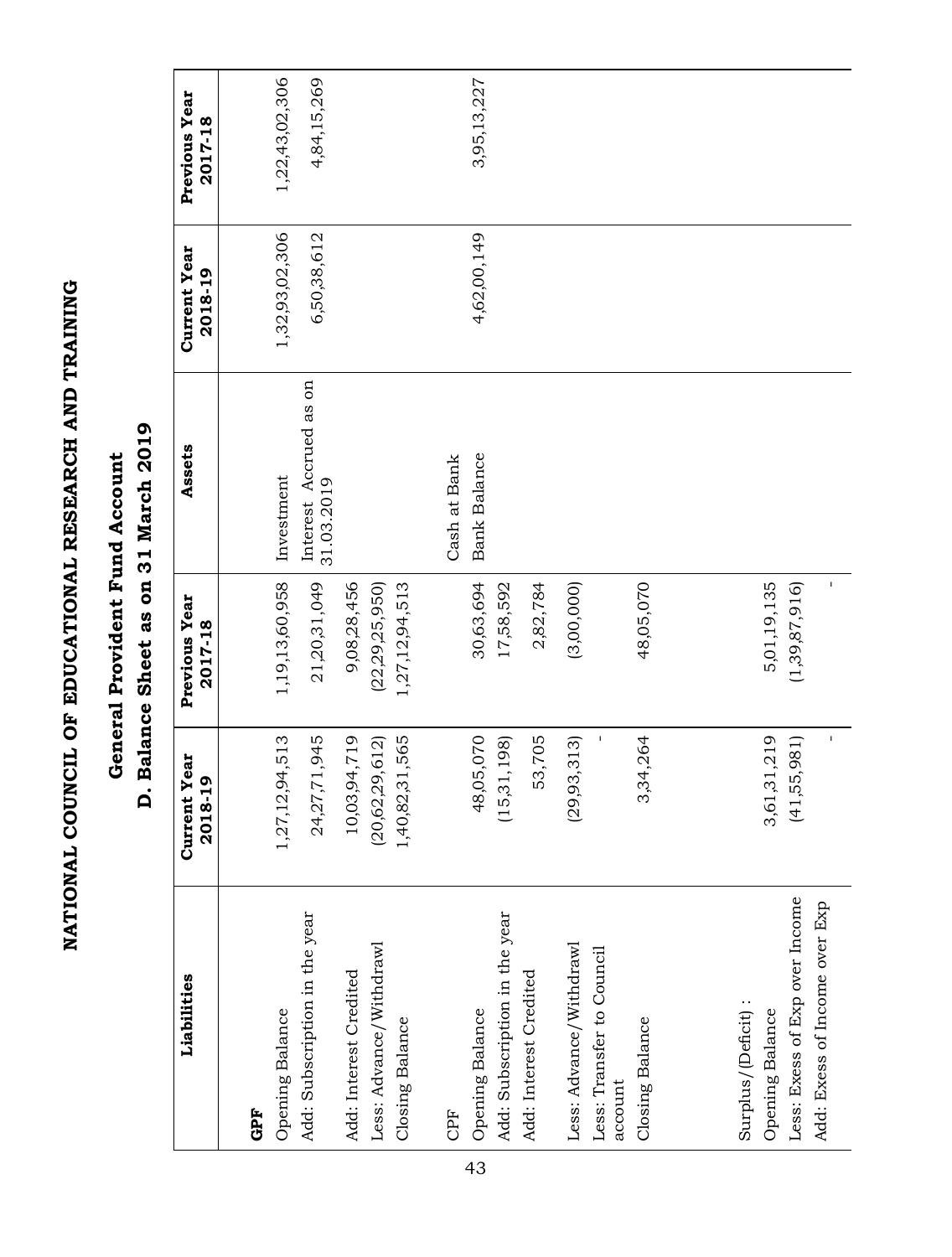| <b>Closing Balance</b> | 5,238<br>3,19,7     | 3,61,31,219          |                |                |
|------------------------|---------------------|----------------------|----------------|----------------|
| <b>btal</b>            | 11,067<br>1,44,05,4 | 1,31,22,30,802 Total | 1,44,05,41,067 | 1,31,22,30,802 |
|                        |                     |                      |                |                |

NCERT, New Delhi 110 016 NCERT, New Delhi 110 016*Chief Accounts Officer Secretary*   $\frac{1}{2}$  SO  $\frac{1}{2}$  SO  $\frac{1}{2}$  SO  $\frac{1}{2}$  SO  $\frac{1}{2}$  SO  $\frac{1}{2}$  SO  $\frac{1}{2}$  SO  $\frac{1}{2}$  SO  $\frac{1}{2}$  SO  $\frac{1}{2}$  SO  $\frac{1}{2}$  SO  $\frac{1}{2}$  SO  $\frac{1}{2}$  SO  $\frac{1}{2}$  SO  $\frac{1}{2}$  SO  $\frac{1}{2}$  SO  $\frac{1}{2}$  SO Sd/-<br>Chief Accounts Officer<br>NCERT, New Delhi 110 016

 $\begin{array}{c} \mathrm{Sd}/-\\ \mathrm{Sercetary}\\ \mathrm{NCERT},\ \mathrm{New\Deltaelhi\ 110\ 016} \end{array}$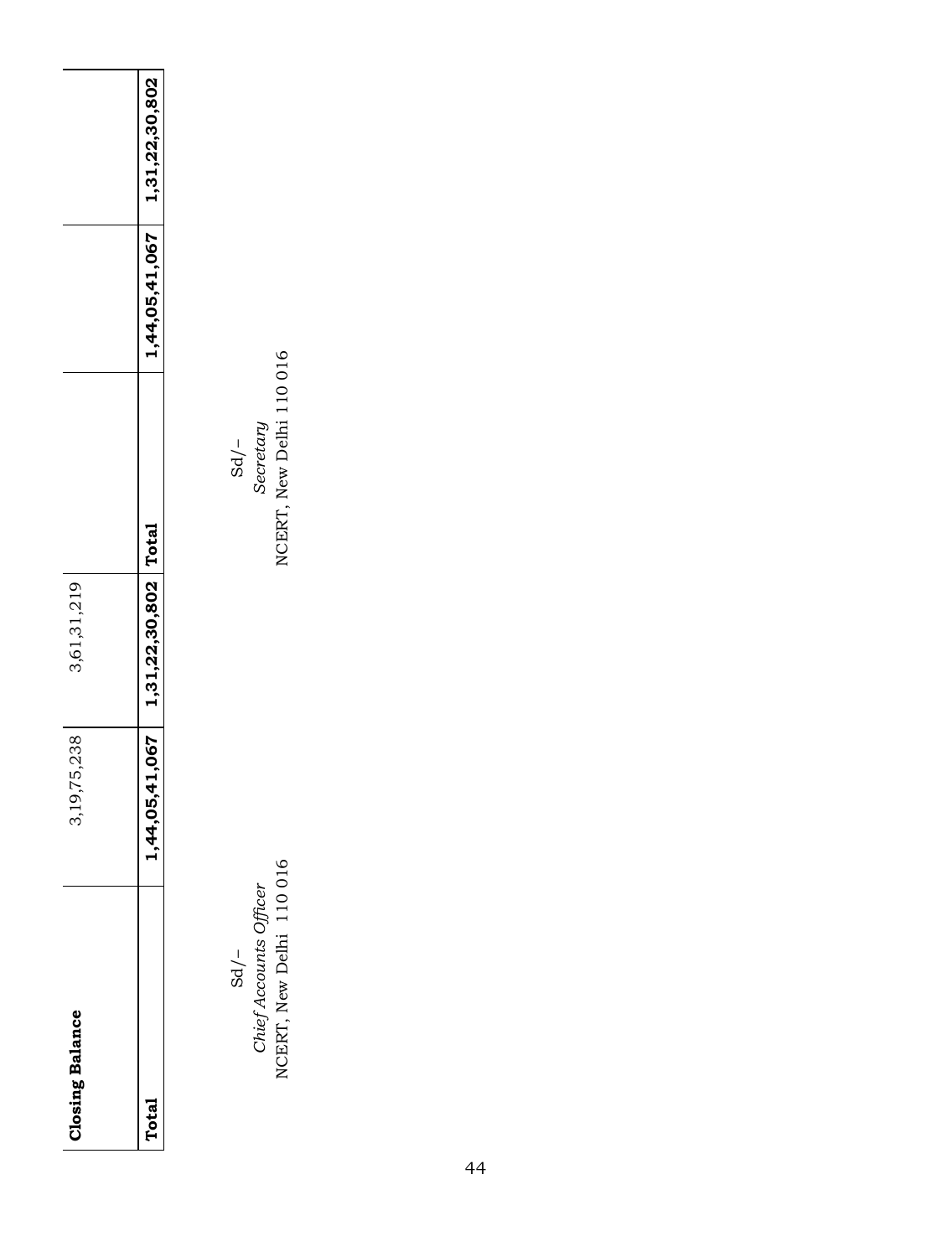### E. Income and Expenditure Account for the year ended 31 March 2019 **E. Income and Expenditure Account for the year ended 31 March 2019** General Provident Fund Account **General Provident Fund Account**

Amount in  $\bar{z}$  **Amount in** `

| S.No.        | Expenditure                | <b>Current Year</b><br>2018-19 | Previous Year<br>$2017 - 18$ | Income                                                    | <b>Current Year</b><br>2018-19 | Previous Year<br>2017-18 |
|--------------|----------------------------|--------------------------------|------------------------------|-----------------------------------------------------------|--------------------------------|--------------------------|
|              | Interest Credited to       |                                |                              | Interest Earned on<br>Investment                          | 7,96,69,100                    | 8,56,22,301              |
| $\dot{\sim}$ | <b>GPF Account</b>         | 10,03,94,719                   |                              | accrued upto March<br>9,08,28,456   Add: Interest<br>2018 | 6,50,38,612                    | 4,84,15,269              |
| ကဲ           | <b>CPF Account</b>         | 24,795                         |                              | interest of Previous<br>1,04,536 Less: accured<br>years   | (4, 84, 15, 269)               | (5,69,14,246)            |
| 4.           | Council Contribution (CPF) | 28,910                         | 1,78,248                     |                                                           |                                |                          |
|              |                            |                                |                              | Expenditure over<br>Excess of<br>Income                   | 41,55,981                      | 1,39,87,916              |
|              | Total                      | ,04,48,424<br>$\overline{a}$   | 9,11,11,240                  | Total                                                     | 10,04,48,424                   | 9, 11, 11, 240           |

NCERT, New Delhi 110 016 NCERT, New Delhi 110 016*Chief Accounts Officer Secretary*   $\frac{1}{2}$  SO  $\frac{1}{2}$  SO  $\frac{1}{2}$ NCERT, New Delhi 110 016 Chief Accounts Officer  $Sd$ /-

NCERT, New Delhi 110 016 Secretary  $Sd$ /-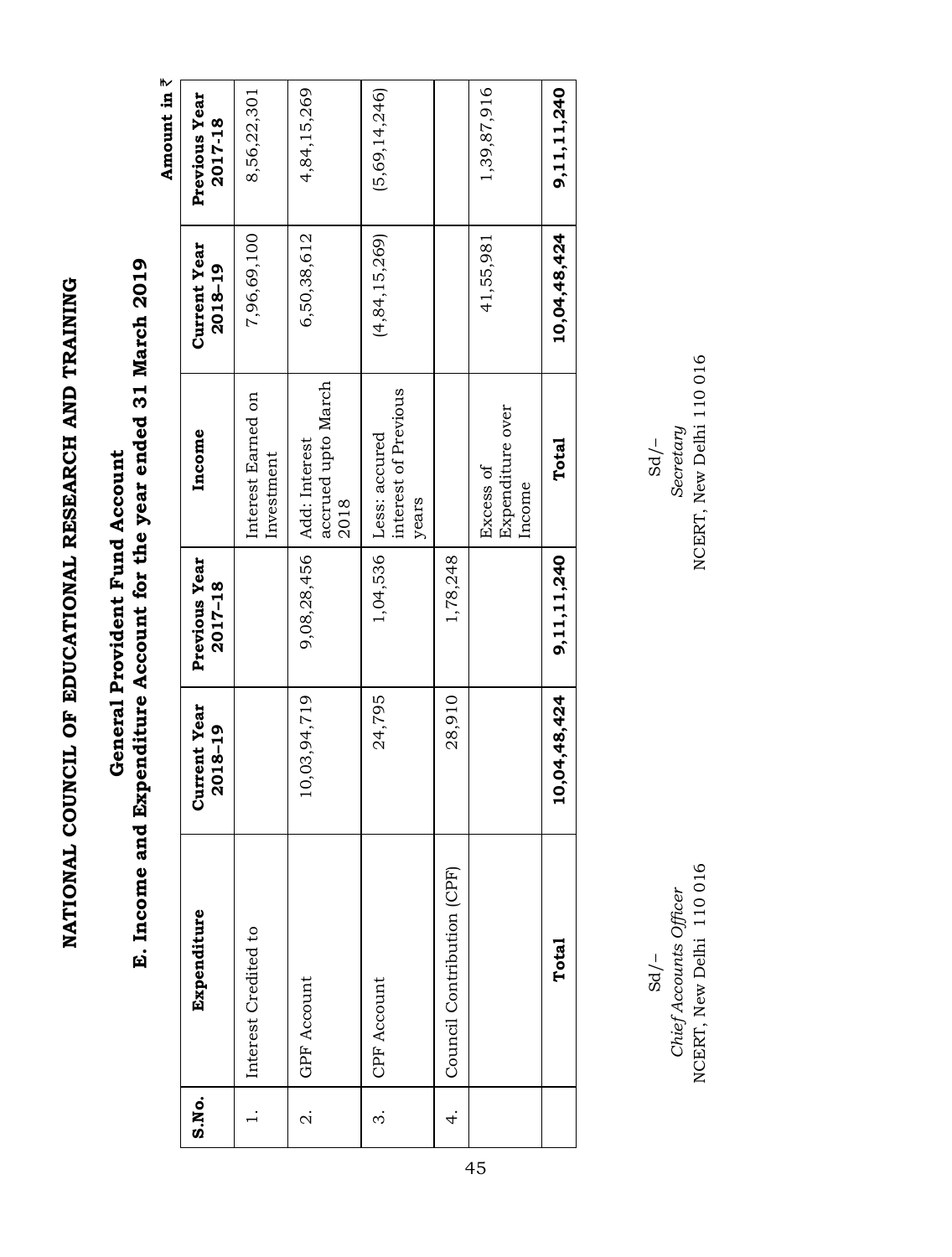F. Receipts and Payments Accounts for the Financial Year 2018-19 **F. Receipts and Payments Accounts for the Financial Year 2018–19** General Provident Fund Account **General Provident Fund Account**

Amount in  $\bar{z}$ **Amount in** `

| S.No.          |                                    |                                |                              |                                                 |                                |                          |
|----------------|------------------------------------|--------------------------------|------------------------------|-------------------------------------------------|--------------------------------|--------------------------|
|                | Receipts                           | <b>Current Year</b><br>2018-19 | Previous Year<br>$2017 - 18$ | Payments                                        | <b>Current Year</b><br>2018-19 | Previous Year<br>2017-18 |
|                | Opening Balance as<br>on 1.04.2018 | 3,95,13,227                    | 12,33,27,235                 | GPF Adv. Withdrawl                              | 20,62,29,612                   | 22,29,25,950             |
|                |                                    |                                |                              | CPF Adv. Withdrawl                              | 29,93,313                      | 3,00,000                 |
| $\dot{\alpha}$ | GPF Subscription                   | 24,27,71,945                   |                              | 21,20,31,049 Investment Made<br>during the year | 57,50,00,000                   | 66,00,00,000             |
| $\dot{\rm e}$  | CPF Subscription                   | (15, 31, 198)                  | 17,58,592                    |                                                 |                                |                          |
| 4.             | Investment Encashed                | 47,00,00,000                   |                              | 50,00,00,000   Closing Balance:                 |                                |                          |
| ທ່             | Interest Received                  | 7,96,69,100                    | 8,56,22,301 Saving A/c       |                                                 | 4,62,00,149                    | 3,95,13,227              |
|                | Total                              | 83,04,23,074                   | 92,27,39,177                 | Total                                           | 83,04,23,074                   | 92,27,39,177             |

NCERT, New Delhi 110 016 NCERT, New Delhi 110 016 *Chief Accounts Officer Secretary*   $\frac{1}{2}$  SO  $\frac{1}{2}$ NCERT, New Delhi 110 016 Chief Accounts Officer  $Sd$  /–

NCERT, New Delhi 110016 Secretary  $Sd$ /-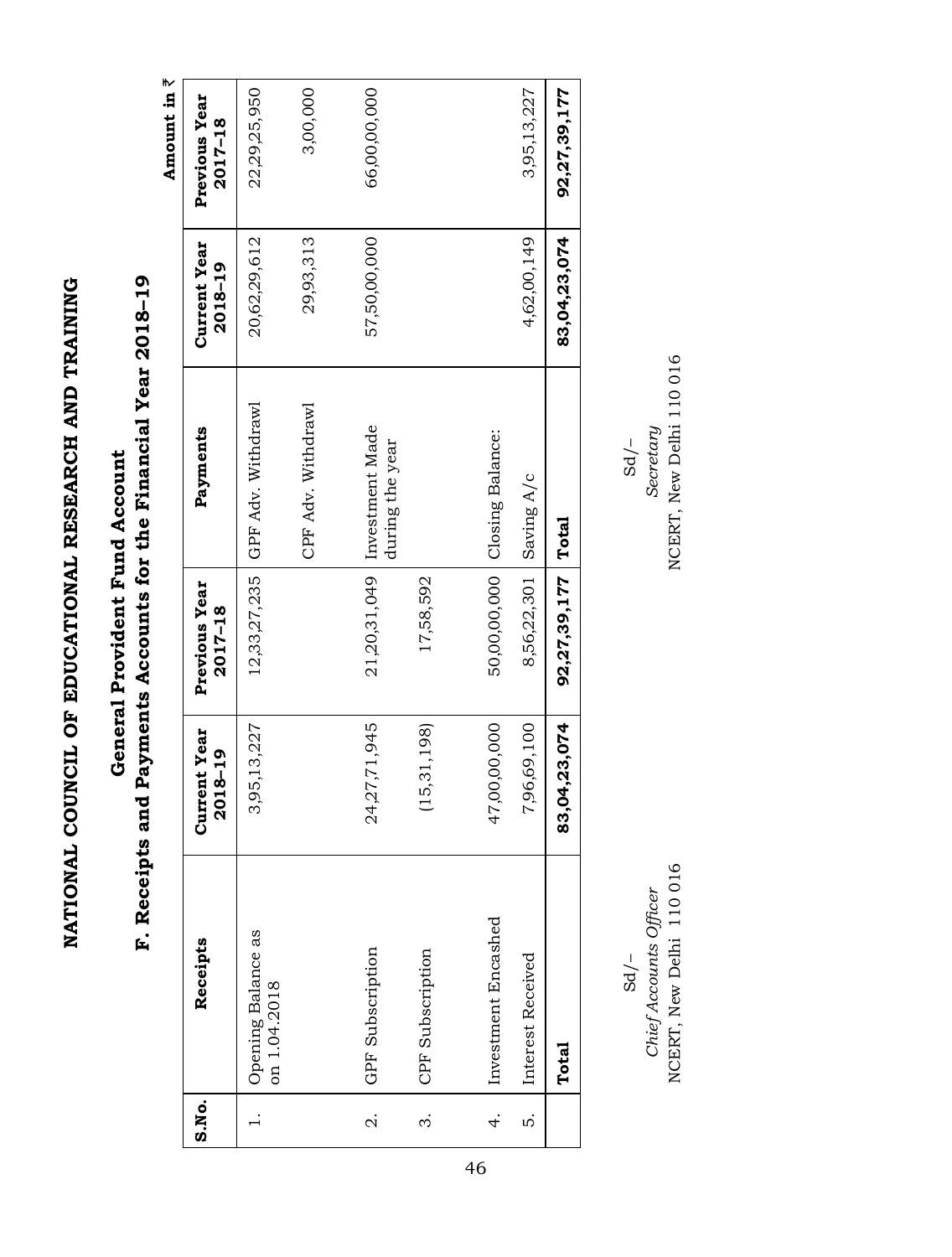### **NATIONAL COUNCIL OF EDUCATIONAL RESEARCH AND TRAINING**

### **New Pension Scheme G. Balance Sheet as at 31.3.2019 (NPS TIER-I Account)**

| <b>LIABILITIES</b>                                                                                                  | Current<br>Year<br>2018-19 | <b>Previous</b><br>Year<br>$2017 - 18$ | <b>ASSETS</b>                                  | <b>Current</b><br>Year<br>2018-19 | Current<br>Year<br>$2017 - 18$ |
|---------------------------------------------------------------------------------------------------------------------|----------------------------|----------------------------------------|------------------------------------------------|-----------------------------------|--------------------------------|
| NPS Fund:                                                                                                           |                            |                                        | Closing balance:                               |                                   |                                |
| Own Share                                                                                                           | 57,67,249                  | 24,49,118                              | Cash in Hand                                   |                                   |                                |
| Council Share                                                                                                       | 64,29,611                  | 32,12,700                              | Cash at Bank                                   | 1,12,94,131                       | 56,98,439                      |
| <b>Interest Received</b>                                                                                            |                            | (1,27,028)                             | Investment:                                    |                                   |                                |
| Add: Interest current Year                                                                                          |                            | 2,86,313                               | Opening Balance                                | 33,28,466                         | 31,05,686                      |
|                                                                                                                     |                            |                                        | Add: Made in curr<br>Year                      | 37,22,780                         | 37,22,780                      |
|                                                                                                                     |                            |                                        | Less: Matured<br>during the year               | (37,22,780)                       | (35,00,000)                    |
| Amount to be paid to<br>Chander Shekhar                                                                             | 6,718                      | 6,718                                  | Add: Accured Int.<br>for the Year              | 56,402                            | 73,094                         |
| Amount to be paid in<br>r/o Non-Pran Subscribers                                                                    |                            |                                        |                                                |                                   |                                |
| For year 2016-17                                                                                                    |                            |                                        |                                                |                                   |                                |
| For year 2017-18                                                                                                    |                            | 30,02,812                              |                                                |                                   |                                |
| For year 2018-19                                                                                                    | 15,90,236                  |                                        |                                                |                                   |                                |
| Excess of Income Over<br>Expenditure(2016-17)                                                                       | 1,59,285                   |                                        | Subscription to<br>be received (2016-<br>2017) |                                   |                                |
| Excess of Income Over<br>Expenditure(2017-18)                                                                       | 3,12,072                   | 3,12,072                               | Own Share                                      | 15,975                            | 15,975                         |
| Excess of Income Over<br>Expenditure(2018-19)                                                                       | 4,38,455                   |                                        | Council Share                                  | 15,975                            | 15,975                         |
| Receipts<br>received(2018-19)<br>pertaining to (2017-18)<br>single Share                                            | 13,805                     |                                        | Subscription to<br>be received (2015-<br>2016) |                                   |                                |
|                                                                                                                     |                            |                                        | Own Share                                      | 5,378                             | 5,378                          |
| Arrear Amount intimated<br>by publication(Wrongly<br>taken in their account<br>under Misc. A/c head<br>Single Share | 4,274                      |                                        | Council Share                                  | 5,378                             | 5,378                          |
| <b>TOTAL</b>                                                                                                        | 1,47,21,705                | 91,42,705                              | <b>TOTAL</b>                                   | 1,47,21,705                       | 91,42,705                      |

**Amount in** `

 $Sd$  –  $Sd$  –  $Sd$  – **Chief** Accounts Officer *Chief Accounts Officer Secretary* 

NCERT, New Delhi 110 016 NCERT, New Delhi 110 016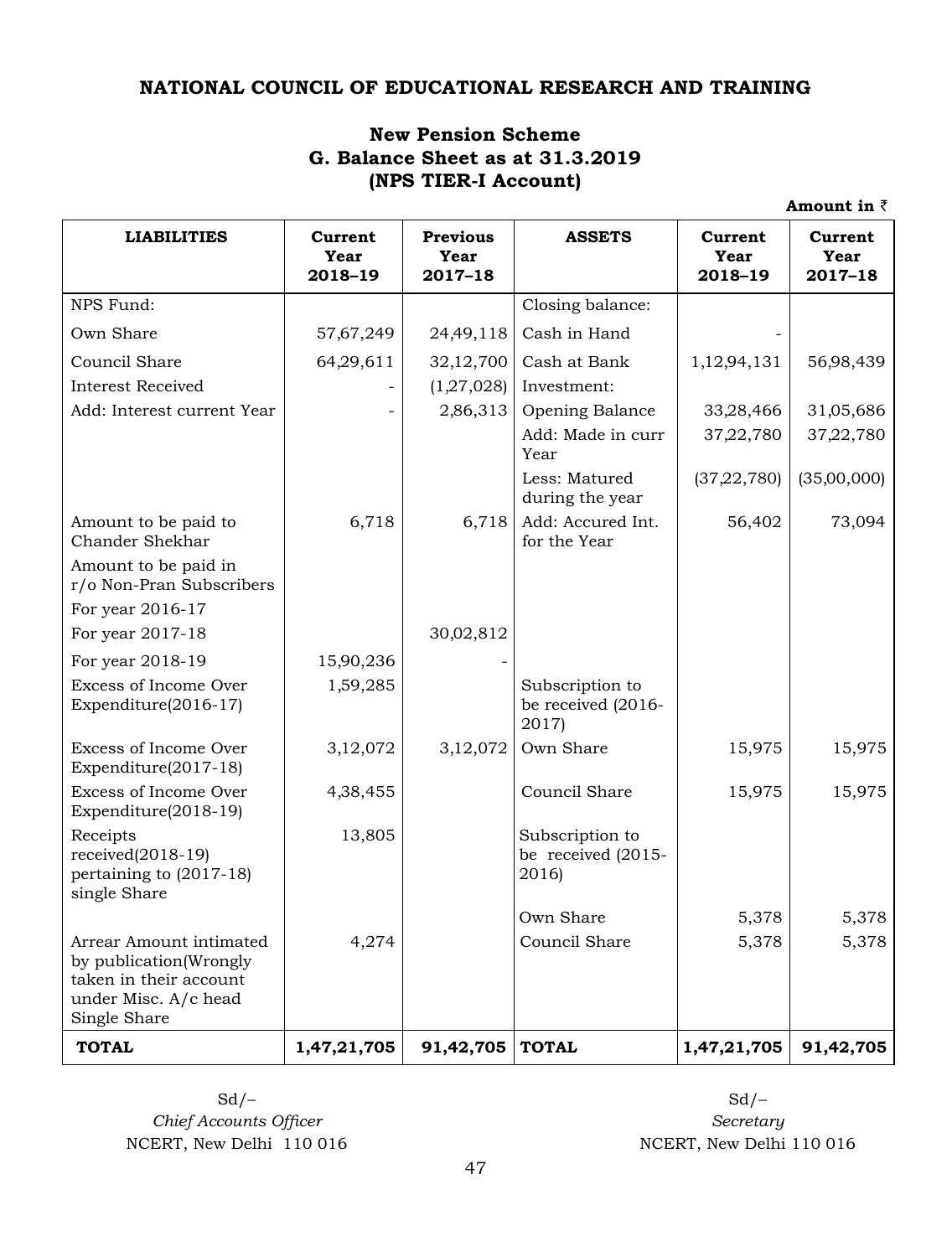### **NATIONAL COUNCIL OF EDUCATIONAL RESEARCH AND TRAINING**

### **New Pension Scheme (NPS TIER-I Account)**

**H. Income and Expenditure Account for the Financial Year ended on 31.03.2019**

| Amount in $\bar{z}$ |  |
|---------------------|--|
|---------------------|--|

| <b>EXPENDITURE</b>                                                         | Current<br>Year<br>2018-19 | <b>Previous</b><br>Year<br>$2017 - 18$ | <b>INCOME</b>                                  | <b>Current Year</b><br>2018-19 | <b>Previous Year</b><br>$2017 - 18$ |
|----------------------------------------------------------------------------|----------------------------|----------------------------------------|------------------------------------------------|--------------------------------|-------------------------------------|
| Payment made to<br>NSDL in $r/o$<br>Sh. S.N. Gurjar and<br>Ms. Neetu Verma |                            | 4,064                                  | <b>Interest Earned</b><br>FDRs*                | 2,14,140                       | 2,22,780                            |
|                                                                            |                            |                                        | Saving Bank                                    | 2,41,007                       | 95,678                              |
| Excess of Income<br>Over Expenditure                                       | 4,38,455                   | 3,12,072                               | Add: Accured Int.<br>for the year<br>TDR 1     | 56,402                         | 73,094                              |
|                                                                            |                            |                                        | Less: Accrued Int.<br>for the previous<br>year | (73,094)                       | (75, 416)                           |
| <b>TOTAL</b>                                                               | 4,38,455                   | 3,16,136                               | <b>TOTAL</b>                                   | 4,38,455                       | 3, 16, 136                          |

 $Sd$  –  $Sd$  –  $C$ *hief Accounts Officer Secretary* NCERT, New Delhi 110 016 NCERT, New Delhi 110 016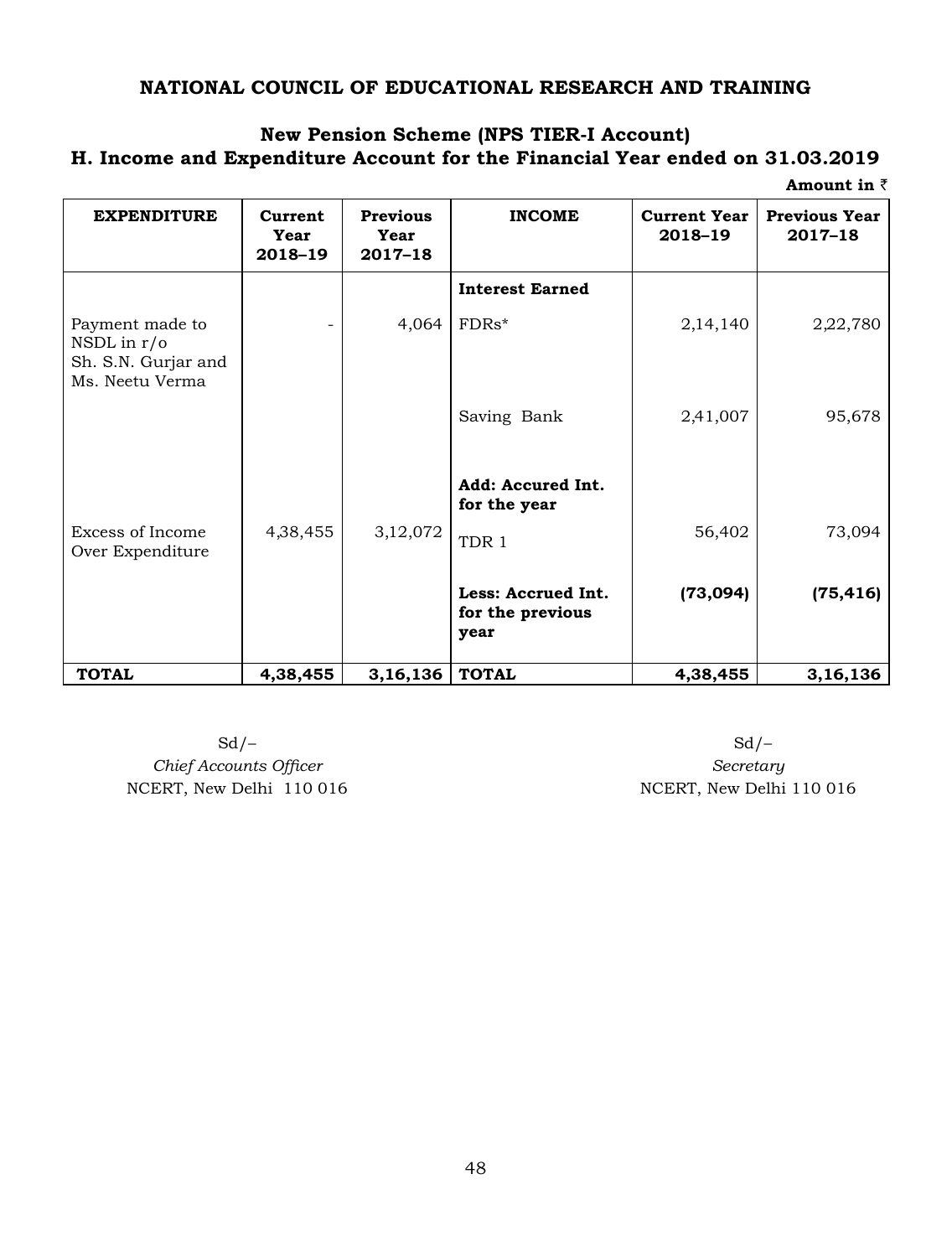### **NATIONAL COUNCIL OF EDUCATIONAL RESEARCH AND TRAINING**

### **New Pension Scheme (NPS TIER-I Account) I. Receipts and Payments Account for the Financial Year ended on 31.3.2019**

**Amount in** `

 **Receipts Current Year 2018–19 Previous Year 2017–18 Payment Current Year 2018–19 Previous Year 2017–18 Opening balance Payment send to NSDL** Cash in Hand  $\begin{vmatrix} - & - & - \ 0 & - & 0 \end{vmatrix}$  Own Share  $\begin{vmatrix} 2.91,51,676 & 2.62,22,582 \end{vmatrix}$ Cash at Bank 56'98,439 25'97,295 Council Share 2'91'51,676 2'62'53,651 **Subscription** Others Sub. Paid to NSDL in r/ Hari Narayan Own Share 1 3,24,69,807 2,62,21,304 AICTE share 1 37,058 Council Share 3'23'68,587 2'62'54,929 Council share - 12,960 Two Cheque made  $\left| \begin{array}{c} 1 \text{w0} \text{ Cheque made} \\ \text{in } r/\text{o} \text{ Nidhi Tiwari} \end{array} \right|$  21,31,507 **Subscription recd. From AICTE and Council in r/o Hari Narayan**  AICTE share  $\vert$  37,058 council share  $12,960$  in r/o S.N. Gurjar and Neetu Verma  $\begin{array}{|c|c|c|c|c|c|c|c|c|} \hline \end{array}$  4,064 Amount to be paid to Chander Shekhar 6,718 (I) Non PRAN amounts pertaning to FY 207-18 581,480 (II) Non PRAN amounts pertaning to FY 207-18 8,31,096 Closing balance Hq and Publication's 7th CPC Pran Arrs. 30,02,812 Cash in Hand Cash at Bank  $\begin{array}{|c|c|c|c|c|c|c|c|} \hline & 1,12.94,131 & 56.98,439 \hline \end{array}$ Own Share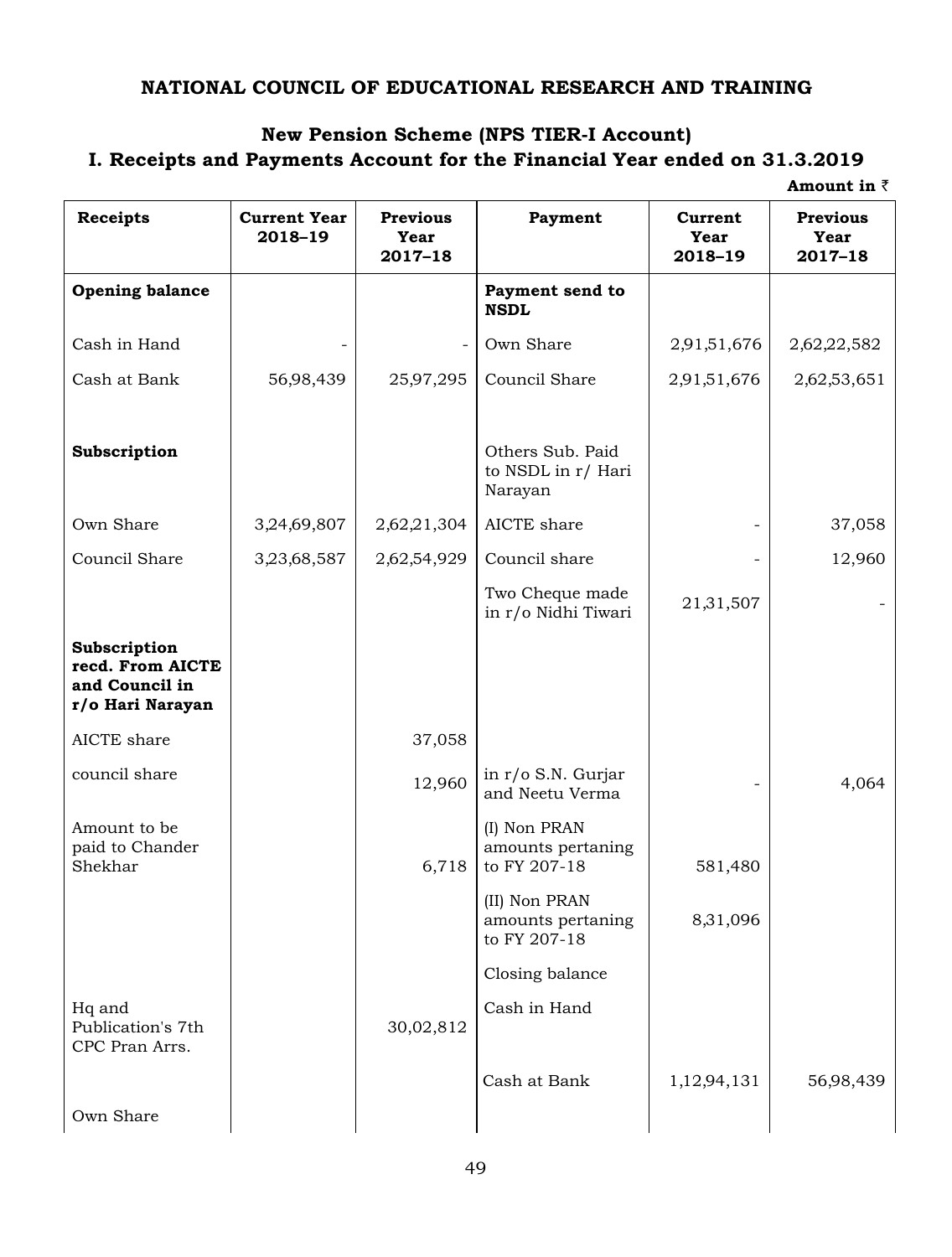| Council Share                                                                                                           |             |             |                                                           |             |             |
|-------------------------------------------------------------------------------------------------------------------------|-------------|-------------|-----------------------------------------------------------|-------------|-------------|
| <b>INTEREST ON SB</b><br>A/c                                                                                            | 2,41,007    | 95,678      |                                                           |             |             |
| <b>INTEREST ON</b><br><b>TDR</b>                                                                                        | 2,14,140    |             |                                                           |             |             |
| Received From<br>NSDL in r/o Nidhi<br>Tiwari refund of<br>both shares due to<br>swtitchig order to<br>old Pension       | 21,31,507   |             |                                                           |             |             |
| <b>Employee Share</b><br>received pertaining<br>to year 2017-18(<br>Single Share)                                       | 13,805      |             |                                                           |             |             |
| Arrear Amount<br>intimated by<br>ublication(Wrongly<br>taken in their<br>account under<br>Mis. A/c head<br>Single Share | 4,274       |             |                                                           |             |             |
| Schedules received<br>after the end of the<br>year                                                                      |             |             | Schedules received<br>11,735 after the end of the<br>wear |             | 11,735      |
|                                                                                                                         |             | 2,070       |                                                           |             | 2,070       |
|                                                                                                                         |             | 747         |                                                           |             | 747         |
|                                                                                                                         |             | 4,140       |                                                           |             | 4,140       |
|                                                                                                                         |             | 2,070       |                                                           |             | 2,070       |
| <b>Total</b>                                                                                                            | 7,31,41,566 | 5,82,49,516 | <b>Total</b>                                              | 7,31,41,566 | 5,82,49,516 |

 $Sd$  –  $Sd$  –  $Sd$  – **Chief Accounts Officer** *Chief Accounts Chief Accounts Officer Secretary* NCERT, New Delhi 110 016 NCERT, New Delhi 110 016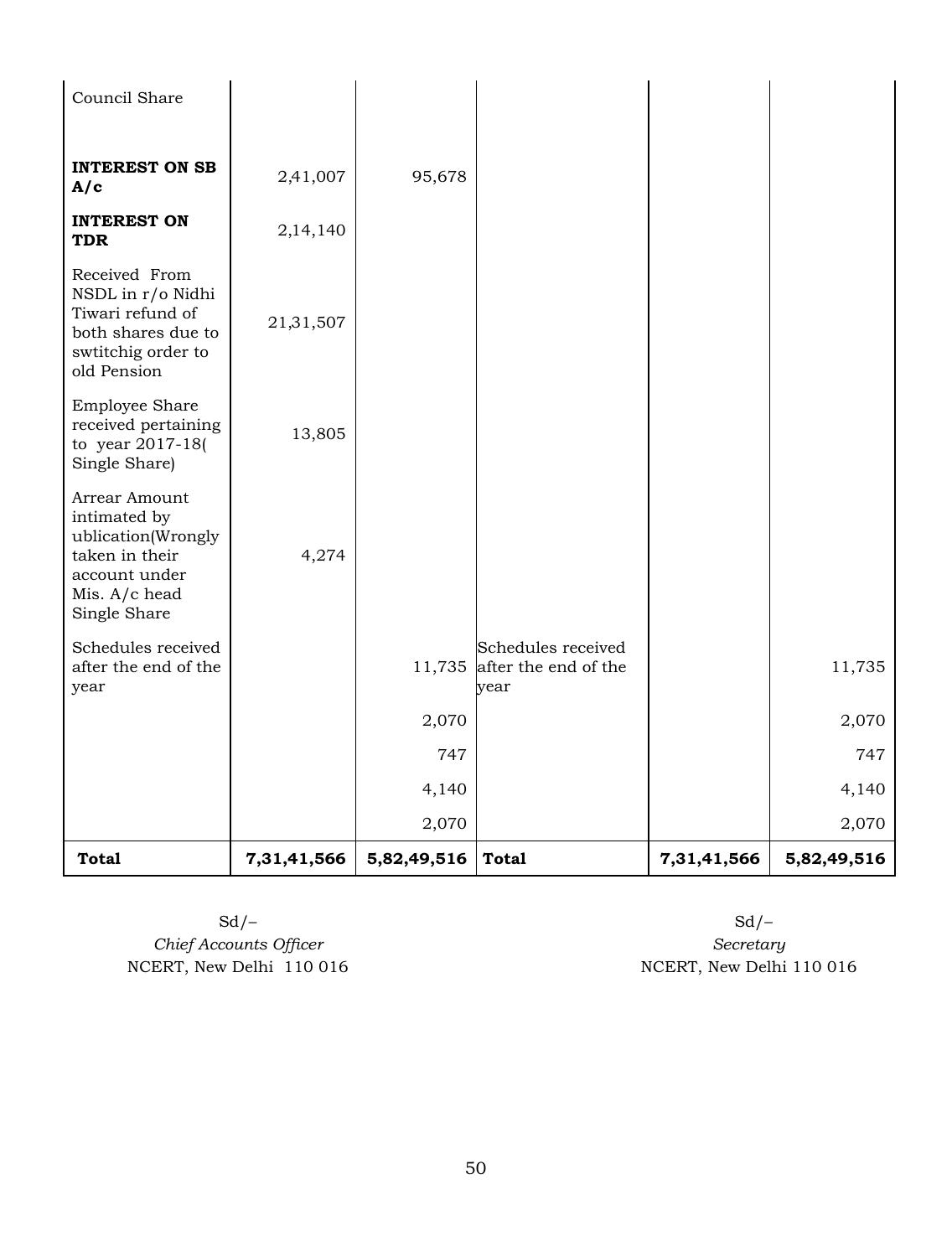### **NATIONAL COUNCIL OF EDUCATIONAL RESEARCH AND TRAINING NEW DELHI**

### **Schedule 23**

### **J. Significant Accounting Policies for the year ended on 31st March 2019**

### **1. Basis for the Preparation of Accounts**

The accounts are prepared under the Historical Cost Convention unless otherwise stated and generally on the Accrual method of accounting.

### **2. Revenue Recognition**

- 2.1 Fees from students (except tuition fees), sale of admission forms, royalty and interest on savings bank account are accounted on cash basis tuition fees collected separately for each semester is accounted on accrual basis.
- 2.2 Income from land, buildings, other property and interest on investments are accounted on accrual basis.
- 2.3 Interest on interest bearing advances to staff for house building, purchase of vehicles and computers is accounted on accrual basis every year, though the actual recovery of interest starts after the full repayment of the principal.
- 2.4 Revenue from sale of books/science kits/audio and video CDs are accounted net of sales returns, rebate and trade discount.

### **3. Fixed Assets and Depreciation**

- 3.1 Fixed assets are stated at cost of acquisition including inward freight, duties/taxes/ incidental and direct expenses related to acquisition, installation and commissioning.
- 3.2 Gifted/donated assets are valued at the declared value where available; if not available, the value is estimated based on the present market value adjusted with reference to the physical condition of the asset. They are set-up by credit to Capital Fund and merged with the Fixed Assets of the Institution. Depreciation is charged at the rates applicable to the respective assets.
- 3.3 Fixed assets are valued at cost less accumulated depreciation. Depreciation on fixed assets is provided on Straight Line Method, at the following rates:

### **Tangible Assets**

| Land                                     | $0\%$ |
|------------------------------------------|-------|
| Site Development                         | $0\%$ |
| <b>Buildings</b>                         | 2%    |
| 4. Roads and Bridges                     | 2%    |
| 5. Tube Wells and Water Supply           | 2%    |
| 6. Sewerage and Drainage                 | 2%    |
| 7. Electrical Installation and equipment | 5%    |
| 8. Plant and Machinery                   | 5%    |
|                                          |       |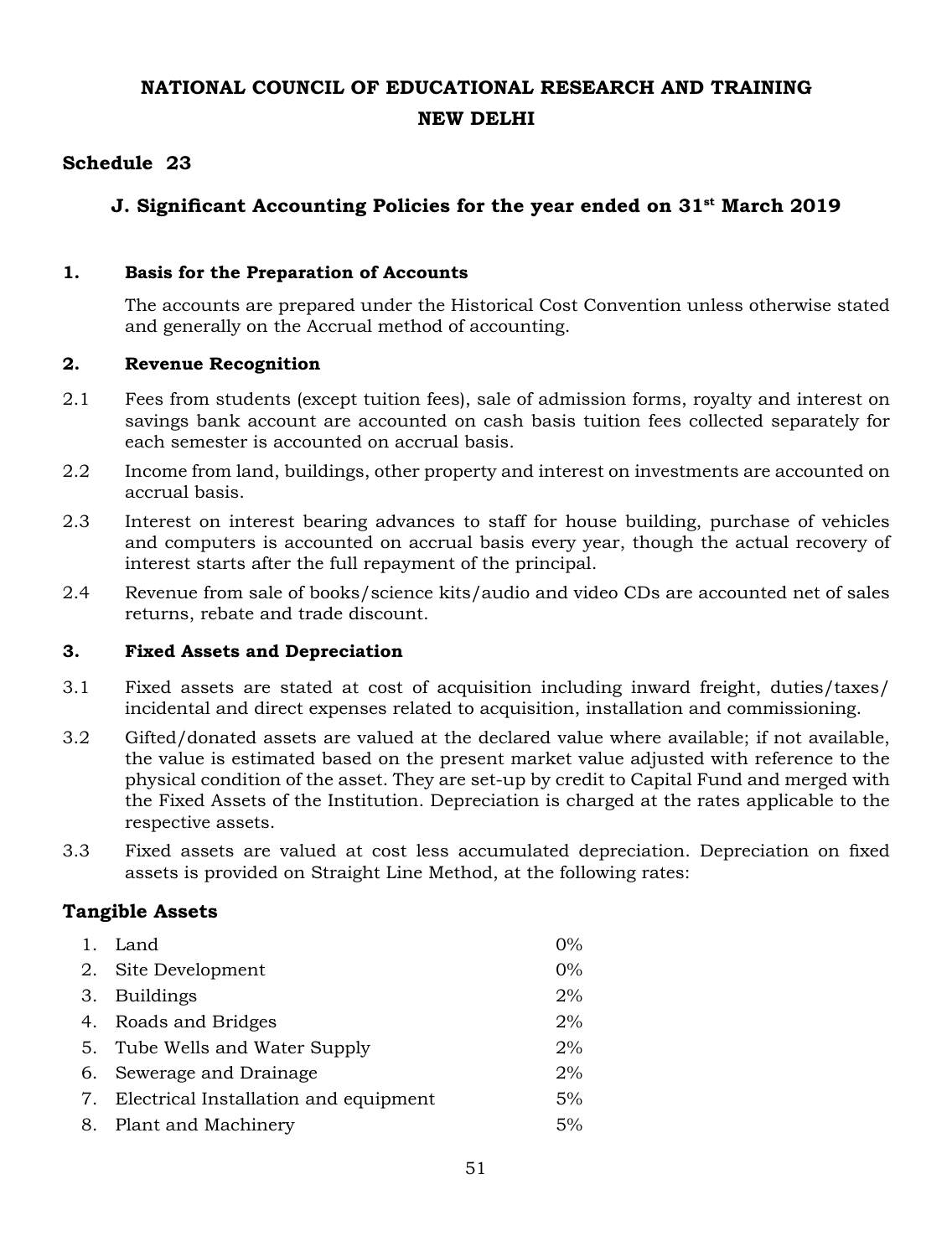| 9. Scientific and Laboratory Equipment    | 8%   |
|-------------------------------------------|------|
| 10. Office Equipment                      | 7.5% |
| 11. Audio Visual Equipment                | 7.5% |
| 12. Computers and Peripherals             | 20%  |
| 13. Furniture, Fixtures and Fittings      | 7.5% |
| 14. Vehicles                              | 10%  |
| 15. Library Books and Scientific Journals | 10%  |
| ntangible Assets (Amortisation)           |      |

### **Intangible Assets (Amortisation)**

| 1. E-Journals             | 40%     |
|---------------------------|---------|
| 2. Computer Software      | 40%     |
| 3. Patents and Copyrights | 9 years |

- 3.4 Depreciation is provided for the whole year on additions and deletions during the year.
- 3.5 Where an asset is fully depreciated, it will be carried at a residual value of Re.1 in the Balance Sheet and will not be further depreciated. Thereafter, depreciation is calculated on the additions of each year separately at the rate of depreciation applicable for that asset head.
- 3.6 Assets created out of Earmarked Funds and funds of Sponsored Projects, where the ownership of such assets vests in the Institution, are setup by credit to Capital Fund and merged with the Fixed Assets of the institution. Depreciation is charged at the rates applicable to the respective assets.
- 3.7 Assets, the individual value of each of which is  $\bar{\tau}$  2,000.00 or less (except Library Books) are treated as Small Value Assets, 100% depreciation is provided in respect of such assets at the time of their acquisition. However, physical accounting and control are continued by the holders of such assets.

### **4. Intangible Assets**

Patents and copyrights, E-Journals and Computer Software are grouped under Intangible Assets.

- 4.1 Patents: The expenditure incurred from time- to- time (application fees, legal expenses etc.) for obtaining Patents is temporarily capitalized and shown as part of Intangible Assets in the Balance Sheet. If applications for patents are rejected, the cumulative expenditure incurred on the particular patent is written off to Income and Expenditure Account in the year the application is rejected. The expenditure on patents granted is written off over a life of 9 years on a conservative basis.
- 4.2 Electronic Journals: E-Journals are separated from Library Books in view of the limited benefit that could be derived from the on-line access provided. E-journals are not in a tangible form, but temporarily capitalized and in view of the magnitude of expenditure and the benefit derived in terms of perpetual knowledge acquired by the Academic and Research Staff; depreciation is provided in respect of E-journals at a higher rate of 40% as against depreciation of 10% provided in respect of Library Books.
- 4.3 Expenditure on acquisition of software has been separated from computers and peripherals, as apart from being intangible assets, the rate of obsolescence in respect of these is very high. Depreciation is provided in respect of software at a higher rate of 40% as against depreciation of 20% provided in respect of Computers and Peripherals.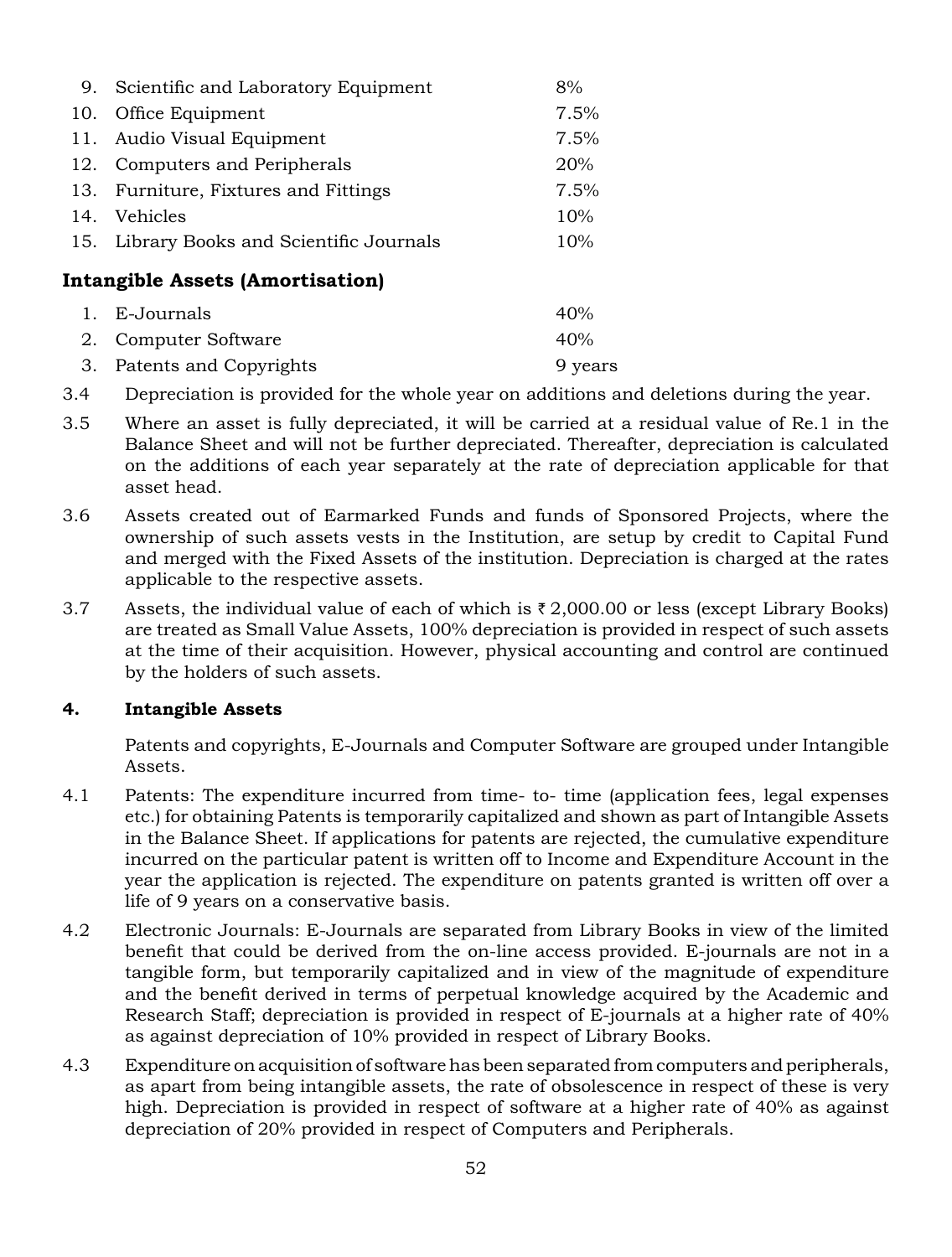### **5. retirement Benefits**

Retirement benefits i.e. pension, gratuity and leave encashment are provided on the basis of actuarial valuation. Capitalized Value of pension and gratuity received from previous employers of the Institution's employees, who have been absorbed in the Institution, is credited to the respective Provision Accounts. Pension contribution received in respect of employees on deputation is also credited to the Provision for Pension Account. The Actual payments of Pension, Gratuity and Leave Encashment are debited in the Accounts to the respective provisions. Other retirement benefits viz. Deposit Linked Insurance, Contribution to New Pension Scheme, Medical Reimbursement to retired employees and Travel to Home Town on retirement is accounted on accrual basis (actual payments plus outstanding bills at the end of the year).

### **6. Investments**

- 6.1 Long term investments are carried at their cost or face value whichever is lower. However, any permanent diminution in their value as on the date of the Balance Sheet is provided for.
- 6.2 Short term investments are carried at their cost or market value (if quoted) whichever is lower.

### **7. Earmarked/Endowment Funds**

- 7.1 Capital Fund– The grant-in-aid is received from the MHRD on year to year basis since inception i.e. 1961, out of which the revenue/capital nature of expenditure is met out. The assets created out of the grant-in-aid received are merged with the assets of the Institution by credit to the Capital Fund of the Council and the revenue expenditure incurred in the form of Institutional expenses is charged to Income and Expenditure Account. At the end of each financial year, the entity furnishesthe Utilisation Certificates in respect of the grant-in-aid utilised under each head/sub-head to the Govt.
- 7.2 The balance in the Provident Fund/NPS is carried forward and is represented on the assets side by the balance at Bank, Investments and Accrued Interest.

### **8. Government Grants**

- 8.1 Government Grants are accounted on realization basis. However, where a sanction for release of grant pertaining to the financial year is received before 31st March and the grant is actually received in the next financial year, the grant is accounted on accrual basis and an equal amount is shown as recoverable from the Grantor.
- 8.2 To the extent utilised towards capital expenditure, (on accrual basis) government grants are transferred to the Capital Fund.
- 8.3 Government grants for meeting Revenue Expenditure (on accrual basis) are treated, to the extent utilised, as income of the year in which they are realised.
- 8.4 Unutilised grants (including advances paid out of such grants) are carried forward and exhibited as a liability in the Balance Sheet.

### **9. Investments of Earmarked Funds and Interest Income Accrued on such Investments**

To the extent not immediately required for expenditure, the amounts available against such funds are invested in approved Securities and Bonds or deposited for fixed term with Banks, leaving the balance in Savings Bank Accounts. Interest received, interest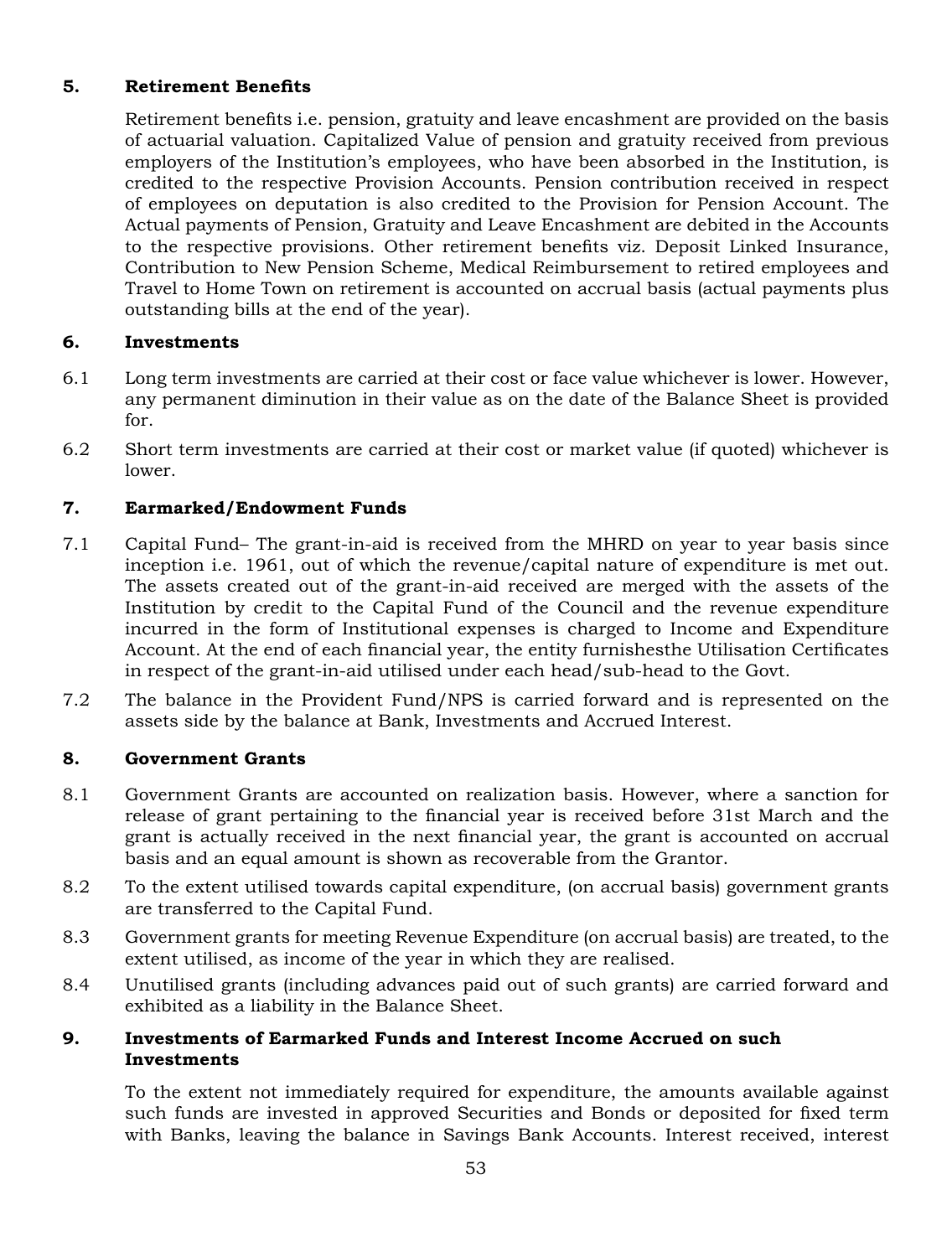accrued and due and interest accrued but not due on such investments are added to the respective funds and not treated as income of the Institution.

### **10. Sponsored Projects**

- 10.1 In respect of ongoing Sponsored Projects, the amounts received from sponsors are credited to the head "Current Liabilities and Provisions-Current Liabilities-Other Liabilities-Receipts against ongoing sponsored projects." As and when expenditure is incurred/ advances are paid against such projects, or the concerned project account is debited with allocated overhead charges, the liability account is debited.
- 10.2 The Institution itself also awards Fellowships and Scholarships, which are accounted as Academic expenses.

### **11. Inventory Valuation**

Inventories of Books, Papers, Blocks and Science Kits are valued at cost. Cost in case of Books is arrived at after providing discount on average basis on the printed price to arrive at basic cost.

### **12. Income Tax**

The income of the Institute is exempt from Income Tax under Section 10(23c) of the Income Tax Act. No provision for tax is therefore made in the Accounts.

*Chief Accounts Officer Secretary Secretary* NCERT, New Delhi 110 016 NCERT, New Delhi 110 016

 $Sd$  –  $Sd$  –  $Sd$  –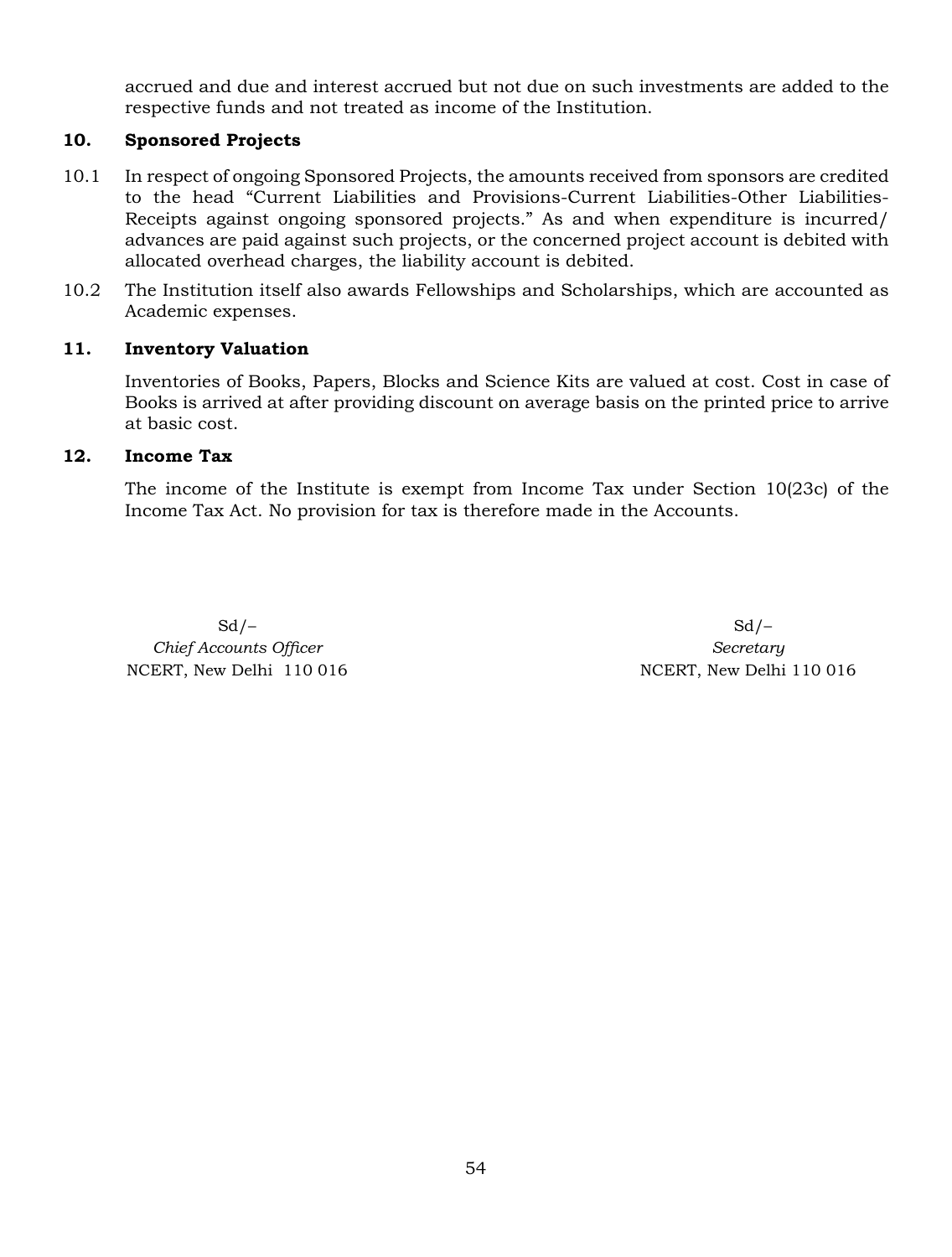### **NATIONAL COUNCIL OF EDUCATIONAL RESEARCHAND TRAINING NEW DELHI**

### **Schedule 24**

### **K. Notes on Accounts For the year ended on 31st March, 2019**

### **Contingent Liabilities and Notes to Accounts**

### **1. Contingent Liabilities**

- 1.1 Court Cases filed against the Institution by former/present employees, tenants and contractors and arbitration cases with contractors, were pending for decisions as on 31.03.2019. The suits filed by employees are establishment related viz. promotions, increments, pay scales, termination etc. the quantum of the claims is not ascertainable. Letters of credit established by the Bank on behalf of the Institution outstanding as on 31.03.2019- Nil.
- 1.2 Disputed demands of Sales Tax and Municipal Tax outstanding as on 31.03.2019 Nil.

Bank Guarantee held as on 31.03.2019 as detailed below:

PSSCIVE Bhopal : 30.49 Lacs (Amt. deposited with Municipal Corporation,

Bhopal for construction of PSSCIVE Building purpose)

### **2. Capital Commitments**

2.1 The value of contracts remaining to be executed on Capital Account and not provided for (Net of Advances) as on  $31.03.2019$  -  $\bar{\tau}$  91.51 Crores

### **3. Fixed Assets**

3.1 Tangible Assets

Fixed Assets created out of Capital Funds and Revenue Funds have been stated separately in respect of the additions made during the year 2018-19. The depreciation on those additions has been distinctly given in sub- schedule 4(a) and 4(b) to the main schedule of fixed assets. (Schedule 4)

3.2 Intangible Assets

Consequent on introduction of New Format of Accounts, Intangible Assets are being shown separately in the Asset Statement. Accordingly, the Intangible Assets created have been depicted in the Asset Statement/Capital Fund.

3.3 Additions during the year to the Fixed Assets in Schedule 4 include Assets purchased of ₹5.65 Crores and ₹4.53 Crores under Capital and Revenue heads respectively. The detail of additions made in assets during the year under Sponsored Projects/Gifted Assets is of  $\bar{\zeta}$  13.18 lacs and  $\bar{\zeta}$  1.64 lacs respectively and accordingly, setup by Credit to the Capital Fund.

### **4. Depreciation**

4.1 In compliance with the change in accounting Policy, the rates of depreciation w.e.f. 01.04.2014 have been taken on assets in accordance with the revised prescribed rates.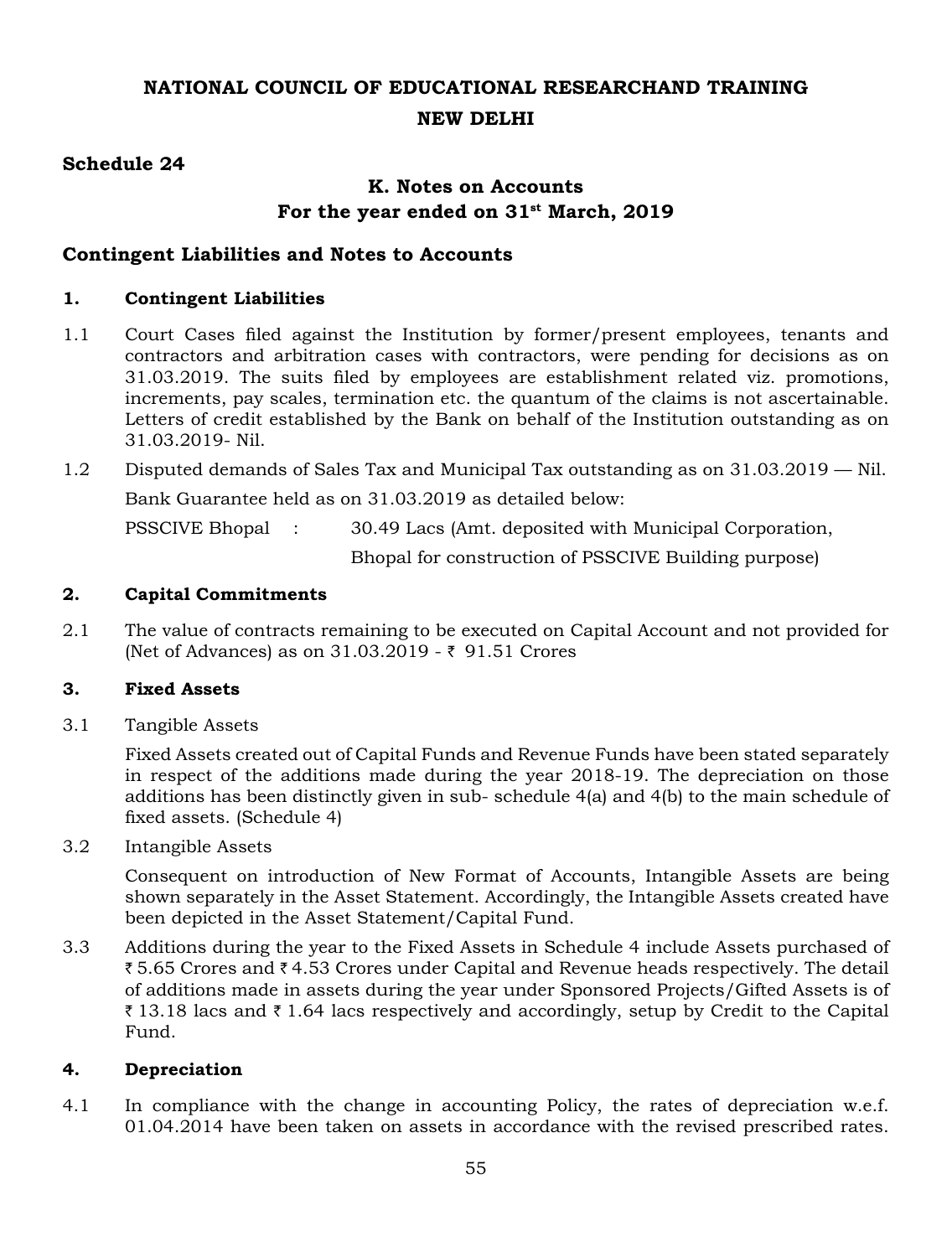Further, depreciation has been charged on the Straight Line Method in terms of the revised accounting policy. However, since the original cost of the assets is not available, depreciation has been charged on Straight Line Method on the Written down Value of the assets as at 1st April 2015. The residual value of the assets totally written off as required to be shown at Re.1/- is not ascertained in the absence of complete details.

4.2 Further, in respect of assets, where depreciation rates are not prescribed, the rates for similar assets have been applied. Further, in the absence of details of fixed assets acquired/ purchased up to 31st March, 2015 with the Residual Value of Re 1/-, the disclosure in the accounts could not be ascertained/made.

### **5. Compilation of Accounts as per New Format**

- 5.1 Compilation of accounts has been done on the basis of receipts and payments accounts and additional information received from the respective units of the Council.
- 5.2 Further, as this format is drafted for educational institutions, the main aim of the Institute is for imparting quality education for which substantial amount has been incurred on organization of training/development/programs/seminars/conferences for teachers and developing curriculum syllabus up to school level education in the Country. Accordingly, wherever, there is any deviation from the presentation of Accounts from the prescribed accounting format, the same has been disclosed.

### **6. Retirement Benefits**

6.1 Liability of  $\bar{\tau}$  1489.25 Crores on account of Retirement Benefits (gratuity, pension and leave encashment) up to 31st March, 2019 has been provided during the year as determined on the basis of actuarial valuation. However, current year payment towards Gratuity, Leave Encashment and Pension to retired employees has been shown under Schedule-15a to the Income and Expenditure Account.

### **7. Expenditure in Foreign Currency**

The detail of expenditure incurred during the year under the following heads—

| A) Travel                                      | ₹ 10,67,725/-    |
|------------------------------------------------|------------------|
| B) Foreign Drafts for import of Chemicals etc. | $\bar{\tau}$ NIL |
| C) Others                                      | ₹ NIL            |

### **8. Current Assets, Loans, Advances and Deposits**

- 8.1 In the opinion of Management, the Current Assets, Loans, Advances and Deposits have a value on realization in the ordinary course, equal at least to the aggregate amount shown in the Balance Sheet.
- 8.2 The details of balances in the Saving Bank Accounts and Fixed Deposit Accounts with Banks are shown in the annexure to Schedule to Current Assets.
- 8.3 The income tax liabilities to the extent of  $\bar{\tau}$  1,06,229/- has been shown in the sch-3 current liabilities.

### **9. Provident fund and new pension scheme**

9.1 As the Provident Fund Account and the New Pension Scheme Account are not part of the Fund of the institute owned by the members of those funds and not by the Institution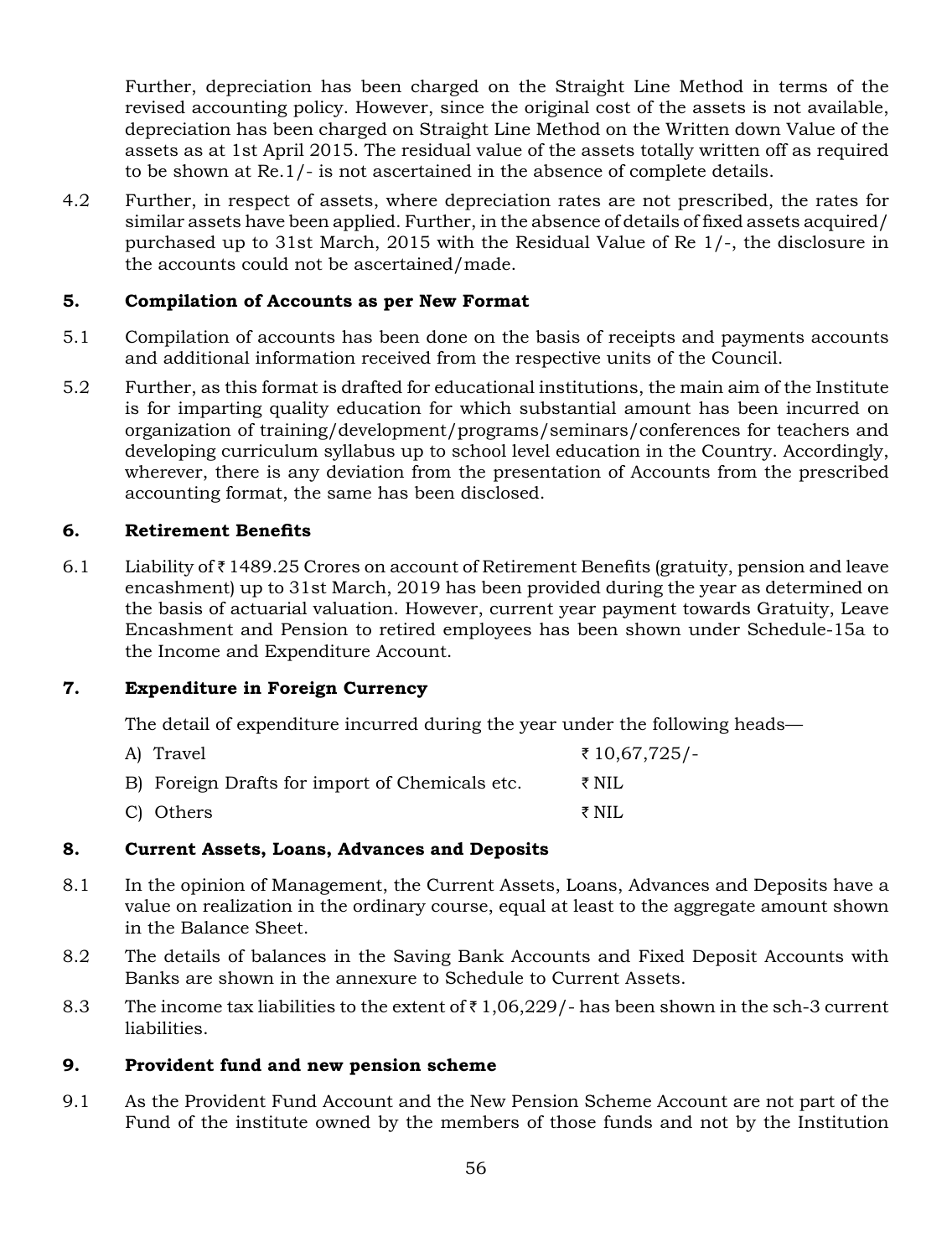hence, the same are shown separately. Receipts and Payments Account, an Income and Expenditure Account (on Accrual basis) and a Balance Sheet of the Provident Fund Accounts for the year 2018–19 have been attached to the Institution's Accounts.

### **10. Status of Advances to CPWD**

- 10.1 Against the total advances of  $\overline{\tau}$  59.91 crore with the CPWD as on 1st April 2018, advances worth  $\bar{\tau}$  2.51 crore under Capital head have been settled by acquiring assets. Advance of  $\bar{\tau}$  17.81 crore under Revenue head have also been settled during the year 2018–19 by booking as revenue expenditure on account of repair and maintenance of land and building.
- 10.2 The Status of Advances paid to the CPWD during the year inter alia showing the details of assets acquired and the revenue expenditure incurred under Capital and Revenue heads is represented as below:

| <b>Revenue Head: CPWD Advance</b> |                   | Revenue Head L and $B \mid$ Revenue Head E and F | Total                        |
|-----------------------------------|-------------------|--------------------------------------------------|------------------------------|
| Opening Balance (A)               | 47,14,20,315/     |                                                  | $10,00,000/-$ 47,24,20,315/- |
| Adv. Given during 2018–19 (B)     | 30,35,48,874/     | $12,50,000/-$                                    | -30,47,98,874/               |
| Acquired/Adjust. in 2018–19(C)    | $17,80,62,703/$ - |                                                  | $- 17,80,62,703/$            |
| <b>Closing Balance (A+B-C)</b>    | 59,69,06,486/-    | $22,50,000$ /-                                   | 59,91,56,486/-               |

### 10.2.1 Revenue Head

### 10.2.2 Capital Head

| <b>Capital Head: CPWD Advance</b>                | Capital Head L and B | Capital Head E and F | <b>Total</b>      |
|--------------------------------------------------|----------------------|----------------------|-------------------|
| Opening Balance (A)                              | $12,51,45,746/-$     | 15,39,057/           | $12,66,84,803/$ - |
| Adv. Given during 2018–19(B)                     | $21,43,79,705/-$     |                      | $21,43,79,705/-$  |
| Acquired/Adjusted/Refunded in<br>$2018 - 19$ (C) | $2,51,46,846/-$      |                      | $2,51,46,846/-$   |
| Closing Balance $(A+B-C)$                        | 31,43,78,605/        | 15,39,057/           | $31,59,17,662/$ - |

11. The total fund reimbursed from UNFPA shown in Receipts and Payments Account i.e.  $\bar{\xi}$  5,20,449/- on account of expenditure incurred during the year 2018–19. As per the minutes of the meeting held on 09th March, 2012 in the MHRD regarding funding of Adolescence Education Project (AEP), it was decided that the project will be implemented by the NCERT directly and the expenditure on this account will be reimbursable from the UNFPA on quarterly basis of a calendar month commencing from January, 2013. Accordingly, necessary details regarding the project during the year 2018–19 is as under—

| <b>Particulars</b>                                          | Amount   |
|-------------------------------------------------------------|----------|
| Opening Balance with implementing Agencies                  | 7,74,334 |
| Add: Amount released to Publication, NCERT in previous Year |          |
| Add: Revised opening balance reported by NVS agency         |          |
| Add: reimbursement received from UN agency in previous year | 1,45,102 |
| Amt released to Agencies+ Exp. at NCERT during the year     | 5,14,836 |
| Add: Interest earned by the Agency on funds released        |          |
| Add: Refund Received by the Agencies (KVS)                  |          |
| Less: Unutilized amount with the Agencies                   | 7,74,334 |
| Net Expenditure during the Year                             | 6,65,653 |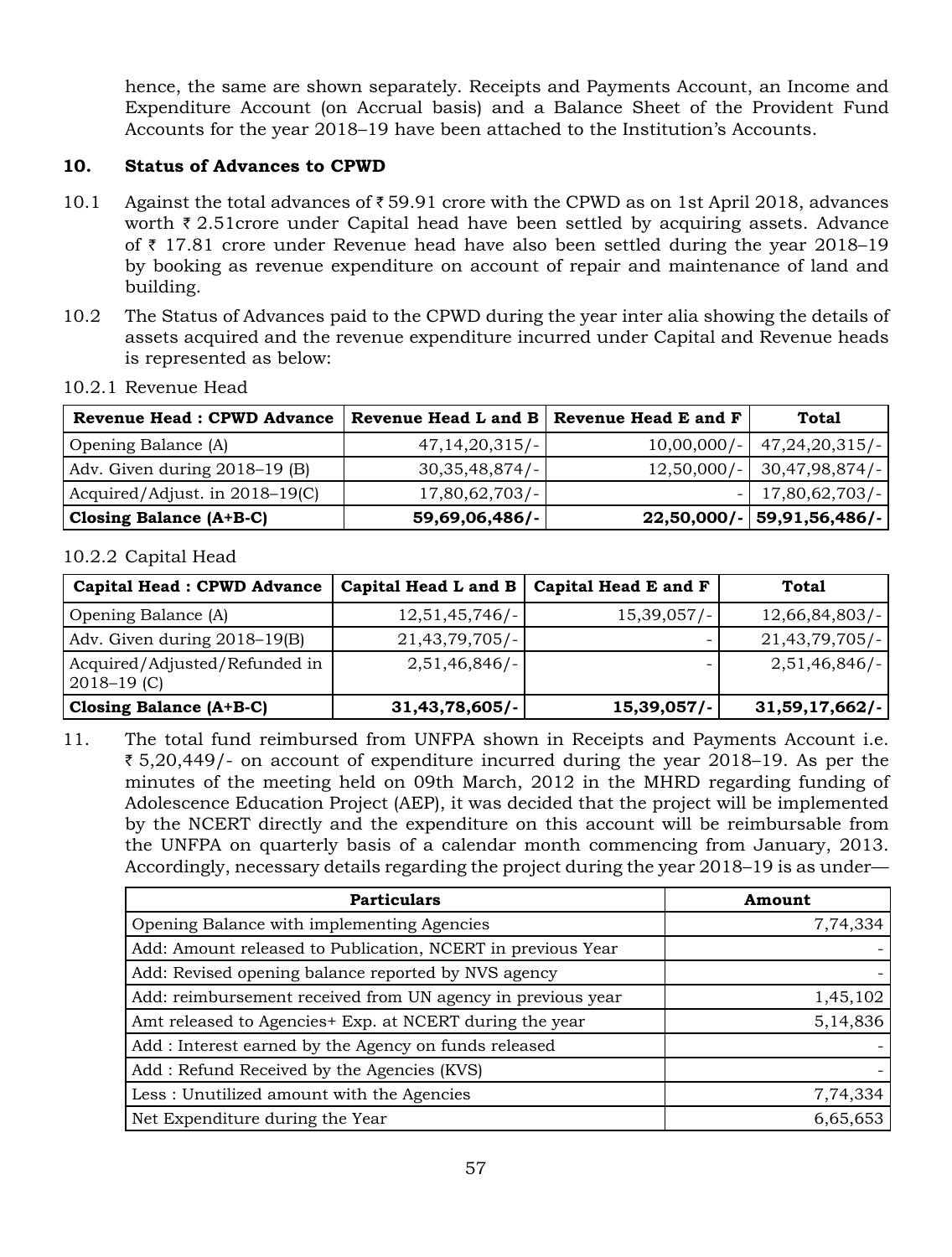| Add: Reimbursement received for the F.Y. 2019–20         | 5,715    |
|----------------------------------------------------------|----------|
| Less: Outstanding Reimbursement for (Jan. 18 to Mar. 18) |          |
| Less: Expenditure reimbursed by the UN in previous year  |          |
| Add: Exp. Disallowed by Audit (received from-COBSE)      |          |
| Add: Previous Years' Disallow Exp. Recd. During year     |          |
| Reimbursement made by UNFPA during the Year              | 5,20,449 |

12. The Break-up of Sale Proceeds of Books/CDs and Periodicals indicated in the Income and Expenditure Account (Schedule-13) is as under—

| <b>Particulars</b>                                                                                                                                                    | Amount          |
|-----------------------------------------------------------------------------------------------------------------------------------------------------------------------|-----------------|
| Sale Proceeds of Books and periodical as Shown in Consolidated Re-<br>ceipts and payments A/C of 2018-19                                                              | 2,93,97,93,983  |
| Add: Credit Sale made to RIE                                                                                                                                          | 6,67,931        |
| Less: Payment received/books returned from RIEs on account of credit<br>sale during the previous Financial years                                                      | 7,05,997        |
| Add: Books and Periodical supplied during the current financial year<br>2018-19 for which advance received during the previous financial<br>years.                    | 26, 55, 84, 782 |
| Less: Books and Periodical for which advances was received in the cur-<br>rent financial year but books could not be supplied during the finan-<br>cial year 2018-19. | 12,23,71,267    |
| Add: Discount on sale to customers.                                                                                                                                   | 59, 37, 72, 273 |
| Sale Proceeds of Books and periodical as Shown in Consolidated In-<br>come and Expenditure A/C of 2018-19                                                             | 3,67,67,41,705  |

 13. The head-wise status of the Grant-in-aid received from the Ministry, expenditure incurred thereof and unspent balance as on 31.03.2019 is as under—

(Fig. in lakhs)

| Head                 | <b>Opening Balance</b><br>As on 1.4.2018 | Grant Recd.<br>2018-19 | <b>Total Fund</b><br>Available | Expenditure | <b>Unspent Balance</b><br>as on 31.3.2019 |
|----------------------|------------------------------------------|------------------------|--------------------------------|-------------|-------------------------------------------|
| Salaries             | 2222.92                                  | 13034.00               | 15256.92                       | 13996.62    | 1260.30                                   |
| Revenue<br>(General) | <b>NIL</b>                               | 12695.00               | 12695.00                       | 18896.46    |                                           |
| Capital              | <b>NIL</b>                               | 2500.00                | 2500.00                        | 2457.23     | 42.77                                     |
| <b>NER</b>           | 39.95                                    | 125.05                 | 165.00                         | 108.66      | 56.34                                     |
| <b>TOTAL</b>         | 2262.87                                  | 28354.05               | 30616.92                       | 35458.97    | 1359.41                                   |

### **Remarks—**

The balance amount i.e.  $\bar{\tau}$  13,59,41,751/- under the following head would be adjustable during the current financial year 2019–20 under the respective heads:

| (a) Salary               | ₹ 12,60,30,704/- |
|--------------------------|------------------|
| (b) Capital $\therefore$ | ₹ 42,76,760/-    |
| $(c)$ NER                | ₹ 56,34,287/-    |

The deficit of funds to the extent of  $\bar{\tau}$  62,01,45,588.25 over and above the grant in aid under the head Revenue (General) has been met out from the Council's Internal Misc. Receipts.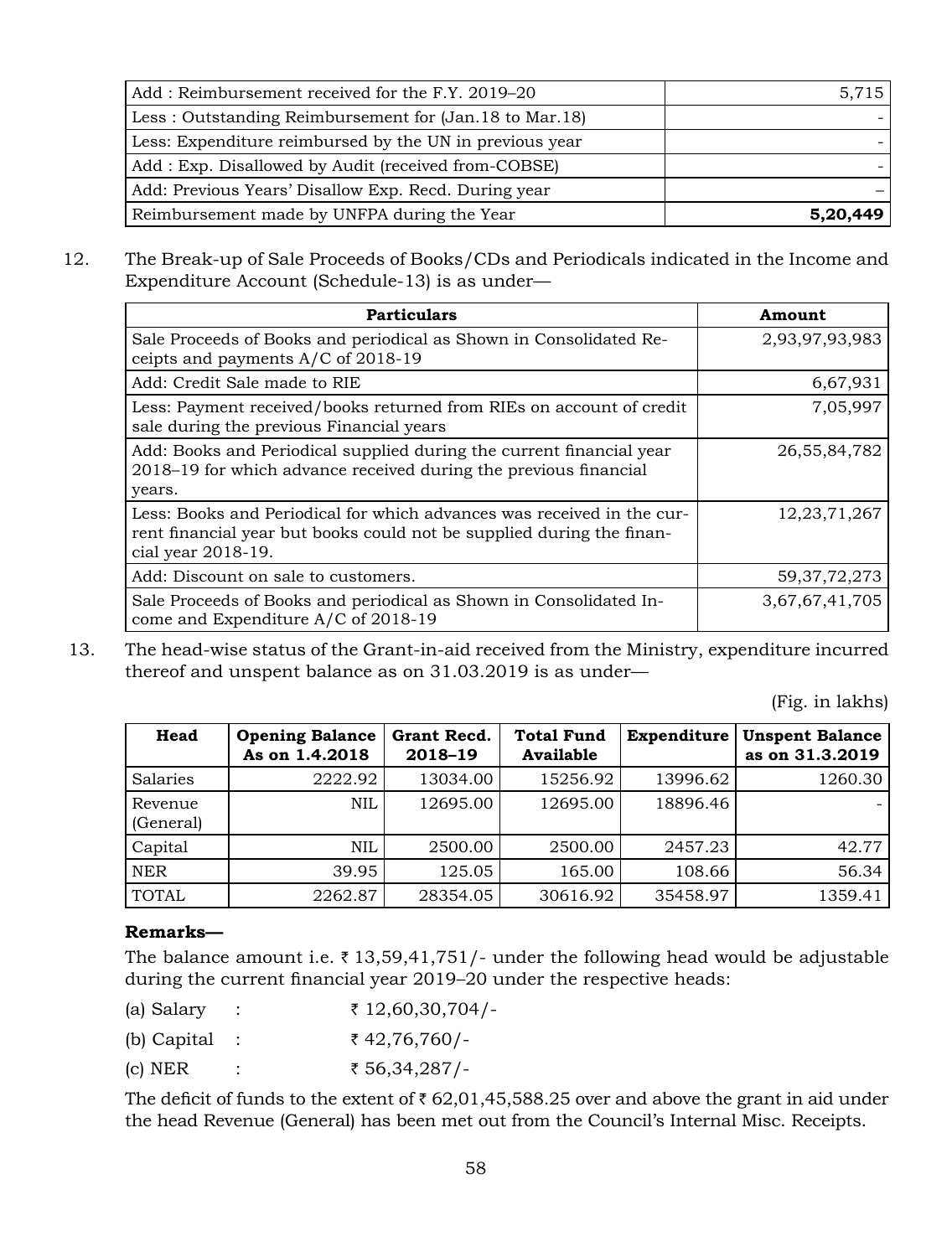In view of the pre-condition of the GOI for implementation of 7th CPC, 30% Financial Impact of the additionally arose is to be borne by the NCERT mandatorily. Accordingly, the 30% financial impact i.e.  $\bar{\zeta}$  9,69,87,596/- (out of the total expenditure of  $\bar{\zeta}$  1,49,66,49,474/-) has been accounted for and net expenditure shown under the Salary head. The amount has also been shown at Sch. No. 10 under heading Grants/subsidies (irrecoverable grants received)

### **14. Prior period income**

14.1 Till the last financial year i.e. 2017-18, an amount of  $\bar{\tau}$  20.00 crore was shown as Bank Guarantee with the UP Govt. on account of entry tax on paper for NCERT textbook purpose. Now, the bank guarantee invoked during the year 2018-19 and accordingly, the total amount together with the interest element i.e.  $27,60,84,926/$ - (₹ 20,00,00,000/- +  $\bar{\zeta}$  7,60,84,926/-) taken as receipt in the receipt and payment account under sub-head 'Other Receipts' of the Publication Division. The UP Govt. had deducted an amount of  $\bar{\tau}$  1,66,37,006/- out of the saving bank account of the Publication Division and  $\bar{\tau}$ 18,23,54,096/- recovered from the Bank Guarantee amount on account of the entry tax. The rest of the balance amount i.e.  $\overline{3}9,37,30,830/$ - credited in the saving bank account of the Publication Division. The amount of  $\bar{\tau}$  7,60,84,926/- towards interest earned on the Bank Guarantee amount has been taken as prior period income and shown in Schedule 14 – Prior Period Income. Similarly, the expenditure on account of payment of entry tax to UP Govt. of  $\bar{\tau}$  19,89,91,102/- (i.e.  $\bar{\tau}$  1,66,37,006/- +  $\bar{\tau}$  18,23,54,096/-) depicted under Schedule 22 – Prior Period Expenses. Accordingly, the entire bank guarantee of  $\bar{\tau}$  20.00 crore on account of paper entry tax invoked during the year.

| <b>Constituent Unit</b> | <b>Bank Account No.</b> | Balance as on 31/03/2019 |
|-------------------------|-------------------------|--------------------------|
| RIE, Bhubaneswar        | 33810563810             | ₹ 24,351.00              |
| RIE, Mysore             | 46214245932             | ₹ 2,35,73,578.30         |
| $-do-$                  | 54035459893             | ₹1,59,549.85             |
| $-do-$                  | 64072949232             | ₹ 1,00,000.00            |
| RIE, Bhopal             | 10026530514             | ₹18,101.00               |
| NCERT HQ                | 37614943571             | ₹10,000.00               |
| $-do-$                  | 36189339869             | ₹66,315.50               |
| Total                   |                         | ₹2,39,51,895.65          |

 14.2 As pointed out by the Audit in the SAR, the detail of the bank accounts which were not shown in the accounts during the previous years is as under:

The closing balance to the tune of  $\bar{\tau}$  2,39,51,895.65 has now been accounted for in 'Schedule 7 – Current Assets and Schedule 14 – Prior Period Income' in the annual accounts of the Council.

14.3 As pointed out in the SAR that there is difference of  $\bar{\tau}$  0.67 crore ( $\bar{\tau}$  41.19 cr. –  $\bar{\tau}$  40.52 cr.) in the closing balance of the Publication Division including RPDCs resulted understatement of Current Assets. Now, it is to state that the amount of  $\bar{\tau}$  64,00,172.11 had already been taken by the Publication Division in the Bank Reconciliation Statement during the last year 2017-18 and the balance amount of the differential figure of  $\bar{\tau}$  2,80,313.95 adjusted/ added in the closing balance of the receipt and payment account – March, 2019 of the Publication Division. Accordingly, the entire amount of  $\bar{\tau}$  66,80,486.06 (say  $\bar{\tau}$  0.67 crore) adjusted in the accounts of the Council.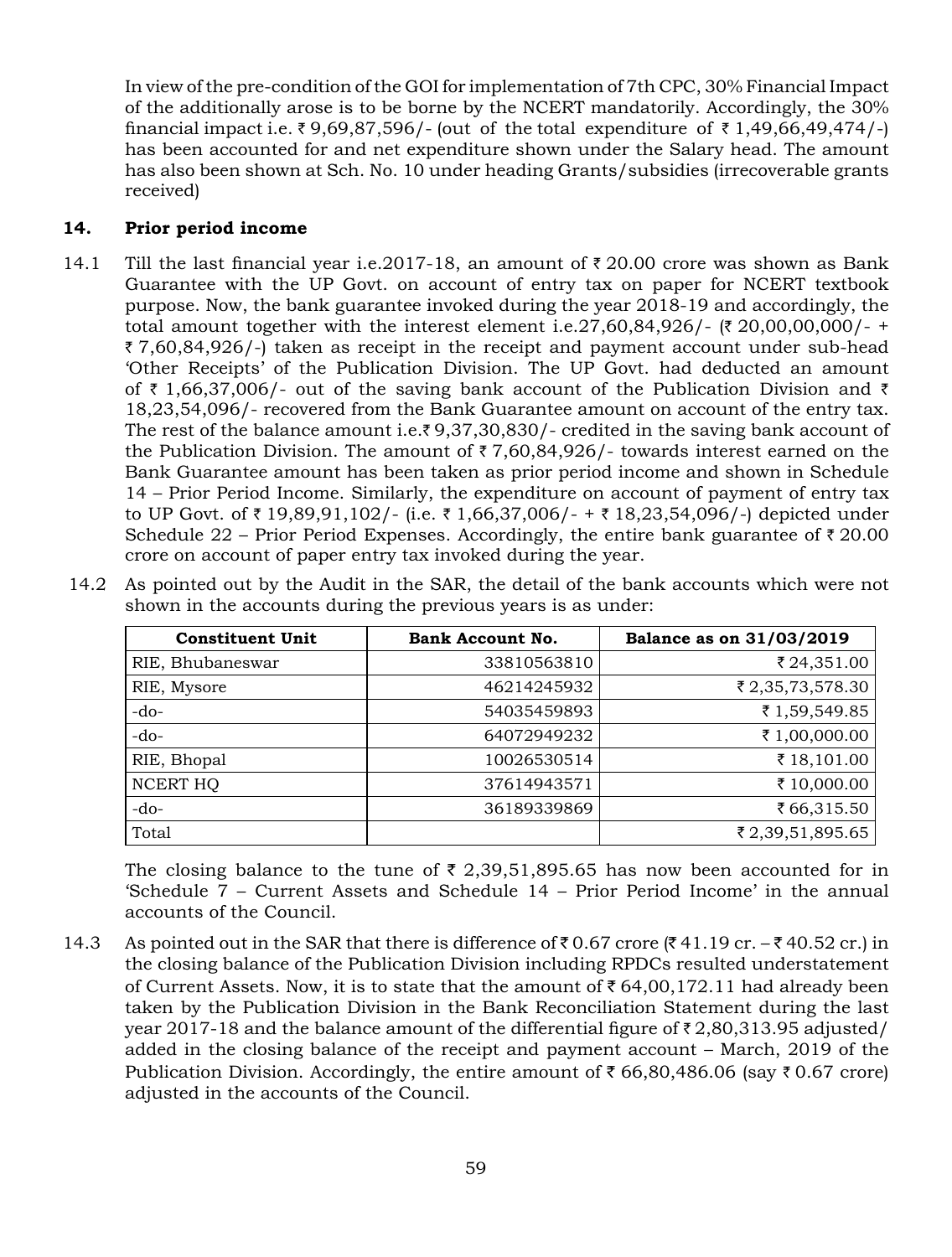### **15. Prior Period Expenses**

15.1 In the SAR, it is pointed out that out of the GPF liabilities of  $\bar{\tau}$  131.22 crore,  $\bar{\tau}$  100.38 crore were shown in the 'current liabilities – other' in the main account and balance is not ascertainable and hence, the differential figure needs to be reconciled. Being the huge amount involved, the status of the GPF/CPF accounts has been reviewed after taking into account the opening balances of GPF/CPF i.e.  $\bar{\tau}$ 99,67,02,496/- and  $\bar{\tau}$  1,24,19,953/respectively for the year 2014–15, it is found that from 2015-16 onwards, the GPF/CPF payments and receipts were accounted for in the accounts of the Council invariably but, the interest credited to the GPF/CPF subscribers left-out inadvertently in accounting the year-wise figures in Schedule 3 – Current Liabilities resulting differential amount of  $\bar{\tau}$ 26,48,10,280/- for which the year-wise detail is as under:

| Year        | Head       | <b>Receipts</b>  | <b>Payments</b>  | Interest credited |
|-------------|------------|------------------|------------------|-------------------|
| $2015 - 16$ | <b>GPF</b> | ₹ 19,81,76,139/- | ₹ 20,77,86,195/- | ₹ $8,48,16,637/$  |
| $-do-$      | <b>CPF</b> | ₹7,90,920/-      | ₹70,59,946/-     | ₹ $7,49,273/$     |
| 2016-17     | <b>GPF</b> | ₹ 19,58,37,029/- | ₹ 16,39,84,258/- | ₹ $8,75,99,110/-$ |
| $-do-$      | <b>CPF</b> | ₹ 6,66,700/-     | ₹ 50,37,226/-    | ₹ 5,34,020/-      |
| $2017 - 18$ | <b>GPF</b> | ₹ 21,20,31,049/- | ₹ 22,29,25,950/- | ₹9,08,28,456/-    |
| $-do-$      | <b>CPF</b> | ₹ 17,28,592/-    | ₹ 3,00,000/-     | ₹ 2,82,784/-      |
|             |            |                  | <b>Total</b>     | ₹ 26,48,10,280/-  |

The amount of  $\bar{\tau}$  26,48,10,280/- has now been depicted in schedule 3 – Current Liabilities and Schedule 22 – Prior Period Expenses in the accounts. Further, the surplus amount of  $\bar{\tau}$  3,61,31,219/- shown in the GPF balance sheet (2017–18) automatically goes to the amount shown in 'Schedule 1 – Capital Fund under heading 'Deficit Transferred from the Income and Expenditure Account' which also includes the surplus amount. Accordingly, the total differential figure of  $\bar{\tau}$  30,09,41,499/- ( $\bar{\tau}$  26,48,10,280/- +  $\bar{\tau}$  3,61,31,219/-) has now been depicted in the relevant schedules in the final accounts of the Council.

- 15.2 Inadvertently, the depreciation charges on the addition of E-Journals of the value of  $\overline{\epsilon}25.26$  lakhs made by the RIE Ajmer (one of the constituent units) @40% were left out during the year 2017–18 in the Assets Statement. Necessary rectification has been made and the amount of  $\bar{\tau}$  10,06,400/- (40% of 25.26 lakh) shown in 'Schedule 22 under Prior Period Expenses'. The opening balance in the Asset Statement against the E-Journals of the concerned unit has also been shown accordingly in theAccounts
- 16. In the Separate Audit Report, it is pointed out that the detail break-up of the sundry creditor worth  $\left(-\right)$   $\bar{\left(-\right)}$  19.40 lakh was not furnished. The detail is asunder:

| <b>Particulars</b>                 | Amount               |
|------------------------------------|----------------------|
| Opening Balance                    | ₹49,09,340.00        |
| $O/s$ Liabilities as on 31.03.2016 | $(-)$ ₹ 84,02,063.00 |
| O/s Liabilities as on $31.03.2017$ | ₹15,52,608.00        |
| Closing Balance                    | $(-)$ ₹ 19,40,115.00 |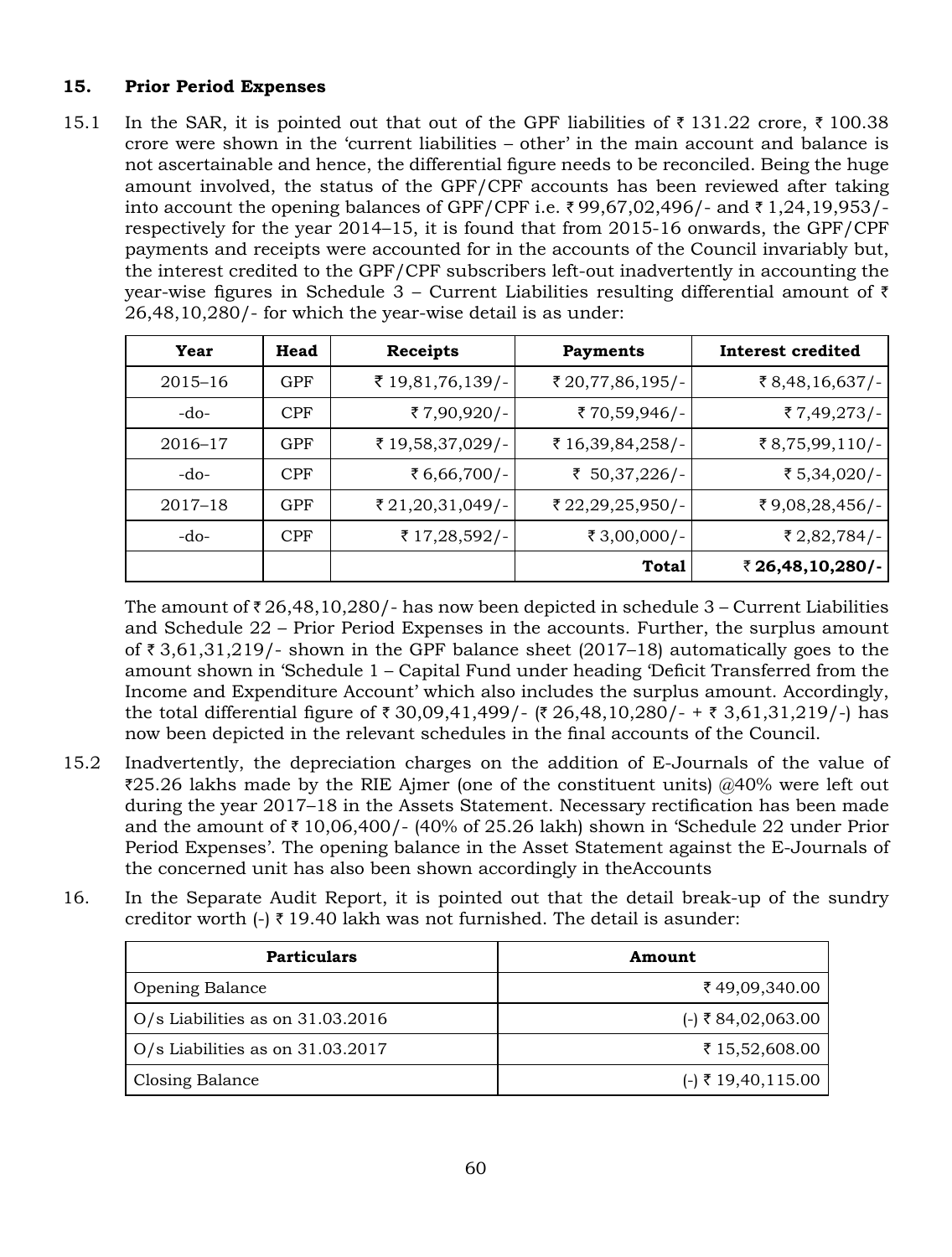- 17. On the basis of the information provided, the closing stock of the publications worth  $\overline{\zeta}$ 192.85 crore shown under the current assets (schedule 7) is correct after taking into account the following:
	- (a) Paper Stock of the Publication Division  $\sqrt{34,00,72,543.42}$ (b) Book Stock of the Publication Division -  $\bar{z}1,58,34,20,100.88$
	-
	-
	- (c) Stock in the DEK, NCERT  $\zeta$  49,71,519.00 ` **192,84,64,163.30**
- 18. The observations are regarding GPF/CPF investment and accrued interest against the investment made with Punjab Financial Corporation (PFC) matured on 01/12/2016. The Council had made investment of GPF/CPF amount to the extent of  $\bar{\tau}$  2.00 crore with the PFC during the year 11/2006 and accordingly, till January 2015, interest was received invariably on due date. Besides the interest earned, the redemption value worth  $\bar{\tau}$  40.00 lakh was also received during the year 01/2013. The tenure of the investment made with the Corporation has already been over and now, the redemption value of  $\bar{\tau}1.60$  crore and interest thereon is required to be received. In spite of regular persuasion with the PFC, the balance amount of interest and redemption value is still unsettled. The Corporation has assured that the settlement of the balance amount of the NCERT will be resolved at the earliest possible as some funds are anticipated from the State Govt. and the Corporation is also introducing one-time settlement policy for the stock holders for inflow of funds in the Corporation. Accordingly, the redemption value (principal amount) and the accrued interest on year to year basis is being regulated and shown in the GPF/CPF accounts. In case, the balance principal amount and the accrued interest of the investment is not to be shown in the accounts till the matter is resolved, we may request the C & AG to advise an amicable solution in this regard to avoid overstatement of investment and understatement of current assets as observed in the SAR.
- 19. The observations made by the Audit for understatement of current liabilities & provisions by  $\bar{\tau}$  1.88 crore as shown in Schedule 3 is correct. Inadvertently, the negative amount of  $\bar{\zeta}$  1.88 crore pertaining to sponsored projects was accounted for in the current liabilities resulting difference of  $\bar{\tau}$  1.88 crore. The error occurred has now been rectified and shown under heading Current Liabilities - Unutilized Grant in the final accounts of the Council.
- 20. In the report, the liability of expenses due but not paid worth  $\bar{\tau}$  4.40 lakh has been stated with the break-up of  $\bar{\tau}$  3.84 lakhs and  $\bar{\tau}$  0.56 lakhs pertaining to RIE Bhopal and RCPD Ahmadabad resulting understatement of current liabilities and overstatement of capital fund in the accounts. As per the figures provided at the time of preparation of accounts of the Council, the amount is  $\bar{\tau}$  3.57 lakh belongs to DCGC program of the RIE Bhopal and accordingly, the same has been shown in Schedule 3 – Other Current Liabilities. However, the amounts as observed by the Audit will be taken-up with the concerned units and complied accordingly.
- 21. The compliance/reply of the understatement of Loan, Advances & Deposits by  $\bar{\tau}$  1.88 crore has already been elaborated at point No. 19. The error occurred has now been rectified and shown under Current Liabilities - Unutilized Grant in the final account of the Council.
- 22. In compliance of the audit observations in the SAR, the minus figure of debit balance in sponsored fellowship and scholarship of  $\bar{z}$  71.21 lakh has now been shown under Current Liabilities & Provisions (Schedule 3) of the finalaccounts.
- 23. The audit has stated that the Council has shown an amount of  $\bar{\tau}$  1,78,248/- as interest which includes the matching grant of  $\bar{\tau}1,15,672/$ - in the CPF accounts resulting overstatement of expenditure by  $\bar{\tau}$  1,15,672/-. Actually, the Council share or Govt. matching grant and the interest on the CPF accumulation is borne by the Council and hence, the Council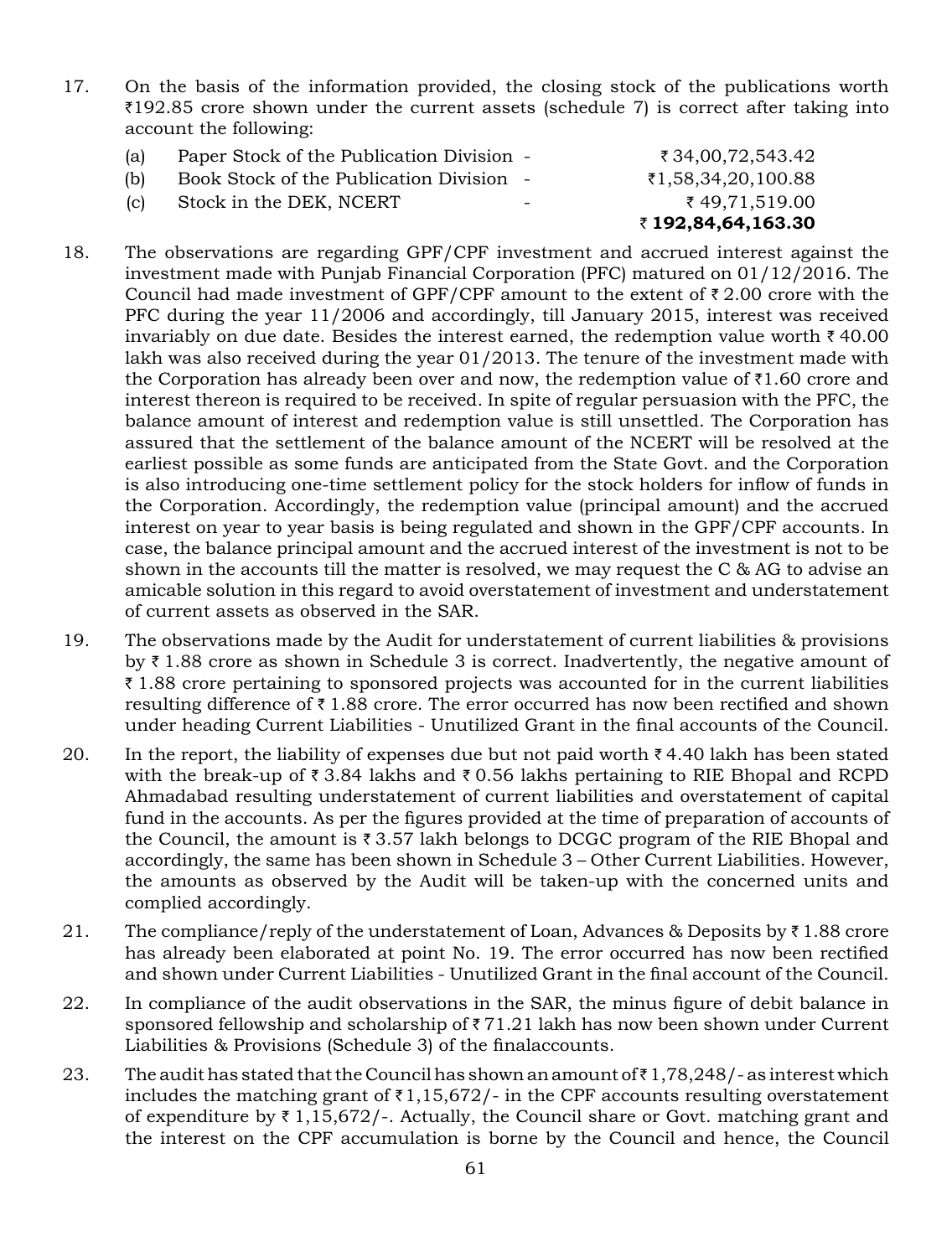Share + interest element is shown under sub-head interest is in order. Accordingly, there is no overstatement of expenditure on thisaccount.

- 24. So far as the bank reconciliation aspect of the SBI Account No. 10137881331 is concerned, out of the total amount of  $\bar{\tau}1,55,581/$ -,  $\bar{\tau}1,24,274/$ - is on account of foreign transaction for procurement of software proprietary items,  $\bar{\tau}$  13,406/- for institutional charges for conducting Refresher Course and  $\bar{\tau}$  1200/- for POS machine charge/bank charges. Further, it is to submit that being big institution, generally, the amounts are credited in the Bank by way of e-remittance directly without any detail/narration from where the amount credited in the Council's account. Till the proper detail of the amount remitted is received, the amount is shown pending in the bank reconciliation statement. Every month, on the basis of the bank reconciliation statement, the receipt & payment account got tallied. As regards SBI account No. 10137881284, the bank reconciliation work is done invariably and status shown in the receipt & payment account. However, as pointed out by the Audit, utmost care will be taken to minimize the shortcomings in the bank reconciliationstatement.
- 25. As suggested in the SAR, the headings in the following schedules have now beenreplaced.

| Schedule No.                     | <b>Amended as per SAR</b>                                                                    |
|----------------------------------|----------------------------------------------------------------------------------------------|
| Schedule 1 – Capital Fund        | Heading 'Contribution towards Capital Fund replaced as<br>'Utilization towards Capital Fund' |
| Schedule 10 Grants               | Last Column 'Current Year' replaced as 'Previous Year<br>$2016 - 17'$                        |
| Notes on Accounts $-$ Sl. No. 12 | 'Less: Discount on Sale to Customer' replaced as<br>'Add : Discount on Sale to Customer      |

25. The detail of outstanding advances (others) amounting to  $\bar{\tau}$  0.23 crore is asunder:

| <b>Particulars</b>                             | Amount                 |
|------------------------------------------------|------------------------|
| Opening Balance                                | ₹ 29,52,025.00         |
| Misc. remittance & other remittance (payments) | ₹1,00,02,367.00        |
| Misc. remittance & other remittance (receipts) | $(-)$ ₹ 1,29,10,463.00 |
| <b>Sub Total</b>                               | 43,929.00              |
| Closing Bal. as on 31.03.2017 at NERIE/RIE     | ₹ 20,79,165.00         |
| Closing Bal. as on 31.03.2016 at NERIE/RIE     | $(-)$ ₹9.05,060.00     |
| Advance Payment of Income Tax                  | ₹10,55,105.00          |
| Closing Bal. as on $31.03.2017$                | ₹ 22,73,139.00         |

- 26. The format for depiction of assets and depreciation value thereof is being used for the last several years as per the prescribed format. However, efforts will be made to prepare the assets statement as suggested in theSAR.
- 28. As per Schedule 7 Current Assets, an amount of  $\bar{\tau}$  54,29,770/- was shown outstanding under heading 'Sundry Debtors – (a) Debts Outstanding for a period exceeding six months' for which the detail is asunder:

| Total                                          | $\ddot{\cdot}$       | ₹ 54,29,770.87 |
|------------------------------------------------|----------------------|----------------|
| (e) Suspense Account of J&K                    | $\bullet$            | ₹3,10,792.36   |
| (d) Outstanding credit sales with Urdu Academy | $\ddot{\phantom{0}}$ | ₹ 20,365.87    |
| (c) Outstanding credit salewith DPD's          | $\ddot{\cdot}$       | ₹48,76,318.27  |
| (b) Outstanding credit otherthanDPD's          | $\ddot{\cdot}$       | ₹1,79,865.62   |
| (a) Royalty outstanding from publisher         | ٠<br>$\cdot$         | ₹42,428.75     |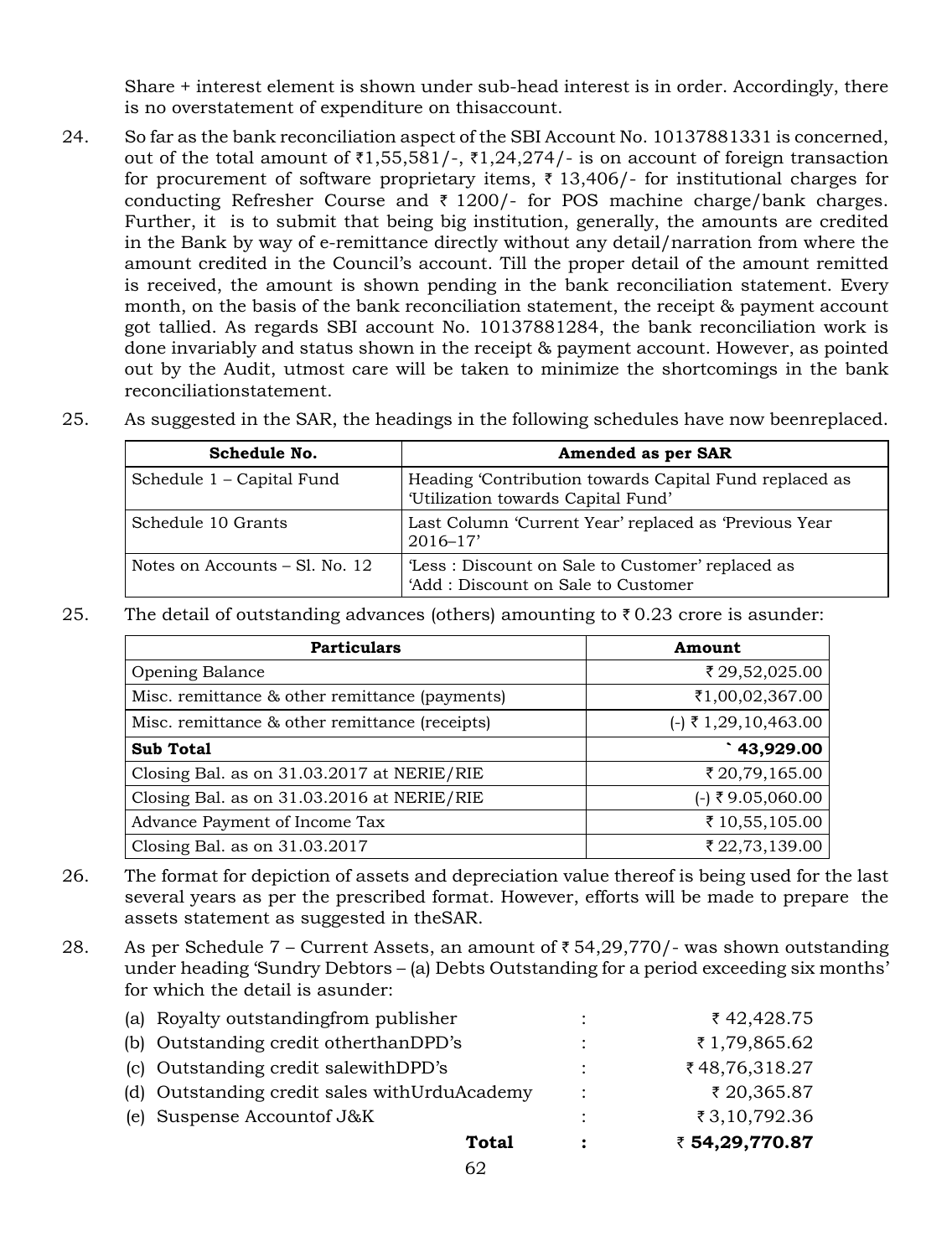Now, with due approval of the Ministry vide letter No.F.1-13/2015-Sch.4 dated  $23/04/2018$ , the aforesaid outstanding amount of  $\bar{\tau}$  54,29,770.87 has now been written off the losses and accordingly depicted in 'Schedule 21 – Other Expenses' in the annual accounts of theCouncil.

29. In the SAR, it is suggested that the amount on account of claims receivable worth  $\bar{\tau}$  22.65 crore for different purposes are required to recovered on priority. In this context, this is to submit that the Bank Guarantee worth  $\bar{\tau}$  20.00 crore on account of entry fee on paper for NCERT textbooks has already been liquidated/invoked during the year 2018–19 and the status clarified under Notes & Accounts at serial no. 14.1 separately. As regards the balance amount of  $\bar{\tau}$  2,65,81,131/- the position is asunder:

| (a) ₹2,34,00,000/- |                | Towards Court Attachment – the case issub-judice                                                            |  |  |  |
|--------------------|----------------|-------------------------------------------------------------------------------------------------------------|--|--|--|
| (b) ₹ 30,49,200/-  |                | Amount deposited with the Municipal Corporation,                                                            |  |  |  |
|                    |                | Bhopal as security on account of construction of<br>PSSCIVE building at Bhopal                              |  |  |  |
| (c) ₹1,31,931/-    | $\ddot{\cdot}$ | Excess Amt. Deposited towards income tax However,<br>efforts are being made for settlement of the aforesaid |  |  |  |
|                    |                |                                                                                                             |  |  |  |

- 30. Previous year's figures have been regrouped, rearranged wherevernecessary
- 31. Figures in the Final Accounts have been rounded off to the nearestrupee.
- 32. Schedules 1 to 24 are annexed to and formed an integral part of the Balance Sheet at 31 March 2019 and the Income & Expenditure Account for the year ended on thatdate.

receivableclaims.

 $C$ *hief Accounts Officer Secretary* NCERT, New Delhi 110 016 NCERT, New Delhi 110 016

 $Sd$  –  $Sd$  –  $Sd$  –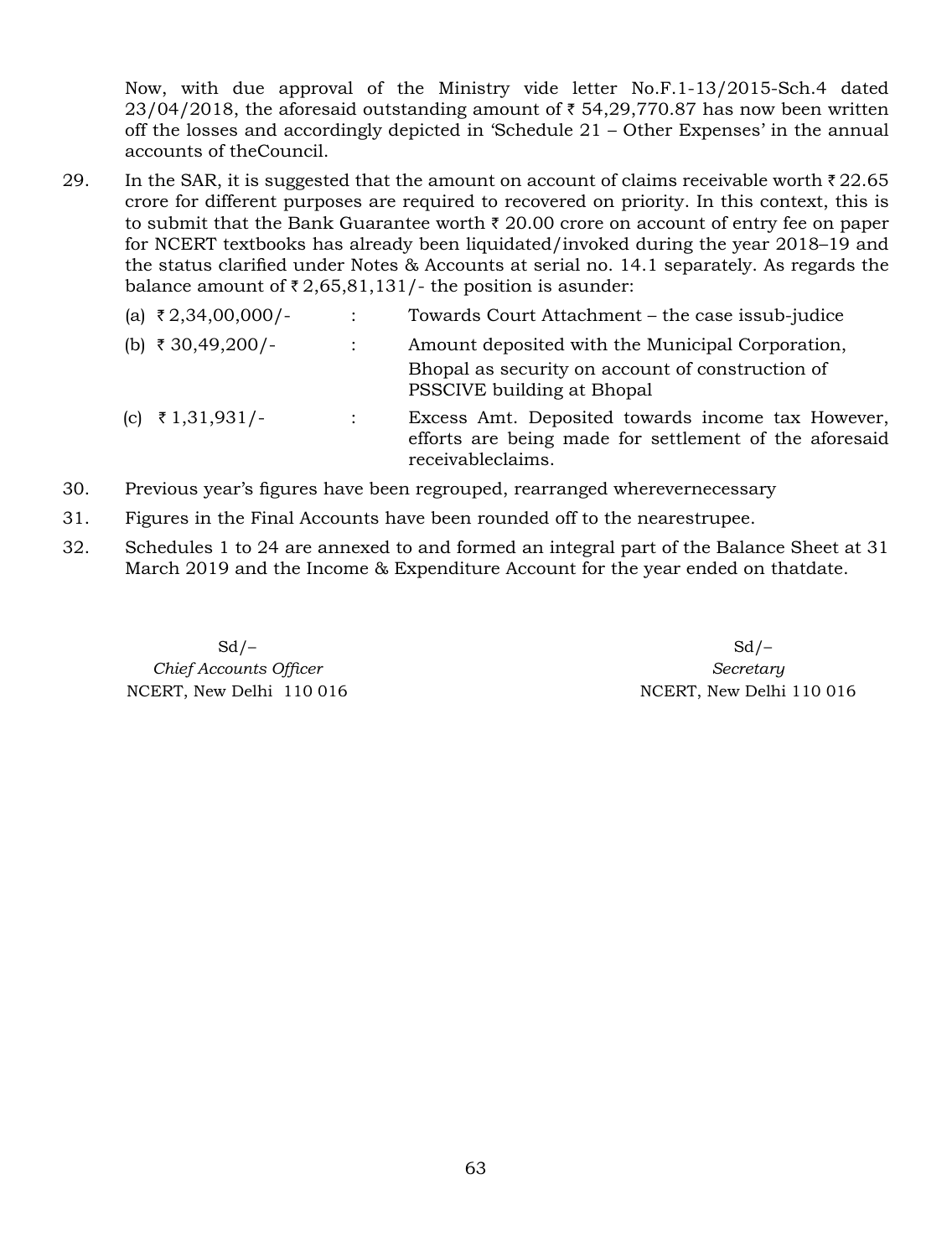### **L. Separate Audit Report of the Comptroller and Auditor General of India on the Accounts of the National Council of Educational Research and Training (NCERT) for the year ended 31 March 2019**

- 1. We have audited the attached Balance Sheet of the National Council of Educational Research and Training (NCERT) as at 31 March 2019, Income & Expenditure Account and Receipts & Payments Account for the year ended on that date under Section 20(1) of the Comptroller and Auditor General's (Duties, Powers and Conditions of Service) Act, 1971. The audit has been entrusted for the period up to 2022–23. These financial statements include the accounts of 12 units of the Council. Of these, accounts of 7 units were audited and comments included in the report. These financial statements are the responsibility of the Council's management. Our responsibility is to express an opinion on these financial statements based on our audit.
- 2. This Separate Audit Report contains the comments of the Comptroller and Auditor General of India (CAG) on the accounting treatment only with regard to classification, conformity with the best accounting practices, accounting standards and disclosure norms, etc. Audit observations on financial transactions with regard to compliance with the Law, Rules and Regulations (Propriety and Regularity) and efficiency-cum-performance aspects, etc., if any, are reported through Inspection Reports/CAG's Audit Reports separately.
- 3. We have conducted our audit in accordance with auditing standards generally accepted in India. These standards require that we plan and perform the audit to obtain reasonable assurance about whether the financial statements are free from material misstatements. An audit includes examining, on a test basis, evidences supporting the amounts and disclosure in the financial statements. An audit also includes assessing the accounting principles used and significant estimates made by management, as well as evaluating the overall presentation of financial statements. We believe that our audit provides a reasonable basis for our opinion.
- 4. Based on our audit, we report that:
	- (i) We have obtained all the information and explanations, subject to the observation in the report, which to the best of our knowledge and belief were necessary for the purpose of our audit;
	- (ii) The Balance Sheet, Income and Expenditure Account and Receipts and Payments Account dealt with by this report have been broadly drawn up in the format prescribed by the Ministry of Human Resource Development, Government of India.
	- (iii) In our opinion, proper books of accounts and other relevant records have been maintained by the Council in so far as it appears from our examination of such books.
	- (iv) We further report that:

### **A. Balance Sheet**

### **A.1 Assets**

### **A.1.1 Fixed Assets (Schedule 4) —** ` **161.09 crore**

The above does not include Land and Building owned by Regional Production and Distribution Centre (RPDC), Bengaluru (unit of NCERT). This has resulted in understatement of Fixed Assets and Capital Fund.

### **A.1.2 Current Assets (Schedule 7) —** ` **228.87 crore**

### **Cash and Bank Balances —** ` **48.64 crore**

(a) The above includes closing bank balance of Publication Division of  $\left(-\right)$   $\bar{\tau}$  13.51 crore (excluding the cash balances of RPDCs and sales counter of Publication Division).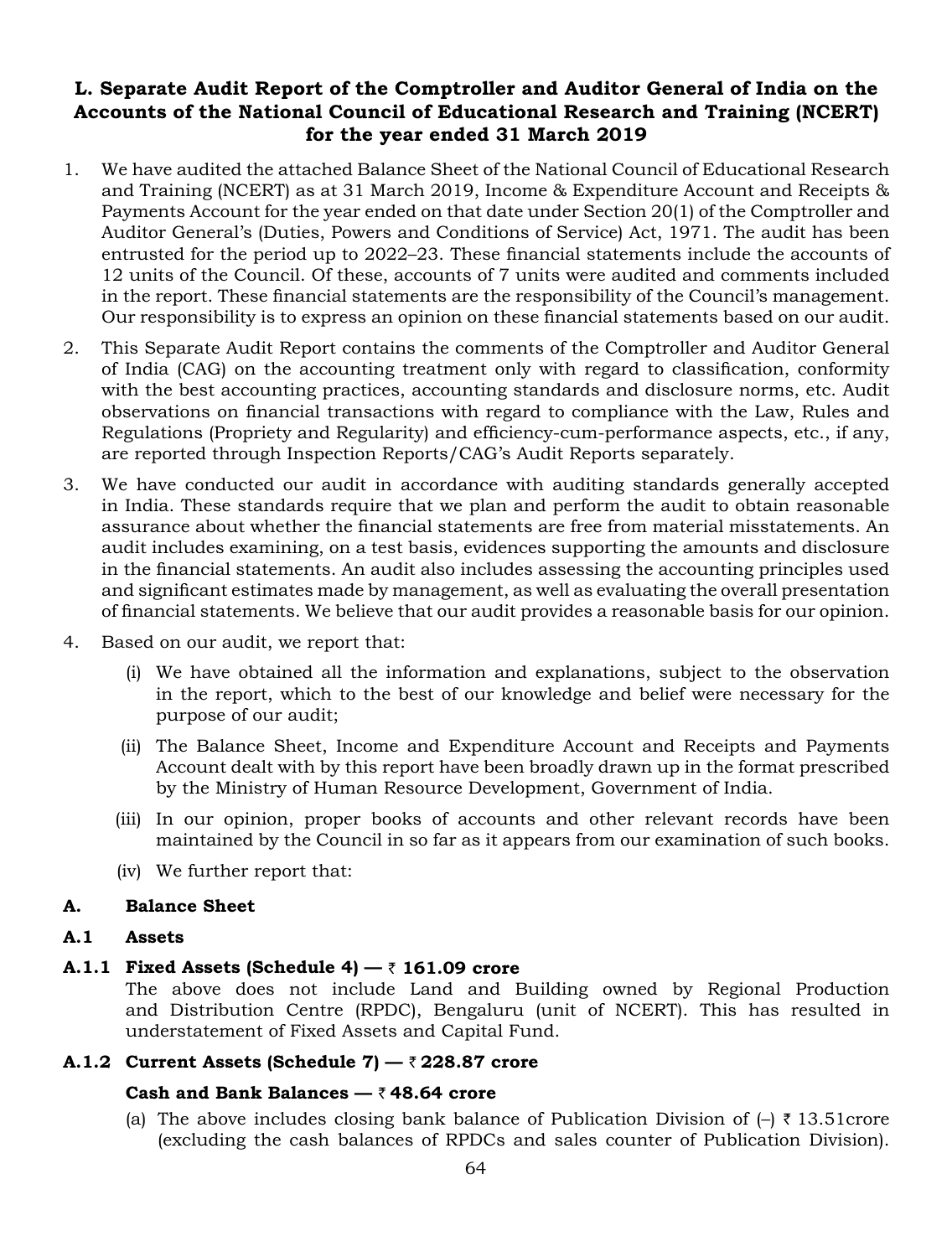On examination of Bank Reconciliation Statement of the Publication Division, it was noticed that:

- Amount of  $\bar{\tau}$ 12.85 crore (Royalty income received from Director, Elementary Education, Assam in December 2018 on account of copyrights:  $\overline{\zeta}4.37$  crore, Income on account of printing work for CBSE received in September 2018:  $\bar{\tau}$  2.48 crore, Advance payment of books by Haryana Government:  $\bar{\tau}$  0.87 crore and  $\bar{\tau}$  3.59 crore, Other Receipt against sale of books:  $\bar{\tau}$  0.93 crore and TDS under GST  $\bar{\tau}$  0.61 crore) which was identified as receipts during 2018–19 have not been taken into cash book due to oversight and remained out of accounts. This has resulted in understatement of Other Income by  $\bar{\tau}$ 8.32 crore, Current Liabilities by  $\bar{\tau}$ 4.53 crore and Cash and Bank Balance by  $\bar{z}$  12.85 crore.
- Credit given by bank but not included in the cash book includes an amount of  $\bar{\zeta}$  6.56 lakh under the heading Short/Excess, details of which are not available with NCERT and an amount of  $\bar{\tau}$  6.99 lakh pertaining to the year prior to 2013–14 for which action needs to be taken for reconciliation.
- Amount deposited but not credited by bank includes amount of  $\bar{\tau}$  45.38 lakh pertaining to sales which has been taken twice in the cash book resulting in overstatement of Sale and Current Assets-Bank Balances by  $\bar{z}$  45.38 lakh.
- Amount deposited but not credited by bank includes amount of  $\bar{\tau}$  7.21 lakh prior to December 2014.
- (b) The above includes closing bank balance of Publication Division of  $\left(-\right)$  ₹12.26 crore whereas as per the records of Publication Division (including RPDCs and Sales counters) the amount was  $\left(-\right)$  ₹ 12.59 crore.

This has resulted in overstatement of Current Assets and Capital Fund by  $\bar{z}$  33.36 lakh.

### **B. GPF/CPF Accounts**

### **B.1** Investment  $-\overline{\zeta}$  132.93 crore

The above includes investment of  $\bar{\tau}$ 1.60 crore in bonds of Punjab Financial Corporation (PFC) which have matured on  $1/12/2016$  but the amount has not been received. This resulted in overstatement of Investment and understatement of Current Assets by  $\bar{\tau}1.60$ crore. The issue has been pointed out in last two years however no action has been taken in this regard.

### **B.2** Accrued interest −  $\bar{z}$ 6.50 crore

The above includes accrued interest of  $\bar{\tau}0.62$  crore for the period from December 2016 to March 2018 on investment of  $\bar{\tau}1.60$  crore in PFC bonds, though the investment has matured in December 2016. This resulted in overstatement of Accrued Interest and Surplus by  $\bar{\tau}$  0.62 crore. The issue has been pointed out in last two years, however no action has been taken in this regard.

### **C. General**

**C.1** NCERT has maintained separate accounts of GPF. However the assets and liabilities of GPF accounts have been included in the main NCERT accounts in contravention of MHRD format of accounts.

### **C.2 Bank-Reconciliation Statement**

BRS of NCERT Hqrs and Publication Unit as on 31.03.2019 revealed following unreconciled amounts: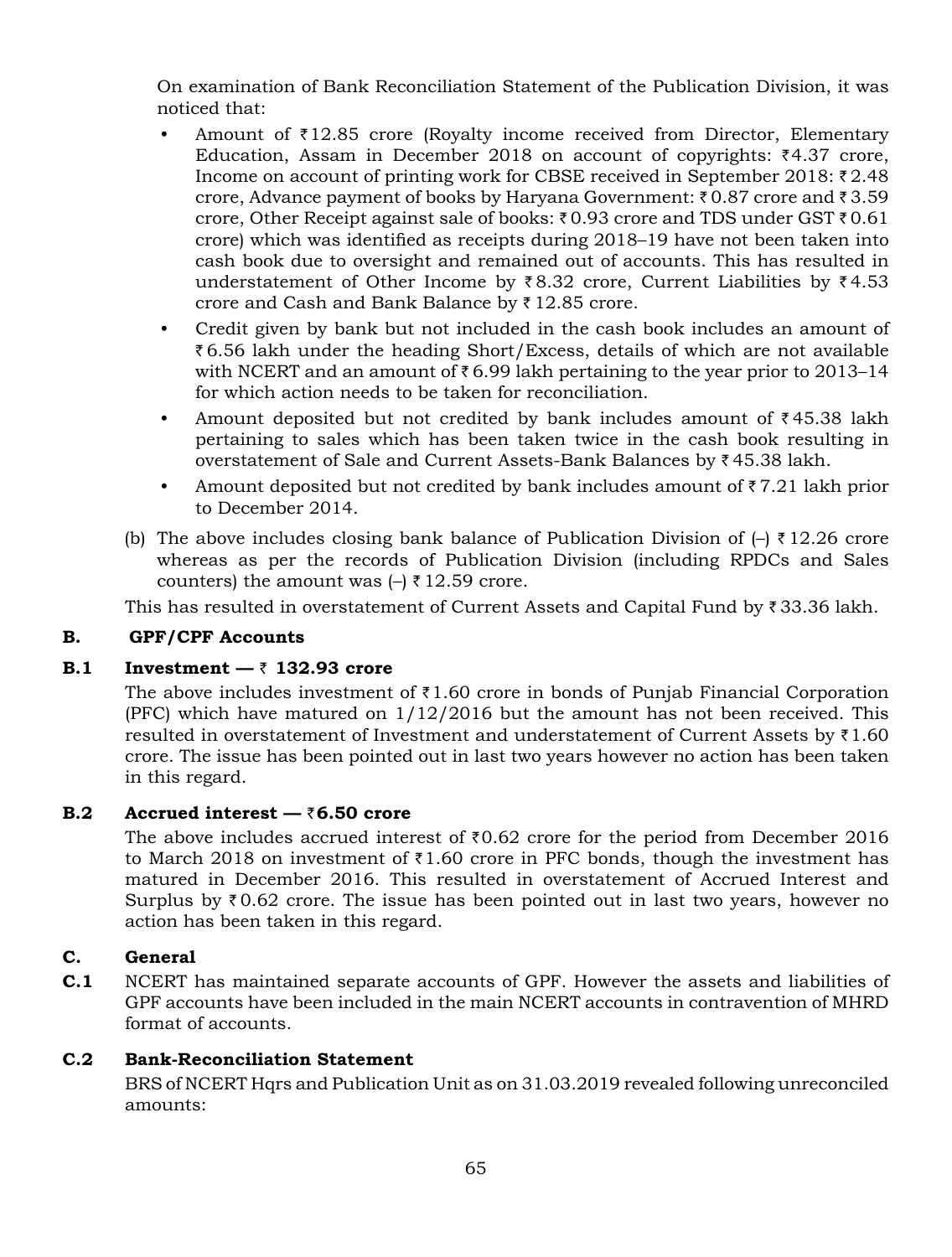(Amount in  $\bar{z}$ )

| S1.<br>No. | <b>Bank Account No.</b>      | <b>Cheques</b><br>issued but<br>not cleared<br>$^{(+)}$ | Credit given<br>by bank but<br>not booked in<br>cash book<br>$^{(+)}$ | Cheques de-<br>posited but<br>credit not<br>given by bank<br>(–) | Debit raised<br>by bank but<br>not booked<br>in cash book<br>$(\neg)$ |
|------------|------------------------------|---------------------------------------------------------|-----------------------------------------------------------------------|------------------------------------------------------------------|-----------------------------------------------------------------------|
|            | 10137881331 (Hqrs)           |                                                         | 1,09,97,389                                                           |                                                                  |                                                                       |
| 2.         | 10137881342<br>(Publication) |                                                         | 10,42,64,715                                                          | 3,00,03,793                                                      |                                                                       |
|            | <b>Total</b>                 |                                                         | 11,52,62,104                                                          | 3,00,03,793                                                      |                                                                       |

An amount of  $\bar{\tau}$ 11.52 crore represents the amount credited by bank but not taken in cash book. This includes  $\bar{\tau}$  6.99 lakh pertaining to Publication Division which was prior to March 2014. Thus, amount of  $\bar{\tau}$ 11.52 crore has remained out of accounts.

An amount of  $\bar{\tau}$  3.00 crore has been shown as cheques deposited but not credited by bank. This includes  $\bar{z}$  7.21 lakh pertaining to Publication Division which was prior to December 2014. These cases need investigation with particular emphasis on old cases.

It is evident from above that in many accounts unreconciled amounts exist which are quite old. Therefore, proper action needs to be taken at the earliest to reconcile the same.

**C.3** The Unutilised grant includes balance of sponsored project. It should be shown separately as prescribed in MHRD format.

### **D. Grant-in-aid**

The Council received grant-in-aid during 2018–19 of  $\bar{\tau}$  283.54 crore (Capital:  $\bar{\tau}$  25.00 crore and Revenue:  $\bar{\tau}$  258.54 crore) out of which grant of  $\bar{\tau}$  51.17 crore (Capital:  $\bar{\tau}$  2.08 crore and Revenue:  $\bar{\tau}$  49.09 crore) was received in the month of March, 2019. It had an opening balance of  $\bar{\tau}$  22.63 crore (Capital:  $\bar{\tau}$  NIL and Revenue:  $\bar{\tau}$  22.63 crore). It has its own receipt  $\bar{\zeta}$  62.01 crore (Capital: Nil and Revenue:  $\bar{\zeta}$  62.01 crore). It utilised  $\bar{\zeta}$  354.59 crore (Capital:  $\bar{\tau}$  24.57 crore and Revenue:  $\bar{\tau}$  330.02 crore) leaving an unspent balance of  $\bar{\tau}$  13.59 crore  $(Capital: \overline{\tau} 0.43$  crore and Revenue:  $\overline{\tau} 13.16$  crore).

It also received grant of  $\bar{\tau}$  19.37 crore for sponsored/specific projects from Ministry of Human Resource Development and other agencies during the year and had an opening balance of  $\bar{\tau}$  12.82 crore in these projects. Out of the total grant received,  $\bar{\tau}$  9.64 crore was received, in the month of March 2019. Out of the total of  $\bar{\tau}$  32.19 crore, an expenditure of  $\bar{\tau}$  19.57 crore was incurred by the Council during the year on these projects leaving a balance of  $\bar{\tau}$  12.62 crore as on 31<sup>st</sup> March 2019.

### **E. Management Letter**

Deficiencies which have not been included in the Audit Report have been brought to the notice of the Director NCERT, through a Management Letter issued separately for corrective/remedial action.

- (i) Subject to our observations in the preceding paragraphs, we report that the Balance Sheet, Income & Expenditure Account and Receipts & Payments Account dealt with by this report are in agreement with the books of accounts.
- (ii) In our opinion and to the best of our information and according to the explanations given to us, the said financial statements read together with the Accounting Policies and Notes on Accounts, and subject to the significant matters stated above and other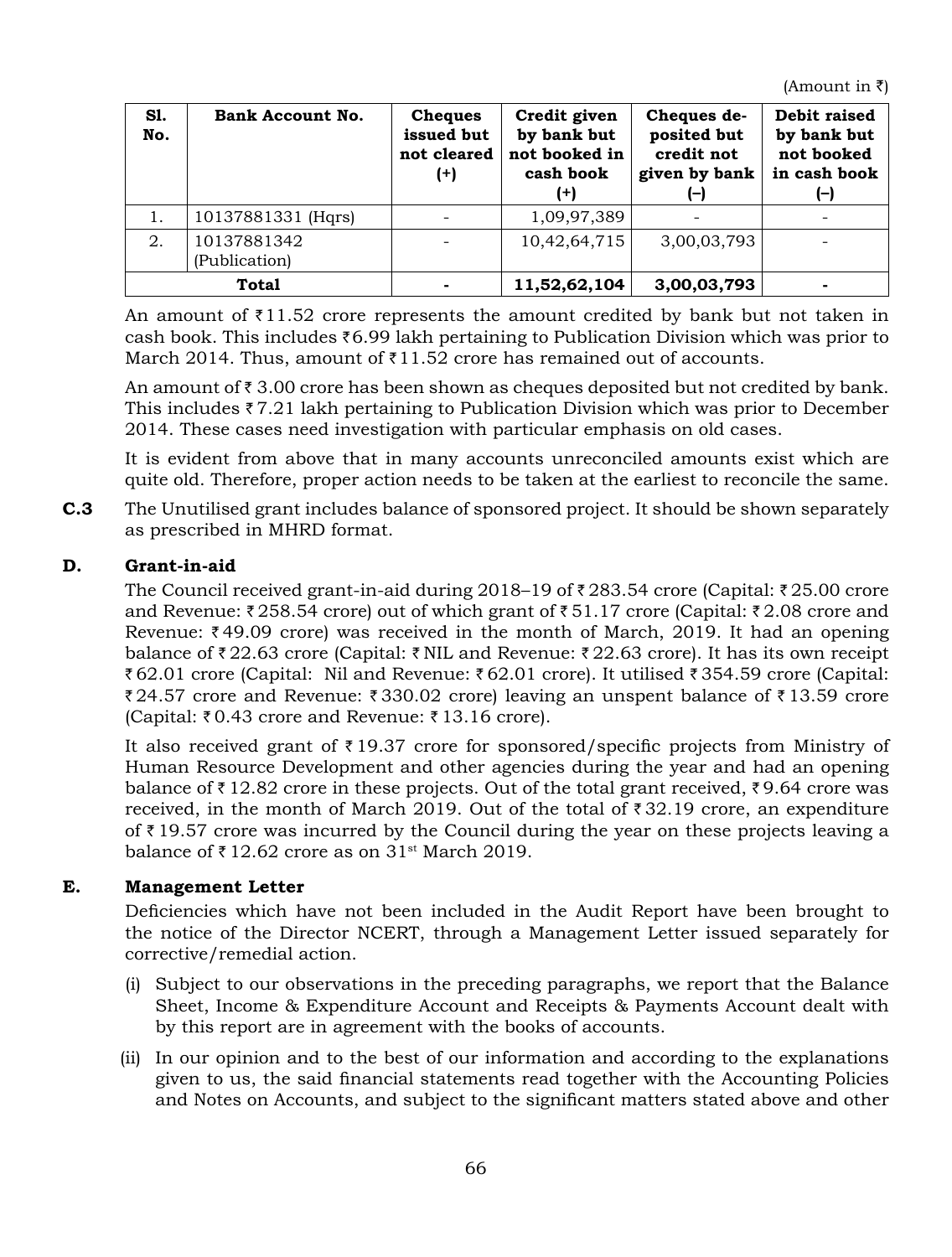matters mentioned in Annexure to this Audit Report, give a true and fair view in conformity with the accounting principles generally accepted in India.

- (a) in so far as it relates to the Balance Sheet, of the state of affairs of the National Council for Educational Research and Training, Delhi as at 31 March 2019; and
- (b) and in so far as it relates to Income & Expenditure Account of the surplus for the year ended on that date.

For and on behalf of the C & AG of India

**Place:** New Delhi **Director General of Audit Date:** 22.11.2019 **(Central Expenditure)**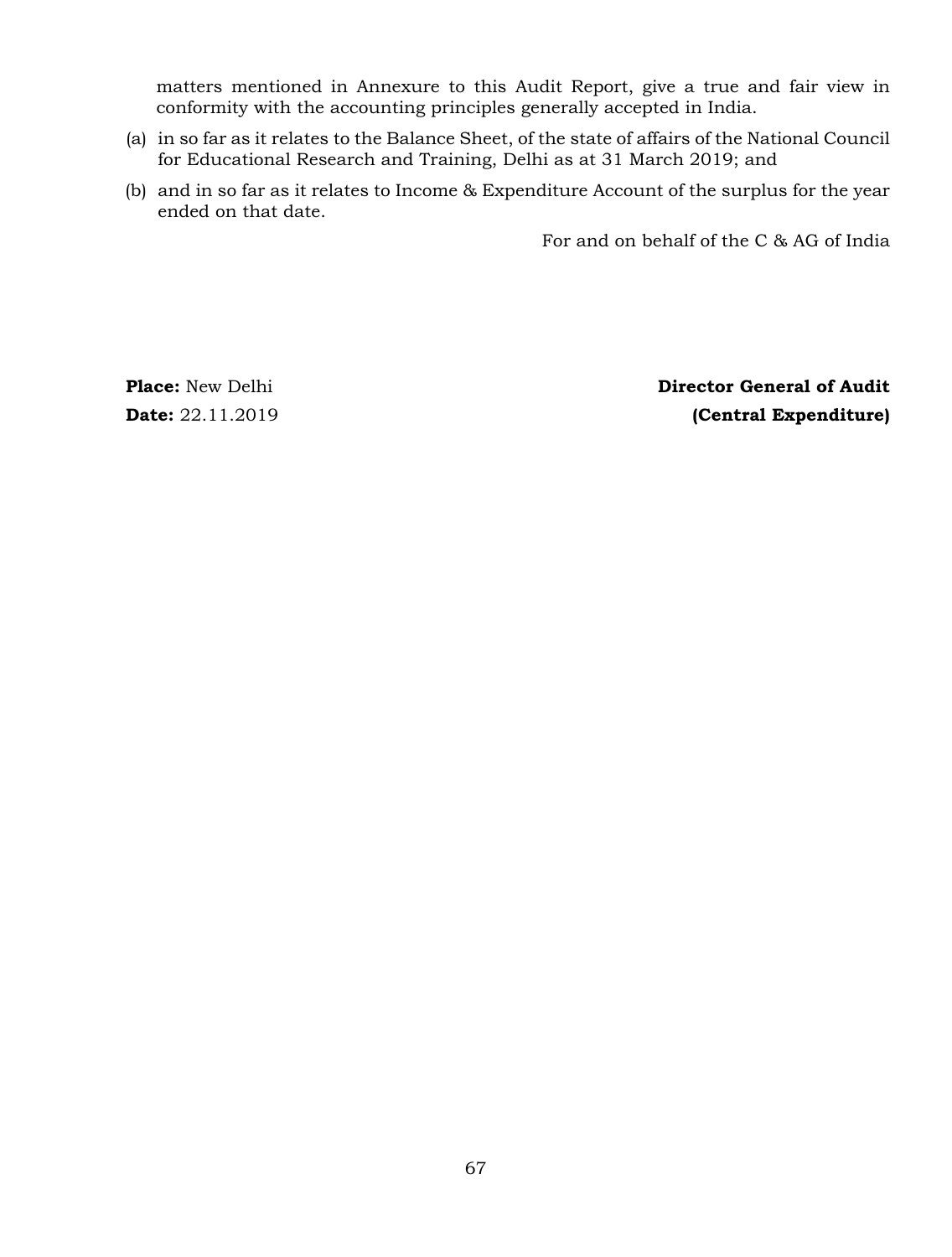# **M. Annexure to the Separate Audit Report**

### **1. Adequacy of internal audit system**

NCERT has an internal audit wing. However, the internal audit system of NCERT needs strengthening as:

- All 12 units were planned for internal audit during the year 2018–19 but no unit was audited.
- Proper follow up action was not taken to get the objections settled as 474 internal audit paras were outstanding as on 31.03.2019.

### **2. Adequacy of internal control System**

The Internal audit system of NCERT is not adequate as:

- 39 external audit paras in respect of NCERT Hqrs were outstanding for settlement as on 31.03.2019.
- The cash book of the Publication Division of NCERT has minus balances of  $\bar{\tau}$  13.51 crore as on 31 March 2019.
- Huge unreconciled amount in the Bank Reconciliation Statement of the Publication Division of NCERT.
- Fixed asset register of NCERT Hqrs was not maintained in the prescribed format.
- Head-wise ledgers, journals and expenditure control register were not being maintained by PSSCIVE, Bhopal.

## **3. System of physical verification of fixed assets**

- The physical verification of Land and Buildings of NCERT (Hqrs) has been conducted up to October 2017.
- The physical verification of other Fixed Assets of NCERT (Hqrs) has been conducted up to 2016–17.
- Physical verification of fixed assets is not being done regularly by the units of NCERT (PSSCIVE, Bhopal, NERIE Umiam and RIE Ajmer).

### **4. System of physical verification of inventory**

- The physical verification of stationery and consumables for the year 2018–19 has not been done by NCERT (HQ) and PSSCIVE, Bhopal.
- The physical verification of Books and Paper pertaining to Publication Division was conducted upto October 2018 and September 2018 respectively.

### **5. Regularity in payment of statutory due**

As per accounts, no payment over six months in respect of statutory dues was outstanding on 31.03.2019.